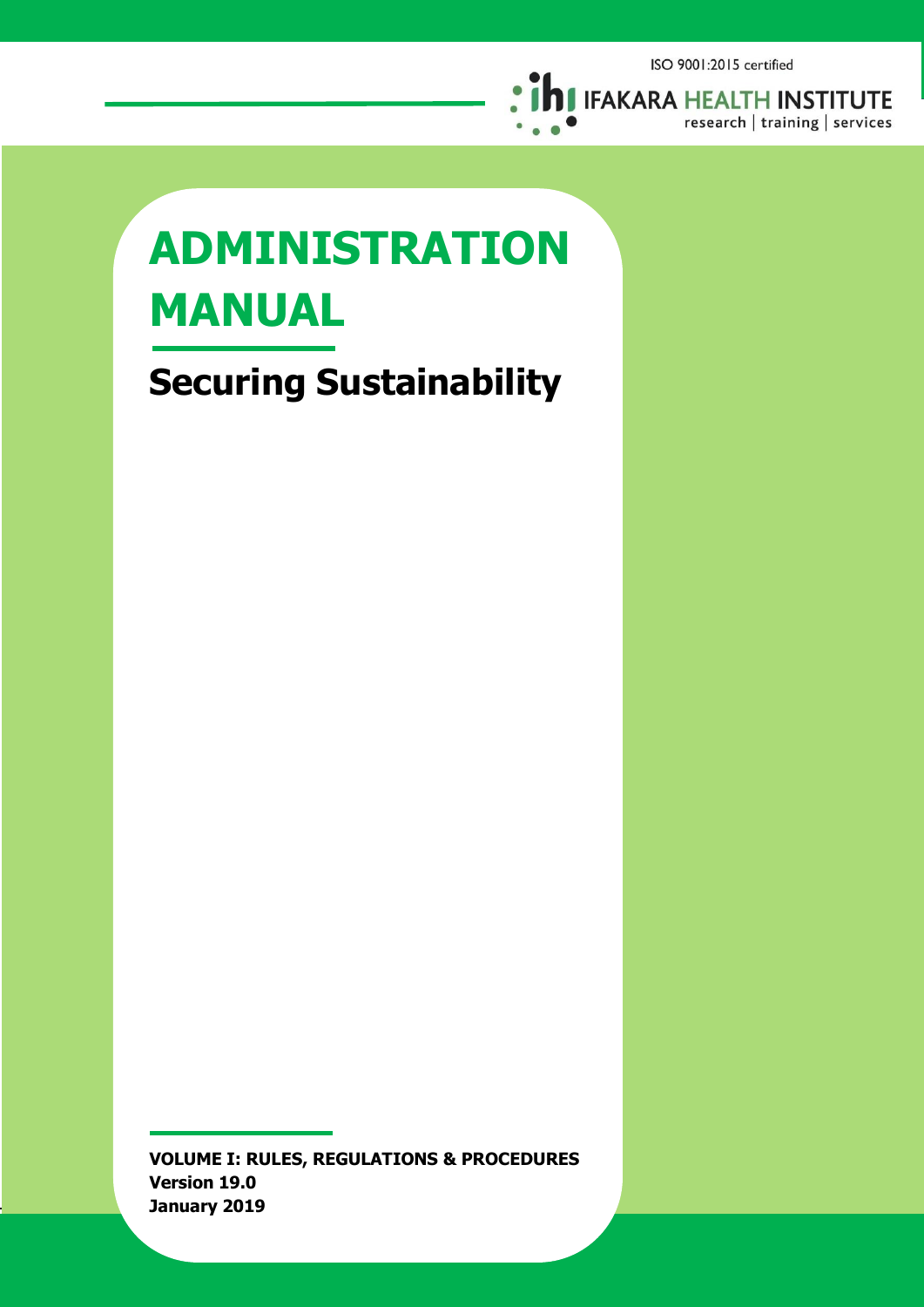# <span id="page-1-0"></span>**Foreword**

As a large, fast-growing organisation, Ifakara Health Institute (IHI) requires effective, userfriendly and up-to-date administrative tools and procedures. The IHI Administration Manual was first created in 1994, responding to the need to provide effective uniform guidance in matters of the Institute and project management. Revised editions were issued in 2002, 2006 and 2010.

This new version of the Manual represents a substantial revision of corporate administrative and financial procedures as part of IHI's aspiration towards "Securing Sustainability." We strongly believe that achieving our mission of improving the health and wellbeing of the people requires a sustainable organisation that will bring an envisaged impact on public health.

The Administration Manual is designed to:

- Provide regulations (formerly known as by-laws) of the Trust Deed
- Provide information on relevant administrative and financial policies and procedures
- Provide a reference for handling routine IHI administrative operations
- Provide tools and guidance to enable full compliance

This 2019 edition of the Manual (version 19.0) has been approved by the Management Committee and supersedes all previous versions. The guidelines and procedures herein apply to all activities implemented in the Institute.

 $\mathscr{D}_{\cdot}$ 

Dr. Honorati Masanja **Chief Executive Director**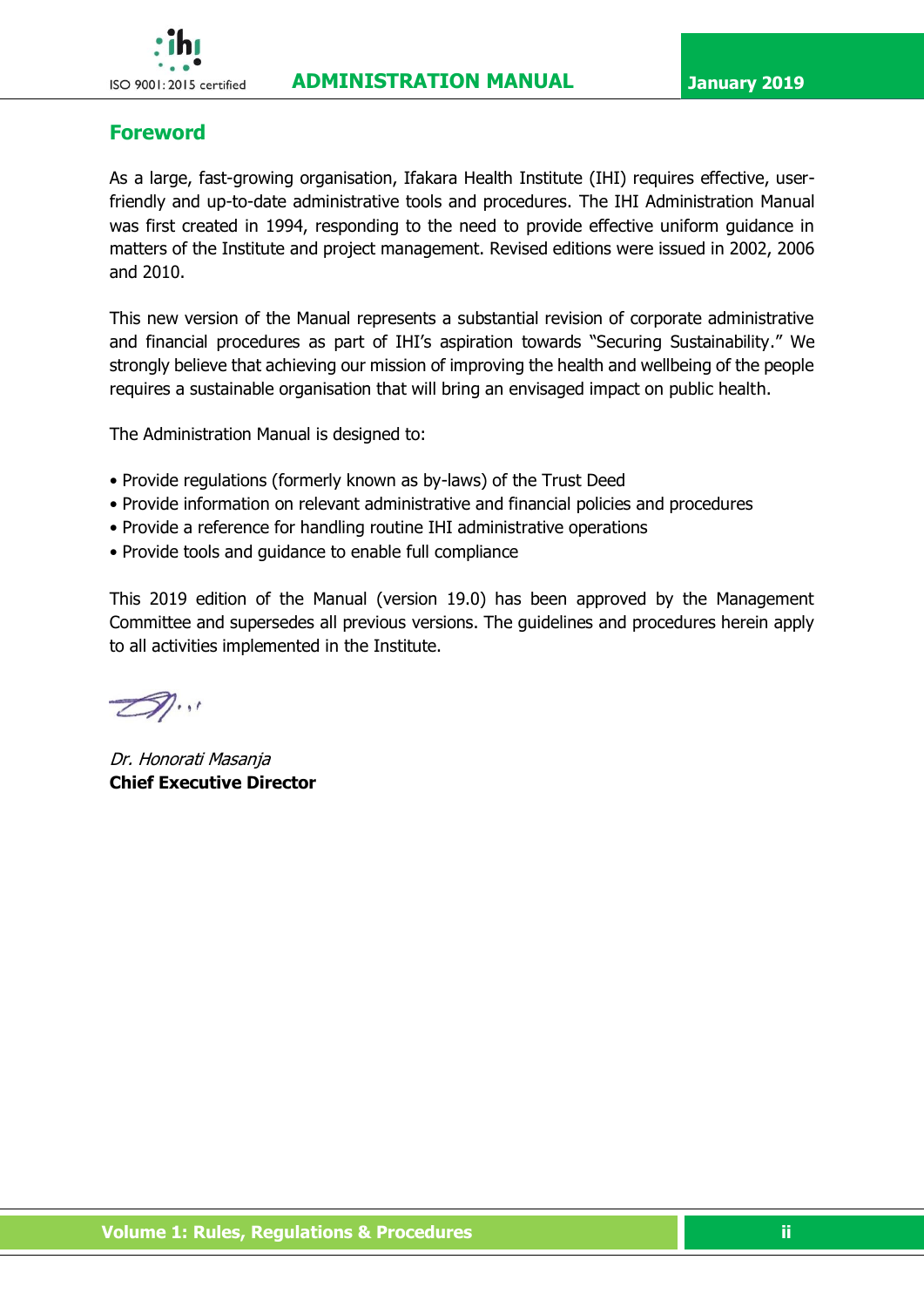# <span id="page-2-0"></span>**Short Title and Commencement**

This Administration Manual may be cited as the "Ifakara Health Institute Administration Manual" officially shortened as "IHI Admin Manual" and shall be deemed to have come to effect from the date of approval by the Management Committee. Volume 3 of the manual comprises of various policies that have been approved by the Board of Trustees.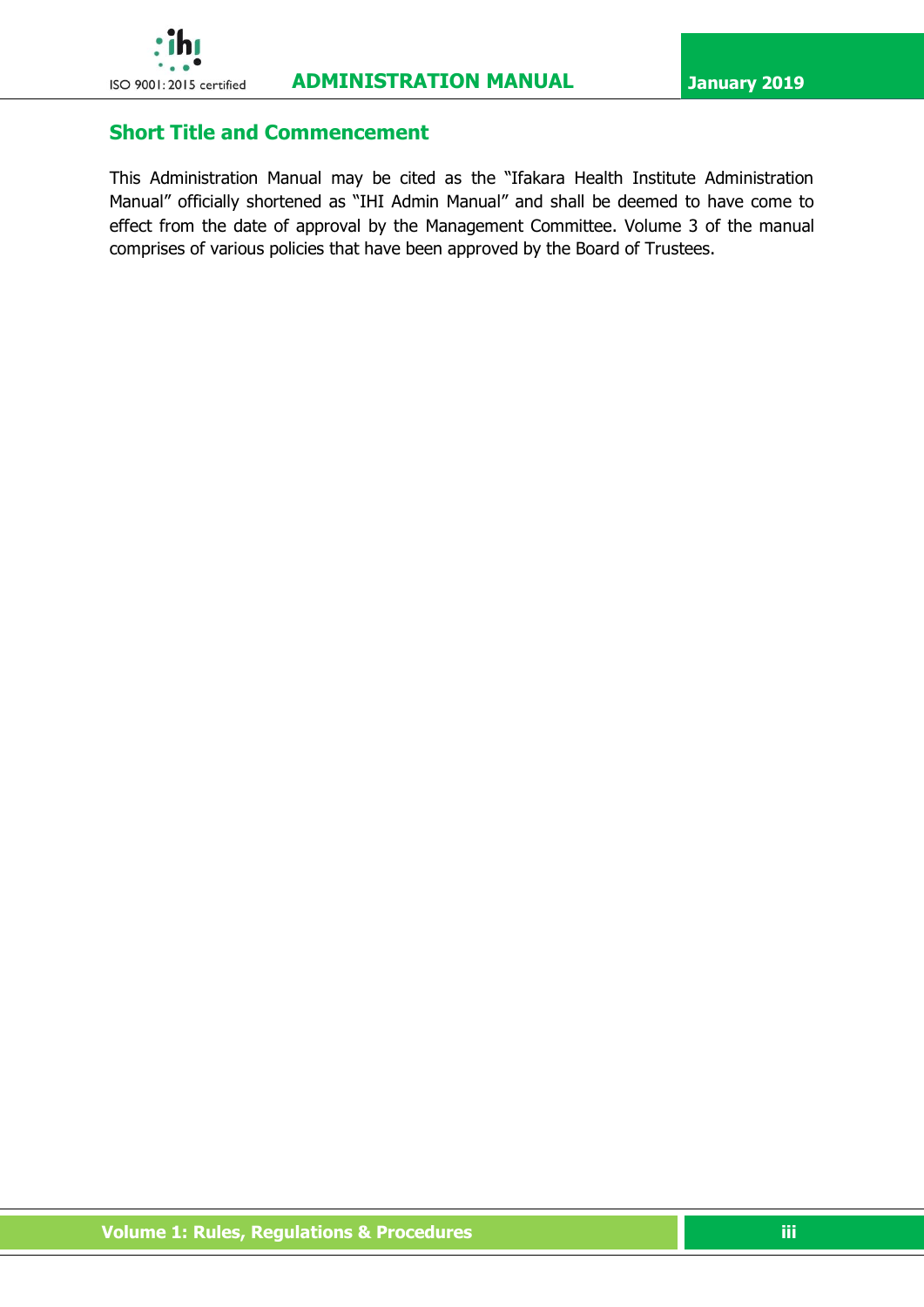

# **Table of Contents**

| 1.1  |     |  |  |
|------|-----|--|--|
| 1.2  |     |  |  |
| 1.3  |     |  |  |
| 1.4  |     |  |  |
| 1.5  |     |  |  |
| 1.6  |     |  |  |
| 1.7  |     |  |  |
| 2.   |     |  |  |
| 2.1  |     |  |  |
| 2.2  |     |  |  |
| 2.3  |     |  |  |
| 2.4  |     |  |  |
| 2.5  |     |  |  |
| 2.6  |     |  |  |
| 2.7  |     |  |  |
| 2.8  |     |  |  |
| 2.9  |     |  |  |
| 2.10 |     |  |  |
| 3.   |     |  |  |
| 3.1  |     |  |  |
| 3.2  |     |  |  |
| 3.3  |     |  |  |
| 3.4  |     |  |  |
| 3.5  |     |  |  |
| 3.6  |     |  |  |
| 3.7  |     |  |  |
|      | 3.8 |  |  |
|      | 3.9 |  |  |
| 3.10 |     |  |  |
|      |     |  |  |
|      |     |  |  |
|      |     |  |  |
|      |     |  |  |
|      |     |  |  |
|      |     |  |  |
|      |     |  |  |
|      |     |  |  |
|      |     |  |  |
|      |     |  |  |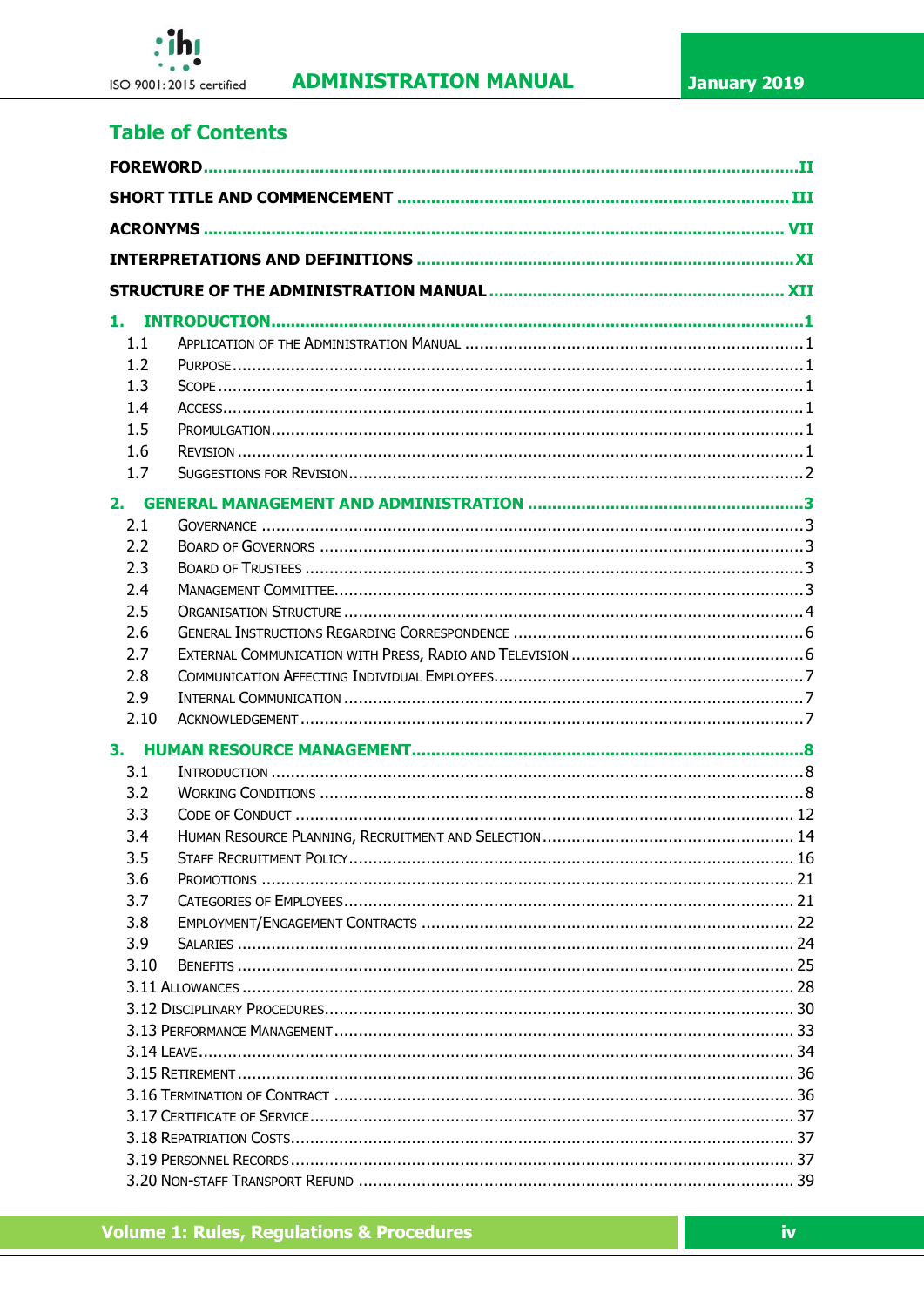

# **ADMINISTRATION MANUAL**

| 4.1  |  |  |  |
|------|--|--|--|
| 4.2  |  |  |  |
| 4.3  |  |  |  |
| 4.4  |  |  |  |
| 4.5  |  |  |  |
| 4.6  |  |  |  |
| 4.7  |  |  |  |
| 4.8  |  |  |  |
| 4.9  |  |  |  |
| 4.10 |  |  |  |
| 4.11 |  |  |  |
| 4.12 |  |  |  |
| 4.13 |  |  |  |
| 4.14 |  |  |  |
| 4.15 |  |  |  |
| 4.16 |  |  |  |
| 4.17 |  |  |  |
| 4.18 |  |  |  |
| 4.19 |  |  |  |
| 4.20 |  |  |  |
| 4.21 |  |  |  |
|      |  |  |  |
|      |  |  |  |
|      |  |  |  |
| 5.3  |  |  |  |
| 5.4  |  |  |  |
| 5.5  |  |  |  |
| 5.6  |  |  |  |
| 5.7  |  |  |  |
| 5.8  |  |  |  |
| 5.9  |  |  |  |
| 5.10 |  |  |  |
| 5.11 |  |  |  |
| 5.12 |  |  |  |
|      |  |  |  |
|      |  |  |  |
|      |  |  |  |
|      |  |  |  |
|      |  |  |  |
|      |  |  |  |
|      |  |  |  |
|      |  |  |  |
|      |  |  |  |
|      |  |  |  |
|      |  |  |  |
|      |  |  |  |
| 8.1  |  |  |  |
| 8.2  |  |  |  |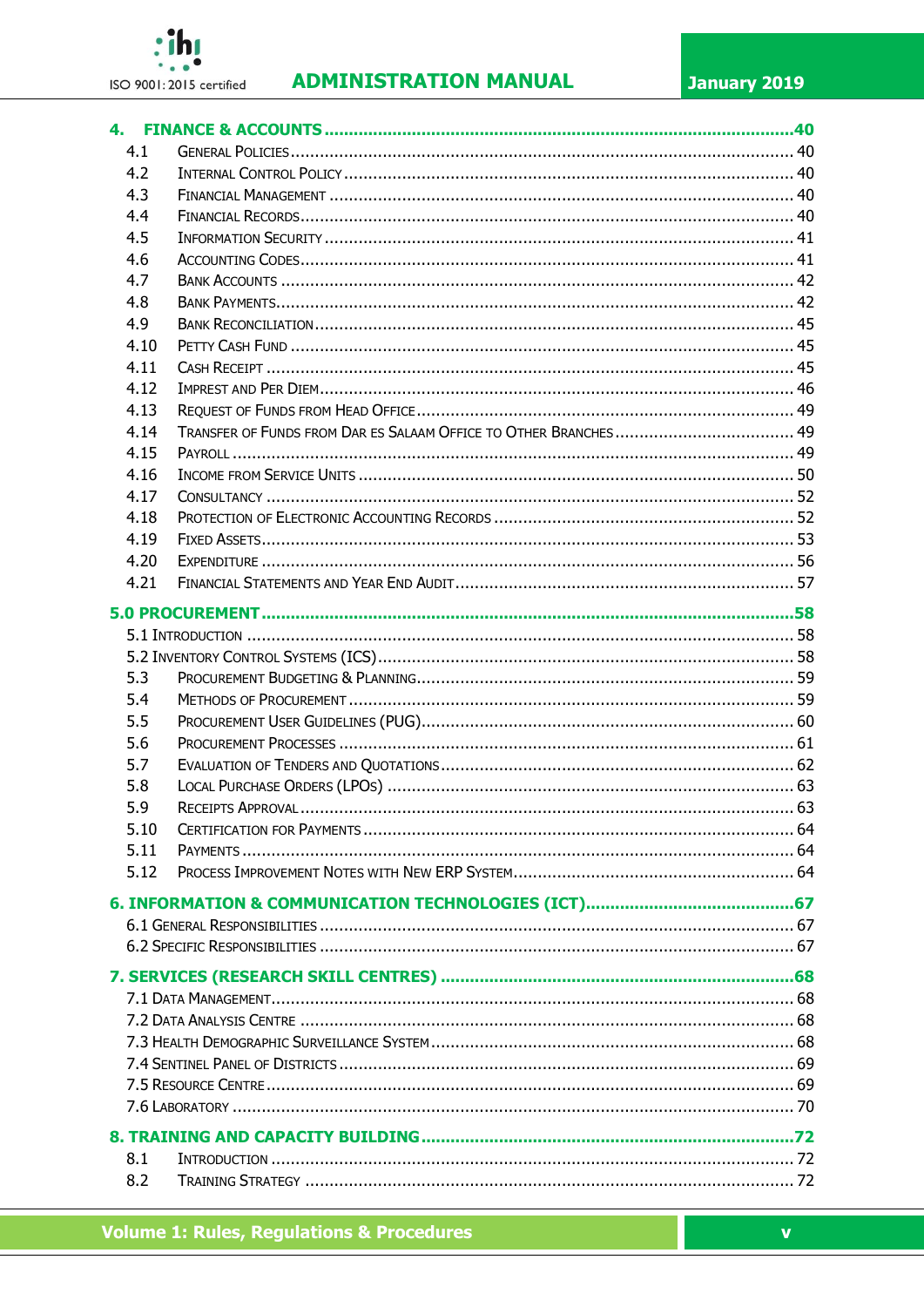

# **ADMINISTRATION MANUAL**

| 8.3 |  |  |  |  |  |
|-----|--|--|--|--|--|
| 8.4 |  |  |  |  |  |
| 8.5 |  |  |  |  |  |
| 8.6 |  |  |  |  |  |
| 8.7 |  |  |  |  |  |
| 8.8 |  |  |  |  |  |
| 8.9 |  |  |  |  |  |
|     |  |  |  |  |  |
|     |  |  |  |  |  |
|     |  |  |  |  |  |
|     |  |  |  |  |  |
|     |  |  |  |  |  |
|     |  |  |  |  |  |
|     |  |  |  |  |  |
|     |  |  |  |  |  |
|     |  |  |  |  |  |
|     |  |  |  |  |  |
|     |  |  |  |  |  |
|     |  |  |  |  |  |
|     |  |  |  |  |  |
|     |  |  |  |  |  |
|     |  |  |  |  |  |
|     |  |  |  |  |  |
|     |  |  |  |  |  |
|     |  |  |  |  |  |
|     |  |  |  |  |  |
|     |  |  |  |  |  |
|     |  |  |  |  |  |
|     |  |  |  |  |  |
|     |  |  |  |  |  |
|     |  |  |  |  |  |
|     |  |  |  |  |  |
|     |  |  |  |  |  |
|     |  |  |  |  |  |
|     |  |  |  |  |  |
|     |  |  |  |  |  |
|     |  |  |  |  |  |
|     |  |  |  |  |  |
|     |  |  |  |  |  |
|     |  |  |  |  |  |
|     |  |  |  |  |  |
|     |  |  |  |  |  |
|     |  |  |  |  |  |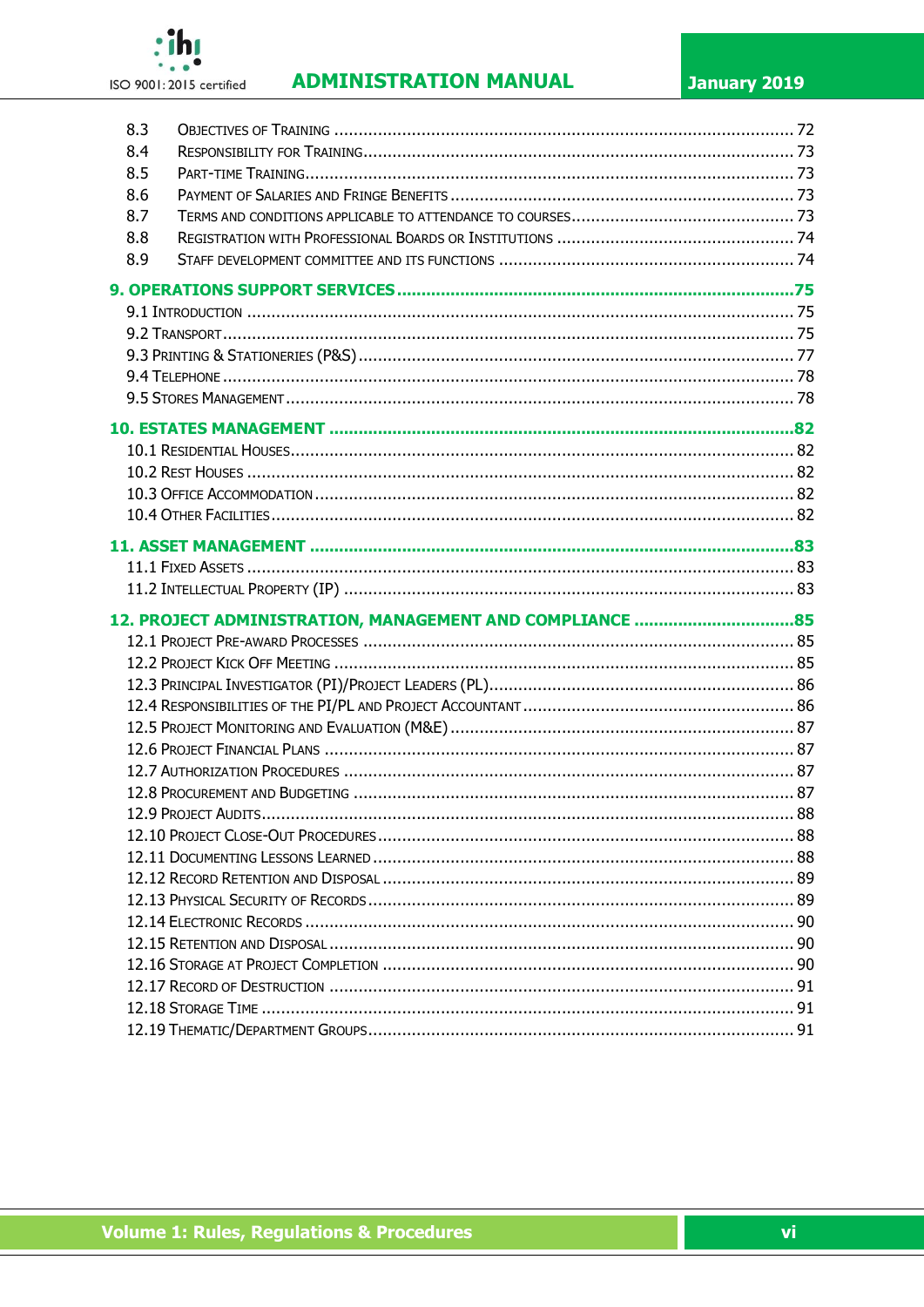



# <span id="page-6-0"></span>**Acronyms**

 $\cdot$ ihı

| AAL                                         | Approving Authority Level                 |  |  |  |
|---------------------------------------------|-------------------------------------------|--|--|--|
| <b>ACT</b>                                  | Artemisinin Combination Therapy           |  |  |  |
| <b>AIDS</b>                                 | Acquired Immune Deficiency Syndrome       |  |  |  |
| AM                                          | <b>Administrative Manager</b>             |  |  |  |
| <b>AWB</b>                                  | Airway Bill                               |  |  |  |
| <b>BL</b>                                   | <b>Bill of Lading</b>                     |  |  |  |
| <b>BOG</b>                                  | <b>Board of Governors</b>                 |  |  |  |
| <b>BOS</b>                                  | Board of Survey                           |  |  |  |
| <b>BOT</b>                                  | <b>Board of Trustees</b>                  |  |  |  |
| CAA                                         | Capital Asset Acquisition Form            |  |  |  |
| CC                                          | Certificate of Completion                 |  |  |  |
| <b>CED</b>                                  | <b>Chief Executive Director</b>           |  |  |  |
| <b>COO</b>                                  | <b>Chief Operating Officer</b>            |  |  |  |
| <b>CF</b>                                   | Clearing and Forwarding                   |  |  |  |
| <b>CFA</b><br>Clearing and Forwarding Agent |                                           |  |  |  |
| <b>CMA</b>                                  | Commission of Mediation and Arbitration   |  |  |  |
| <b>COSTECH</b>                              | Commission for Science and Technology     |  |  |  |
| CQ                                          | <b>Competitive Quotation</b>              |  |  |  |
| CQC                                         | <b>Competitive Quotation Comparison</b>   |  |  |  |
| <b>CSS</b>                                  | Clinical Surveillance System              |  |  |  |
| <b>CRO</b>                                  | <b>Chief Research Officer</b>             |  |  |  |
| <b>DAC</b>                                  | Data Analysis Cluster                     |  |  |  |
| <b>DFID</b>                                 | Department for International Development  |  |  |  |
| <b>DHIS</b>                                 | District Health Information Systems       |  |  |  |
| DN                                          | <b>Delivery Note</b>                      |  |  |  |
| <b>DSM</b>                                  | Dar es Salaam                             |  |  |  |
| <b>ENHR</b>                                 | <b>Essential National Health Research</b> |  |  |  |
| <b>EOQ</b>                                  | <b>Economic Order Quantity</b>            |  |  |  |
| <b>FDC</b>                                  | <b>Folk Development College</b>           |  |  |  |
| <b>FPO</b>                                  | Foreign Purchase Order                    |  |  |  |
| <b>GCLP</b>                                 | Good Clinical and Laboratory Practice     |  |  |  |
| <b>GCP</b>                                  | <b>Good Clinical Practice</b>             |  |  |  |
| <b>GRN</b>                                  | <b>Goods Received Note</b>                |  |  |  |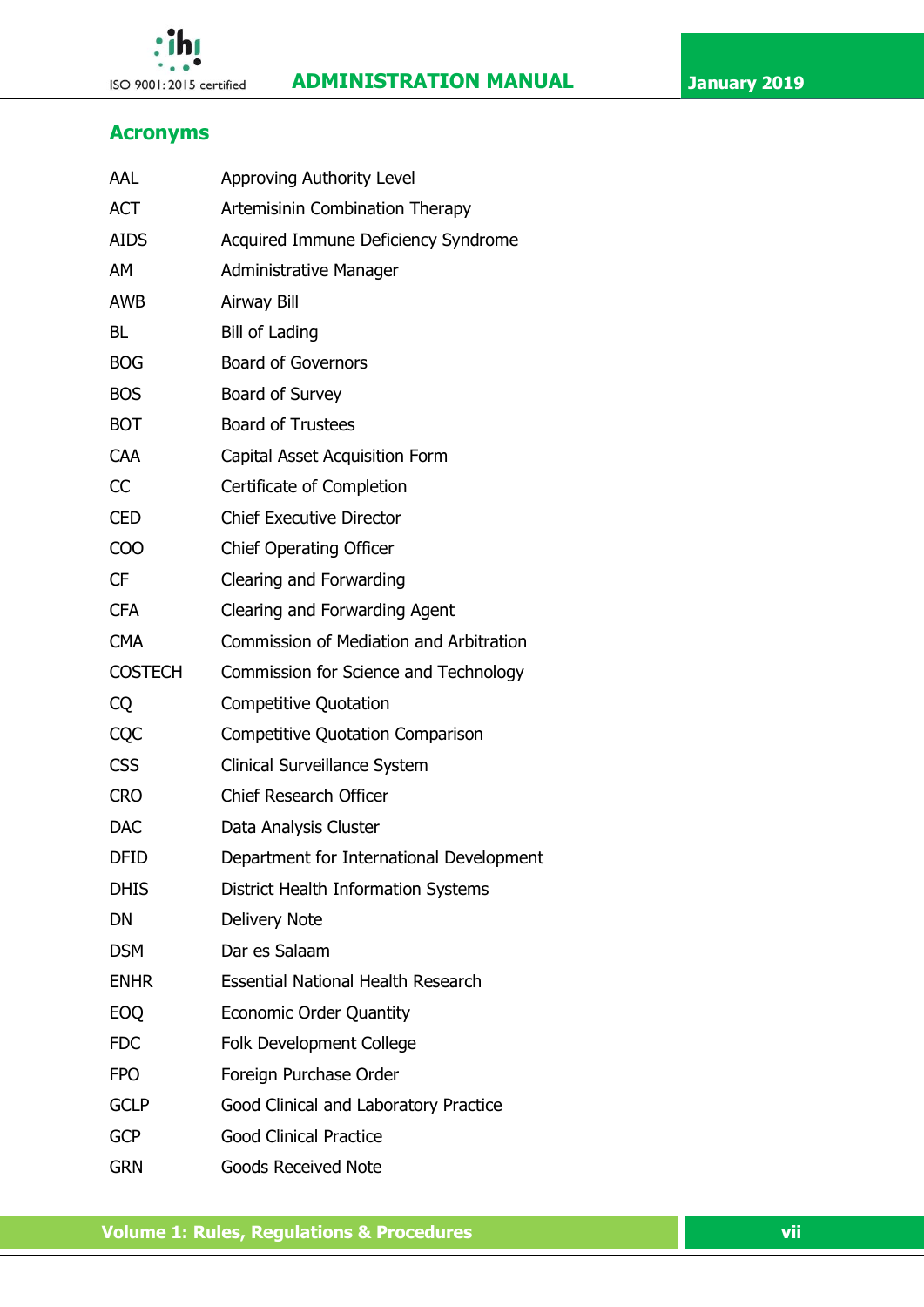# ٩í

# **ISO 9001:2015 certified ADMINISTRATION MANUAL January 2019**

| <b>HDD</b>                                          | <b>Hard Disc Drive</b>                                  |  |  |  |
|-----------------------------------------------------|---------------------------------------------------------|--|--|--|
| <b>HDSS</b>                                         | Health and Demographic Surveillance System              |  |  |  |
| <b>HESLB</b>                                        | Higher Education Students Loan Board                    |  |  |  |
| <b>HIV</b>                                          | Human Immunodeficiency Virus                            |  |  |  |
| <b>HMIS</b><br>Health Management Information System |                                                         |  |  |  |
| <b>HR</b>                                           | <b>Human Resources</b>                                  |  |  |  |
| <b>HRM</b>                                          | Human Resources Manager                                 |  |  |  |
| <b>ICAS</b>                                         | Ifakara Centre Administrative Scale                     |  |  |  |
| <b>ICB</b>                                          | <b>International Competitive Bidding</b>                |  |  |  |
| <b>ICS</b>                                          | <b>Inventory Control System</b>                         |  |  |  |
| <b>ICSS</b>                                         | Ifakara Centre Scientific Scale                         |  |  |  |
| <b>ICAS</b>                                         | Ifakara Centre Administrative Scale                     |  |  |  |
| <b>ICT</b>                                          | <b>Information and Communication Technologies</b>       |  |  |  |
| <b>IDN</b>                                          | <b>Internal Delivery Note</b>                           |  |  |  |
| <b>IFA</b>                                          | Ifakara Branch                                          |  |  |  |
| <b>IFRS</b>                                         | <b>International Financial Reporting Standards</b>      |  |  |  |
| IHI                                                 | Ifakara Health Institute                                |  |  |  |
| <b>IHRDC</b>                                        | Ifakara Health Research and Development Centre          |  |  |  |
| <b>IMCI</b>                                         | Integrated Management of Childhood Illnesses            |  |  |  |
| IP                                                  | <b>Intellectual Property</b>                            |  |  |  |
| <b>IPR</b>                                          | <b>Intellectual Property Right</b>                      |  |  |  |
| <b>IPSAS</b>                                        | <b>International Public Sector Accounting Standards</b> |  |  |  |
| <b>IRB</b>                                          | <b>Institutional Review Board</b>                       |  |  |  |
| <b>ITN</b>                                          | <b>Insecticide Treated Nets</b>                         |  |  |  |
| JС                                                  | Job Card                                                |  |  |  |
| <b>JIT</b>                                          | Just-In-Time                                            |  |  |  |
| KM                                                  | Kilometer                                               |  |  |  |
| LAN                                                 | Local Area Network                                      |  |  |  |
| <b>LPO</b>                                          | Local Purchase Order                                    |  |  |  |
| <b>MC</b>                                           | <b>Management Committee</b>                             |  |  |  |
| <b>MoHSW</b>                                        | Ministry of Health and Social Welfare                   |  |  |  |
| MR.                                                 | <b>Materials Requisition</b>                            |  |  |  |
| <b>MRCC</b>                                         | <b>Medical Research Coordinating Committee</b>          |  |  |  |
| <b>MRN</b>                                          | <b>Material Return Note</b>                             |  |  |  |
| <b>MRP</b>                                          | Material Requisition Plan                               |  |  |  |

**The Volume 1: Rules, Regulations & Procedures views and the Views of Viii**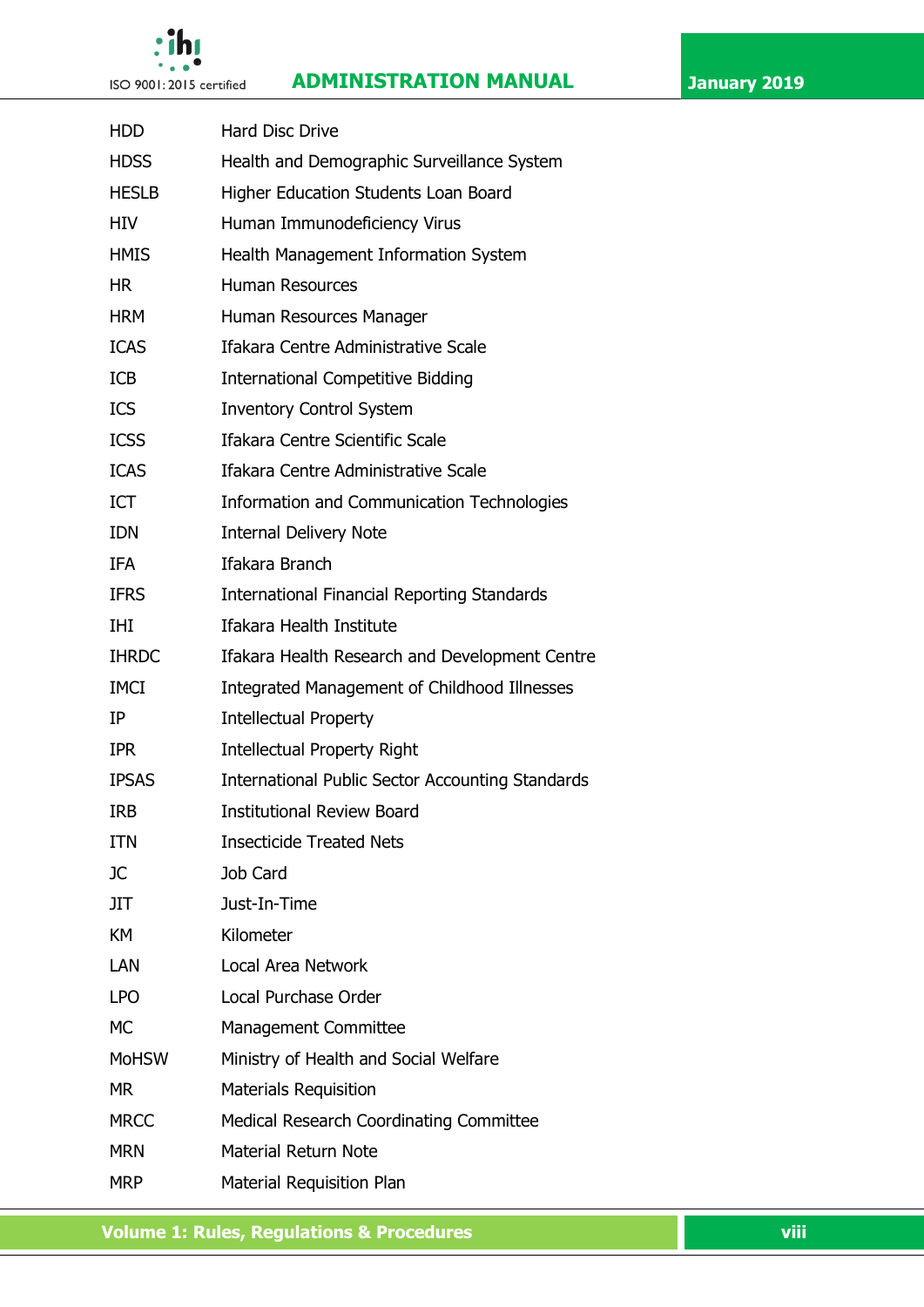



# **ISO 9001:2015 certified ADMINISTRATION MANUAL January 2019**

| <b>NBC</b>     | National Bank of Commerce                                 |  |  |  |
|----------------|-----------------------------------------------------------|--|--|--|
| <b>NCB</b>     | <b>National Competitive Bidding</b>                       |  |  |  |
| <b>NCT</b>     | National Competitive Tendering                            |  |  |  |
| <b>NIMR</b>    | National Institute for Medical Research                   |  |  |  |
| <b>NM-AIST</b> | Nelson Mandela Africa Institute of Science and Technology |  |  |  |
| <b>NSSF</b>    | National Social Security Fund                             |  |  |  |
| <b>OSHA</b>    | Occupational Safety and Health Administration             |  |  |  |
| <b>PAYE</b>    | Pay As You Earn                                           |  |  |  |
| <b>PC</b>      | <b>Procurement Committee</b>                              |  |  |  |
| <b>PCS</b>     | <b>Purchase Cost Statement</b>                            |  |  |  |
| <b>PHC</b>     | Purchase History Card                                     |  |  |  |
| PI             | Principal Investigator                                    |  |  |  |
| <b>PL</b>      | Project Leader                                            |  |  |  |
| <b>PMSL</b>    | <b>Procurement Methods Selection Level</b>                |  |  |  |
| <b>PMU</b>     | Procurement Management Unit                               |  |  |  |
| PO             | Purchase Order                                            |  |  |  |
| <b>PPA</b>     | <b>Public Procurement Act</b>                             |  |  |  |
| <b>PPAA</b>    | <b>Public Procurement Appeal Authority</b>                |  |  |  |
| <b>PPF</b>     | <b>Procurement Procedural Forms</b>                       |  |  |  |
| <b>PPR</b>     | <b>Public Procurement Regulations</b>                     |  |  |  |
| <b>PPRA</b>    | <b>Public Procurement Regulatory Authority</b>            |  |  |  |
| <b>PR</b>      | <b>Purchase Requisition</b>                               |  |  |  |
| <b>PSPF</b>    | <b>Public Service Pension Fund</b>                        |  |  |  |
| <b>PSPT</b>    | Procurement Standard Processing Time                      |  |  |  |
| <b>PUG</b>     | <b>Procurement User Guidelines</b>                        |  |  |  |
| <b>RAAWU</b>   | Research Academicians and Allied Workers Union            |  |  |  |
| <b>RC</b>      | <b>Resources Centre</b>                                   |  |  |  |
| <b>RFQ</b>     | <b>Request for Quotation</b>                              |  |  |  |
| <b>RT</b>      | <b>Restricted Tendering</b>                               |  |  |  |
| <b>SACCOS</b>  | Saving and Credit Cooperative Society                     |  |  |  |
| <b>SBD</b>     | <b>Standard Bidding Document</b>                          |  |  |  |
| <b>SC</b>      | <b>Scientific Committee</b>                               |  |  |  |
| <b>SDCo</b>    | <b>Staff Development Committee</b>                        |  |  |  |
| <b>SDC</b>     | Swiss Agency for Development Cooperation                  |  |  |  |
| <b>SFDDH</b>   | Saint Francis Designated District Hospital                |  |  |  |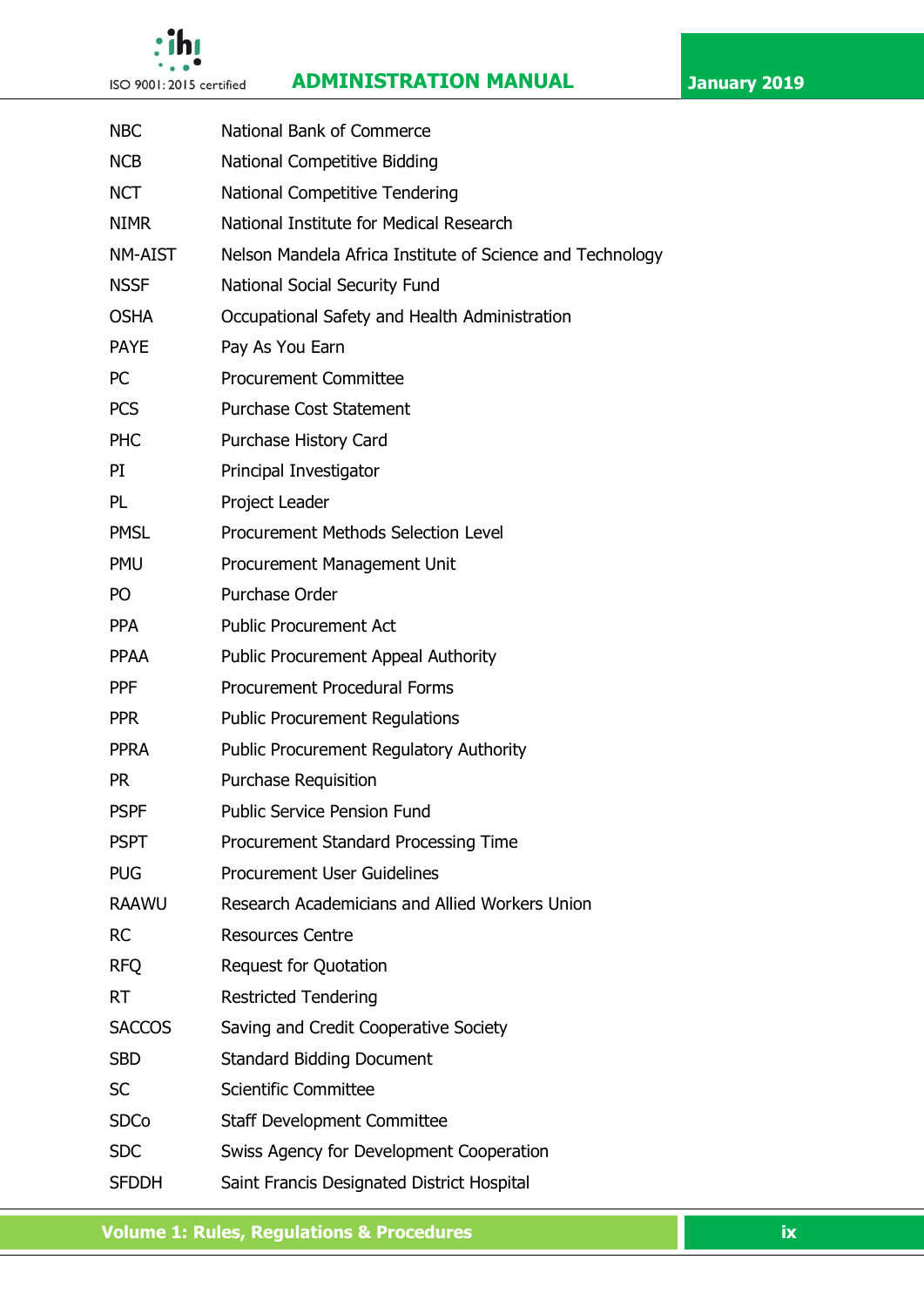

# **ISO 9001:2015 certified ADMINISTRATION MANUAL January 2019**



| <b>SLA</b>  | Service Level Agreement                            |  |  |  |
|-------------|----------------------------------------------------|--|--|--|
| SLAI        | <b>Stock Location Address Index</b>                |  |  |  |
| <b>SPD</b>  | Sentinel Panel of Districts                        |  |  |  |
| SS          | Single Sourcing                                    |  |  |  |
| ТB          | <b>Tender Board</b>                                |  |  |  |
| <b>TFDA</b> | Tanzania Food and Drug Authority                   |  |  |  |
| TI          | <b>Tax Invoice</b>                                 |  |  |  |
| TМ          | <b>Transport Manager</b>                           |  |  |  |
| TRA         | Tanzania Revenue Authority                         |  |  |  |
| TTCIH       | Tanzanian Training Centre for International Health |  |  |  |
| TTO         | <b>Technology Transfer Office</b>                  |  |  |  |
| TZS         | Tanzania Shillings                                 |  |  |  |
| <b>UPS</b>  | Uninterrupted Power Supply                         |  |  |  |
| <b>USD</b>  | <b>United States Dollar</b>                        |  |  |  |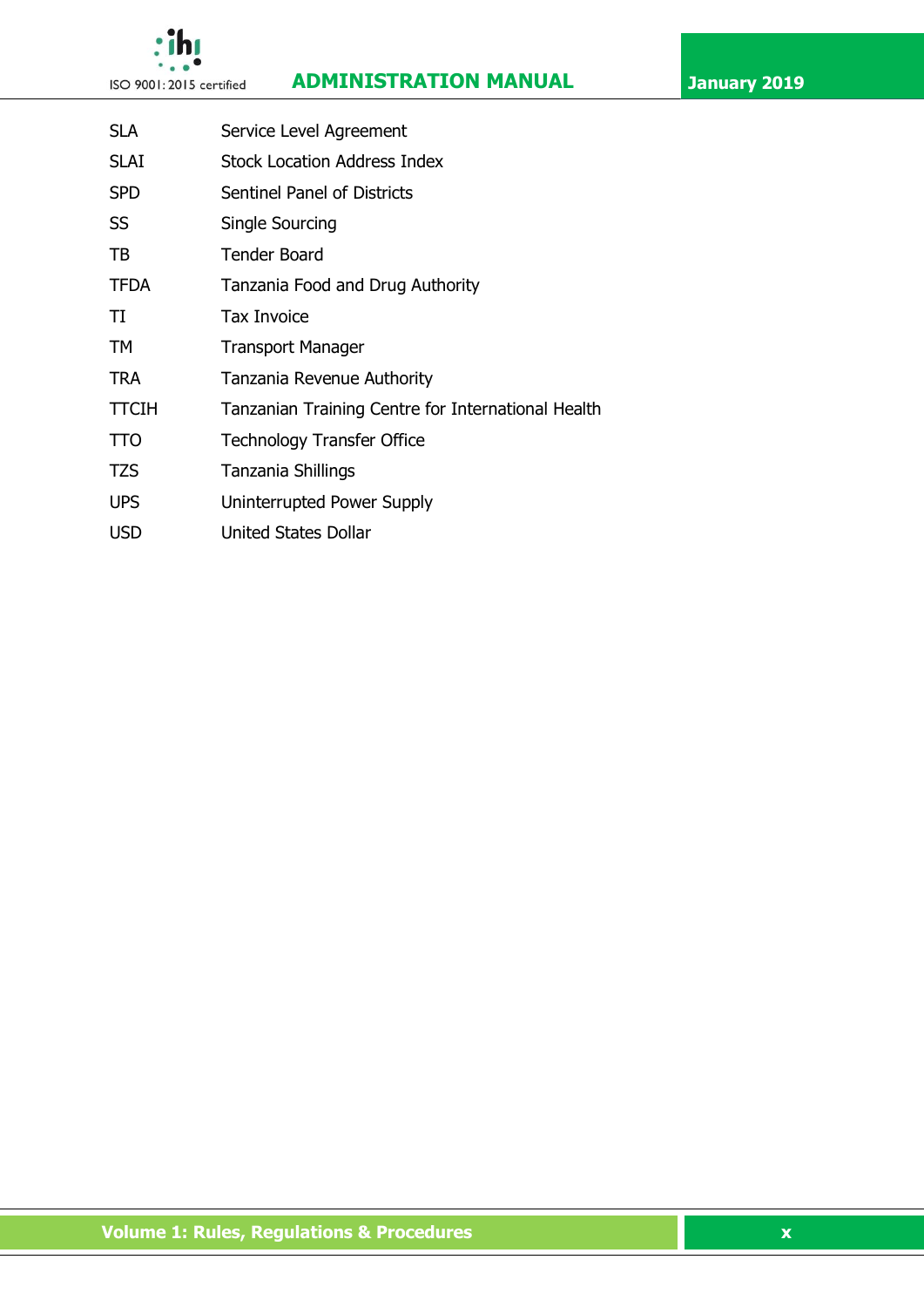

# <span id="page-10-0"></span>**Interpretations and Definitions**

In this Administration Manual unless the context requires otherwise:

**"Administration Manual"** means this Manual, comprising Volumes 1-4, together with all policies, guidelines, forms, schedules and regulations to which it refers.

**"Appointing Authority"** means the Board of Governors or any other body/person to whom the board has delegated such powers.

**"Basic Salary"** means the salary of an employee before adding benefits and effecting any deductions.

**"Board"** means The Board of Governors.

**"Core staff"** means Research Scientists and other support staff, who in the event of nonavailability of funds and projects shall be retained by the Institute to take care of IHI assets, to write proposals and attract funding.

**"Chairman"** means the Chairperson of the Board of Governors of the Institute.

**"Child"** means a staff member's natural child, step child or legally adopted child who is below 18 years of age or if he/she is permanently disabled or according to Employment and labour relations Act, 2004.

**"Director"** means the Chief Executive Director of the Ifakara Health Institute.

**"Domicile"** means the place where an employee was born or where she or he is/has officially made his permanent home.

**"Employee"** means a staff member of Ifakara Health Institute.

**"Family"** means spouse, children as defined in this Administration Manual.

**"Head of Unit/Project Leaders"** means an officer in-charge of a Unit/Project within the approved organization structure of the Ifakara Health Institute.

**"Junior staff"** means all staff under the salary scale of ICAS 1-6.

**"Labour Laws"** means the Employment and Labour Relations Act, 2004 and Public Services Act, 2007 and any subsequent amendment thereof.

**"Gender"** means feminine and masculine gender.

**"Middle Staff"** means staff under the salary scale ICAS 7 -12 and ICSS 12 – 15.

"**Place of Recruitment"** means the place where an employee was stationed before engagement by the Institute.

**"Spouse"** means a wife or a husband.

**"Senior Staff"** means all staff remunerated at the salary scale ICAS 13 and above and ICSS 16 and above.

**"Scientific Staff"** means research cadre staff of the Ifakara Health Institute.

**"The Institute"** means Ifakara Health Institute (IHI).

**"Union"** means a registered trade union duly recognized by the Institute as a trade union to which staff members belong.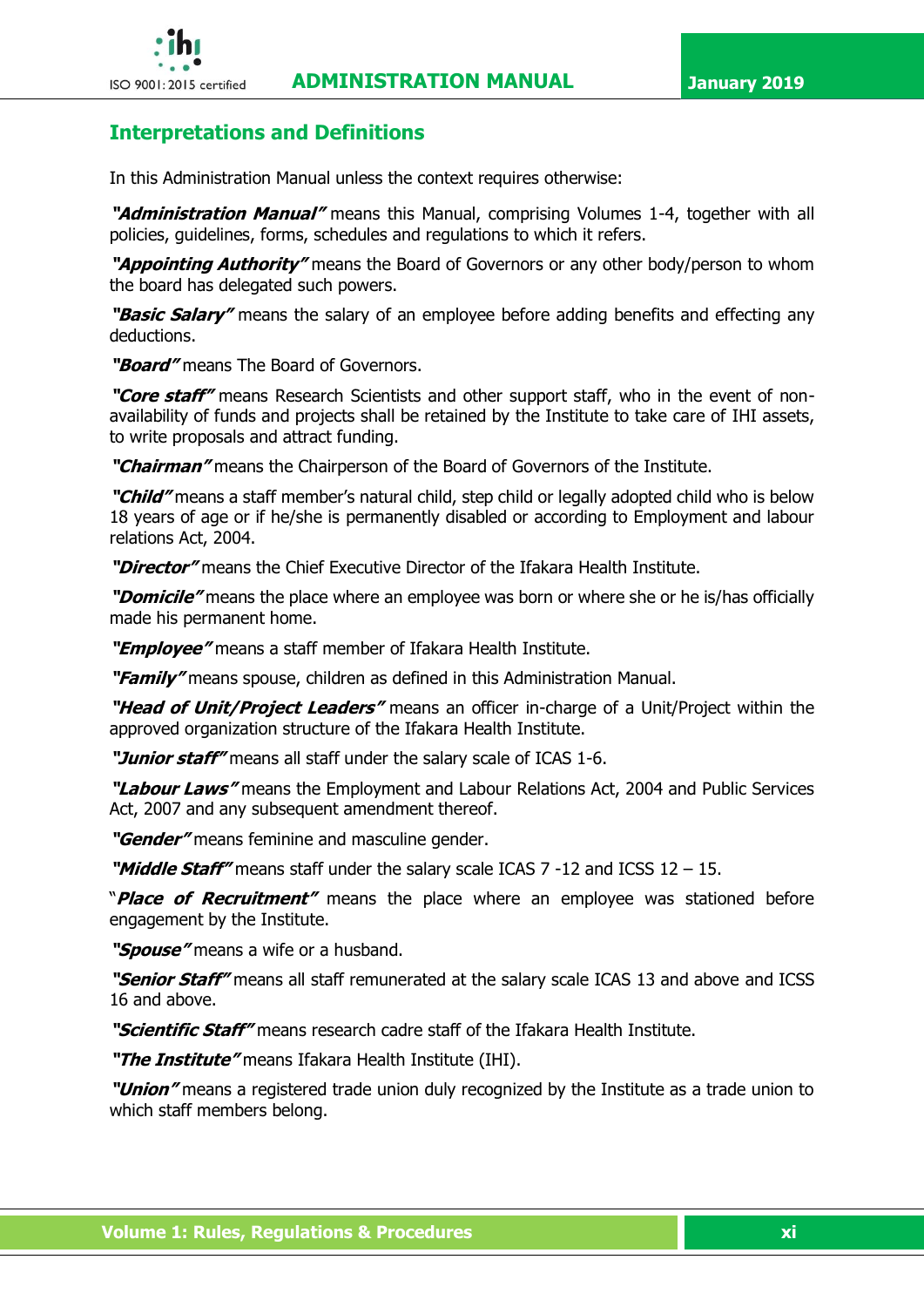# <span id="page-11-0"></span>**Structure of the Administration Manual**

The Administration Manual is arranged into four volumes:

- **Volume 1** Provides overall rules, regulations and procedures
- **Volume 2** Contains the guidelines referred to in Volume 1.
- **Volume 3** Contains the collection of corporate policies extant at the time of publication.

**Volume 4** Contains the collection of various forms and tools referred to in Volume 1.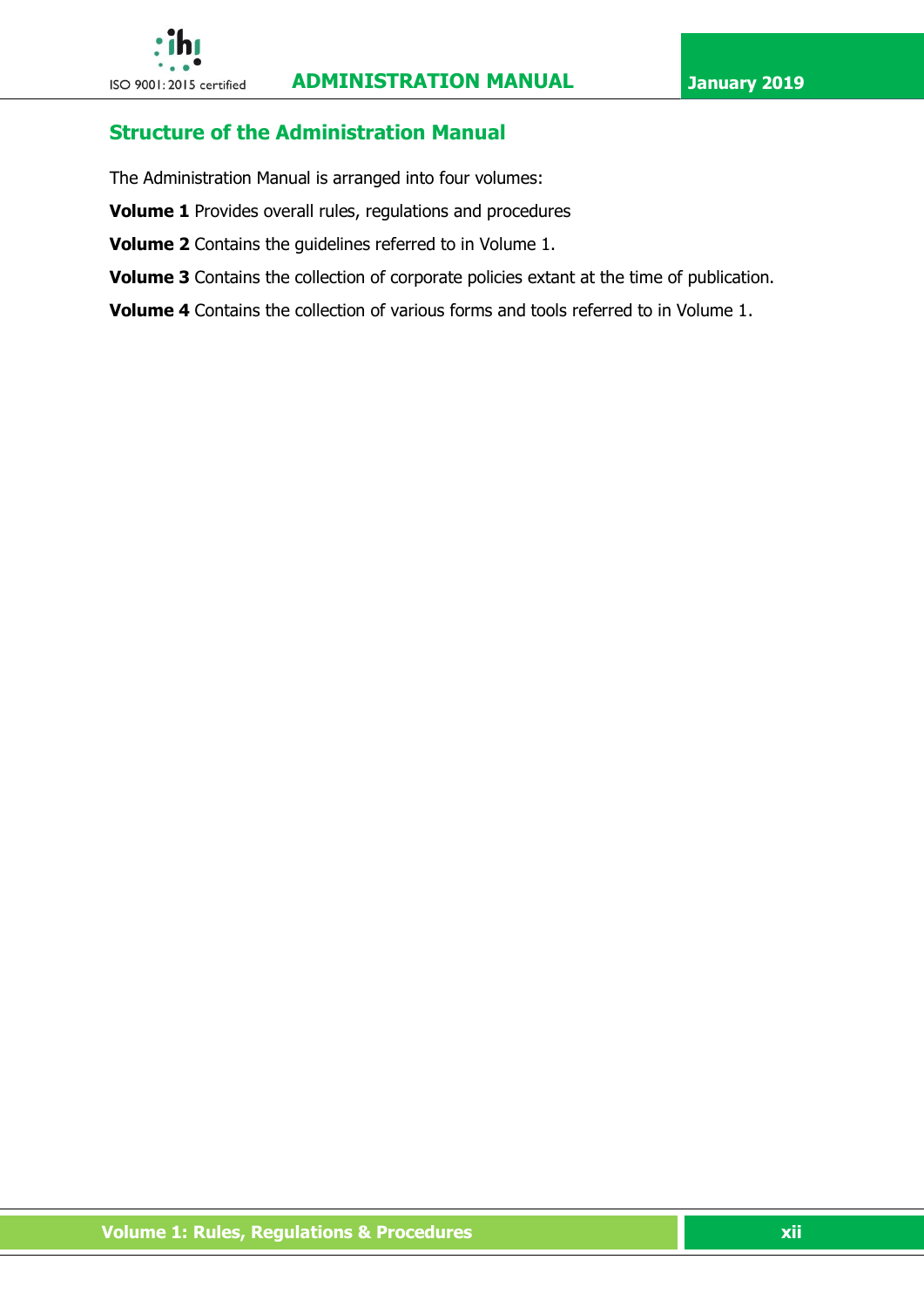

# <span id="page-12-0"></span>**1. Introduction**

This section describes the purpose of the Administration Manual as well as how to access, use, revise and maintain it. Additionally, the reader is directed to supplementary volumes for specific sections details.

## <span id="page-12-1"></span>**1.1 Application of the Administration Manual**

This Administration Manual shall apply to all employees of the Institute unless otherwise expressly stated. Notwithstanding the provisions set out in the Administration Manual, the Law of the United Republic of Tanzania shall prevail.

### <span id="page-12-2"></span>**1.2 Purpose**

The Manual contains various rules, guidelines and procedures to guide operations across all aspects of the Institute. They include those for human resources, operations, administration, finance issues, and technical aspects of sciences and infrastructure that support business and science.

### <span id="page-12-3"></span>**1.3 Scope**

This Manual includes all supplementary schedules, regulations, and standard operating procedures to which it refers. These supplementary documents may be revised and reissued from time to time. The supplementary materials are gathered together under **Administration Manual Volume 2 (Guidelines), Volume 3 (Policies**) and **Volume 4 (Forms).**

### <span id="page-12-4"></span>**1.4 Access**

**Bound copy of Administration Manual**: Contact the Administration Unit for information on how to obtain a bound copy of the Administration Manual.

**Administration Manual on Intranet**: The Administration Manual can be retrieved from the IHI Intranet for all staff use.

#### <span id="page-12-5"></span>**1.5 Promulgation**

This Administration Manual shall be made accessible to every project leader and IHI employee. Acceptance of an offer of appointment with the Institute shall be deemed to include acceptance of the provisions of the Administration Manual.

Acceptance by project leader for a project to be implemented through IHI, a project leader agrees to comply with the policies, guidelines and regulations in this Administration Manual and in future applicable editions. Therefore, all principal investigators, project leaders and unit/section leaders concerned with management are urged to read this Administration Manual carefully and to refer to relevant sections for answers to questions that arise concerning day to day running of the Institute.

## <span id="page-12-6"></span>**1.6 Revision**

The Administration Manual was first created in 1994 by the Administration Unit. It has since undergone three revisions (in 2002, 2006 and 2010). The responsibility to develop and update Policies, Guidelines, Rules & Regulations, Standard Operating Procedures, Circulars and Schedules, rests with the Management of the Institute and has to be approved by the Board

1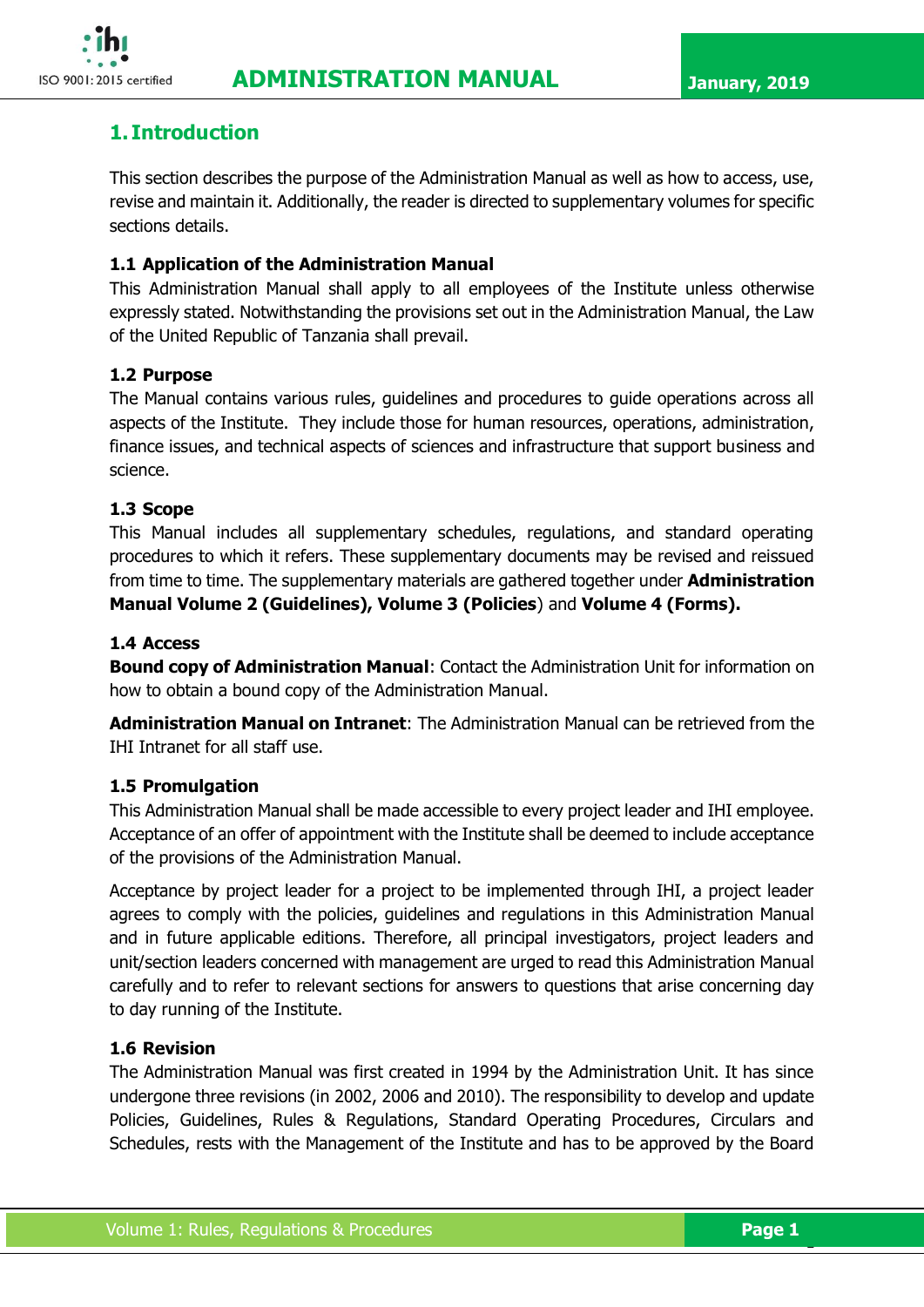

of Governors in the case of policies. In pursuit of the above, new forms – or changes to current forms – can be approved by the Management Committee.

Except under unusual circumstances, changes on ongoing policies and procedures are implemented at the beginning of the fiscal year. In special circumstances, some new policies and procedures may become effective immediately and will be communicated by circular letter. In this event, the revised version shall supersede those in the prior physical or electronic copy.

Consolidated revised editions of the Administration Manual Volumes 1-4 shall be issued at the start of each financial year.

No staff member shall be affected adversely by any review, amendment or modification of this Administration Manual if at the time of such review, amendment or modification of his/her particular case happened to be under consideration.

#### <span id="page-13-0"></span>**1.7 Suggestions for Revision**

Anyone can suggest revisions to the Administration Manual by submitting their recommendations to the office responsible for resources and support, which will coordinate validations and approval of the changes and revisions accordingly.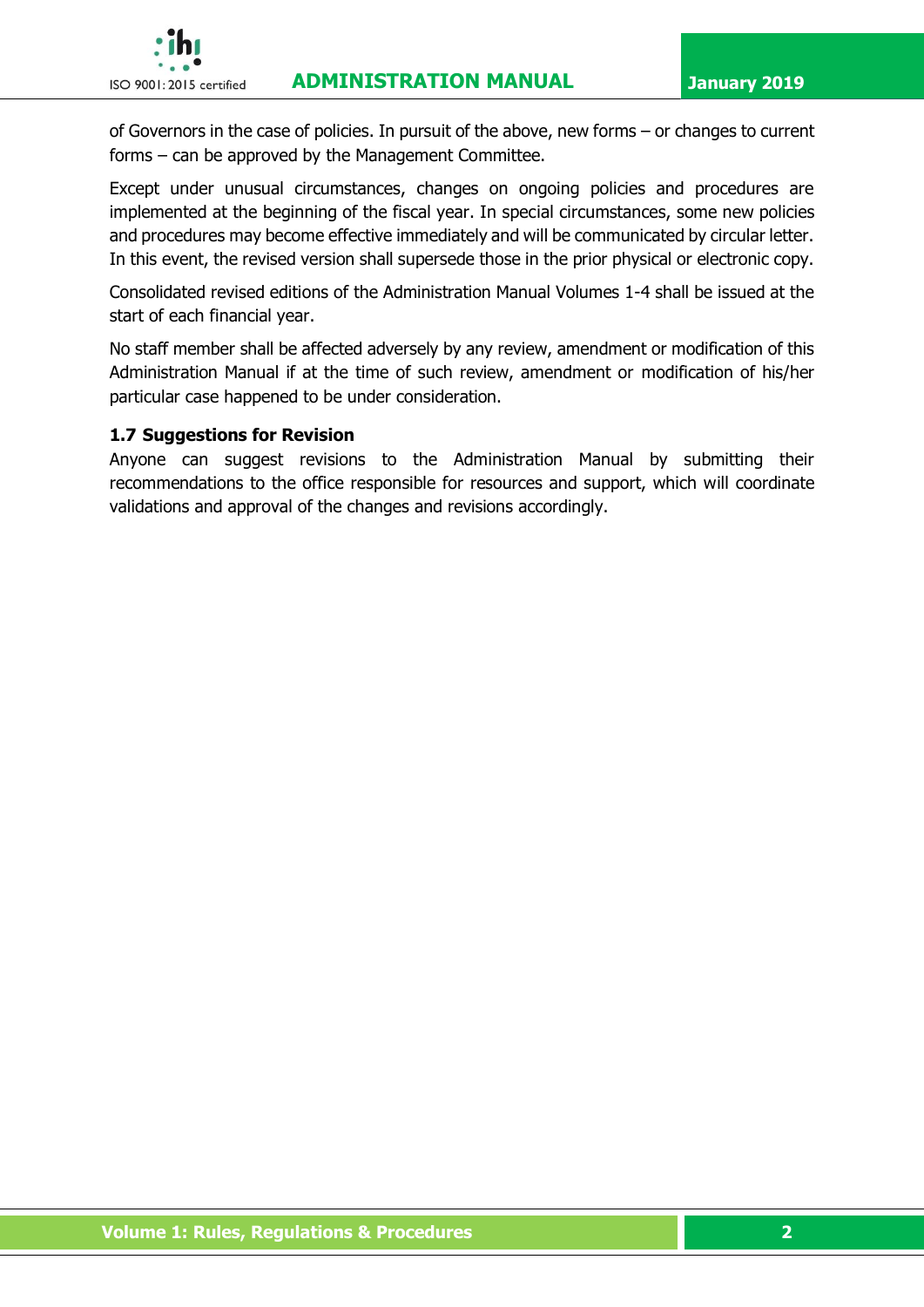

# <span id="page-14-0"></span>**2. General Management and Administration**

# <span id="page-14-1"></span>**2.1 Governance**

The governing structure of IHI has 3 layers: the Board of Governors (BOG); the Board of Trustees (BOT), and the Management Committee (MC).

# <span id="page-14-2"></span>**2.2 Board of Governors**

The **Board of Governors** mainly comprises the Founder Members of the Institute. The main duties of the BOG are to appoint the Members of the BOT, to approve the strategy of the Institute, to appoint auditors, and to oversee the BOT.

# <span id="page-14-3"></span>**2.3 Board of Trustees**

The main duties of the **Board of Trustees** are to appoint the Director; approve the annual budgets, operational plans, and annual reports of activities; approve the financing strategy of the Institute; and to adopt and approve audited accounts. In addition, the BOT ensures the MC formulate regulations for efficient and effective management of the funds as well as to direct the MC.

Advisory committees will be established and approved by the Board of Trustees, which work closely and support the BOT on matters that needs specializations, and technical dedications. These committees will support the respective units/divisions, and reports directly to the Board. So far two advisory committees; finance, audit and risk (FARC) and science (SAC) have been established.

# <span id="page-14-4"></span>**2.4 Management Committee**

The **Management Committee** manages day-to-day affairs of the Institute and the appointment and discharge of its staff. The MC reports to the BOT by submitting quarterly progress reports and annual plan of operation and financial statements including audited accounts. The management team is led by the Director who is the Chief Executive Director. The Director shall be appointed by and answerable to the Board of Trustees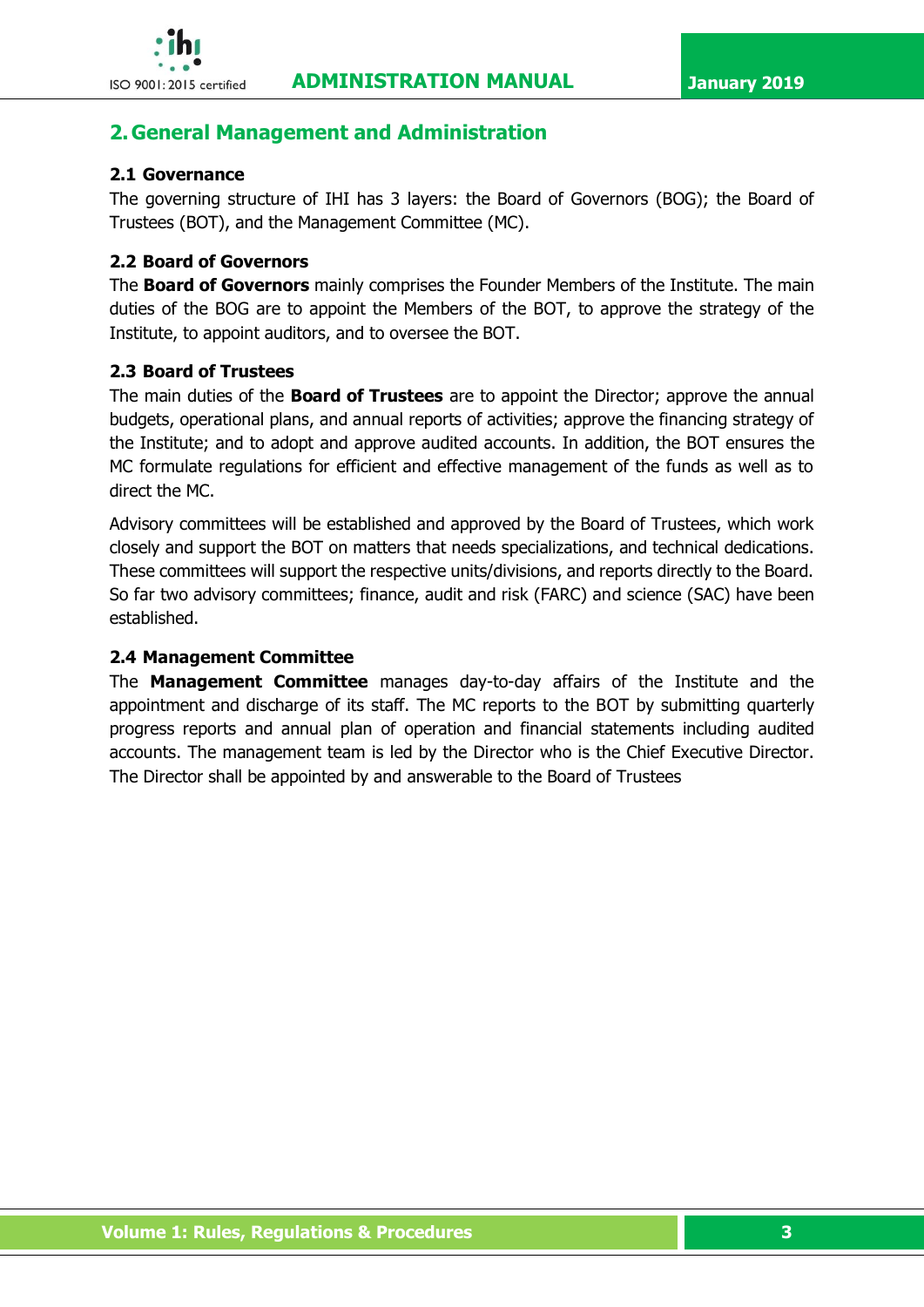

### <span id="page-15-0"></span>**2.5 Organisation Structure**



 **Volume 1: Rules, Regulations & Procedures 4**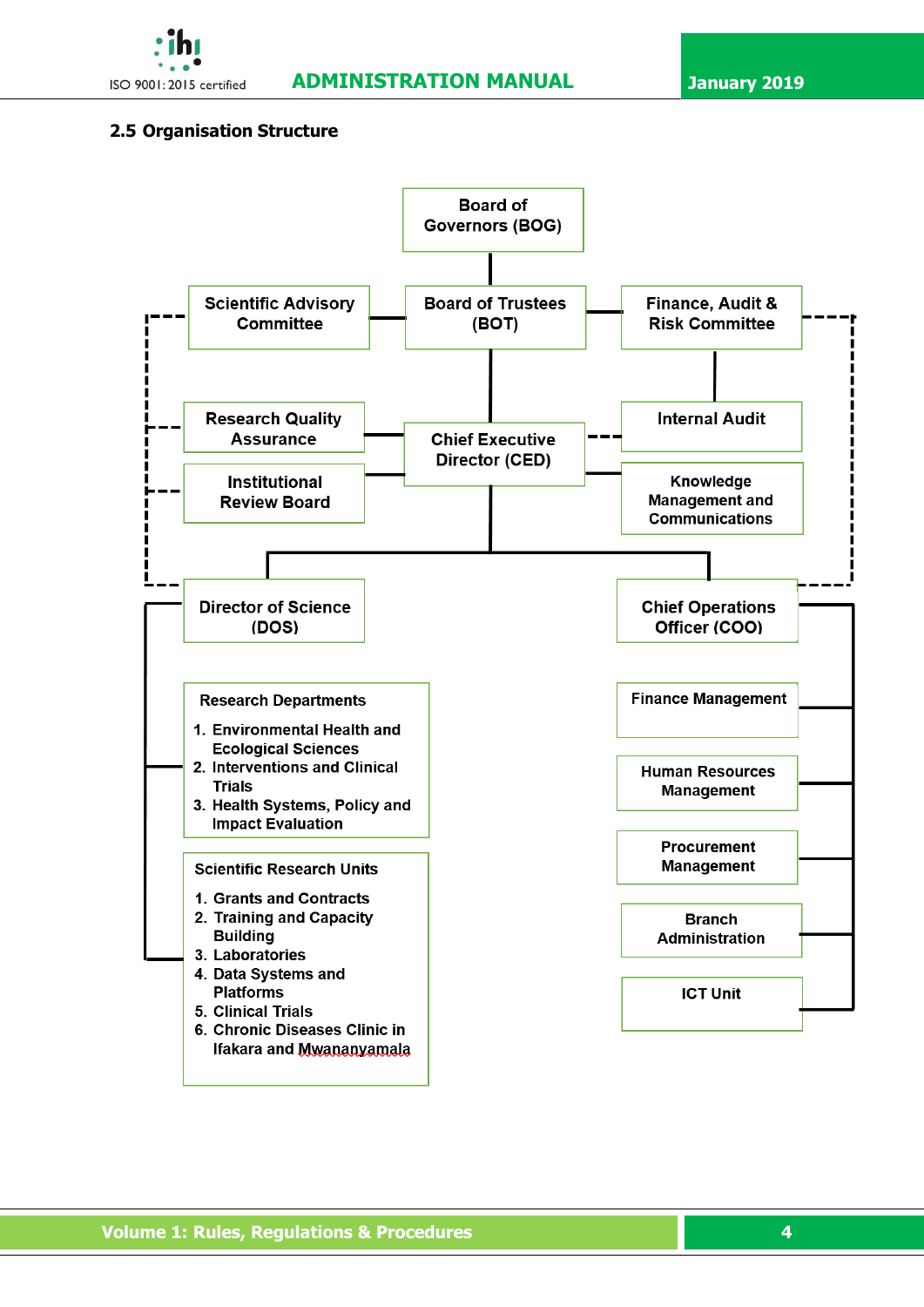

# **Summary of Meeting, Composition and Frequency**

| <b>No</b>               | <b>Level</b>                     | <b>Type of</b><br><b>Meeting</b>                             | <b>Frequency</b>                  | <b>Mandate</b>                                                                                                                                                                                                                                                                                                                                                                           |
|-------------------------|----------------------------------|--------------------------------------------------------------|-----------------------------------|------------------------------------------------------------------------------------------------------------------------------------------------------------------------------------------------------------------------------------------------------------------------------------------------------------------------------------------------------------------------------------------|
| $\mathbf{1}$            | Governance                       | Board of<br>Governors<br>(BOG)                               | Once a<br>year                    | Approve Strategy of the Institute. Appoints auditors,<br>appoints and directs BOT.                                                                                                                                                                                                                                                                                                       |
| $\overline{\mathbf{2}}$ |                                  | Board of<br><b>Trustees</b><br>(BOT)                         | Four times<br>a year              | Approve annual budget, operational plans, and<br>annual reports of activities and financing strategy of<br>the Institute, formulate regulations for efficient and<br>effective management of funds. Appoint Chief<br>Executive Director (CED)                                                                                                                                            |
| 3                       |                                  | Sub<br>committees<br>/advisory to<br>the board               |                                   | The committees will advise BoT on the technical<br>matters that the board require independence and<br>competence. These committees will work, and/or<br>support respective technical units; Finance, Audit<br>and Risk (FARC), will work and support the Internal<br>Unit, while the Science committee will support the<br>scientific technical committee, and the research<br>division. |
| $\overline{\mathbf{4}}$ | Managemen<br>t and<br>Execution/ | Manageme<br>nt<br>Committee<br>(MC)                          | Once a<br>month                   | Manage the day to day affairs of the Institute and<br>the appointment and discharge of its staff. Regular<br>reporting to the BOT by submitting quarterly<br>progress reports and annual financial statements of<br>audited accounts. Managing the Institute.                                                                                                                            |
| 5                       | Technical/<br>advisory           | Scientific<br>Committee<br>(SC)                              | Once a<br>month                   | Supervise all scientific projects of the Institute.<br>Discuss scientific issues, project reports and reports<br>from thematic groups.                                                                                                                                                                                                                                                   |
| 6                       | Operational                      | Team<br>Meeting<br>projects<br>and<br>operations/<br>support | Once a<br>month<br>(before<br>MC) | Information about decision made by MC. Information<br>and implement and follow-up decisions /instructions<br>from MC<br>Review and supervise implementation of approved<br>operational plans<br>Review /discuss operational issues related to project<br>and other business.                                                                                                             |
| $\overline{\mathbf{z}}$ |                                  | <b>Staff</b><br>meeting                                      | Quarterly                         | Discuss and suggest on improvement on general<br>staff welfare, receiving progress on implementations<br>of project and other institutional issues.                                                                                                                                                                                                                                      |
| 8                       | Technical                        | Thematic<br>Teams                                            | Once every<br>three<br>months     | Supervise the scientific projects of a thematic group.<br>Coordinate all projects of a thematic group; foster<br>innovation; encourage synergy across projects;<br>identify gaps and new research questions and<br>opportunities. Technical reviews/monitoring.                                                                                                                          |
| 9                       | Operational<br>/Technical        | Unit,<br>Section                                             | Once a<br>week                    | Routinely weekly reviews of operational<br>issues/implementation                                                                                                                                                                                                                                                                                                                         |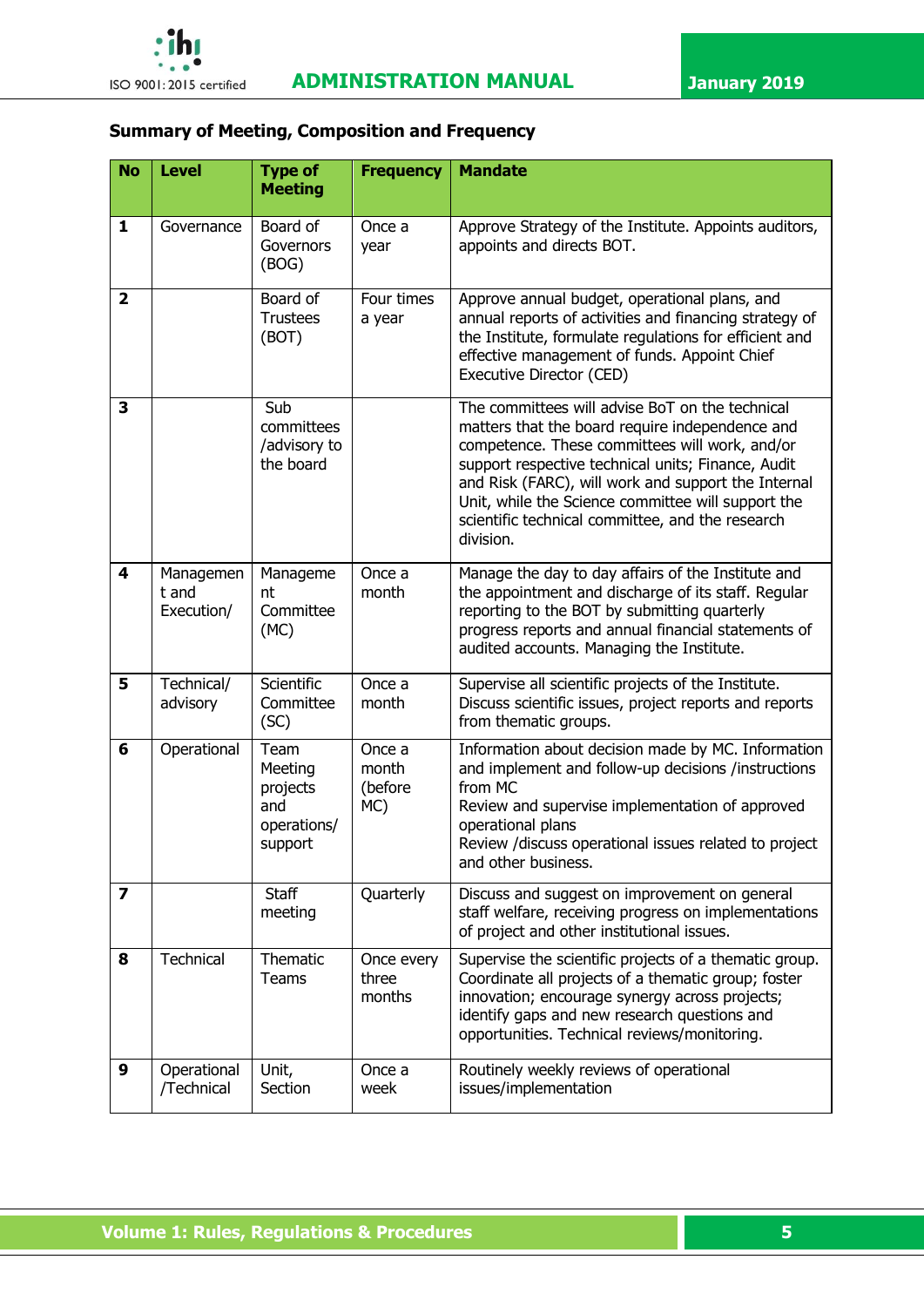

#### <span id="page-17-0"></span>**2.6 General Instructions Regarding Correspondence**

All communications both internal and external shall be guided by the guidelines and mandates contained in this manual. The Chief Executive Director or his designate shall approve and endorse all communications.

All official correspondence within and outside the Institute shall be brief and concise and shall be well considered in substance, coached in a tone of courtesy and professionalism. Communication shall be typewritten and dated with actual date of dispatch.

Kiswahili and English shall be the recognized languages in all forms of official correspondence.

Correspondence emanating from an employee shall follow the formal line of authority. They must be routed through the employee's immediate supervisor and letters from management or supervisors shall follow the same channel.

All the Institute's publications and letter heads other than email messages shall bear the full postal address, including the postal box number of the institute, telephone numbers, email and web addresses.

Original letters, receipts, permits, licenses etc, shall be signed by responsible officers.

IHI's standards for Corporate Design have to be followed and high standards of spelling and grammar are expected.

It is important that correspondences received from individuals, Government or nongovernment organizations, be dealt with promptly. All communications shall be acknowledged immediately after receipt.

E-mails have to be acknowledged immediately and responded to within the requested timeframe written in the email.

No internal or external messages shall be communicated to the press or any member of the public without the approval of the Director. Unauthorized disclosure of official information shall make an employee liable to disciplinary action and/or criminal prosecution.

Unauthorized and improper use of IHI official stationery for individual gain, or in any manner that prejudices the interest of the Institute is strictly forbidden and shall constitute a serious disciplinary offence.

Anonymous correspondence and any correspondence that is derogatory, slanderous or libelous shall not be tolerated and will constitute a serious disciplinary offence.

#### <span id="page-17-1"></span>**2.7 External Communication with Press, Radio and Television**

The Director is the official spokesperson of the Institute. On his absence, only MC members or any other person authorized by the Director can act as the spokesperson will be permitted to speak and interact with the media (be it print, electronic, radio, or television) on official matters.

The Director/Designate shall sign all outgoing official correspondences that commit the Institute financially or otherwise. Project Leaders are responsible for the technical aspect of the Project. Branch Leaders are responsible for general communications regarding their branches.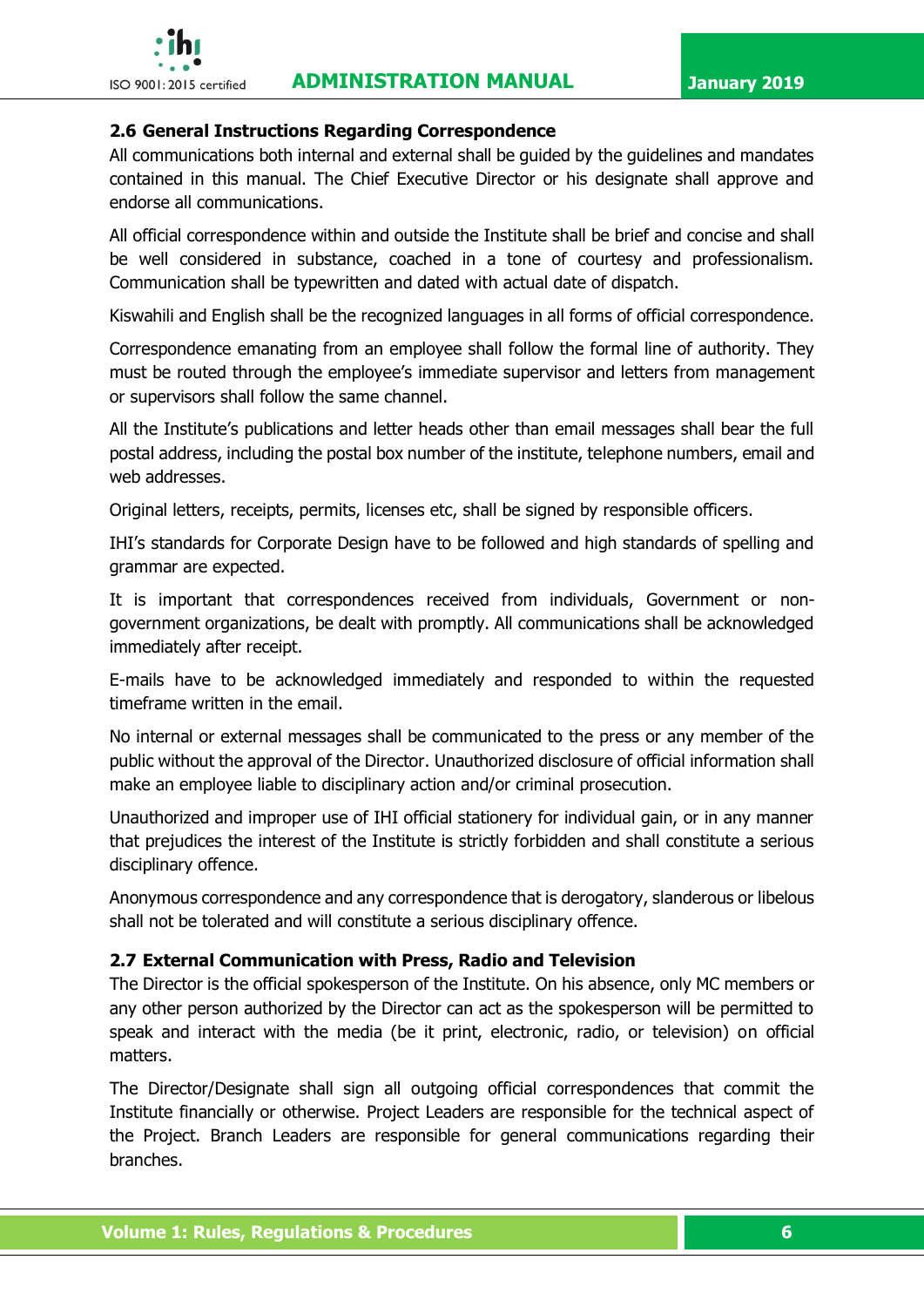

The Communication Advisor is primarily responsible for communication with the media, after an authorization from the Director has been obtained.

The Communication Advisor will coordinate all other events including workshops, dissemination meeting, meetings, symposiums involving external partners and stakeholders with technical guidance from respective division and or projects.

# <span id="page-18-0"></span>**2.8 Communication Affecting Individual Employees**

When making a recommendation in respect of any staff, a copy of such communication shall not, in any circumstance, be forwarded to the staff concerned. There is no objection for the staff being informed that the matter has been forwarded to the appropriate authority for decision but the staff shall not be informed as to what recommendation has been made.

Where an employee writes a letter through his/her superior, that letter shall normally be forwarded with appropriate comments. The exception will be where the subject matter of the letter can be resolved by the superior officer.

#### <span id="page-18-1"></span>**2.9 Internal Communication**

In executing their daily functions, Departments/Units and Projects shall communicate using memos and emails. Memos and emails shall be in simple and self-contained form. A memo or email shall bear the name and signature of the originating officer, name of the recipient officer, subject and short message.

E-mails and their responses should be addressed and copied only to the people concerned. Due concern should be taken to use group email addresses sparingly and only when necessary.

#### <span id="page-18-2"></span>**2.10 Acknowledgement**

All publications and presentation of work undertaken by or with IHI shall carry appropriate acknowledgement and shall (where publisher policy permits) include the IHI logo.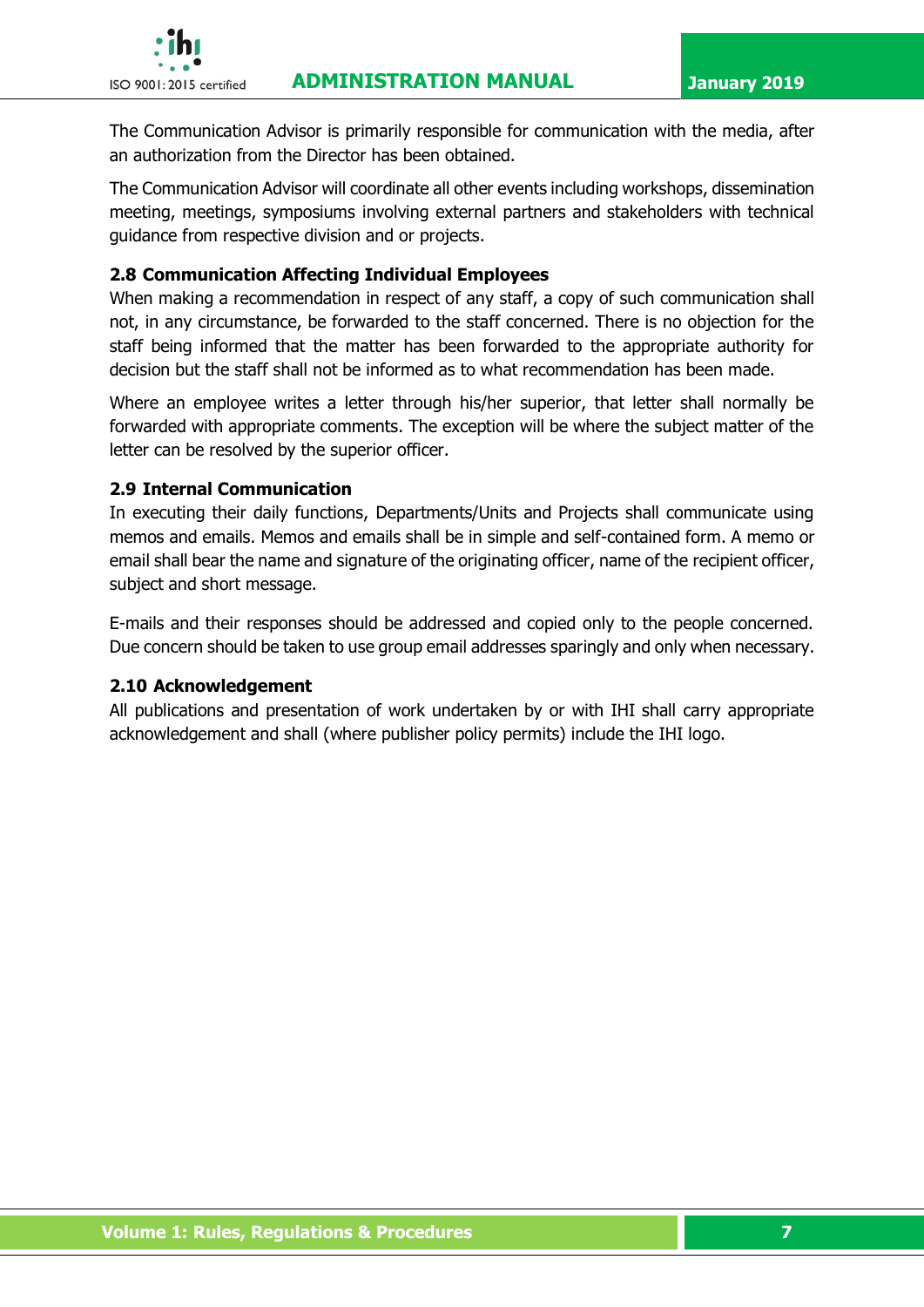# <span id="page-19-0"></span>**3.Human Resource Management**

## <span id="page-19-1"></span>**3.1 Introduction**

# **3.1.1 General**

This section covers general regulations governing Human Resources Management at IHI. The regulations shall apply to all staff of the Institute and shall come into force immediately after approval by the MC.

#### **3.1.2 Purpose**

The purpose of this Section manual is to provide a framework for organizational behavior and performance standards expected of IHI employees. It also provides general information and guidance on matters related to employment with IHI. Together with the information contained in individual letters of appointment and the contract of employment, it forms part of the contract of employment between the Institute and the employee.

At the same time, it acts as a management control tool for effective human resources management and spells out the rights and obligations of each employee. It also provides a fair and transparent mechanism for dealing with human resources management issues so as to prevent bias, unfairness, fear or favor.

All employees shall read the Human Resource Manual and have access to it. If there are any points that are not clear to employees, such employees shall contact the Human Resources Department who shall provide a more detailed explanation.

#### **3.1.3 Human Resource Strategic Objective**

To attract, develop and retain a high performing workforce by developing a positive work environment that reflects the Institute's values and our commitment to our stakeholders.

#### **3.1.4 Scope of Application**

Whenever there is a conflict between any clause in the Human Resource Section of the Manual and any written law, such written law shall prevail.

The authority for implementing regulations contained in this document rests with the Chief Executive Director who is in charge of staff of the Institute and responsible for the appointment, management, control, discipline and termination of the staff.

#### <span id="page-19-2"></span>**3.2 Working Conditions**

#### **3.2.1 Attendance and Punctuality**

All employees must strictly observe punctuality in reporting for work during the prescribed official hours. This rule shall also be observed for meetings, conferences or seminars.

For the purpose of checking daily attendance to duty and maintaining such records, attendance registers (electronic or manual) shall be maintained whereby all employees shall sign in and out.

Unauthorized absence from the place of work during office hours shall not be acceptable and render the employee liable to disciplinary action.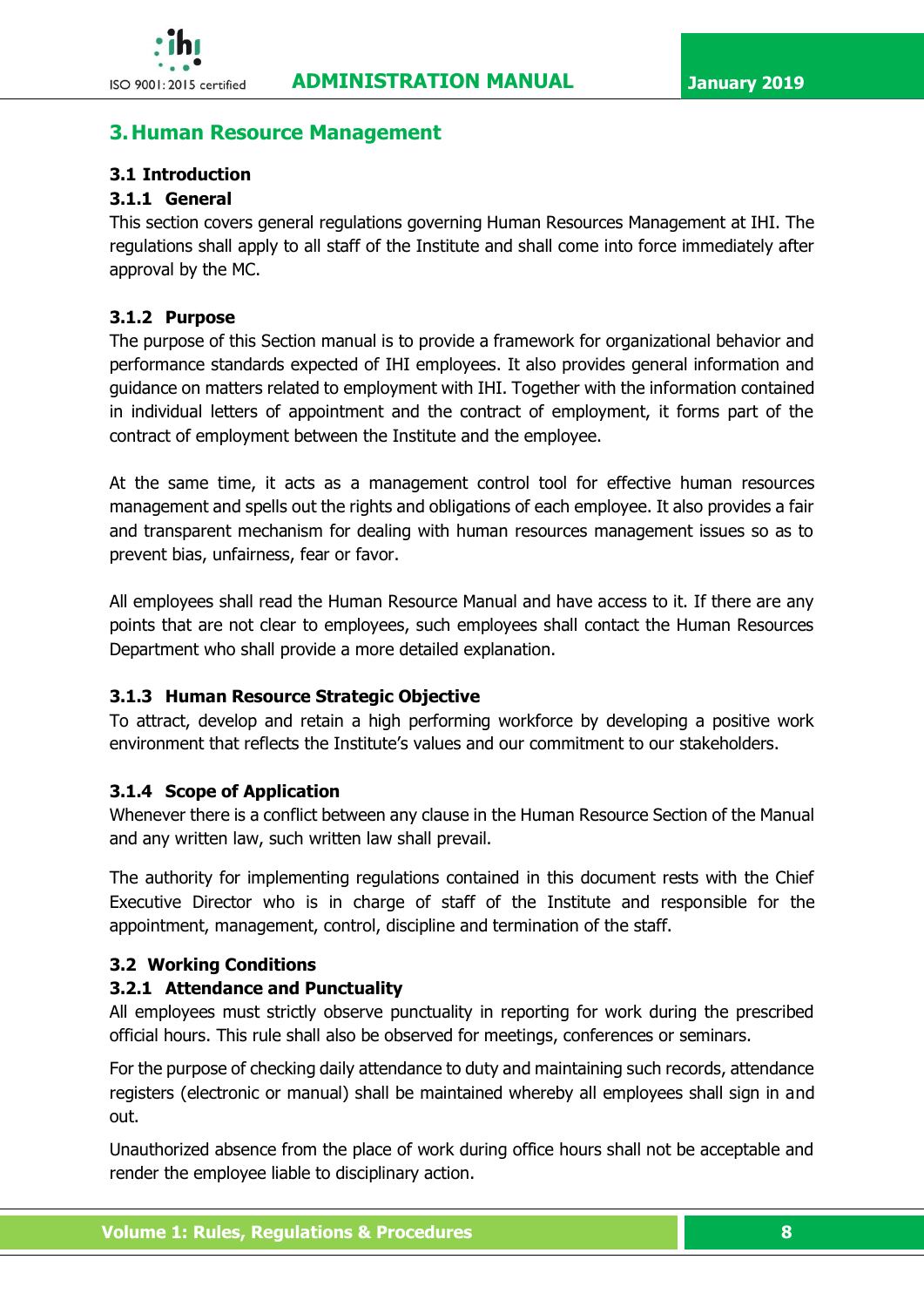

## **3.2.2 Hours of Work**

The normal working week shall have forty (40) hours, beginning on Monday and ending on Friday.

The official working hours shall be from 8.00 am to 5.00 pm with an hour lunch break, which may be taken any time between 12.00 noon and 2.00 pm, as mutually convenient for the employee and the supervisor(s).

All employees shall work during the official hours of 8.00 am to 5.00 pm, except during the allowed lunch break. If an employee's presence during certain hours is required for the efficient operation of his/her office, the employee's supervisor may also set some or all of the employee's non-official hours, so that the employee must be at work also during the additional hours thus set.

It shall be the responsibility of the employee who is unable, for any unforeseen reason, to report for duty, to notify the supervisor or the Human Resource Manager within 24 hours, and in writing if more than five days.

For Scientists and Senior Staff, and with approval of the supervisor, individual staff may be granted the privilege of adjusting their working hours or work compressed working hours. Such agreed flexi-hours shall be communicated by the immediate supervisor to all Institutes' staff members dependent on, or impacted by, the staff member's work.

### **3.2.3 Work Outside Normal Hours**

All staff at the institute are encouraged to schedule their work within the working hours, and days. In the event when any staff especially senior staff from support and science wish to work outside the normal working time, and days, such work will not be compensated.

Staff may be *required* to work beyond normal working hours, and on weekends and public holidays if the exigencies of the service so demand. The additional pay, or extra duty payment, or time in lieu will be considered in relation to the work assigned in line with set procedures. (See Volume 2 Schedule 6 for extra duty and week-end and holiday's allowance).

#### **3.2.4 Official Holidays**

The Institute shall observe the official holidays of the United Republic of Tanzania which will be posted by the Institute at the beginning of each year. The Management Committee may also grant additional days off e.g. end of the year or any other nationally declared/gazette holidays

# **3.2.5 Occupational Health and Safety**

IHI shall provide all the necessary resources at the work place for all employees with the aim of safeguarding the life, health, physical integrity, aptitudes, professional skills and human dignity of employees.

IHI will ensure that employees are provided with protective clothing where necessary, work equipment and chemicals. All hygiene conditions in all work places shall be maintained according to the relevant and appropriate legislations.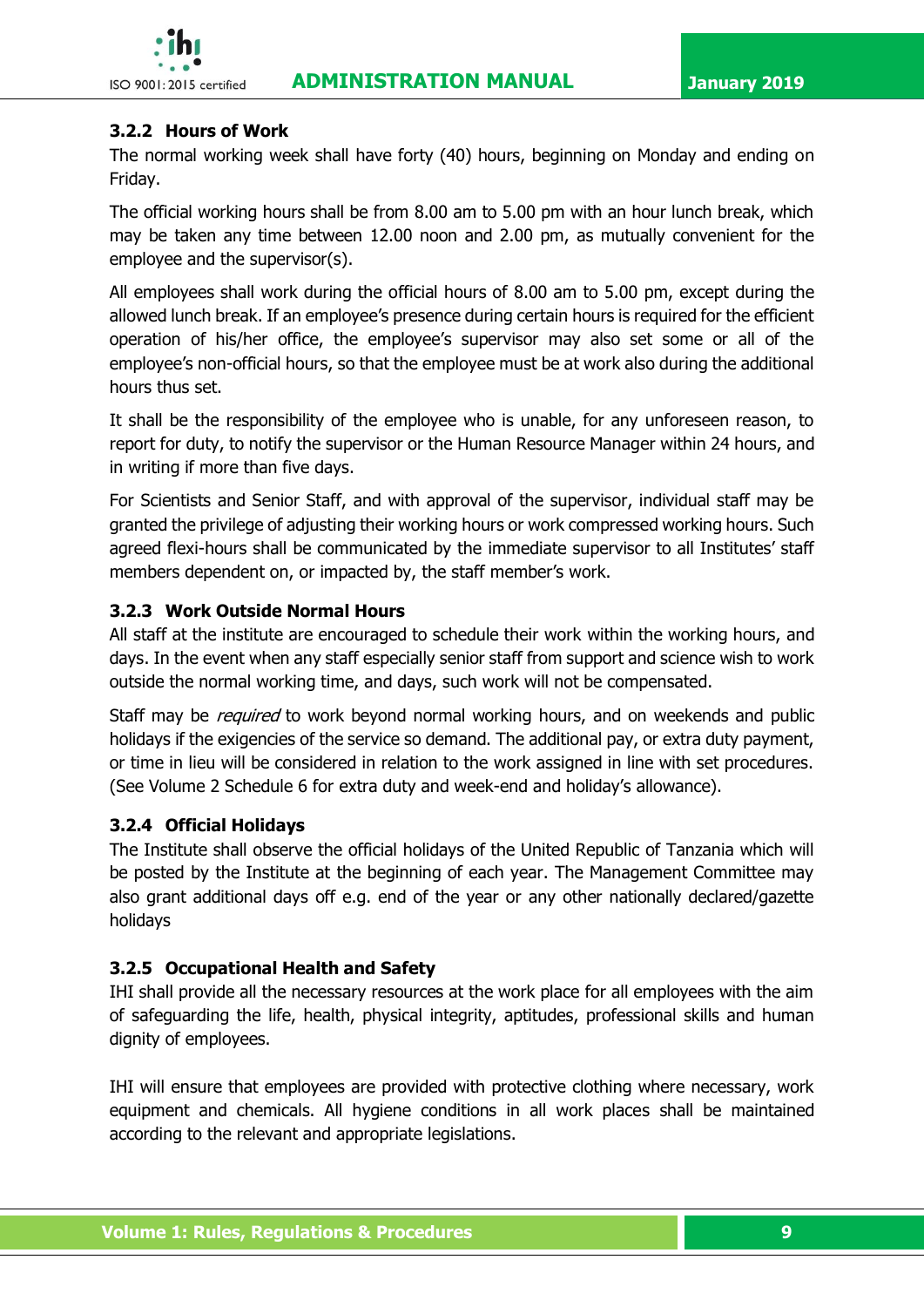

#### **3.2.6 Smartness/Attire**

IHI expects all employees to dress and keep themselves in a neat, tidy and smart manner at all times. Employees have the responsibility of having due regard to decency of personal attire in accordance with IHI core values.

## **3.2.7 Office Cleanliness**

All staff shall ensure that their desks and office equipment are kept in a neat and orderly condition. They shall make sure that all equipment are properly covered as per specifications at the closure of each working day, and that all windows are closed.

### **3.2.8 Office Equipment, Materials and Properties**

It shall be prohibited to move/transfer office equipment or materials without permission of the Head of Department / Section. Office equipment shall not be used for personal purposes without a written permission of the appropriate manager or head of section. Every staff shall ensure that IHI property entrusted to him/her is kept clean, well maintained and protected against damage or theft at all times.

IHI property should be handled with utmost care. Damage caused by negligence, improper use or unauthorized use by an employee shall be made repaired or replaced by the employee concerned. Misuse of IHI property shall attract disciplinary action that may include Termination of employment, depending on the gravity of the breach.

### **3.2.9 Electronic Mail and other Office Machine Equipment**

Employees are forbidden from dispatching unauthorized messages by using IHI email or other related platform. The use and management of computer related mails should be in line with the aims of the Institute. Employees may receive personal mail through IHI postal office letterbox.

#### **3.2.10 Telephone**

Personal telephone calls by staff using IHI landlines are prohibited. Telephone operators shall register all distance calls within Tanzania and no international calls for anyone shall be made without prior permission from the branch Managers.

#### **3.2.11 Visitors**

Visitors of employees are discouraged from coming to the office for private matters during office working hours. The receptionist shall keep a record for all visitors and the record shall be inspected regularly. Staff with excessive private visitors will be cautioned and even disciplined.

#### **3.2.12 Changes in Family Status, Citizenship or Permanent Residence**

Change of name, nationality, marital status and birth of children shall be reported by an employee to the Institute. The Appointing Authority, through its human resource unit, may, at its discretion, require the employee concerned to supply proof thereof.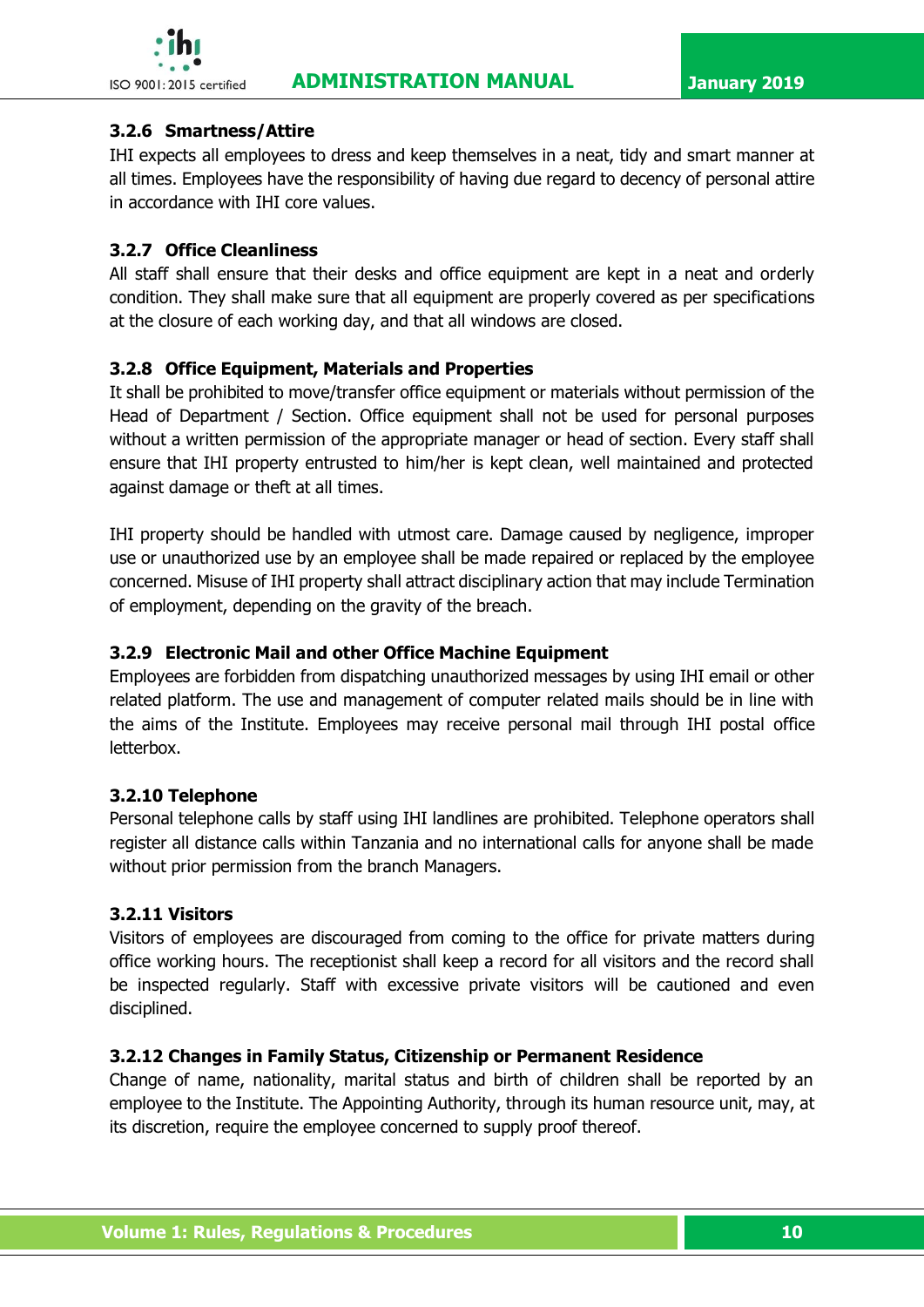## **3.2.13 Languages**

The Institute shall use both English and Kiswahili in correspondence, meetings, conferences and other activities or events.

## **3.2.14 Whistle Blowing**

Any violation of IHI policies and misuse of properties must be reported according to guidelines stipulated in the whistle blowing policy document. All whistleblowers will be accorded maximum protection, confidentiality and privacy. (see whistle blowing policy).

### **3.2.15 Reporting on Losses**

All losses or suspected loss of IHI property shall be reported at once to the immediate supervisor who shall cause investigations to be instituted and where fraud or theft is apparent or suspected, shall issue directions as to whether or not police assistance should be sought in the matter.

### **3.2.16 Reporting of Theft/Burglary**

Any incident of theft or burglary that does not involve an employee shall be reported immediately to the Police. The IHI Institute shall be advised verbally, and then followed by a written report of the incident and action taken.

### **3.2.17 Reporting of Accidents**

When an accident that causes injury to any person or damage to property of the Institute occurs, the matter shall be reported to the Appointing Authority immediately and not later than 24 hours from the time of occurrence. Failure to report any type of accident or damage without reasonable cause is a gross misconduct and may lead to Termination of employment of the concerned employee. In cases of motor accidents, employees are required to report to the Police before informing IHI authorities.

#### **3.2.18 Reporting on Serious Illness or Death**

If employee is seriously sick his immediate supervisor shall inform the IHI Authority and the employee's next of kin and keep himself informed of the employee's condition.

In case an employee dies, the relevant Appointing Authority shall be informed. Instruction by the quickest means should then be sought from the next of kin on how the body of the deceased shall be handled.

# **3.2.19 Resource Centre/Library**

IHI shall maintain a resource center/library where books, journals and publications are kept. Members of staff are encouraged to use the center/library and ensure that such materials are properly looked after when borrowed.

#### **3.2.20 Identity Card**

Every Employee shall be issued with an identity card for regular use. The Identity Card is the property of the Institute which must be returned to the Institute at the end of service. Loss of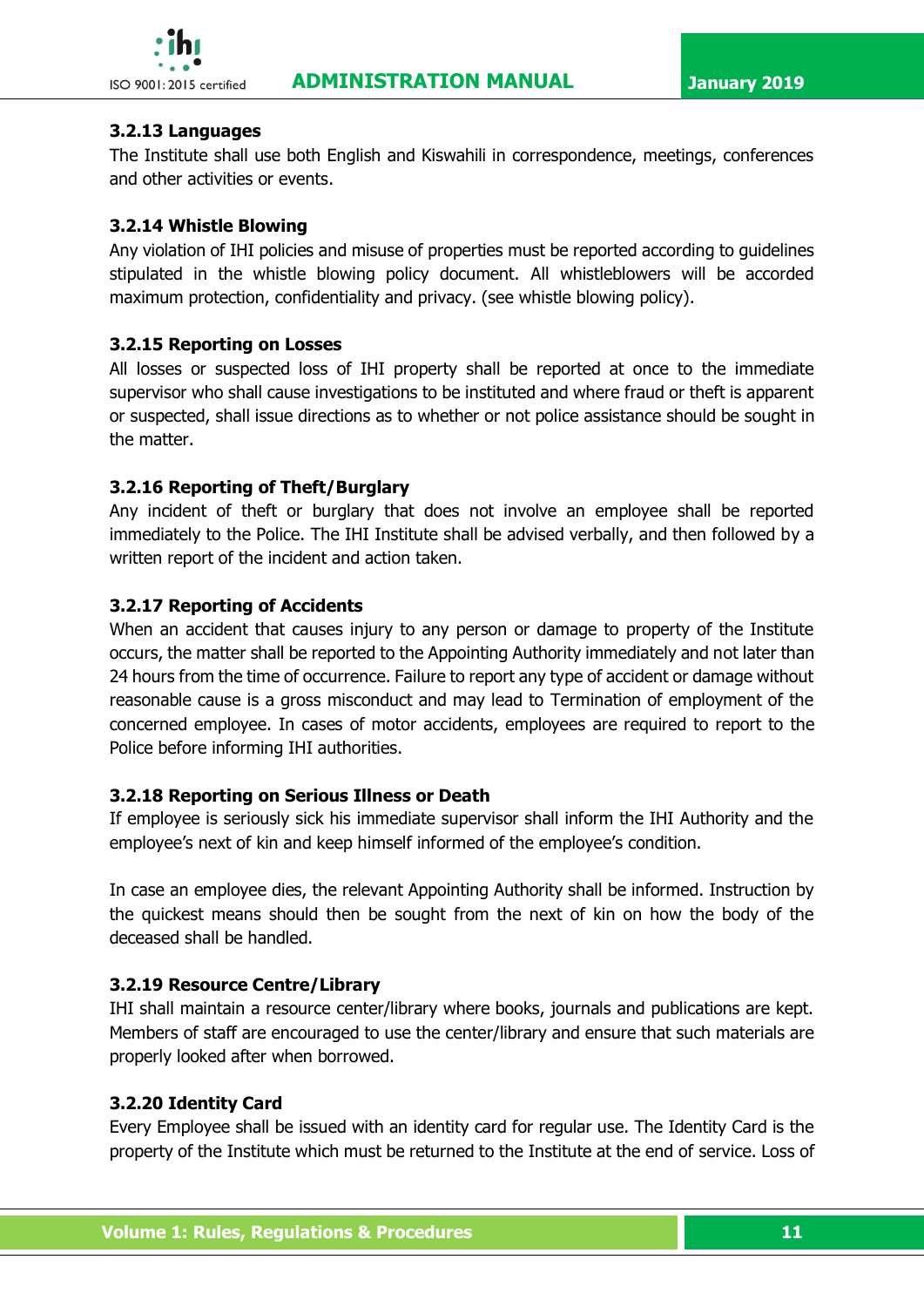

the identity card shall be reported by its holder to the Police and to the Appointing Authority immediately and costs for reproducing a new one will be borne by the employee.

# <span id="page-23-0"></span>**3.3 Code of Conduct**

# **3.3.1 Introduction**

The Institute requires employees to conduct themselves in a manner designed to promote the interest, good image and wellbeing of the Institute as per its approved vision, mission, objectives and corporate culture factors (core values). Any employee failing to conduct himself in such a manner through willful acts, omissions, or negligence may be guilty of misconduct and subject to disciplinary action.

# **3.3.2 Scope and Application**

The code of conduct shall apply to all members of staff, individually and/or collectively, in all offices, on secondment, attachment, collaborators and in their private or official capacities.

# **3.3.3 Integrity**

An employee shall at all times maintain absolute integrity and honesty in the discharge of his/her duties or in the exercise of his/her powers. This implies adherence to accept moral principles of being honest, impartial and fair minded.

# **3.3.4 Confidential Information**

Employees are never expected to use confidential information for personal non-official business.

# **3.3.5 Conflict of Interests**

Employees are expected to avoid conflict between private/self-interest and the interest of their employer or clients. Whenever there is a conflict of interests, the employee shall disclose the same to his superior. Senior staff is required to sign Conflict of Interest Declaration Forms annually.

# **3.3.6 Use of Property**

Employees are expected to be trustful and should desist from being tempted to converting to own use or benefit any resource not personally owned or approved for such use by the Employer.

# **3.3.7 Gifts**

An employee is prohibited from accepting or soliciting any gifts, rewards, favors, benefits or any other valuable present in any form from any person who has an interest that may be affected by the carrying out, or not carrying out of the employee's official duties.

# **3.3.8 Financial Embarrassment**

Employees shall not allow themselves to become financially embarrassed to the extent of denting the image of the Institute. This includes begging for money and gifts from clients or visitors.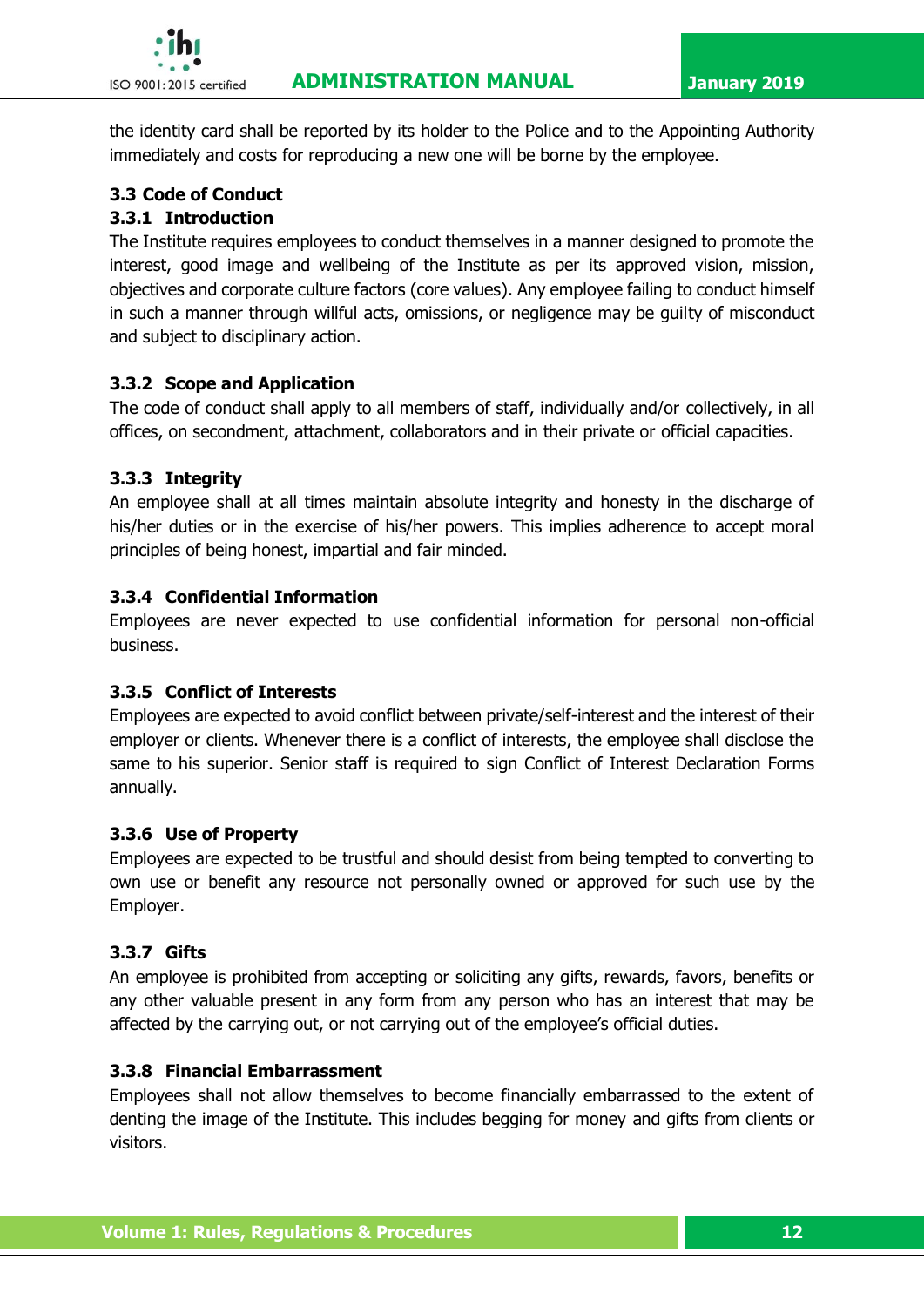



# **3.3.9 Injury/Discredit**

Employees shall behave in a respectable manner and avoid any conduct, which may either directly or indirectly bring discredit or injury to an employee or the Institute.

# **3.3.10 Confidentiality**

Among the basic principles upon which IHI operates is founded on confidentiality. This requires the employee's utmost professional conduct in respecting and protecting the privacy and confidentiality of the Institute, the Institute's clients, fellow employees and any other groups on the understanding that the information acquired while in employment, has been obtained in confidence and merits the same care. Staff will therefore be governed by the following rules:

# **3.3.11 Duty of Keeping Confidential Information**

Employees are restrained by law from divulging employer's information to third parties except with the consent of the Executive Director, or where it is required by law or in conformity with public duty arising in the proper course of business. Employees are required to prevent leakage of information to outsiders by exercising care in the course of communication whether oral, written or other wise and also ensure that documents such as circulars, manuals, records and internal communication materials especially those classified as secret and confidential are not shown to outsiders without proper authority.

# **3.3.12 Insider Dealings**

Any inside information of any kind must be safeguarded and not made available for any subsequent unauthorized purpose. Information referred to include contracts, potential insolvency, change of management, and IHI confidential material. Therefore, employees are required to maintain utmost secrecy regarding workmates, the Institute's clients, financial and personal affairs.

# **3.3.13 Access to Documents**

Employees are required to restrict access to any confidential or sensitive documents to only those authorized to handle such information

# **3.3.14 Right of Colleagues**

Employees are obliged to safeguard and respect the rights of colleagues to privacy on their personal affairs except when the interest of employer, client, or common good would be at risk.

# **3.3.15 Loyalty**

Above the requirement of honesty and integrity, employees owe their primary business loyalty to IHI and being faithful to the IHI clients.

# **3.3.16 Drunkenness on Duty**

Employees must be sober at all times during office hours, Breach of this rule shall constitute to a serious misconduct leading to the termination of contract.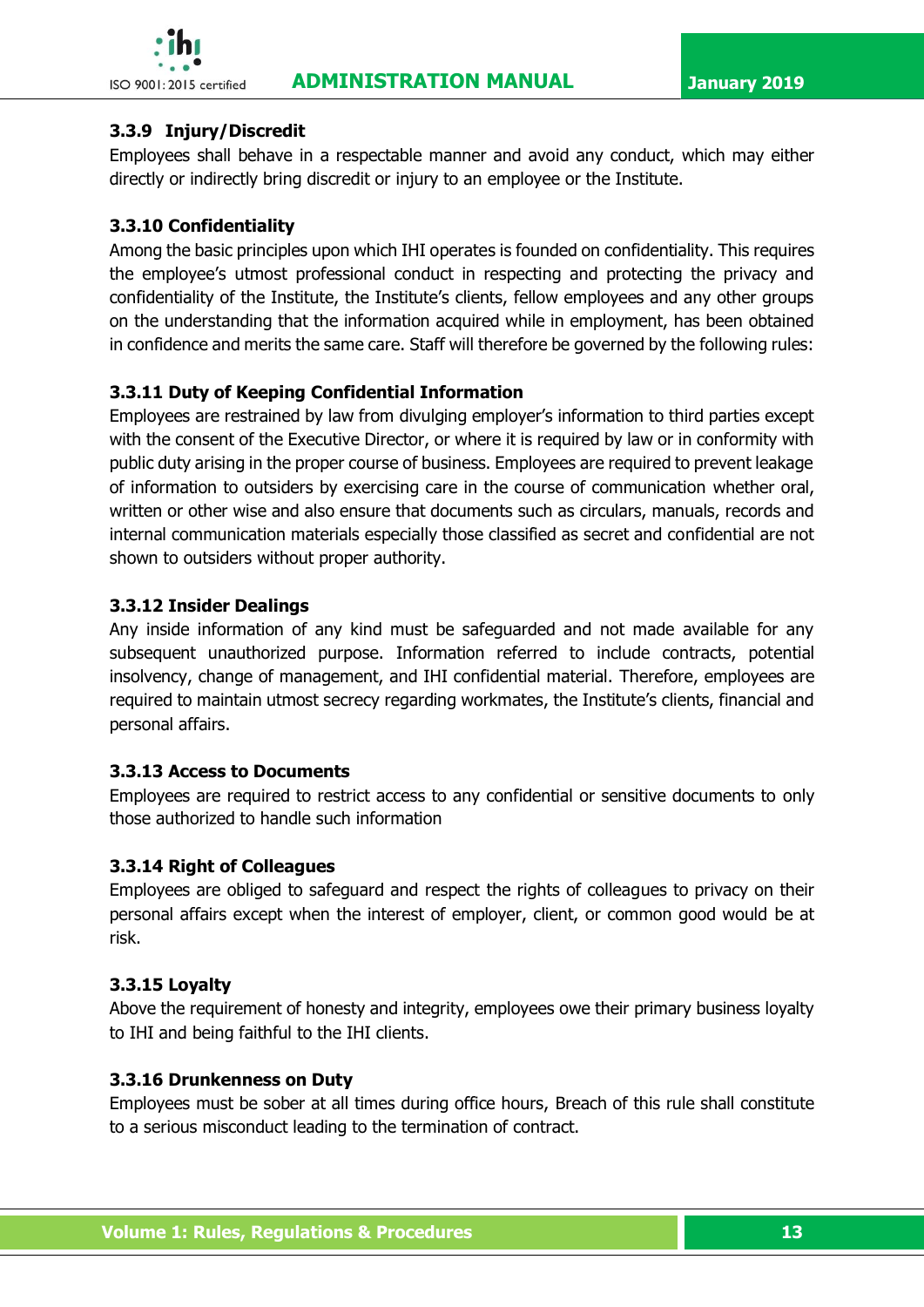

# **3.3.17 Negligence of Duty**

Negligence of duty or failure to obey established work procedures and rules of instructions shall constitute to gross misconduct and render the employee liable to disciplinary action.

# **3.3.18 Insubordination/Incivility**

An employee who at time refuses to obey or carry out a lawful instruction given by a person in authority over him or uses abusive language to his/her supervisor or any other senior officer while on duty shall be guilty of gross insubordination and liable to server disciplinary action. An employee of the Institute shall also courteous to the members of the public and in particular members of the Research Industry.

# <span id="page-25-0"></span>**3.4 Human Resource Planning, Recruitment and Selection**

# **3.4.1 Policy**

The human resources plan shall form part of IHI's overall strategic plan for the organization. The overall responsibility for coordinating and managing the human resources planning process rests with the Human Resources Department. The Human Resources Department will be responsible for ensuring that suitable guidance is issued to line managers on how to assess human resources requirements in their area and for ensuring that this guidance is updated regularly.

Individual line managers have a responsibility to keep human resource requirements under review and to advise the Human Resources Department as to future needs in line with the timetable set out for preparation and review of IHI's strategic plan.

# **3.4.2 Human Resource Planning**

The process of Human Resource Planning involves ensuring that the Institute has the right number and the right kind of staff, in the right PLACES, at the right TIME performing the functions that are required to ensure efficient and effective delivery of strategic plans, goals and targets. It entails anticipating future needs through human resource projections planning, developing and implementing human resource actions and programs to meet the anticipated needs. It covers all activities of the Institute including recruitment, selection, placement, training, development, wage and salary administration, labor relations etc. This section sets out the steps to be taken in defining human resource needs within IHI.

The human resource planning process shall involve three stages:

- a) Identifying existing resources.
- b) Forecasting future needs.
- c) Identifying requirements.

# **3.4.3 Identifying Existing Resources**

The first stage is to identify the resources that currently exist within the Institute. This is done on the basis of a staff audit. Staff audit shall be done by the Human Resources Department, who will check and record all staff particulars from their personal files and produce the following summary information:

a) Staff numbers.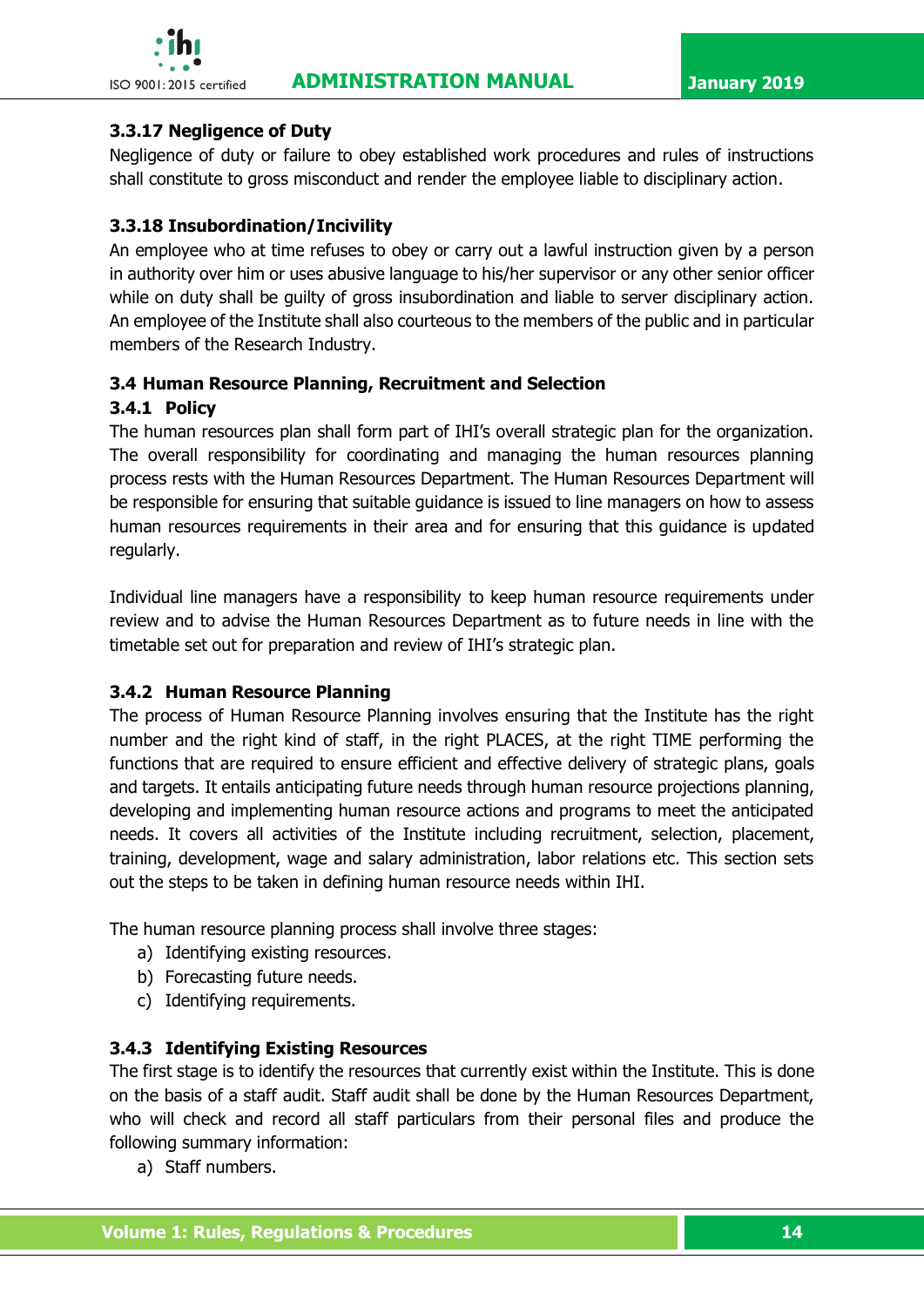

- b) Academic qualifications, competencies and skills.
- c) Age.
- d) Experience.
- e) Years of service, etc.
- f) Grade/position.
- g) Gender by grade and position.

Heads of department/section shall be responsible for undertaking the staff audit within their departments/sections and for analyzing the report of data collected from this exercise.

The Human Resources Department shall summarize all staff reports and maintain an updated record of staff.

#### **3.4.4 Human Resources Forecasting**

Based on the findings of the staff audit, Heads of department/section shall analyze current human resources requirements within their departments/sections based on authorized positions (posts) and shall project future requirements with regard to the Institutes mission and any planned changes in operations and activities. The activity shall take place as part of the strategic planning process.

Short range forecasting represents the planning that needs to be done for the next budget year and is based on an assessment of current staffing levels and activities plus short term changes. Intermediate range forecasting represents the planning that need to be done for the next three years and is based on human resources supply and demand during the period plus medium – range changes.

Human resources forecasts from each department/section shall be submitted to the Human Resources Department who shall be responsible for compiling the human resources section of the strategic plan. The final report shall be submitted to the IHI Board for decision and implementation.

#### **3.4.5 Human Resources Requirements**

Based on the staff audit and forecasts of future requirements. Heads of department/section shall identify the human resources requirements of their departments/sections.

Heads of department/section shall take the actual strength of their departments/sections and reconcile demand forecast to identify how many staff should be recruited, made redundant, retired, promoted and trained. They shall submit their requirements to the Human Resources **Department** 

The Human Resources Department shall make a summary report for all staff requirements for inclusion in the strategic plan.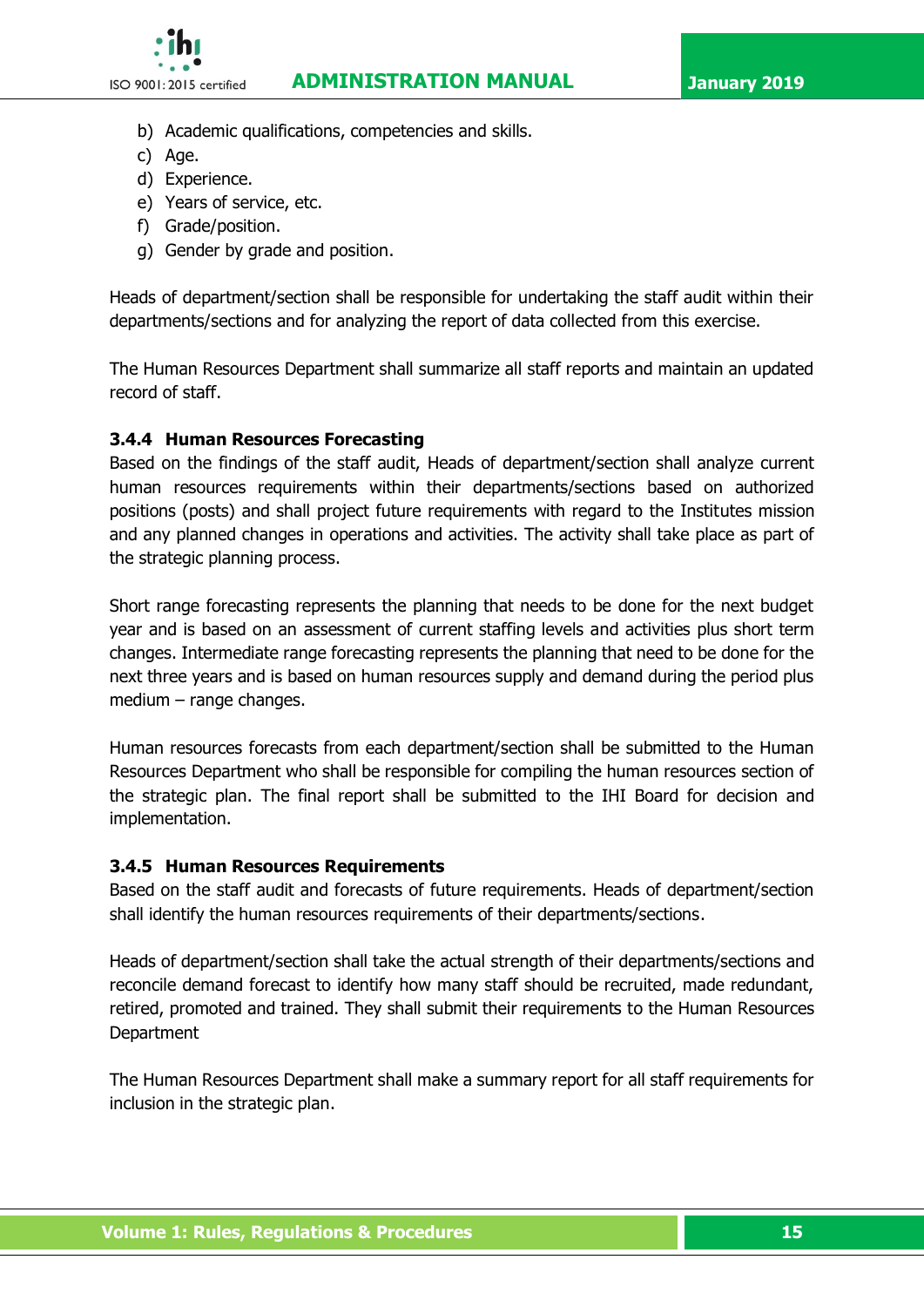

### <span id="page-27-0"></span>**3.5 Staff Recruitment Policy**

#### **3.5.1 Policy Statement**

The process of employing staff in the Institute to fill vacant posts shall be based on the establishment and budgeted funding for that year and for the Project. Such a recruitment of IHI employees shall be guided by the principle of being non-discriminatory and non-biased in terms of gender, race, religion, color or tribe.

In the event that one of the applicants is a relative to IHI staff, the staff concerned will declare to the employing authority and dissociate him/herself from the whole recruitment process. Recruitment will be made against existing or approved established positions and as approved in the budget, or to fill a vacant position.

Where a need for additional employees over the agreed establishment has been identified, prior authority to recruit to be obtained from the respective Director and HR department.

Recruitment shall be based on merit and, in the interest of the Institute and there shall be no possible suggestions of favoritism or bias.

- a) Where suitably qualified and experienced Tanzanians are available for the position, then priority will be given to recruiting Tanzanians.
- b) Where internal IHI staff are available for the position priority will be given to staff
- c) Non-Tanzanian citizens will be recruited with prior authority of the Executive Director and the Board.
- d) The number of posts in service shall be limited by the financial provision given in the Annual Budget.
- e) No appointment shall be considered by the Management unless a personnel requisition form is duly filled and sent to Human resources Department for processing.
- f) The heads of department/section shall submit list of staff required with personnel requisition from to the Human Resources Department two months before the expected date of hire.

## **3.5.2 Recruitment**

The purpose of the recruitment process is to identify and attract the best available talent for a specified job in the least time and cost. Creation of jobs shall be the sole responsibility of the Head of Division, Thematic, project leaders and Senior Management Team; save for the project-oriented jobs of short-term nature.

The recruitment process will be coordinated by the Human Resource Department. Private and public employment agencies may be used in the recruitment and selection process to fill posts for which the Institute is not well placed to undertake effectively and efficiently.

The recruitment and appointment of spouses (Grandparents and parents, brothers and sisters, sons and daughters' grandchildren and in-laws) of Collaborators /Board members and IHI staff to any position within IHI is strictly prohibited.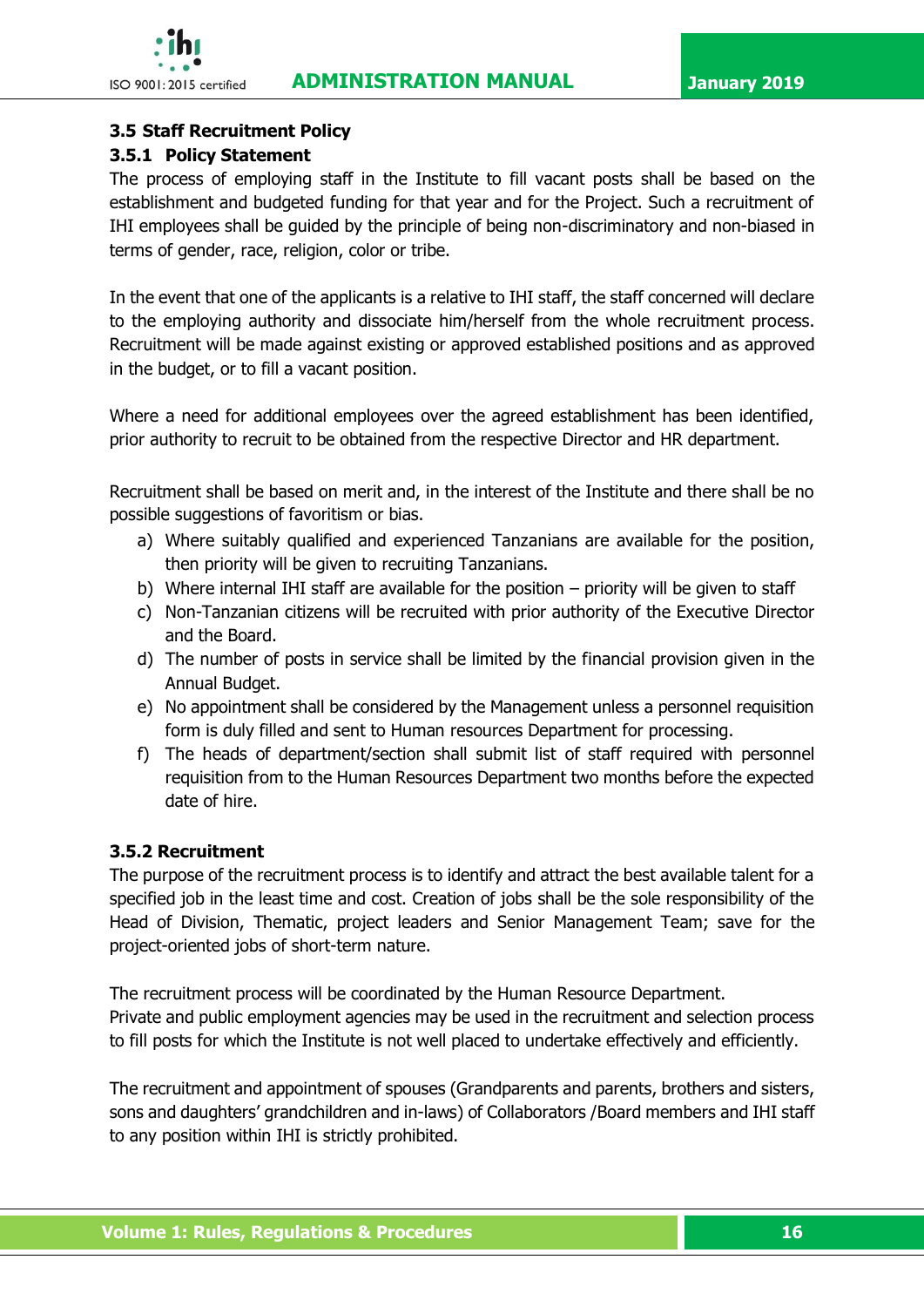

In the event that one of the applicants earmarked to appear for interview is a relative to IHI staff/Board Member/collaborator, the concerned should declare to the appointing authority and dissociate him/herself from the whole recruitment process.

# **3.5.3 Shortlisting**

Once the final date for receiving applications has lapsed, the human resource department will screen all the applications to identify those that meet the minimum criteria for the advertised position. Adverts should always indicate that only shortlisted candidates will be contacted.

# **3.5.4 Selection Committee**

The selection committee will comprise the supervisor of the position that is vacant, the Head of Department/Thematic Group Leader, the Human Resources Person and the Chief Executive Director or his/her designate.

The selection committee will agree on the interview format and dates. The Human Resource Department will coordinate interview logistics, including preparation of all documentation to be used in the interviews, setting up the interview room and inviting the shortlisted applicants.

Shortlisted applicants for interview should be invited by phone at least five working days before the interview dates and follow up the call with written correspondence, either a letter or email, confirming the date, time and place of assessment/interview, as well as the venue and details of how to get there by public or private means. The shortlisted applicants will also be asked to bring to the interview their original academic and other relevant testimonials.

#### **3.5.5 Interviews**

Irrespective of the position being filled, all applicants must be interviewed. The purpose of the interview is to assess the applicants' potential, capabilities, capacities, track record and his/ her suitability to the position.

The Human Resource Department must prepare an interview pack for each member of the selection committee containing a copy of the job advertisement; the job description; the applicant's application letter and curriculum vitae/resume as well as their completed application form; and any other relevant material. The interview pack should be circulated at least 2 working days before the interviews are scheduled to take place.

The Interview Panel for the Chief Executive Director shall be composed of the following:

- a) A representative from Board (As Chair).
- b) One representative from a Personnel Recruitment agency/Ministry of Labor.
- c) One representative from the Ministry of Health.
- d) One IHI representative from Human Resource Department i.e. the highest human resource management level overseeing the process as an observer and note taker.

The Interview Panel for other senior staff/members of MC, will be chaired by the CED with membership from HR division-as secretary, representative from the management committee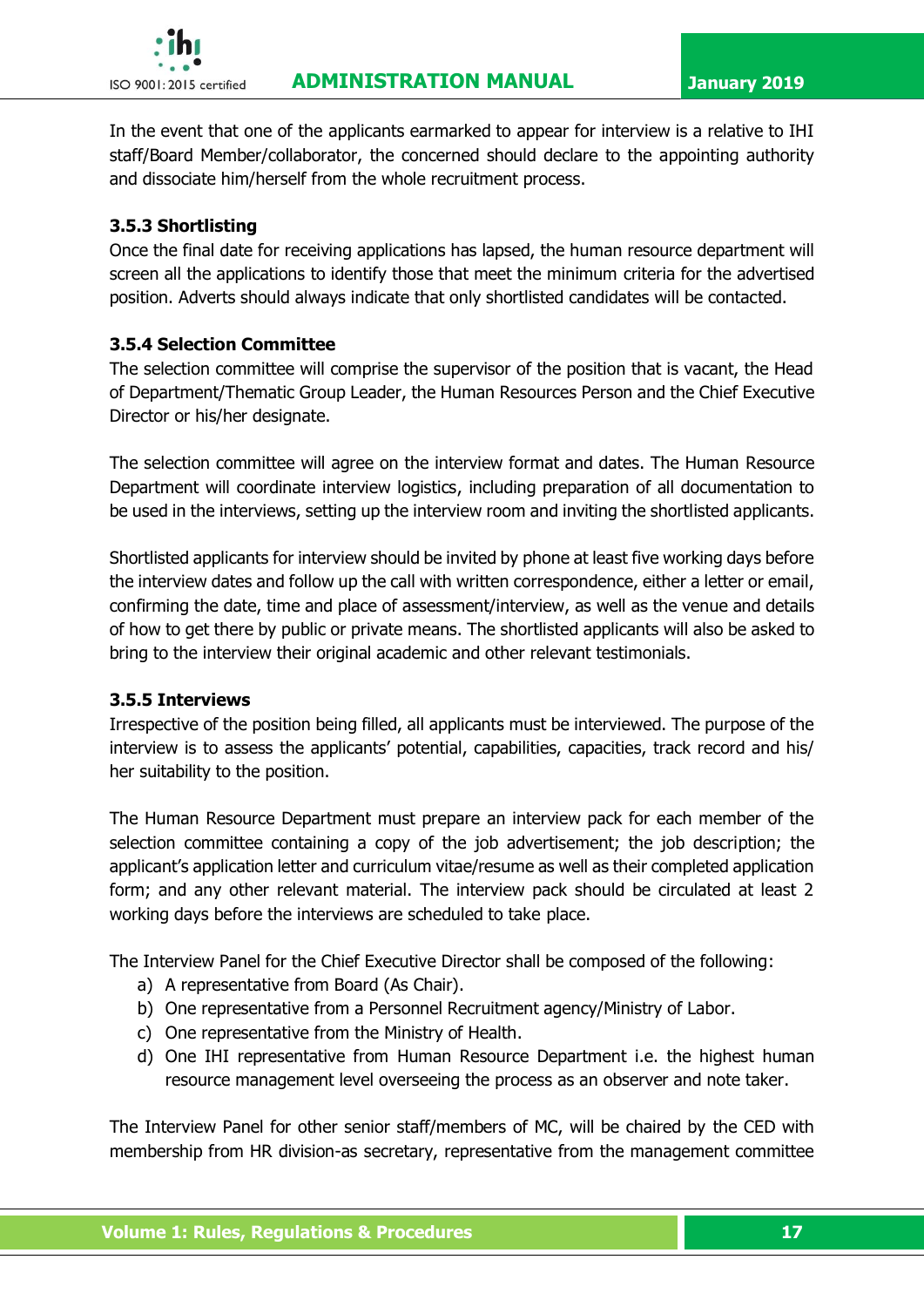![](_page_29_Picture_2.jpeg)

(MC), representative from one of the following ministries/agencies to sit in respective division interview that corresponds to their expertise: (COSTECH, MoH, MoL, NBAA).

The Interview Panel for the middle management posts shall be composed of the following:

- a) Chief Executive Director, or designate (as Chair).
- b) Human Resources Officer.
- c) One representative from the Senior Management Team.
- d) Line/Hiring Manager.

The Interview Panel for the other lower cadre posts shall be composed of the following:

- a) Human Resources Officer (as Chair).
- b) The supervisor in the User Department to which the candidate has applied.
- c) Two members of the same level as supervisors.

# **3.5.6 Background Check and Verification**

The Chair of any interview panel shall make or ask HR to make a background check and verification of the candidates that have been shortlisted. This background check shall consist of the following:

- a) Verifying the shortlisted candidates" academic qualifications.
- b) Verifying the shortlisted candidates" employment history.
- c) Soliciting the written references from the shortlisted candidates" referees.
- d) Any false statement made by an applicant in connection with his/her application for employment, may render him liable to Termination of employment, should he/she/ be employed.

# **3.5.7 Written References**

IHI may seek confidential reference in respect of candidates recommended for appointment to all positions. Such reference may be sought after the interview of candidates. Appointment to advertised positions will be done after receipt of favorable confidential report by the Institute. The recommendation letter shall be filed on the successful candidate's personal file.

# **3.5.8 Appointments**

Once the human resource department receives positive references, a letter of offer is prepared. The Letter of Offer will inform the applicant of his/ her selection. It will contain details of the post, grade and scale of pay being offered to the applicant. It will also contain contract terms and conditions of the appointment. The letter will also contain the proposed day and date of joining.

Only the Chief Executive Director can sign a Letter of Offer to IHI employees while the letter of offer to the Executive Director must be signed by the Chairperson of the Institute. The successful candidate shall sign a letter of acceptance.

The employee shall also be required to complete a form giving personal particulars.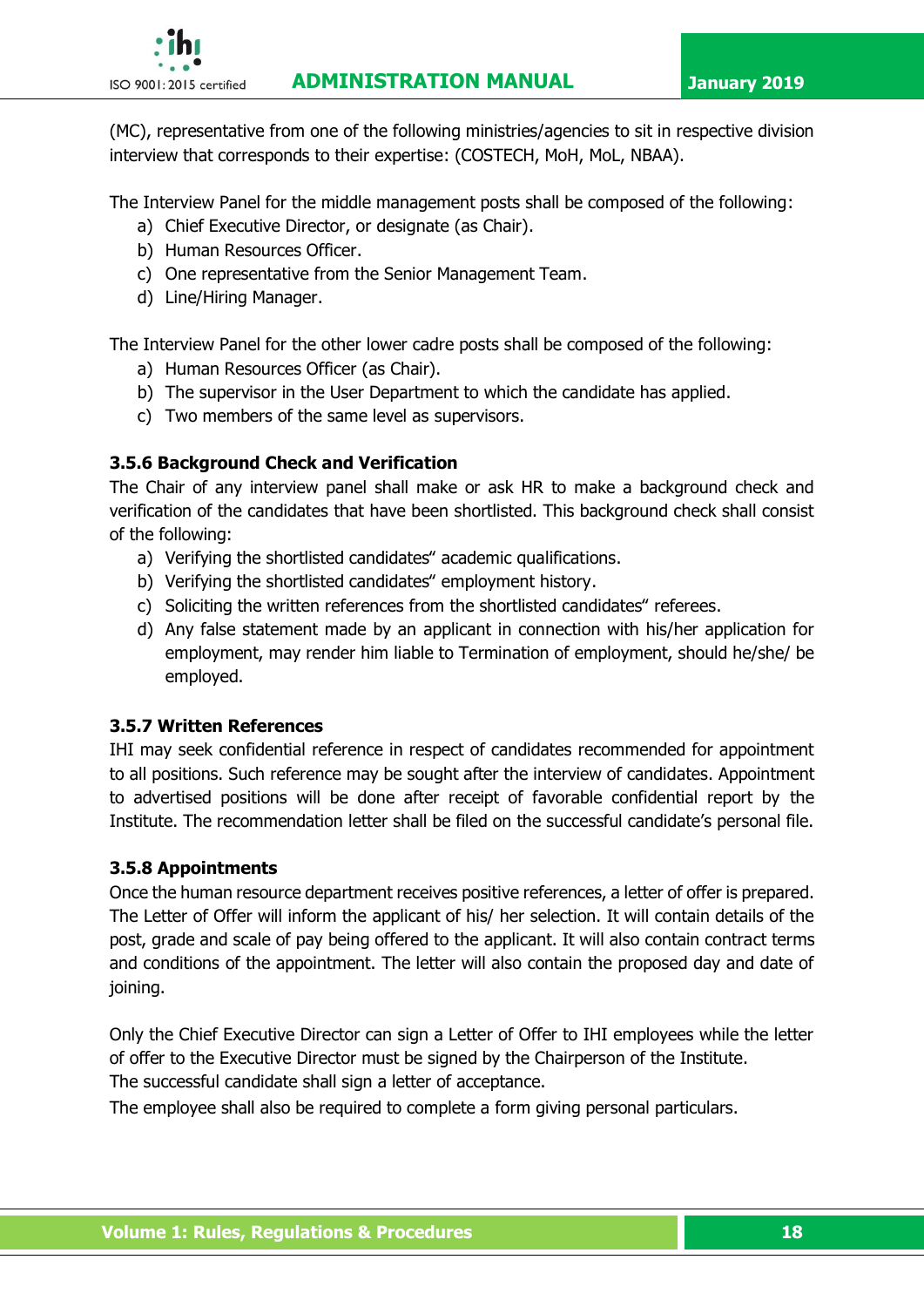![](_page_30_Picture_2.jpeg)

## **3.5.9 Employee Personal File**

The human resource department will open an employee file in the name of the new employee. The personal file is confidential and is maintained in the care of the human resource department. The employee file should contain:

- a) The employee's application letter.
- b) Certified copies of academic qualifications and any further training.
- c) Certified copies of past employment Certificates of Service.
- d) Interview scores and notes.
- e) Letters of reference from the employee's referees.
- f) Appointment Letter and all correspondence between IHI and the new employee in the recruitment process.
- g) The medical test results (if applicable).
- h) One passport size photograph.
- i) A copy of social security card and number.
- j) Emergency contact number and address.
- k) Notification of job changes, including promotions, demotions, re-assignments, acting positions together with the respective job descriptions for each post.
- l) All salary changes, including increments, allowances etc.
- m) All leave application and leave balance reports.
- n) All training records.
- o) All grievance and disciplinary information.
- p) Performance Appraisals.

Note that, the above records are updated as and when any change takes place.

#### **3.5.10 New Appointments**

Every employee shall, on first appointment be required to complete a prescribed form. The particulars furnished must be true and accurate. Furnishing of false information may result in the subsequent nullification of the appointment and may lead to prosecution of the person concerned in a court of Law for a criminal offence.

The offer of appointment/appointment letter shall spell out the basic terms and conditions of employment including salary and salary scale attached to the post. This shall constitute the formal and binding offer of employment and upon acceptance by the employee a copy of the letter of offer and the contract where applicable shall be signed and returned for filing by the Institute.

The Institute may, as a condition of employment and at its expense, designate a qualified medical practitioner to do a standard examination of a candidate and certify whether the candidate is medically fit for employment. The cost of the medical examination shall be borne by the Institute.

The Institute shall endeavor to be an equal opportunity employer. There shall be no discrimination with respect to gender, race, sexual orientation, religious belief, disability, HIV/Aids, etc.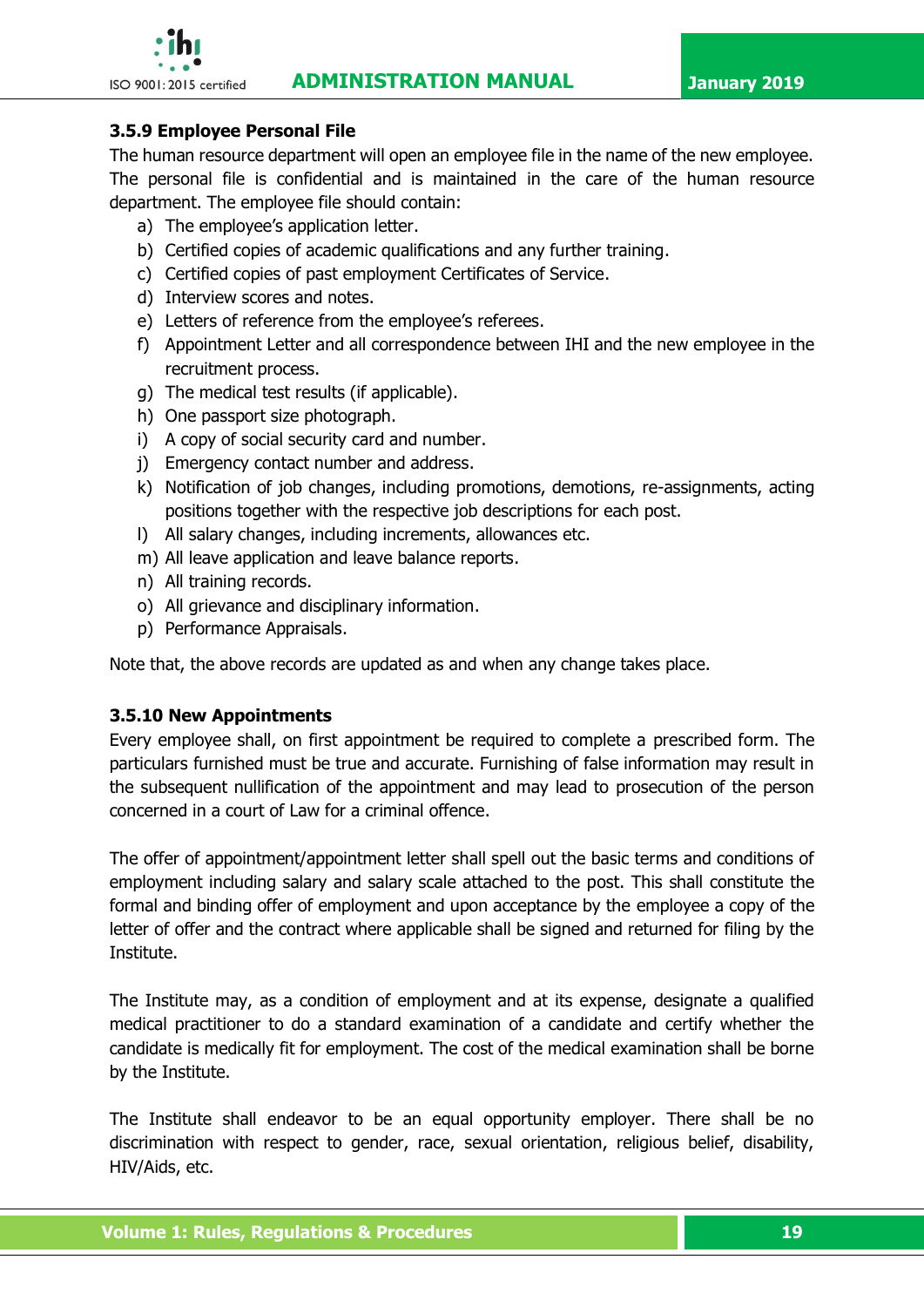![](_page_31_Picture_0.jpeg)

Every new employee shall be required to undergo an induction course. Before taking up appointment every new appointee shall be required to sign a declaration of confidentiality and integrity. All new appointments shall be subject to satisfactory performance during a probationary period.

#### **3.5.11 Acting Appointment**

The duty posts within the Institute shall be filled through appointments by the Director. All acting appointments for the duty posts shall be approved by the Director or designate. Acting appointments shall be for a period of not less than 14 days and up to but not exceeding six months, where post falls vacant or where the incumbent is absent.

When an employee is required to act for a period more than 28 days in a duty post, he/she shall be eligible for acting allowance as described in Volume 2, Schedule 6 of this Administration Manual.

#### **3.5.12 Probationary Period**

All new employees shall be appointed initially "on probation". An employee appointed on probation shall be eligible for confirmation upon satisfactory completion of the probationary period. On completion of the probationary period of three (3) months / Six months for all director levels position, the employee shall be notified in writing of his/her confirmation or otherwise.

An employee on probation shall be given targets whose successful achievement shall lead to confirmation. (A probationary assessment form to be filled and sent to HR)

If an employee is appointed immediately following a period of service as a temporary staff member or as an intern, the period of temporary service shall count as part of the probationary period, provided he/she continues to serve in the same line of work.

Two (2) months after the appointment, the Head of Unit/Project Leader or Head of Section shall provide feedback to the employee regarding performance that may adversely affect confirmation.

Three (3) months after appointment, the Head of Units/Project Leaders or Head of Section shall submit a written report on the employee's competence, progress and overall general conduct. The report shall be an analysis of the employee's strengths and weaknesses over the period under review concluding that:

- a) The appointee be confirmed, or;
- b) The probationary period be extended by a specified period, or;
- c) The appointment be terminated.

#### **3.5.13 Extension or Termination of Probationary Period**

The appointing authority shall consider extension of the probation period or termination of appointment or termination of the probation only if weakness or poor performance were brought to the attention of the employee in writing during the period of probation.

The employee shall have the right to make representation within a specific period. The appointing authority shall, when making decision, take into consideration any representation made by the employee.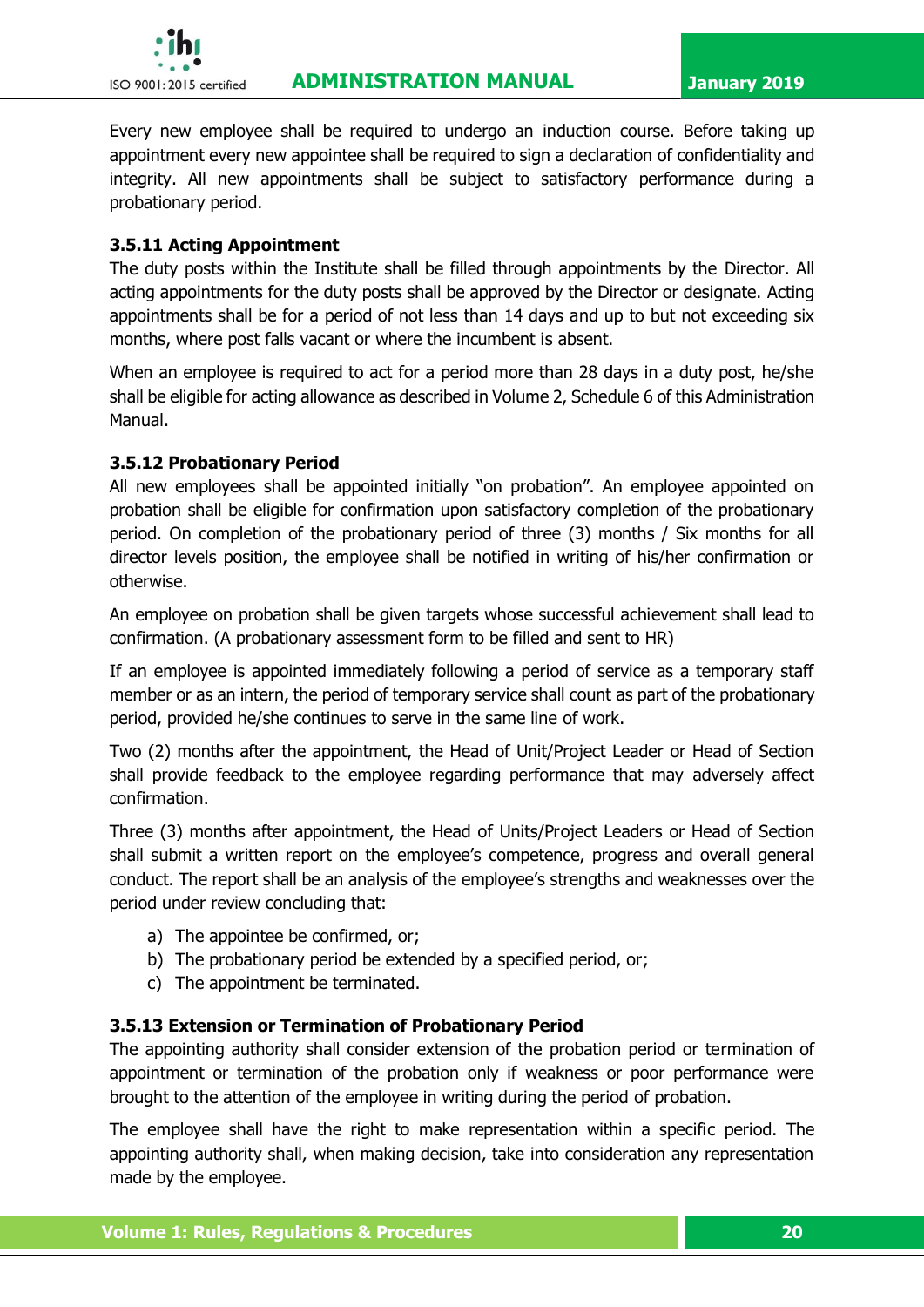#### **3.5.14 Notice for Termination under Probation**

An employee on probation may have his/her appointment terminated without notice or terminate his/her service without notice. The employee shall however be entitled to the salary for the number of days worked.

### <span id="page-32-0"></span>**3.6 Promotions**

It is the policy of the Institute to:

- a) Advance all dedicated, honest and hardworking employees whenever possible by assigning them to higher positions as vacancies occur, taking into account the Scheme of Service of the Institute.
- b) Ensure that all Heads of Units/Project Leaders and Controlling Officers closely monitor the performance and development of their personnel and recommend in the annual performance appraisal reports qualified staff for promotion when suitable vacancies occur or for other forms of monetary awards.

#### **3.6.1 Effective Date of Promotion**

The effective date of an employee's promotion shall be determined by the authority conveying the promotion but shall not be earlier than the *latest* of the following dates:

- a) Date upon which the vacancy occurred.
- b) The date upon which the staff became qualified for promotion.
- c) The date upon which an employee assumed the duties of the new post.

#### **3.6.2 Promotion on Trial**

Promotion on trial shall normally be for a period of three (3) months on successful completion of which the employee shall be confirmed to the post.

#### **3.6.3 Reversion or Extension of Trial Period**

Where the employee has failed to achieve agreed targets during the trial period, the Head of Unit/Project Leader or Controlling Officer shall recommend to the appropriate appointing authority for reversion to former post or extension of the trial period, provided in both cases the employee concerned has been given a chance to make representations in the matter. The extension of the trial period shall not exceed two (2) months.

All employees selected for promotion or appointment on trial shall be required to signify in writing their acceptance of the condition that failure to prove their capability for substantive promotion during the trial period would entail reversion to their former grades.

# <span id="page-32-1"></span>**3.7 Categories of Employees**

The term "Employee of the Institute" shall denote any person rendering services to the Institute for a period exceeding three continuous months under the following arrangements:

- a) Enters into contractual agreement with the Institute as an employee for a specified period or task.
- b) Works on the Institute's premises and is supervised by the Director, Branch/ Project or Unit Leader, as the case maybe.
- c) His/her remuneration is in form of regular salary or wage.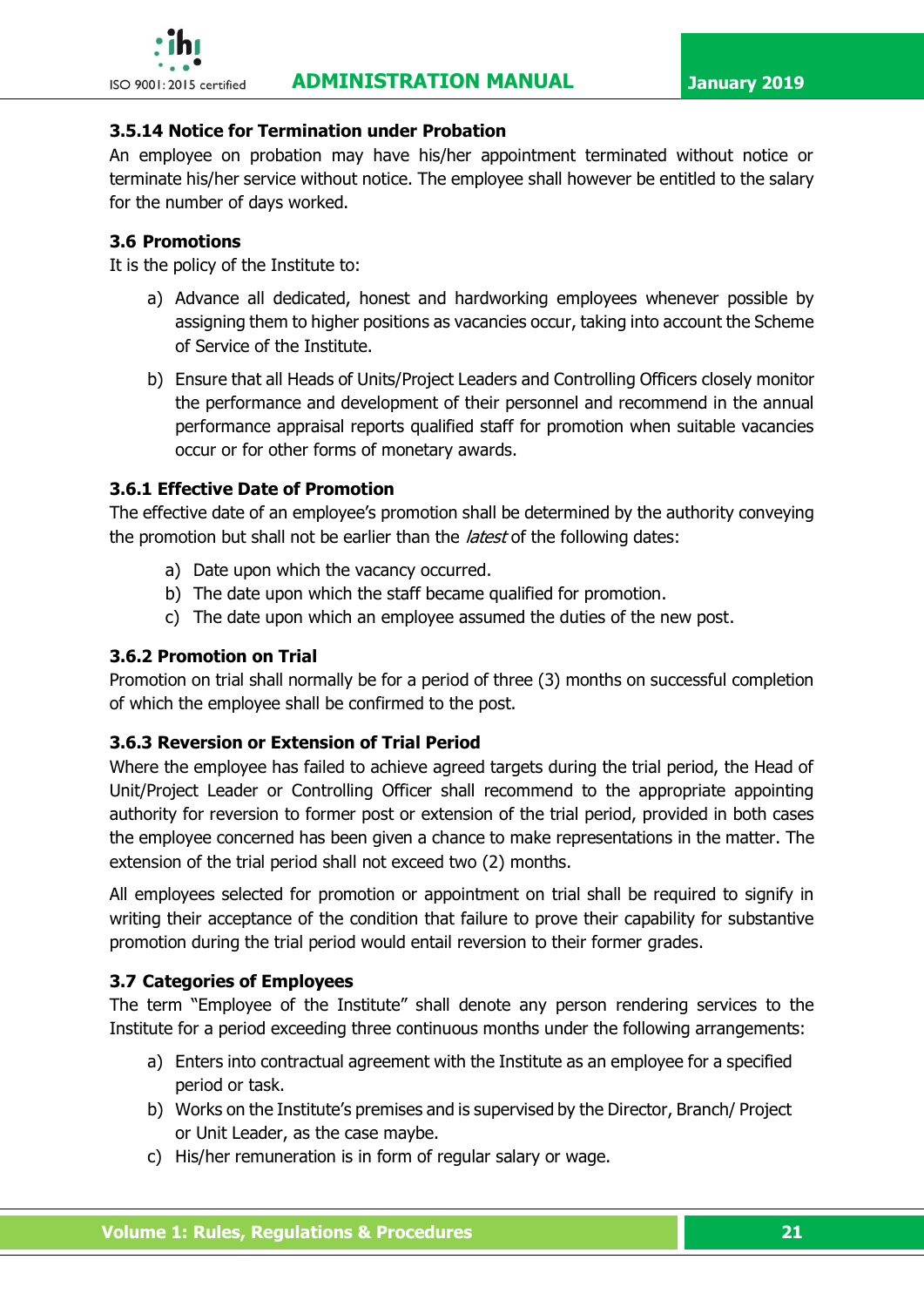![](_page_33_Picture_2.jpeg)

The staff of IHI is grouped in 3 categories:

- a) Senior Officers: currently in the scale of ICAS 13 and above and of ICSS 16 and above of IHI Scheme of Service.
- b) Middle Cadre Officers: currently in the scale of ICAS 7- 12 and of ICSS 12 15 of the IHI Scheme of Service.
- c) Junior Officers: currently in the Scale of ICAS 1 6 of the IHI Scheme of Service.

Independent contractors (including consultants) shall be entitled only to the benefits stipulated in their consultancy agreements.

The term **Temporary Employee** shall denote a person appointed to render services to the Institute for a period not exceeding three months at a time. A temporary employee shall claim no benefits other than salary and transport.

# <span id="page-33-0"></span>**3.8 Employment/Engagement Contracts**

Appointments within the Institute will be on fixed term contracts and shall be divided into the following categories:

- a) Regular Contract: which will be sub-divided in the following
	- i) Term Contracts/tenured positions of up to 5 years, applicable for senior staff especially responsible for sciences, and at the director's level
	- ii) Normal contract of up to 3 years, mainly to cater for middle level officers including technical staff with outstanding performance, potentials for tenured positions
	- iii) Regular of up to 2 years, applicable for all junior staff, and all/other staff whose positions are determined by funding or specific projects needs
- b) Short Term Contract up to 150 days/year mainly for consultants, and/or support staff, who may not qualify for regular contracts, including those who will have reached retirement ages
- c) Casual Labour to be determined by needs, mainly for unskilled personnel

# **3.8.1 Regular Contract**

Regular Contracts shall be offered to persons with academic qualification and skills to carry out the mandates and supportive functions of the Institute. The duration of the contract shall be one (1) to five (5) years depending on the nature and requirement of the position or job.

# **3.8.2 Short-Term Contracts**

Short-term contract shall be offered to junior officers who may be required to perform functions for a specific period of time and/or to fulfill clearly defined, time-limited tasks. All short-term contracts shall last between three (3) to six (6) months. Such contracts may be renewed once or upgraded to regular contracts if conditions set out in (4.2.1 above) have been fulfilled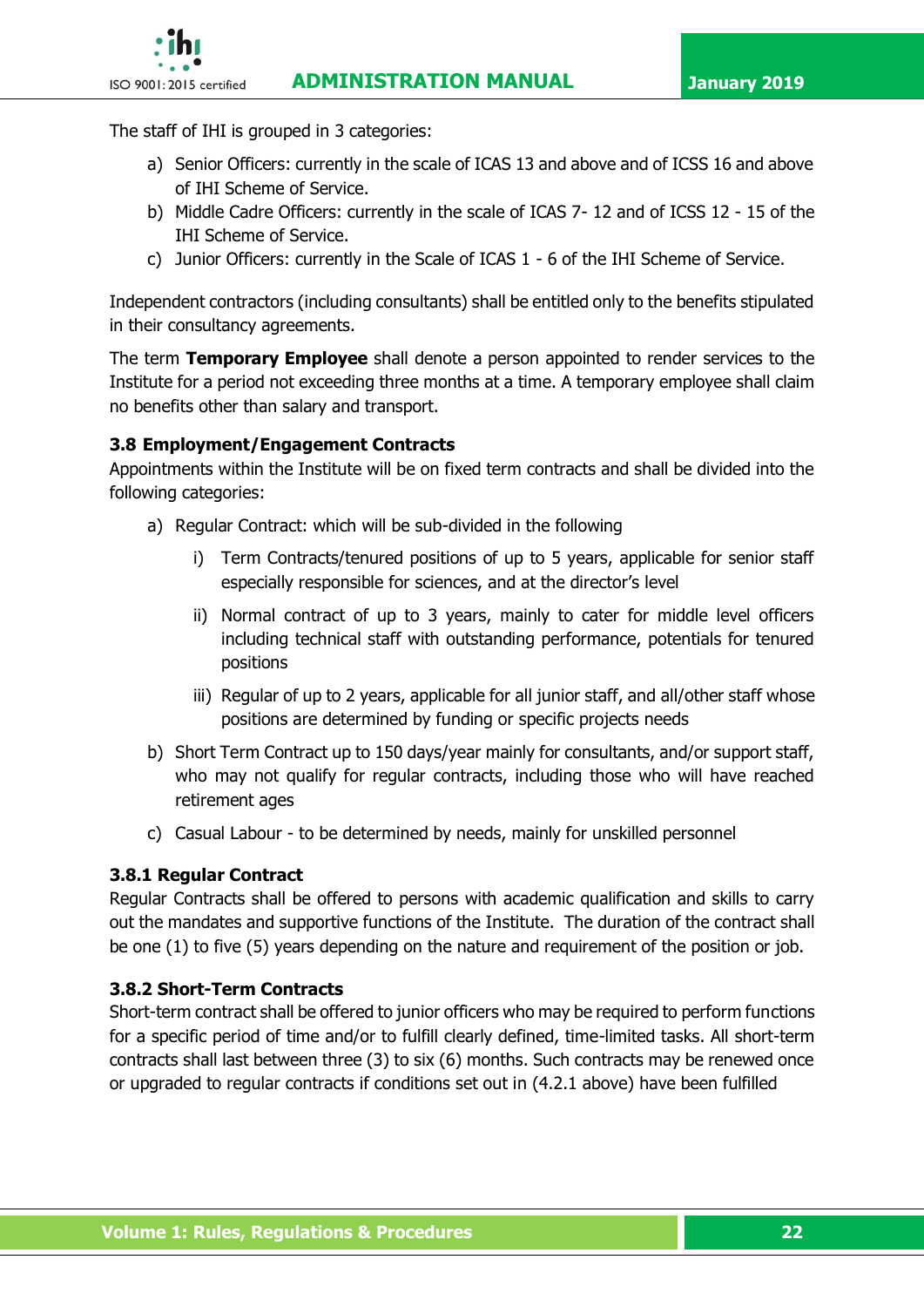![](_page_34_Picture_2.jpeg)

# **3.8.3 Casual Labor**

Daily Pay or Casual Labor Employment shall be offered to junior officers or unskilled staff depending on the daily requirements of the project. Daily pay or casual labor staff shall be paid daily wages and shall have limited employment privileges.

In keeping with Tanzanian Labor Law, casual or daily pay contracts may not exceed a period of three months.

The three categories of appointment and the general conditions of service in this section may be modified by any special terms contained in the agreements, contracts or letter of appointment of an individual staff.

# **3.8.4 Internship**

An Intern is not an appointee or employee. IHI may welcome interns to work at IHI on a temporary basis. Interns shall not receive a salary but may be awarded an allowance to help defer costs associated with their engagement at IHI. An internship shall normally be for a period of 3 months and shall not exceed 12 months. Completion of internship confers no guarantee of subsequent employment by IHI.

Engagement of interns shall follow the recruitment process i.e. department or unit in need of the intern shall fill the personnel requisition form with clear tasks to be performed – the personnel requisition form shall be submitted to HR to initiate the placement process.

HR will review all internship application to see which fits for the position and will call at least three (3) candidates interns to be interviewed before given a chance, only the best intern will be given a chance to practice at IHI.

Supervisor/line manager will set clear objectives for intern that will be measure and report provided at the end of internship. Interns will be paid transport allowance of Tshs. 300,000/= only for Master's degrees, Tshs. 200,000/= for Bachelor's degrees and 150,000/= for other lower levels.

# **3.8.5 Collaborators**

A collaborator is not an employee or student of IHI, and is not entitled to IHI compensation or other benefits available to regular staff, faculty or students, including but not limited to health insurance. However, under special circumstances the following may apply:

- a) Per Diem for IHI-related travel and work may be paid to collaborators during the course of this agreement, upon approval by the respective Project Leader and Chief Operating Officer.
- b) Transport and Communication expenses incurred during project requirements may be reimbursed or paid in advance upon approval by the respective Project Leader and Chief Operating Officer.
- c) Any non-salary stipend for living expenses or supplemental research expenses approved by relevant Project Leader and Chief Operating Officer.
- d) Projects, Units or Thematic Groups wishing to make any other special payment to the Collaborator may do so by means of collaborator's fee upon approval of Chief Operating Officer, the amount paid shall not exceed IHI salary ranges for the position.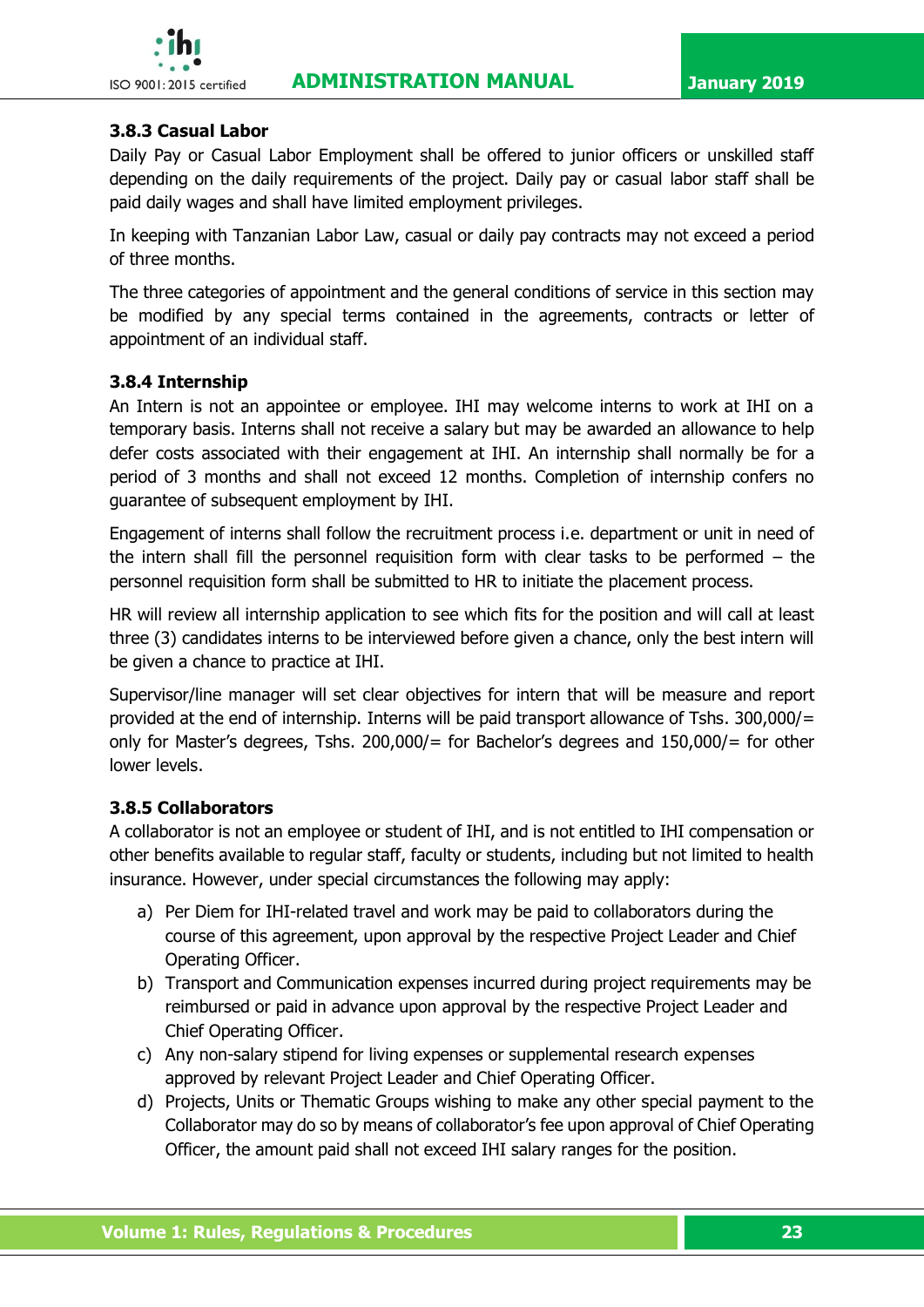![](_page_35_Picture_2.jpeg)

#### **3.8.6 Students from Collaborating Institutions**

These are interns who are not IHI Tanzania interns but interns of the IHI partnering Institutions who are to conduct their internship in Tanzania for specific research project and are hosted at IHI.

#### <span id="page-35-0"></span>**3.9 Salaries**

### **3.9.1 Remuneration Policy**

It shall be the Institute's remuneration policy to offer fair salaries which are competitive and in line with the prevailing labour market and economic conditions so as to ensure that:

- a) The Institute attracts, retains and motivates competent staff.
- b) Staff professional integrity is not subjected to temptations of corruption due to inadequate wages to meet the basic needs of the employee.
- c) The salary package and monthly take home pay can be used to deter an employee from engaging in any other economic activity other than that of the Institute during working hours.

### **3.9.2 Objectives**

The Institute shall have the following objectives in its salary and wages administration: -

- a) To maintain a logical salary structure which achieves equity in the pay for jobs of similar responsibility with consistent differentials between jobs according to relative values.
- b) To ensure that salary levels match labor market levels.
- c) To relate an employee's pay with performance.

# **3.9.3 Salary Scale**

The salary scales for all employees with regular contracts shall be shown in the Schemes of Service of the Institute and in the Contract agreements of individual staff.

#### **3.9.4 Payment of Salaries**

Payment of salaries for employees with regular and short-term contracts shall be made in monthly installments calculated at 1/12th on the annual rate payable in arrears at the end of each month. No compulsory deduction from basic salary shall be made without the express consent of the employee.

# **3.9.5 Salaries of Casual Employees**

Where a casual or daily pay employee is engaged by the Institute, he/she shall be paid in accordance with the prevailing labour laws governing statutory wages for junior staff. The Institute can however exercise discretion to pay higher wages according to its own salary structure.

#### **3.9.6 Salaries on first Appointment**

An employee's salary on first appointment shall be determined by his/her qualifications and relevant experience. Newly appointed employees with no experience shall enter at the minimum scale in the position they have been appointed.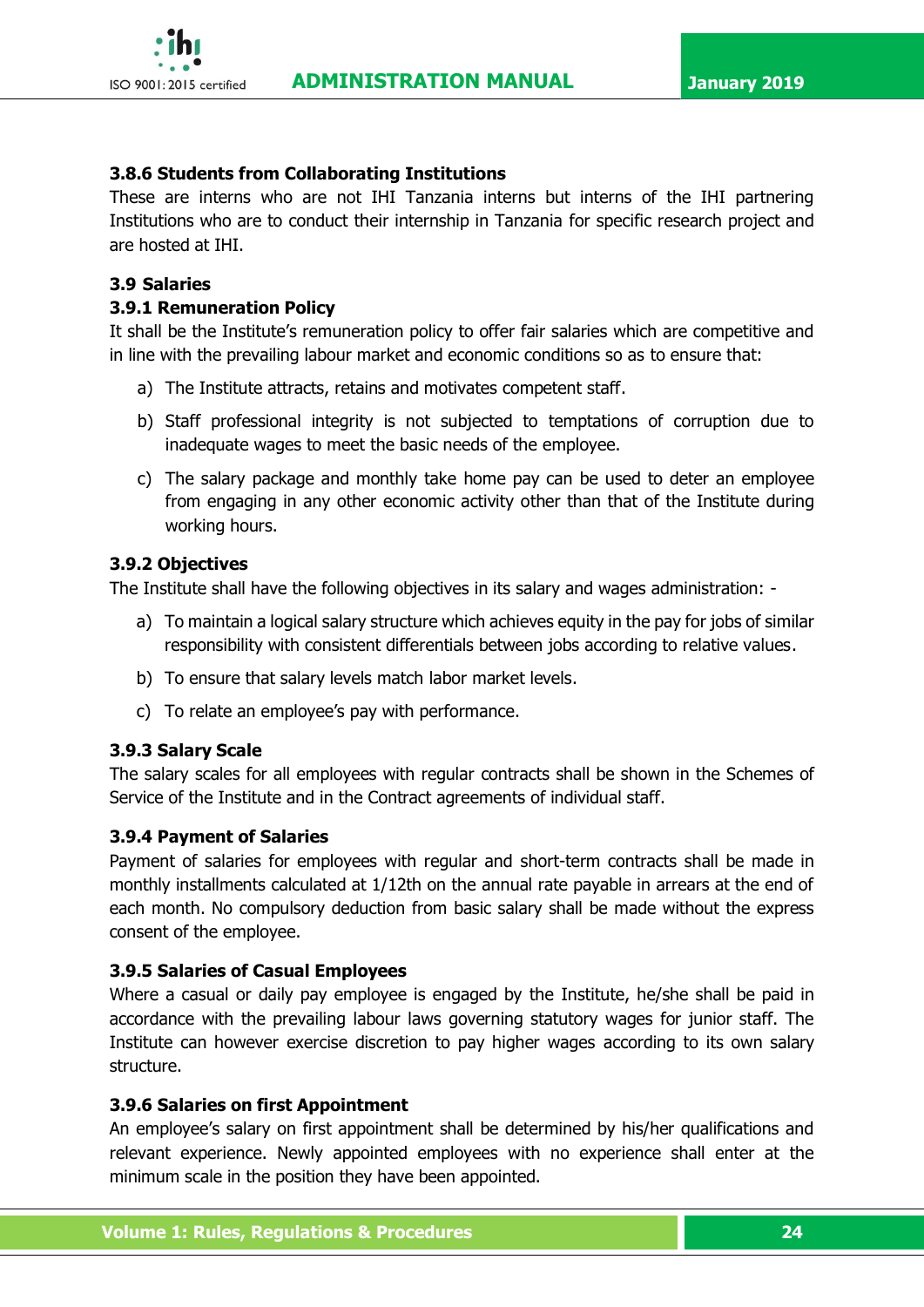

#### **3.9.7 Salary Scheme Reviews**

An increase in salary in the salary schemes can only be proposed within the financial limitations of the Institute. Good technical and financial performance of the institution is mandatory for this consideration. The Management Committee will propose appropriate increases after a review of labour markets changes/ inflation and the financial status of the Institute.

### **3.9.8 Annual salary increment**

Annual salary increments are not automatic and will depend on the inflation, outcome of annual performance appraisal and IHI financial position

### **3.9.9 Salary Advances**

Salary advances may be paid on request from employees to meet unforeseen expenditure arising from for instance theft of an employee's property or any other emergency or compassionate cause such as death of a near relative on the following minimum conditions:

- a) The recovery period for such salary advances shall not exceed one (1) month and no further salary advance shall be granted before the existing one is fully recovered.
- b) A staff member should have worked for the Institute for at least six (6) months.
- c) Salary advance shall not exceed the amount of net take home expected during the month against which the advance is recovered.

### **3.9.10 Staff Loans**

There shall be no staff loans permissible for staff members from the Institute, staff members are encouraged to secure loans from Banks and IHI SACCOS. IHI may guarantee staff to take loans from the banks for the period of their contracts only.

The Institute may support its staff by entering into contracts with various financial institutions to enable them obtain personal loans. The Institute will channel staff salaries through the respective financial institutions so that deductions can be made.

# **3.10 Benefits**

# **3.10.1 Housing Benefit**

The Institute shall either provide accommodation to staff members (if entitled and available) or pay an amount equivalent to 15% of staff's basic salary as rent assistance. Taxation of housing benefit shall follow the prevailing tax regulations and will be paid monthly with salary

#### **3.10.2 Medical Benefit**

All staff members with annual contract and legally recognized spouse and their nucleus family of up to four (4) entitled dependents shall qualify for paid medical services and/or medical insurance cover provided under the Institute's arrangements.

The Institute will look for an appropriate solution to cover medical insurance and will generally provide medical benefits in the form of insurance premium rather than payment/reimbursement of actual expenses incurred.

All projects shall be charged with monthly medical insurance for their staff. Staff may not claim reimbursement for unused medical insurance premium.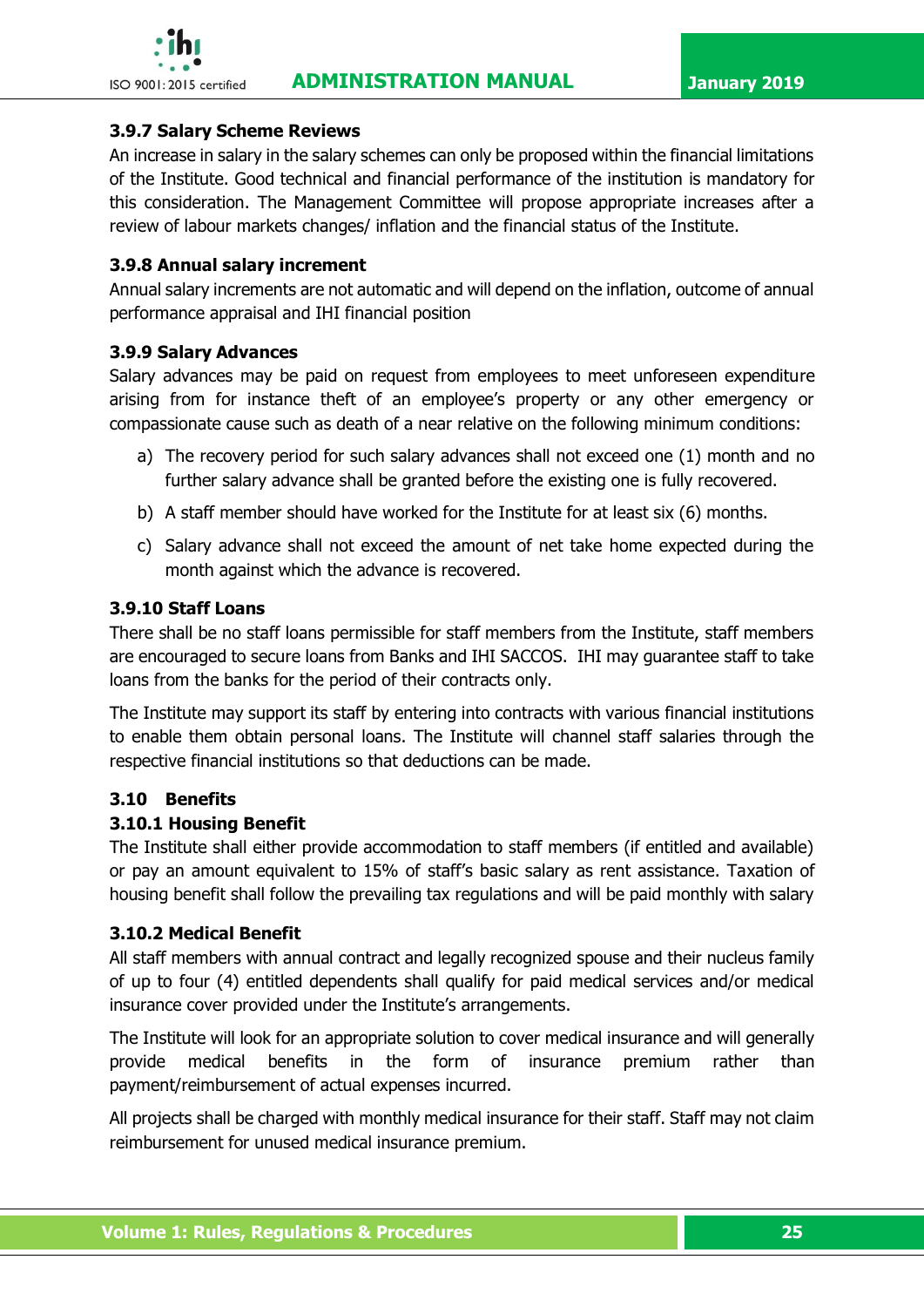

Further guidelines of medical benefit entitlements, including limitations on medical providers, insurers and medical procedures will be issued from time to time. Below are the guiding principles for the provision of medical services at IHI

- a) Out-patient service will continue under the current arrangement however, staff & family will be limited to the maximum of  $1,500,000/$  = annually.
- b) For the treatment in the hospitals that IHI has contract with, staff must ensure they sign for service offered only and signing should be done upon completion of medication, employee must see the final bill before signing and be sure they sign for what has been offered.
- c) For the treatment outside IHI contracted hospitals/ health facilities, staff MUST submit legal receipts together with prescriptions for reimbursement.
- **i) In Patient Medical Limits: In patient medical benefits will be categorized as follows:**
	- Neonatal services (Neonatal clinic and delivery) IHI will support staff to the maximum of 2,500,000/= million Tshs Only for this service.
	- Inpatient for other sickness including medical investigation, treatment and care IHI will support staff and family at a maximum of TShs. 5,000,000 per annum.

Any exceeding limit will have to be approved by the Chief Executive Director.

### **ii) Optometry**

• IHI will provide a total of 200,000 Tshs per annum for prescribed lenses and frame excluding contact lenses

#### **iii) Dental Treatment**

• IHI will provide a maximum of Tshs. 350,000 per annum only for Dental treatment Consultation, simple extractions, difficult extractions, fillings (temporary, permanent, amalgam, composite GIC). Scaling and polishing, gum surgery, root canal treatment, pulpotomy & minor oral surgery

#### **3.10.3 Joining other Health Insurances**

Employees at their own discretion may choose to join health Insurance and in doing so the total insurance fees will be paid by employee. In case of the need to join NHIF Human Resources department will only support in facilitating the joining and deductions from one's salary after they have requested in writing and signed that the total amount will come from one's salary.

Staff who will join other insurance scheme will not the part of the IHI Medical Fund.

For employees who will prefer to use NSSF medical benefits, Human resources department will help facilitate the registration process**.**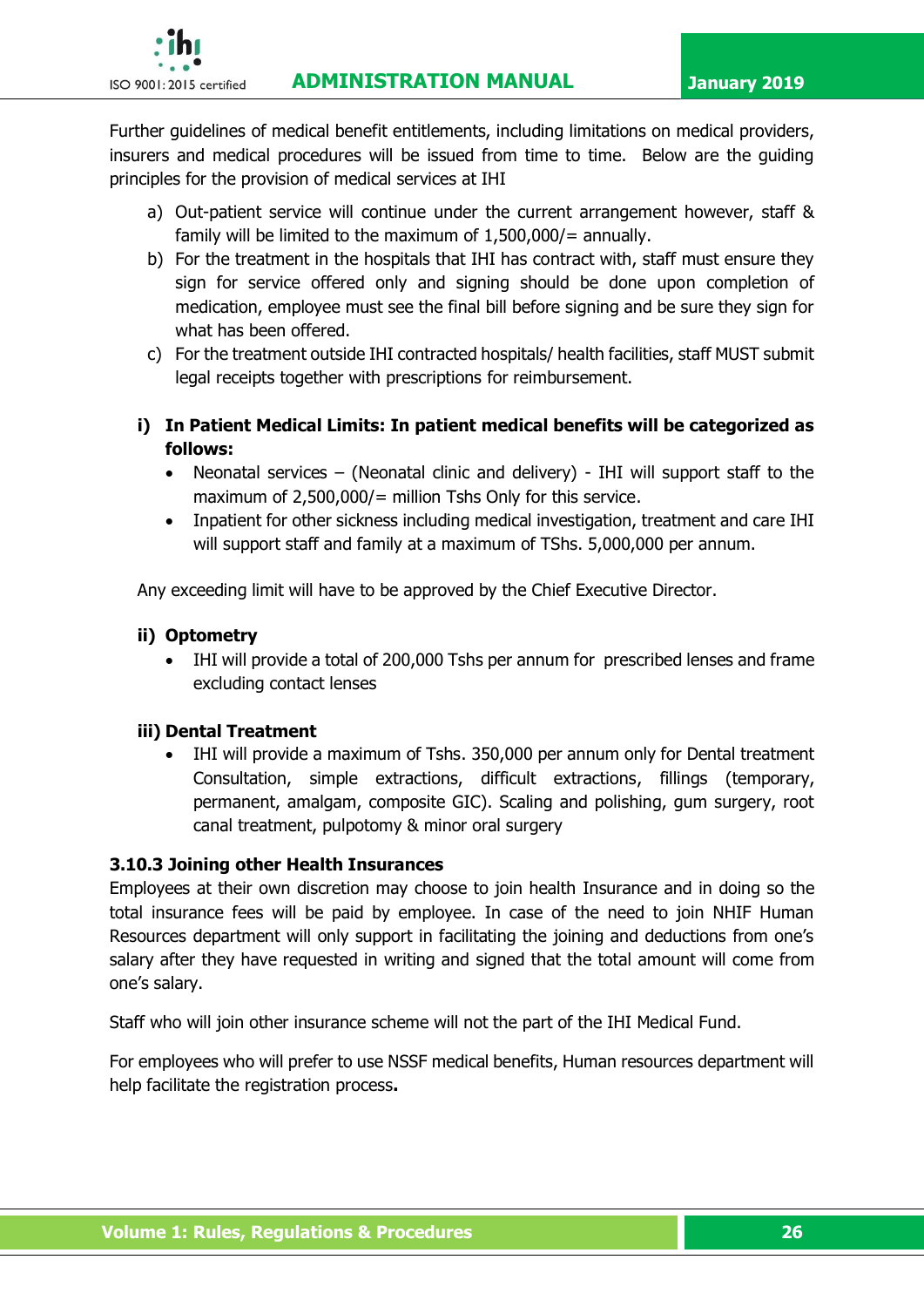

# **3.10.4 Staff Transport**

Official transport shall be provided to directorate members only. Other employees shall be paid appropriate transport allowances to enable them use private or public transport (review will be communicated from time to time)

### **3.10.5 Pension**

The Institute is required by law of United Republic of Tanzania to submit deductions, on a monthly basis to the national social security fund (NSSF). The total amount contributed is 20% of the gross salary whereby the employer contributes 10% and the employee 10%.

On termination of contract, and subject to the provisions of the NSSF, an employee may claim contributions made to a pension fund for the entire period of his/her service.

### **3.10.6 Workmen's Compensation**

An employee who sustains injury through an accident or occupational disease in the course of duty and wishes to submit a claim for compensation from the Institute must submit himself/herself to an approved or recommended Medical Officer who will submit his findings as to the extent of the injury.

The rate of payment of compensation shall be determined in accordance with the existing labour laws and upon assessment by the Labour Officer.

### **3.10.7 Assistance upon Death of an Employee or Member of Family**

As part of the welfare programme in the workplace, the Institute shall provide support in the event of death of an employee or of a member of their family, as described below.

#### **3.10.8 Death of Employee**

Transport of the body to the place of burial as decided by the family of the deceased, plus additional cash payment of Tzs 1,500,000/= to contribute for:

- a) Cost of coffin, shroud and wreath and digging the grave.
- b) Condolence purposes to assist in off-setting some other funeral expenses.
- c) Transport of personal effects and family members to the place of domicile, and transport of members of family from the burial place to place of domicile.

# **3.10.9 Death of Spouse or Child – (up to four children)**

Transport of the body to the place of burial as decided by the family of the deceased, plus additional cash payment of Tzs 800,000/=, per person, to contribute for

- i) Cost of coffin, shroud and wreath and digging the grave.
- ii) Condolence to offset other funeral expenses.
- iii) Return fare of the members of family from burial place to place of domicile.

Support for the extended family members outside the nucleus family will be administered through Maafa Fund.

#### **3.10.10 Transport and Travelling**

Staff shall be entitled to transport at the expense of the institute for all official travel.

Official travel shall not include routine travel from home to work station.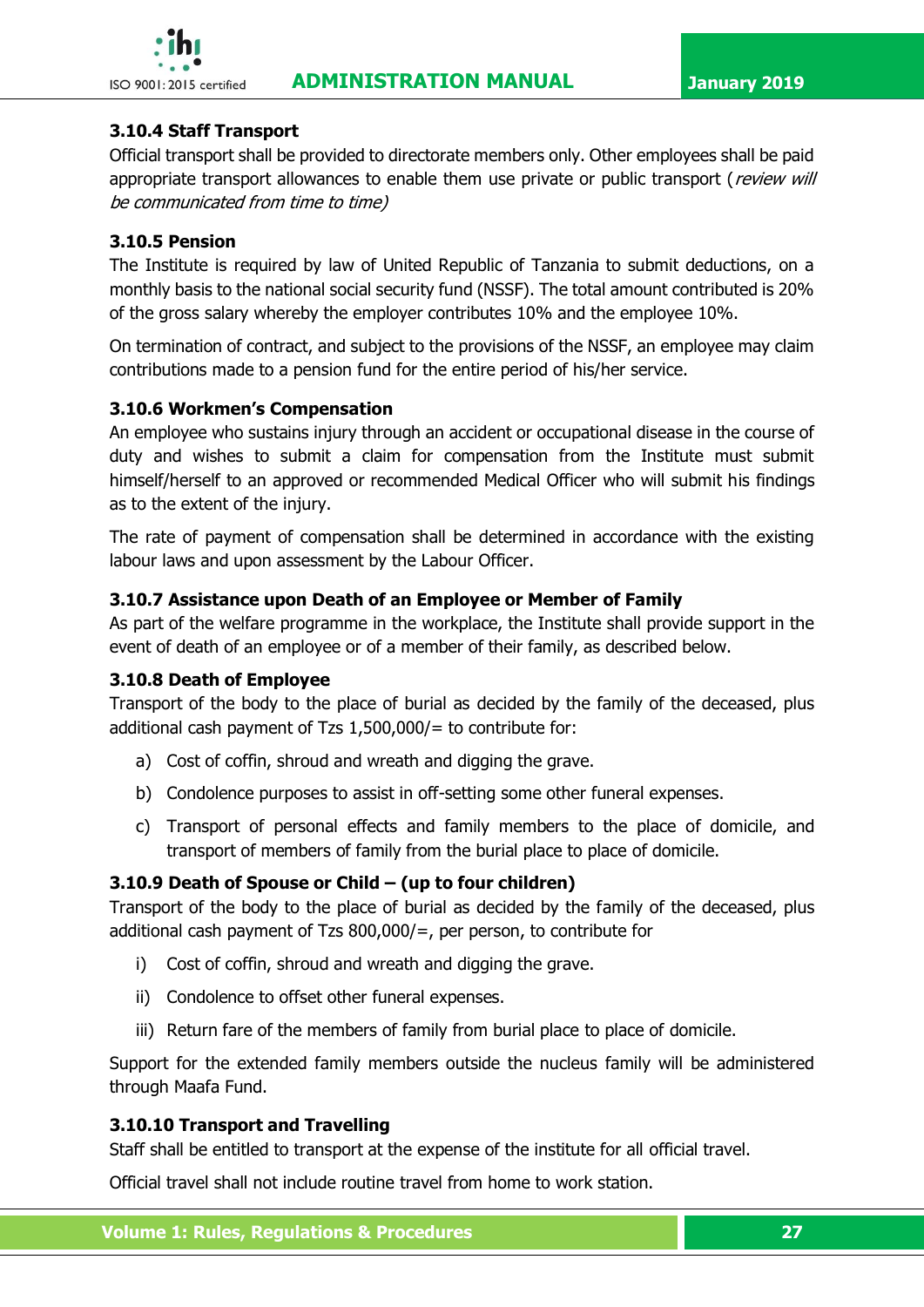

All travel outside the duty station must be authorized by division/unit/project leaders. The Director shall approve all travel outside Tanzania.

An employee of the Institute shall be entitled to free transport at the expense of the Institute when travelling on:

- a) Duty.
- b) Retirement.
- c) Termination of appointment for non-disciplinary reasons.
- d) Relocation to a new work station.

### **3.10.11 Mode of Travel**

Employee travelling on circumstances stipulated under subsection (a) above shall be entitled to the following modes of travel:

| <b>Travel Type</b> | <b>Staff Category</b>                   | <b>Mode of Transport</b>                |
|--------------------|-----------------------------------------|-----------------------------------------|
| International      | <b>Board Members</b>                    | <b>Business class</b>                   |
| Travel             | Director                                | <b>Business class</b>                   |
|                    | Other staff                             | Economy class                           |
| National and       | <b>Board Members</b>                    | Economy class by air or 1st             |
| regional travel    |                                         | class by rail                           |
|                    | MC Members and Senior Staff (scale ICSS | Economy class by air or 1st             |
|                    | 16 and above and ICAS 13 and above)     | class by rail                           |
|                    | Middle cadre staff (ICSS 12-15          | Economy class by air or 2 <sup>nd</sup> |
|                    |                                         | class by rail or bus                    |
|                    | Junior staff (ICAS $1 - 6$ )            | Ordinary class by train or bus          |

# **3.10.12 Transport on Termination of Appointment**

Upon termination of appointment, an employee and his/her family shall be entitled to transport (bus fare) from his/her duty station to place of engagement as stipulated in Section 43 (1) of the Employment and Labour Relations Act, 2004, except in the case of resignation, proved fraud or embezzlement of IHI funds, or vacation of office where the employee shall not be entitled to transport assistance whatsoever.

# **3.10.13 Transport of Personal Effects**

When an employee is transferred, proceeding on retirement or upon termination of appointment, he/she shall be entitled to payment of luggage as per entitlement and as stipulated in his/her contracts. The luggage entitlement shall be calculated as follows:

Number of Km x 1200 x Number of Kg x 1.2 (loading and unloading)

#### **3.11 Allowances**

# **3.11.1 Types of Allowances Payable Within the Institute**

Allowances at prescribed rates shall be paid to all officers in irrespective of their terms of their service, in certain circumstances. Actual rates will be subject to periodic revision, and categories of allowance may be amended from time to time. For further details on description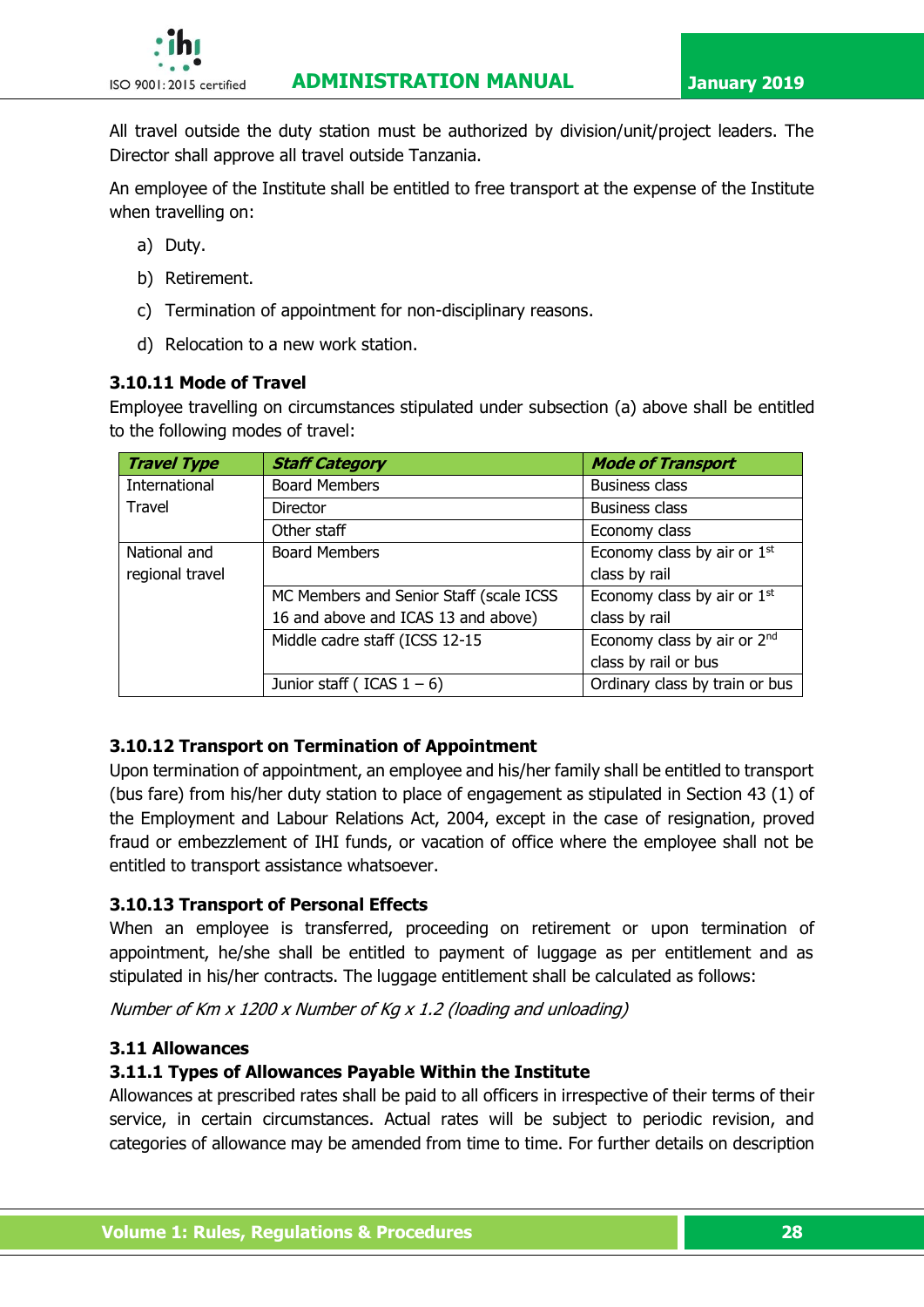and rates of the above allowance payable within the Institute see Volume 2 of this Administration Manual.

| <b>Type</b><br>of       | <b>When Paid</b>                                                                                                                                        |  |  |
|-------------------------|---------------------------------------------------------------------------------------------------------------------------------------------------------|--|--|
| <b>Allowance</b>        |                                                                                                                                                         |  |  |
| Subsistence             | May be paid for staff on first appointment. Weekends and public holidays                                                                                |  |  |
| Allowance               | inclusive.                                                                                                                                              |  |  |
| Subsistence             | Paid when an employee is travelling on duty (locally or internationally).                                                                               |  |  |
| allowance on duty       | Weekends and public holidays inclusive.                                                                                                                 |  |  |
| travel                  |                                                                                                                                                         |  |  |
| Subsistence             | Paid when an employee/non-employee is working in the field out of his/her                                                                               |  |  |
| allowance on field      | work station if accommodation is not relevant. (If not provided use full per                                                                            |  |  |
| work                    | diem rates). Weekends and public holidays inclusive.                                                                                                    |  |  |
| <b>Transfer</b>         | Paid when an employee is transferred from one duty station to another.                                                                                  |  |  |
| allowance<br>for        | NOTE: DSS areas in the same region are treated as one district.                                                                                         |  |  |
| transfer into other     |                                                                                                                                                         |  |  |
| districts.              |                                                                                                                                                         |  |  |
| Transfer                | Paid when an employee is transferred from one duty station to another (if                                                                               |  |  |
| allowance<br>for        | institutional transport is not provided)                                                                                                                |  |  |
| transfer within the     | NOTE: DSS areas in the same region are treated as one district.                                                                                         |  |  |
| same district.          |                                                                                                                                                         |  |  |
| <b>Acting Allowance</b> | Paid when an employee is acting on specified duty post, for a period of one<br>month and above. Acting allowance will not be paid to employees who have |  |  |
|                         | acted on a position less than one month.                                                                                                                |  |  |
|                         |                                                                                                                                                         |  |  |
| Leave Allowance         | Paid when an employee is eligible to take an annual leave                                                                                               |  |  |
| Responsibility          | Paid for staff with duty post responsibilities (Salaries to be consolidated) no                                                                         |  |  |
| Allowance               | payment of allowances separately.                                                                                                                       |  |  |
| Day out Allowance       | Paid when an employee is working the whole day out of his/her official work<br>station.                                                                 |  |  |
|                         | Also paid to employee if is travelling out of station for more than 6 hours, to                                                                         |  |  |
|                         | meet incidental expenses where per diem is not paid.                                                                                                    |  |  |
|                         |                                                                                                                                                         |  |  |
| Extra                   | duty $\vert$ Paid when an employee is assigned duties/responsibilities by the supervisor                                                                |  |  |
| allowance               | that requires him/her to work beyond the regular working hours (from 6.00                                                                               |  |  |
|                         | am to 8.00am and from 5.00pm to 8.00pm). Is available to staff of ICAS/ICSS                                                                             |  |  |
|                         | 6 and below.                                                                                                                                            |  |  |
| Night Allowance         | Paid when an employee is assigned duties/responsibilities beyond his/her                                                                                |  |  |
|                         | normal working hours at night (from 8.00 pm to 6.00 am)                                                                                                 |  |  |
| Communication           | All IHI staff are connected to CUG                                                                                                                      |  |  |
| Allowance               | Additional regular requirements for official communication to non-IHI                                                                                   |  |  |
|                         | stakeholders will be credited directly to user numbers requirement                                                                                      |  |  |
|                         | One-off communication requirement will be approved on case-by-case basis.                                                                               |  |  |
|                         |                                                                                                                                                         |  |  |
|                         |                                                                                                                                                         |  |  |
| Transport               | Paid to staff to facilitate transport costs while on duty                                                                                               |  |  |
| Allowance               |                                                                                                                                                         |  |  |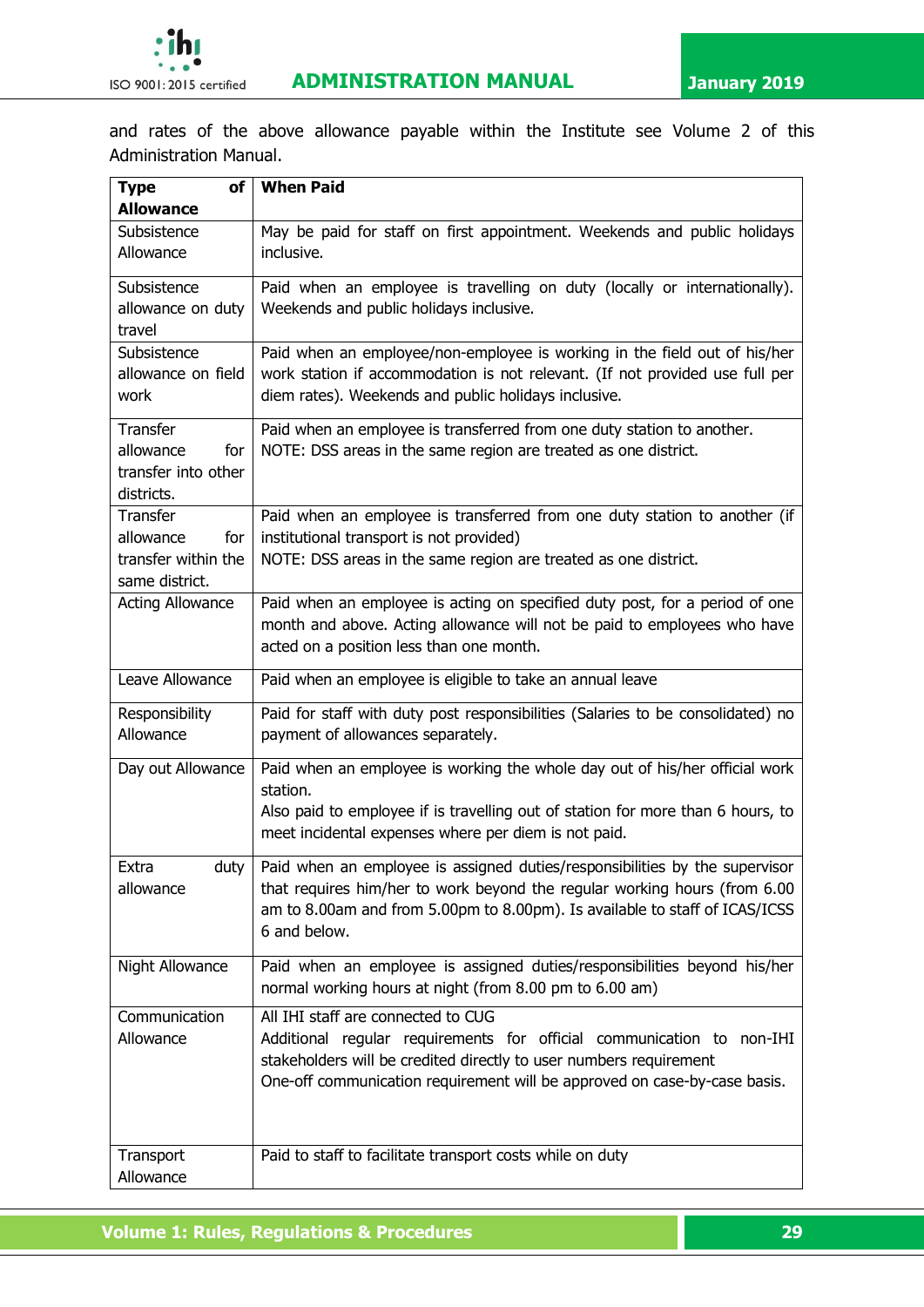| Transport                     | Paid to staff when an employer fairly terminates employment/ contract of an                   |
|-------------------------------|-----------------------------------------------------------------------------------------------|
| allowance to place   employee |                                                                                               |
| of recruitment                |                                                                                               |
| Rent                          | Assistance   Paid to IHI employees not staying in IHI staff houses or rented houses to assist |
| Allowance                     | them with payment of monthly rent.                                                            |

# **3.11.2 Entitlement for Payment of Allowances**

For the purpose of eligibility for payment of allowances, employees shall be grouped into the following categories:

- a) Senior Staff: ICAS 13 and above and ICSS 16 and above.
- b) Middle cadre staff: ICAS  $7 12$  and ICSS  $12 15$ .
- c) Junior Staff:  $ICAS 1 6$  to be moved to up.

### **3.12 Disciplinary Procedures**

#### **3.12.1 Discipline**

In order for the Institute to discharge its functions effectively, disciplined behavior on the part of all its employees is of utmost importance. It is the function of the Institute and management in general to maintain order, discipline and efficiency as well as security of property and finances of the Institute.

Employees are expected to be highly committed and accountable for actions taken and consequences arising therefrom. Unethical behavior and misconduct of any employee as stipulated in the IHI Disciplinary Code (See Volume 2, Schedule 5 for reference) shall not be tolerated by the Employer.

#### **3.12.2 Objectives**

- a) To provide a framework within which natural self-discipline can evolve and operate.
- b) To ensure overall uniformity within the Institute on all disciplinary matters.
- c) To enable all officers responsible for the disciplinary issues to take prompt and impartial action against employees who violate the Institute's Code of Good Conduct (See Volume 2, Schedule 4 of this Administration Manual for the IHI Code of Good Conduct).
- d) To ensure the promotion and maintenance of acceptable standards of work ethics and conduct, and a spirit of self-discipline and hard work.
- e) To act as a catalyst in promoting efficiency and disciplined behavior.

# **3.12.3 Role of Line Managers**

To ensure that any breach of discipline or code of conduct is not overlooked; failure of which the officer concerned shall be guilty of dereliction of duty and disciplinary action taken against him/her instead.

To ensure that any disciplinary action is appropriate to the offence and that all offences are properly and thoroughly investigated, before a final decision or are referred to higher authority.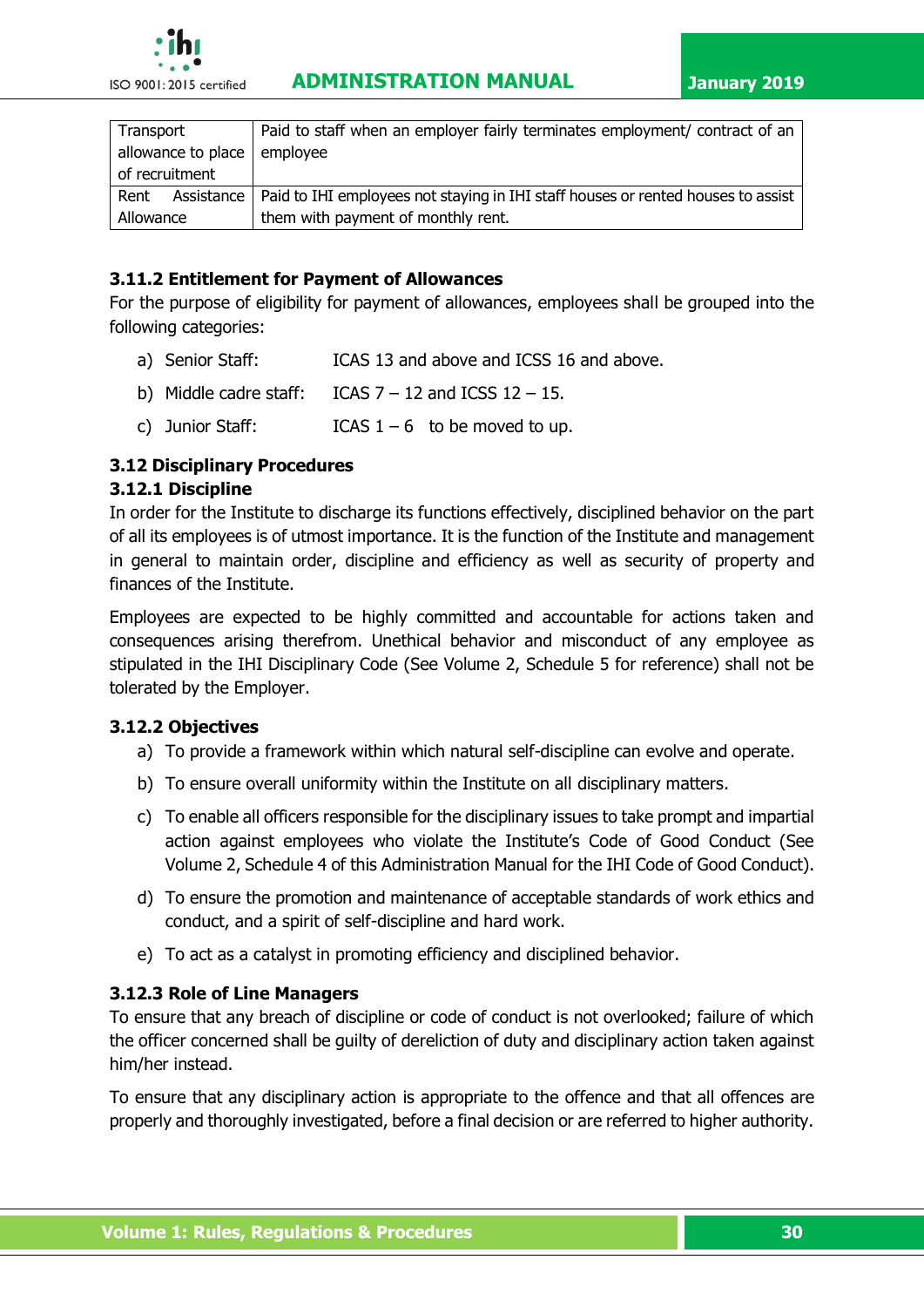

# **3.12.4 Disciplinary Authority**

There shall be Disciplinary Committee, which shall consist the following members:

- a) Division/unit Branch manager as Chairperson.
- b) 2 Project Leader(s) Member.
- c) Administrative/HR Officer Secretary.
- d) Project Administrator/Accountant Member.

However disciplinary committee may be adjusted from time to time depending on the case and who is being called for the hearing.

The functions of the Disciplinary Authority will be:

- a) Discuss and make decision on all disciplinary matters relating to all the employees whose initial salary is between salary scales of ICAS  $1 - 6$ .
- b) Recommend further disciplinary actions to the Institute's Disciplinary Committee which shall be composed of one MC member, one administrator, two project leaders, and IRB secretary, on regards to Middle and Senior Staff.

### **3.12.5 Disciplinary Actions**

Under this Administration Manual, offences and appropriate penalties are detailed in the IHI Disciplinary Code (See Volume 2, Schedule 5 for reference). Disciplinary actions shall take the following forms:

- a) **Corrective Oral Warnings**: Oral warnings shall be given as a way of correcting isolated minor offences. A record shall be made and a note placed in the employee's personal file.
- b) **Written warnings**: Where an employee commits a breach of the Code of Conduct of this Administration Manual or any other unsatisfactory conduct, he/she shall be issued with a clear written warning pointing out the offence committed and the direct consequences that would follow if the employee repeated the offence or failed to make genuine improvement in his/her work habits or performance of duty.

# **3.12.6 Instituting Charges for Serious Offence**

Before instituting any charges, a project leader, unit leader or supervisor shall conduct an investigation to ascertain whether there are grounds for instituting such charges.

Whenever an employee commits a serious breach of IHI Code of Conduct and any other operating instructions, the Supervisor shall prepare a written statement and shall refer the matter to the HR Manager who shall serve the employee a charge letter spelling out the nature of the offence or misconduct committed and demand the employee to offer his/her defense as to why disciplinary action should not be taken against him/her. The letter shall set a period within which to answer the charges before disciplinary action is taken (See Volume 4, Schedule H4 for Charge Sheet format).

An employee may be allowed to appear and present defense to the disciplinary authority if he/she so wishes, provided that the intention is expressed in writing on submission of such defense.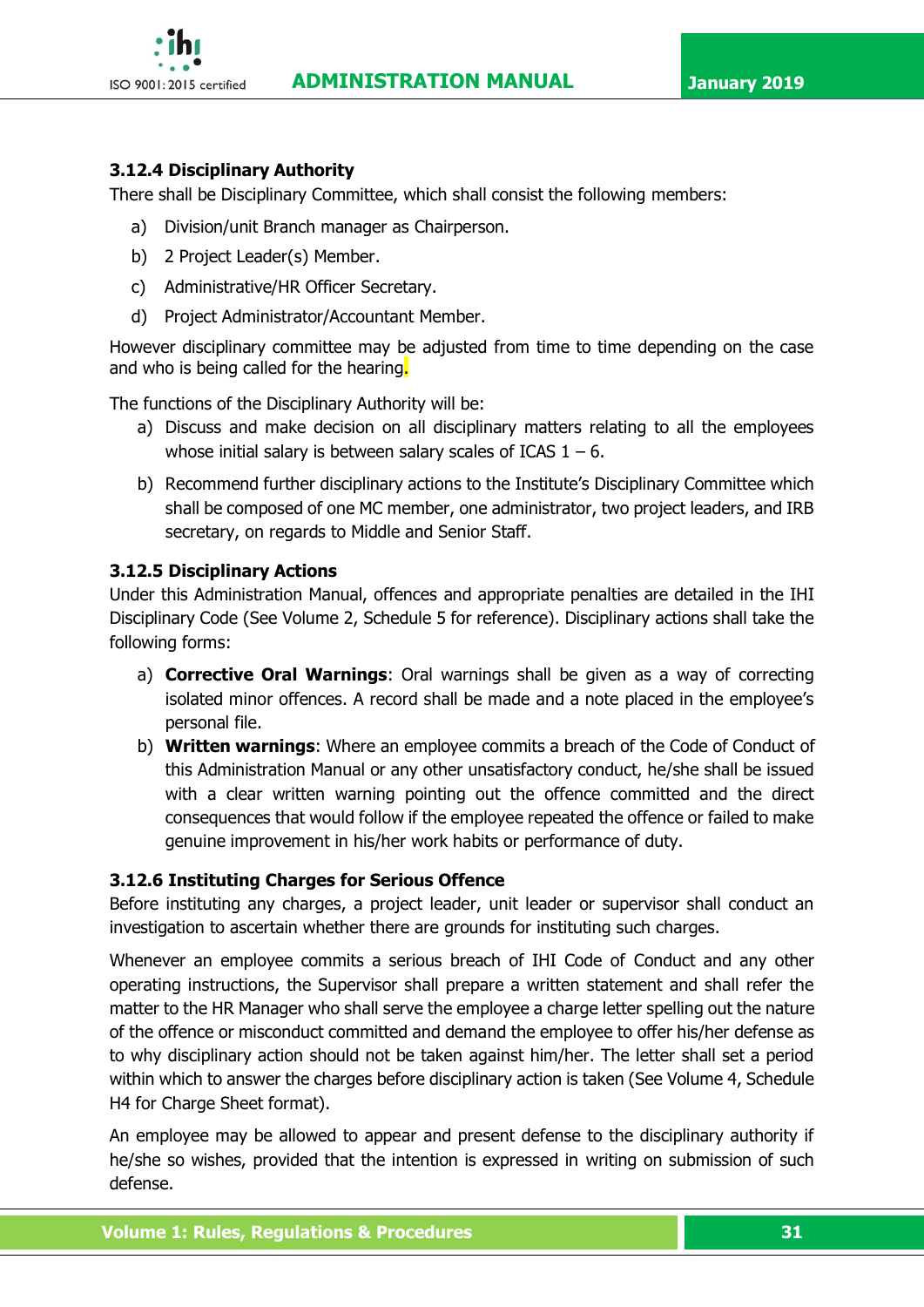# **ISO 9001:2015 certified ADMINISTRATION MANUAL January 2019**



Upon receipt of the employee's defense or explanations, the Supervisor or the HR Manager shall weigh the defense or explanations given and decide whether to proceed with the proposed punishment, or reduce the punishment, drop the charges or forward the appropriate comments and recommendations and the employee's defense together with the reactions of the Union Branch or labour officer to the appropriate Disciplinary authority.

A Trade Union official shall be entitled to represent a trade union representative or an employee at a hearing or if the employee is not a member of union may ask a fellow employee to accompany him/her at the hearing.

Where employment is terminated, the employee shall be given the reason for termination and reminded of any rights to refer to dispute concerning the fairness of the termination under the collective agreement or to the Commission for Mediation and Arbitration under the Act.

# **3.12.7 Procedure in Criminal Disciplinary Offences**

Where an employee is alleged to have committed a disciplinary offence and the act or omission constituting such offence also constitutes a criminal offence under any written law, and proceedings for the criminal offence are instituted against him/her and completed in a court of law, the following procedure shall be followed: -

When an employee is acquitted of the criminal charge no proceedings for the imposition of the disciplinary penalties shall be instituted against him for the same offence against which he has been acquitted in court.

When an employee is convicted of a criminal offence, he/she shall be deemed to have been found guilty under the provisions of these regulations, and of a disciplinary offence based upon the same charges of which he/she was convicted and shall automatically be terminated. An employer shall formally inform such employee of this termination in writing.

An employee who is charged with criminal offence may be suspended on full pay from the exercise of the powers and functions of his/her office pending consideration and determination of the case against him/her.

#### **3.12.8 Conclusion of Criminal Proceedings**

For the purpose of this section, criminal proceedings shall be deemed to have been concluded:

- a) When there has been no appeal against the conviction or acquittal, upon the expiry of the time allowed for such appeal by or under any written law.
- b) When there has been an appeal against the conviction or acquittal, upon the expiry of the time allowed by or under any written law for any further appeal.
- c) When there has been an appeal or a further appeal against any conviction or acquittal, the judgment of the appellate tribunal shall be taken into consideration in determining whether the employee has been convicted or acquitted.

#### **3.12.9 Appeal Mechanism**

When any punishment is imposed upon an employee by the disciplinary authority such employee may appeal against such decision to the Commission of Mediation and Arbitration (CMA).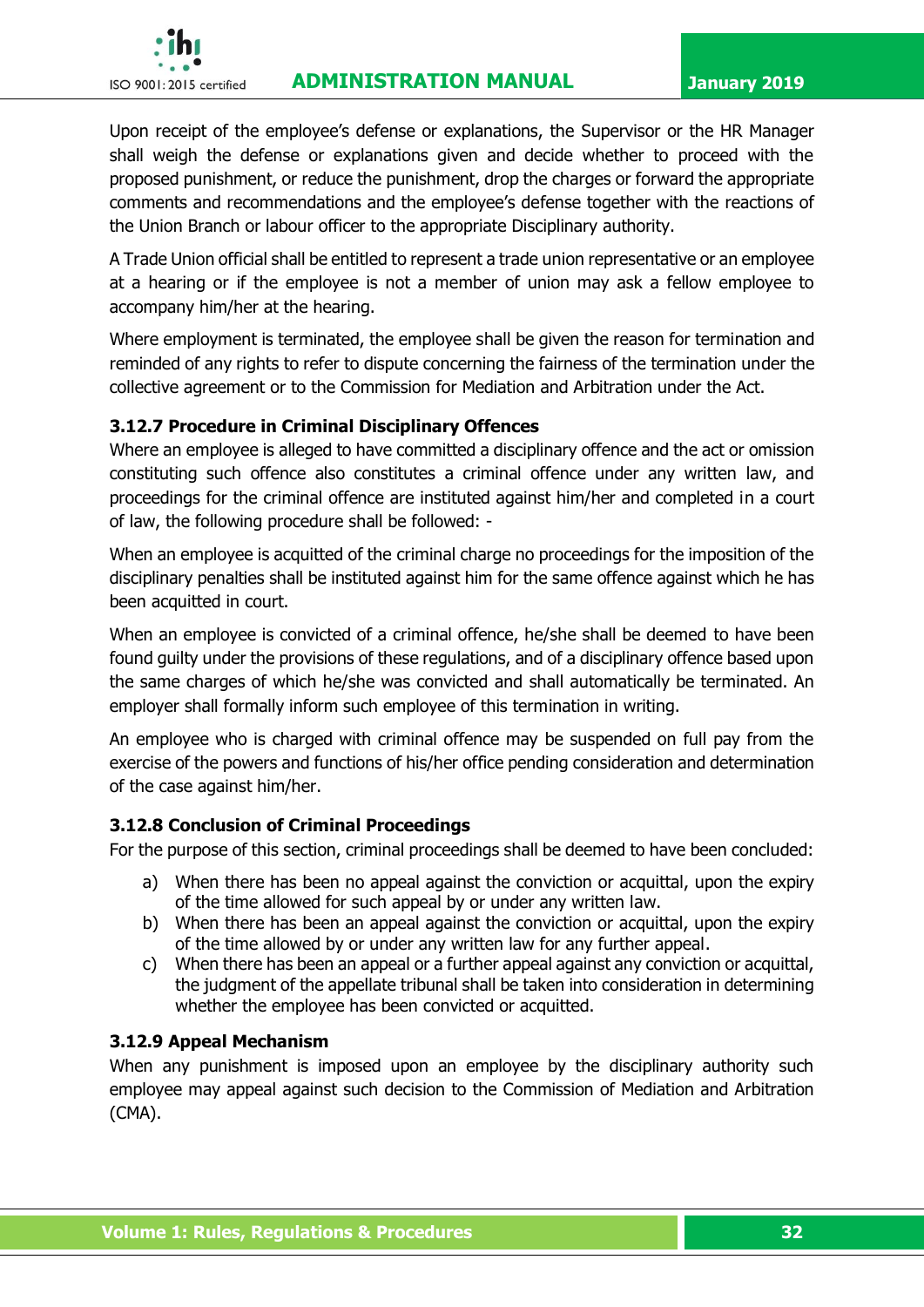

When an employee desires to appeal under sub-section (i) above, he/she shall within ten days of the receipt of the decision, give notice in writing to employer of his/her intention to appeal and within ten days of such receipt, submit his/her petition of appeal to CMA.

### **3.12.10 Interdiction/Suspension and Termination**

If in any case it is considered that it is in the interest of the Institute that an employee ceases forthwith to exercise the powers and functions of his/her employment such employee may be suspended from exercising the powers and functions of his/her office while his/her case is being investigated or processed.

Suspension or interdiction shall be imposed only where the offence alleged to have been committed by the employee is serious and likely to lead to termination of employment if proved thereafter.

When an employee is suspended or interdicted under this section he/she shall be informed briefly of the reasons for such suspension or interdiction and the conditions of his/her suspension or interdiction.

Where an employee is suspended in accordance with this section he/she shall be entitled to receive full salary.

In case where the conduct of the employee is likely to tarnish the image of the Institute or to bring it into disrepute, the employee's services shall be terminated after following the fair procedures and with payment of terminal benefits upon serving the employee with three months' notice or payment of one month's salary in lieu of notice.

There is no summary dismissal of employment under the Employment and Labour Relations Act, 2004. Therefore, Termination of employment shall not be applied under this Administration Manual.

#### **3.12.11 Punishment**

The following penalties may be imposed upon an employee as a result of disciplinary proceedings instituted against him:

- a) Termination of employment otherwise than by dismissal where the employee is entitled to terminal benefits.
- b) Reduction in rank: that is removal to another grade with immediate reduction in salary.
- c) Reduction in salary, by one or more increments.
- d) Reprimand.
- e) Fine not exceeding one day's pay.
- f) Fine of amount of any loss caused to the Institute or the value of any property of the Institute destroyed or damaged by the employee.
- g) Delay of promotion.

# **3.13 Performance Management**

#### **3.13.1 Performance Appraisal**

It is the Institute's policy that all its employees are appraised annually on their performance against set objectives, standards and job requirements as prescribed in the job descriptions.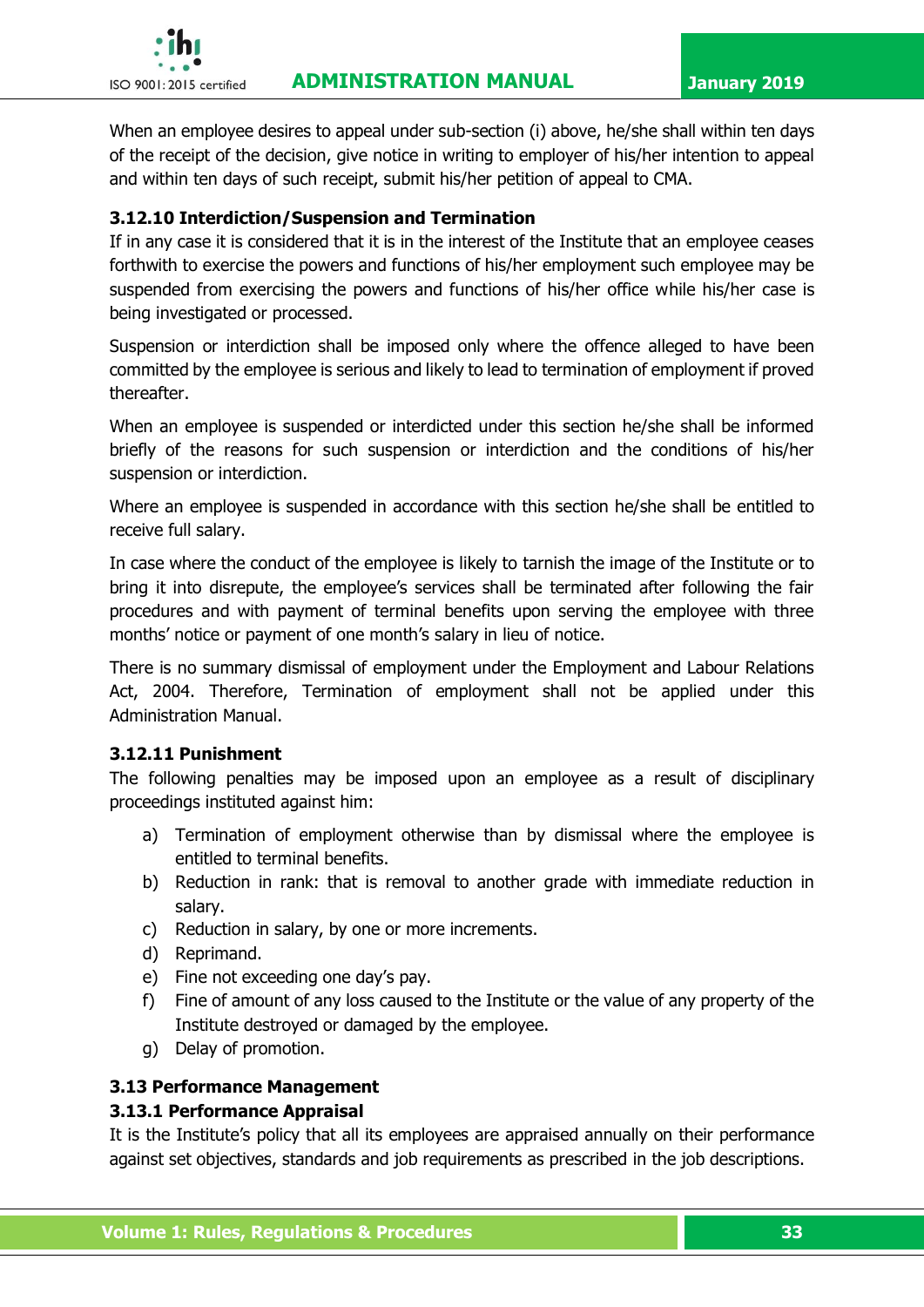

Additionally, Mid-year Review of Performance targets may be conducted for staff and the staff shall be informed of their level of performance in the period concerned.

# **3.13.2 Purpose and Importance of Performance Appraisal**

Performance appraisal reports will enable the Institute to assess the employee's suitability for advancement, retention in the service as well as monitoring the employee's competence and efficiency, and providing constructive feedback on performance at work. The supervisor should have a discussion with the staff member before completing the performance evaluation report. The staff member must sign the report and be given a copy thereof.

Appraisal reports shall be a basis for annual increments and also shall serve as a basis for identifying training needs and professional development opportunities.

A staff member who is dissatisfied with supervisor's appraisal of his/her performance shall be at liberty of refraining from signing the Annual Performance Appraisal Report and to make representation in writing through appropriate channels to the Director.

The Institute shall appraise its staff using process and outcome indicators. For further details refer to the relevant policy in Volume 3.

# **3.14 Leave**

# **3.14.1 Entitlement**

All regular contract employees shall be entitled to an annual leave of twenty-working days / 28 calendar days. Such leave shall be exclusive of any week-ends and public holidays that may fall within the period of leave. Employees shall be required to request for their leave within 6 to 12 months of first appointment or from the last month of the leave taken. An employee with less than six (6) months service shall not be entitled to leave.

When an employee's contract lasts less than a year, annual leave will be pro-rated along with annual leave entitlements. Leave travel expenses paid to employees shall be equivalent to one (1) month's basic salary regardless of the place of recruitment, spouse and children

Due to exigencies of service, employees may take their annual leave in piece meal provided that all 20 days are taken within the same financial year.

# **3.14.2 Leave Roster Maintenance**

To avoid interruption of the Institute's smooth operations, there shall be an orderly and systematic release of employees to proceed on annual leave.

Each Project Leader, Head of Units and Sections shall maintain a leave roster giving an orderly schedule of all employees leave commencement for a particular year so as to avoid situations whereby many employees of similar work categories would wish to proceed on leave concurrently during the same period.

The master leave roster shall be maintained by the Human Resource Manager.

# **3.14.3 Applications and Approval of Leave**

Leave applications for all carders shall be approved by the line Managers and Human Resources for recording purposes. Employee going on leave should notify the rest of the staff that they are on leave.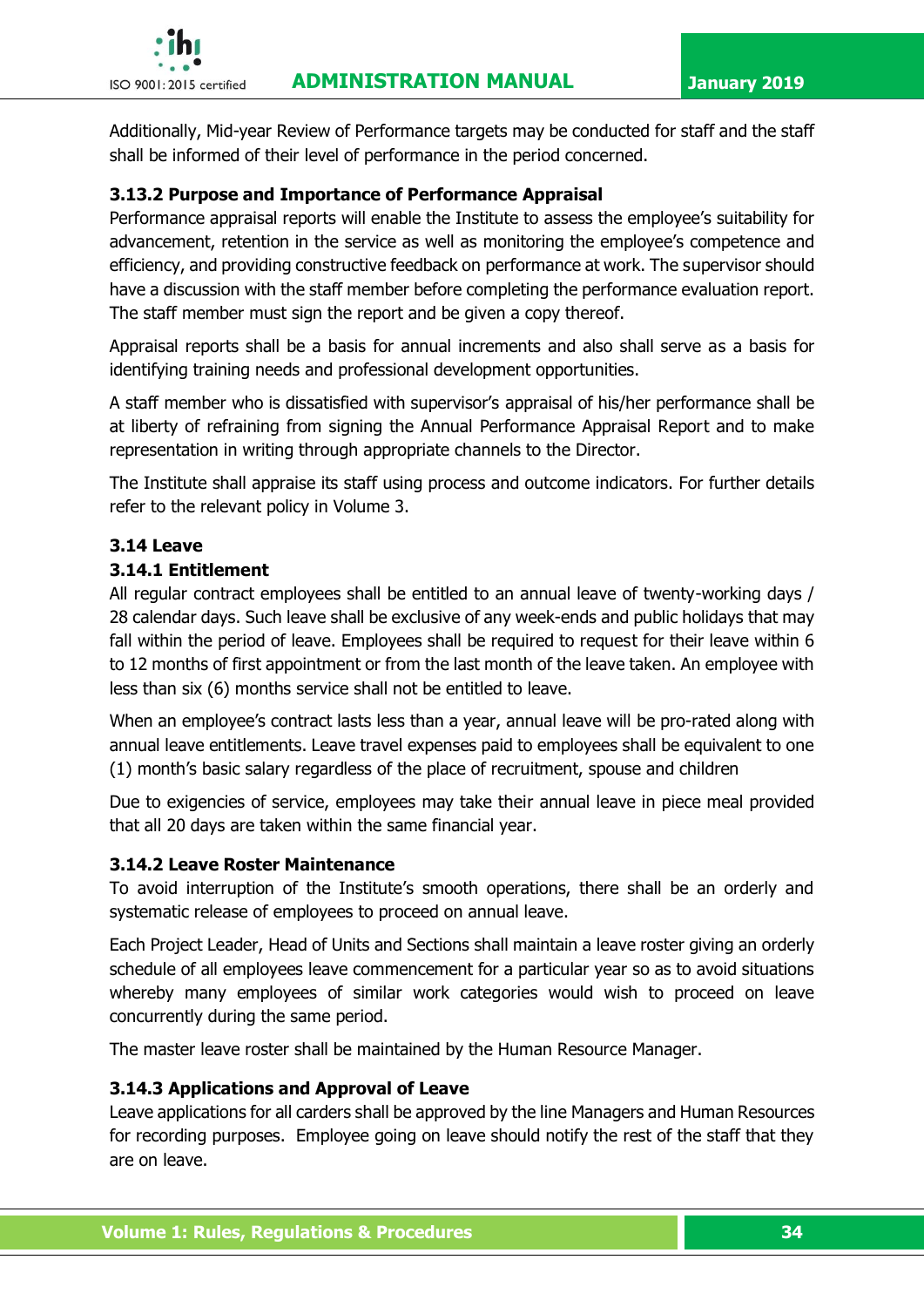

### **3.14.4 Accumulation and Commutation of Leave for Cash**

Leave earned during the year must be taken during the same financial year. An employee who, for his/her own reasons and without an approval from the Director, fail to apply or proceed on leave as scheduled on the leave roster, such leave shall be forfeited.

Accumulation of leave of any kind is strictly prohibited and can only be approved by the Director after being satisfied that there were exigencies of service that militate such accumulation.

### **3.14.5 Recall from Leave**

On account of exigencies of the service, an employee can be recalled from leave at any time and in such a case the balance of his/her leave shall be carried forward into the following year.

### **3.14.6 Sick Leave**

A staff member who is incapacitated from performing his/her duties by illness or injury shall be granted sick leave under the following terms and conditions:

All sick leaves of more than five (5) days shall be approved by the immediate supervisor on recommendation of the recognized physician.

An employee has a right to three months (63 days) fully paid continuous leave. For the subsequent three months, after sick leave, the employer is required to pay half the employees usual wages. After six months continuous absence from duty on account of illness an employee may be terminated on medical grounds. Staff on probation or short-term contract shall be entitled to unpaid sick leave of not more than three months.

Any absence from duty on grounds of illness shall be supported by a medical certificate from a duly qualified medical practitioner to the effect that the staff member is unable to perform his/her duties and stating the probable duration of absence.

# **3.14.7 Maternity/Paternity Leave**

All female employees on regular contracts shall be granted maternity leave of 84 days with full pay, and 100 days if a female employee gives birth to more than one child, once in every three years. The commencement of the maternity leave shall be anytime from four weeks before expected date of confinement or an earlier date on recommendation of a medical practitioner. For more details regarding to maternity leave, refer to the Employment and Labour Relations Act, 2004.

Female employees on probation period shall not be eligible for maternity leave with pay but are entitled to six weeks' leave and/or unpaid leave.

Where an employee is breast-feeding a child, the employer shall allow the employee to feed the child during working hours up to maximum of two hours a day for the period of six (6) months after maternity leave.

Paid paternity leave not exceeding three (3) working days may be granted to a male staff (legal father of the child) once every 36 months cycle. These days shall be taken within seven (7) days of birth of the child.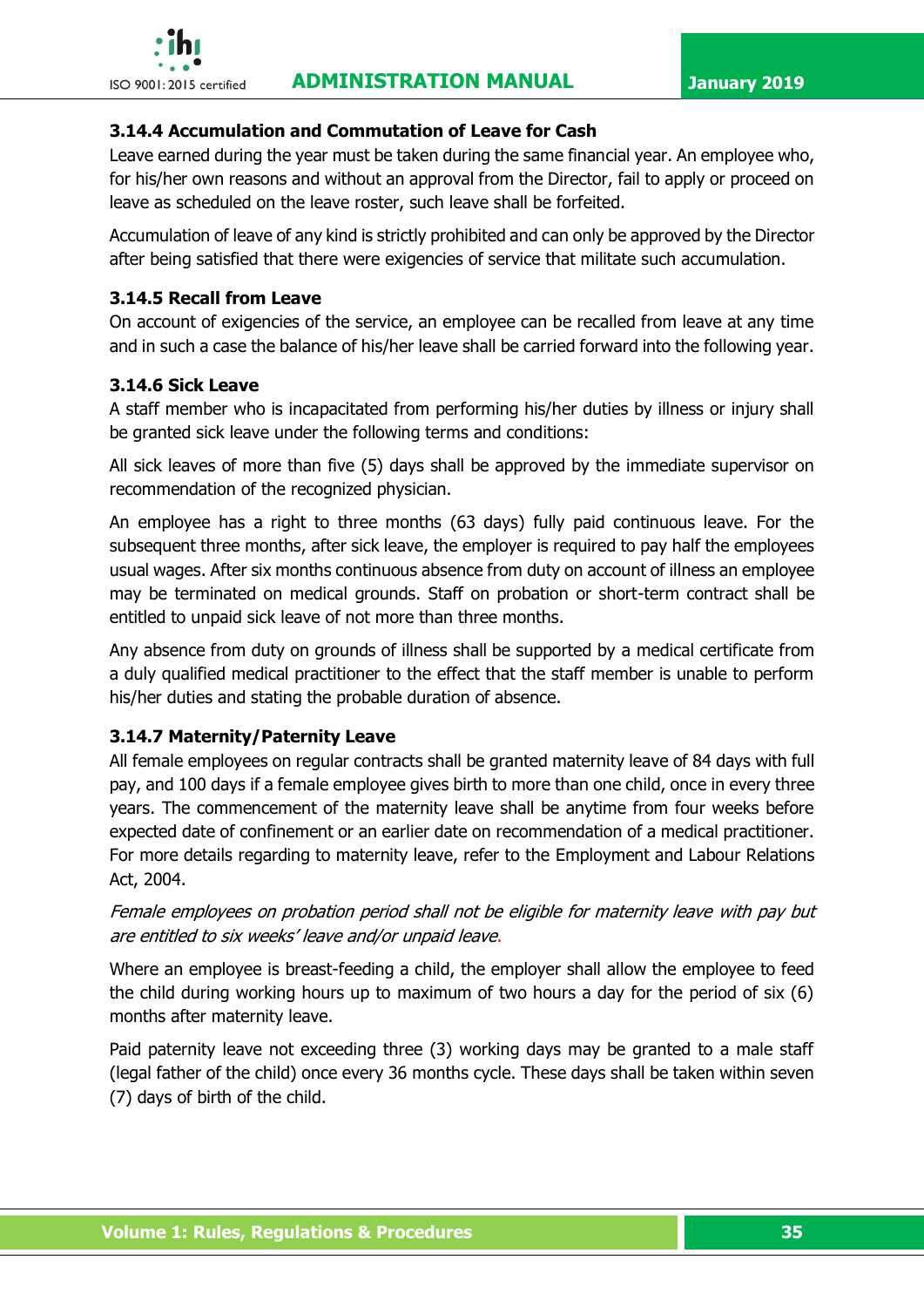### **3.14.8 Compassionate Leave**

A maximum of four (4) day's compassionate leave with pay may be granted to employees on regular contract in the event of sickness or death of the employee's immediate family i.e. spouse, own child, parents, grandparents, grandchildren including the spouse's parents.

### **3.14.9 Special Leave**

Special leave with full, partial or without pay may be granted to the employee for advanced study (see Training Policy) or research in the interest of the Institute or for other exceptional or urgent reasons. This concession shall also apply to employees of any category selected by an authority other than the Institute to attend conferences, seminars or any other special activities relevant to their duties and of interest to the Institute.

### **3.14.10 Employment Whilst on Leave**

No employee is permitted to take up other employment whilst on leave.

### **3.14.11 Leave Without Pay**

Leave without pay may be granted under the following circumstances:

- a) When an employee is undergoing training/education within or outside the country, which is not in the interest of IHI or sponsored by the Institute.
- b) When an employee is not entitled to annual leave or wishes to extend his/her period of leave beyond his leave entitlement, or is not entitled to compassionate leave but requests for such leave to attend to emergency domestic problems or personal activities.

# **3.15 Retirement**

#### **3.15.1 Voluntary Retirement**

An employee may retire voluntarily upon attaining 55 years of age or at such other age as may be prescribed in the Institute's Administration Manual.

#### **3.15.2 Compulsory Retirement**

An employee shall be required to retire compulsorily upon attaining 60 years of age or at such other age as may be prescribed in this Manual. Voluntary retirement will be at 55 years or earlier as may be proposed and approved

# **3.15.3 Extension of Retiring Age**

The Institute may extend the period of services of retired employee if it considers that by doing so, it will promote interest of the Institute. However, this will only be done when it is considered that recruitment of replacement may not be possible or the individual is required to accomplish a specific task that cannot be transferred to the new officer.

# **3.15.4 Notice of Retirement**

Except in the case of retirement on medical grounds, an employee or the employer as the case may be, shall be required to serve upon the employer or employee an advance notice of at least six months.

# **3.16 Termination of Contract**

# **3.16.1 Termination of Contract for Other Grounds than Disciplinary Issues**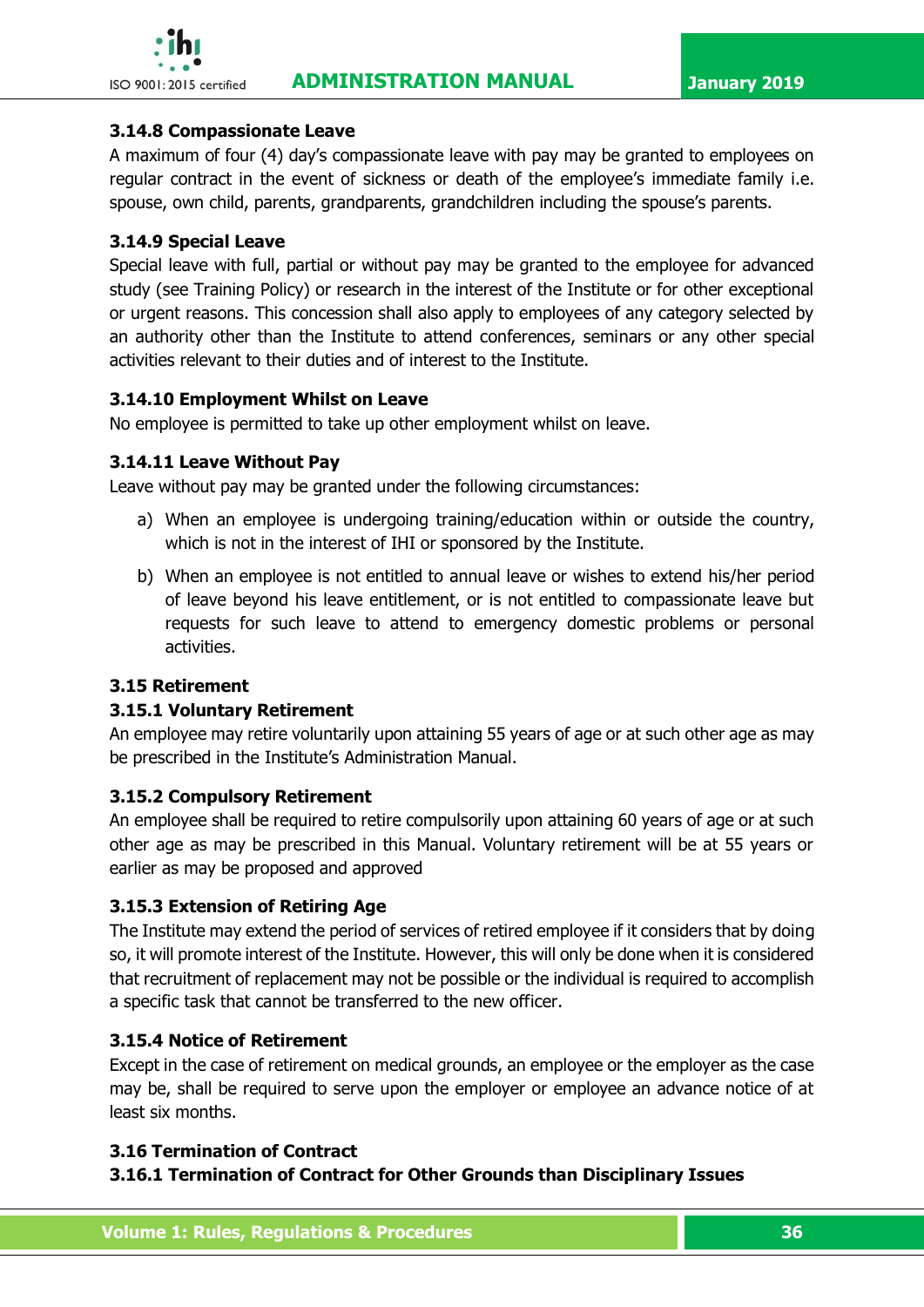An employee may terminate his/her contract at any time, by giving one month's notice in writing or by paying one month's salary in lieu of the notice.

#### **3.16.2 Termination of Contract Caused by Unforeseen Reasons**

For serious reasons, the Institute may give notice of termination of contract with immediate effect. The following are considered to be serious reasons in this respect:

- a) Cessation of funds from present major sources.
- b) Political and/or security condition that renders further activities of the Institute impossible.
- c) Benefits on Termination of Contract Caused by Unforeseen Reasons.

In such cases, the following terminal benefits shall be paid:

- a) Basic salary for the remaining period from the date of termination until the end of the work contract.
- b) Pension contribution of an employer from the date of termination until the end of the work contract.

### **3.17 Certificate of Service**

Under normal circumstances an employee leaving the services of the Institute shall, upon his own request be issued with a Certificate of Service upon termination of his/her appointment indicating the duration of service and the last post held and the reasons for leaving the service of the Institute (See Volume 4, Schedule H5 of this Administration Manual for reference).

#### **3.18 Repatriation Costs**

Following termination/end of contract or retirement, IHI shall pay repatriation costs for employees, family and household effects, except livestock to minimal place of engagement or the place where the Institute recruited the employee. Repatriation costs shall be paid using the following formula:

TZS 1200/km x number of tones x number of tonnage entitlement x 1.2 loading/unloading

|            | <b>Senior staff</b> | <b>Middle staff</b> | Junior staff |
|------------|---------------------|---------------------|--------------|
| <b>ons</b> | <u>ີ</u><br>ں ۔ ب   | ີ<br>J.U            | . . J        |

Categories of Staff and Tonnage entitlement

This is applicable for repatriation within Tanzania only. Non-Tanzanians originating in the East African region will be treated on case by case as it may be required.

#### **3.19 Personnel Records**

The Human Resource Manager shall maintain personal and confidential records of all employees, which shall contain the following particulars of each employee:

- a) All documents produced in the course of recruitment.
- b) Contracts and/or letters of appointment.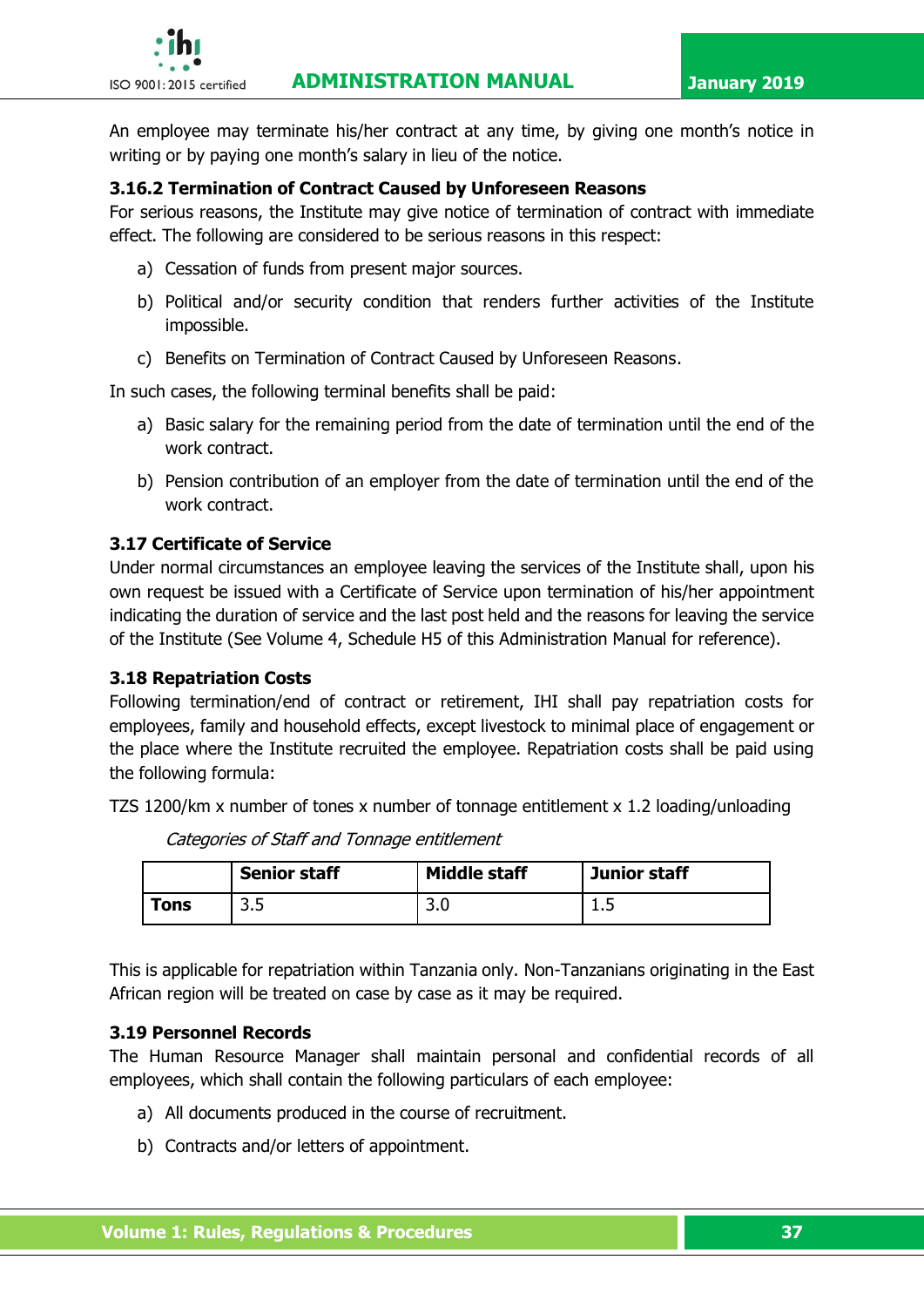**ISO 9001:2015 certified ADMINISTRATION MANUAL January 2019** 



- c) Performance appraisals, completed in accordance with the requirements as specified from time to time by the Management.
- d) Family composition form.
- e) Academic Certificates.
- f) All other records, documents and correspondence relating to the employee.

The Institute shall grant authorized government official(s), the Court or the relevant employee(s) and the immediate supervisor(s), on a need-to-know basis, access to the employee's record(s), provided that access to any employee's medical record shall not be granted except with the consent of the employee concerned, or as otherwise required by law of the Republic of Tanzania.

Changes in marital status, nationality, birth of children or death of member of the family shall be reported to the employer when they occur.

### **3.19.1 Purpose of Personal Files**

It is necessary to maintain an efficient personnel record system in order to obtain at any given moment, statistics and information necessary for human resources, administration and other related matters.

In order for the Institute to meet its objectives, a personnel information system needs to hold large amounts of accurate and up-to-date information which is relevant and readily retrievable.

Full and accurate particulars and records of services of all employees shall be maintained in the Human Resource Unit and each file shall be labeled with appropriate name and reference number.

#### **3.19.2 Safety of Personal, Subject and Confidential Files**

To ensure safety and security of all files, the Institute shall take the following precautionary measures:

- a) All files shall be kept in file cabinets which shall be locked at all times.
- b) There shall be limited access to personnel and confidential files to an authorized staff other than the Director, COO, Branch managers, Head of Units and Projects and Administrative and Human Resource Officers.
- c) Employees may not, without permission, have access to official papers relating to themselves including handling their own personal files.
- d) Unauthorized access, copy, removal or tampering with personnel files including their own personnel file – is strictly prohibited and shall be regarded as a disciplinary offence.
- e) Personnel and Subject files shall not be moved out the Institute's premises without written permission.
- f) Individual will have access of their files in the HRIS.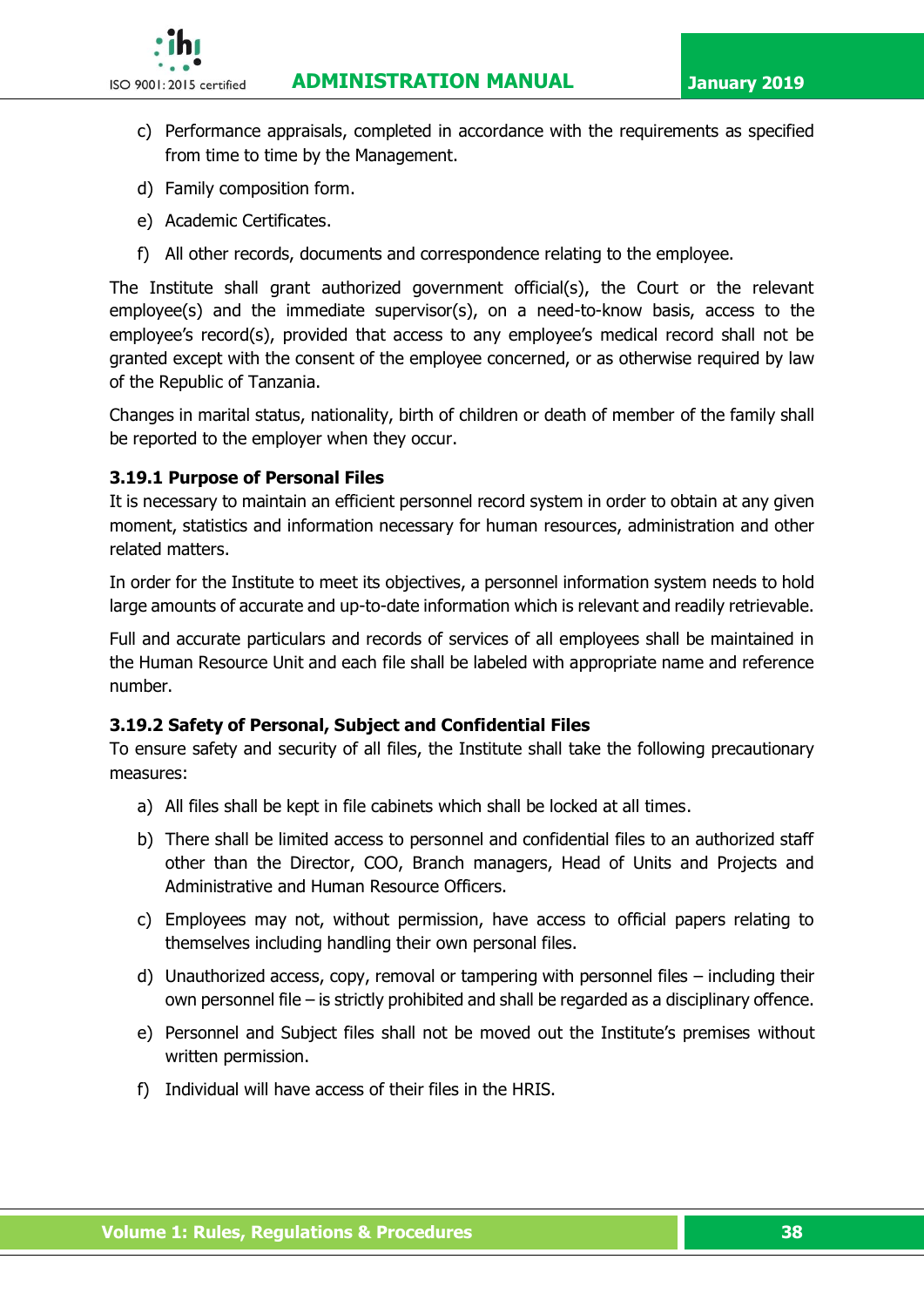

# **3.20 Non-staff Transport Refund**

Persons invited by IHI for meeting will be refunded transport cost as follows:

- a) Refund of return Bus/Air/train / ferry boat tickets on production of one-way ticket to the meeting venue.
- b) For those allowed (on invitation) to use using private vehicles should be refunded cost of fuel at a rate of 6km/litre for distance from domicile to meeting venue times two. The refund will depend on prevailing EWURA pump price per litre at place of domicile.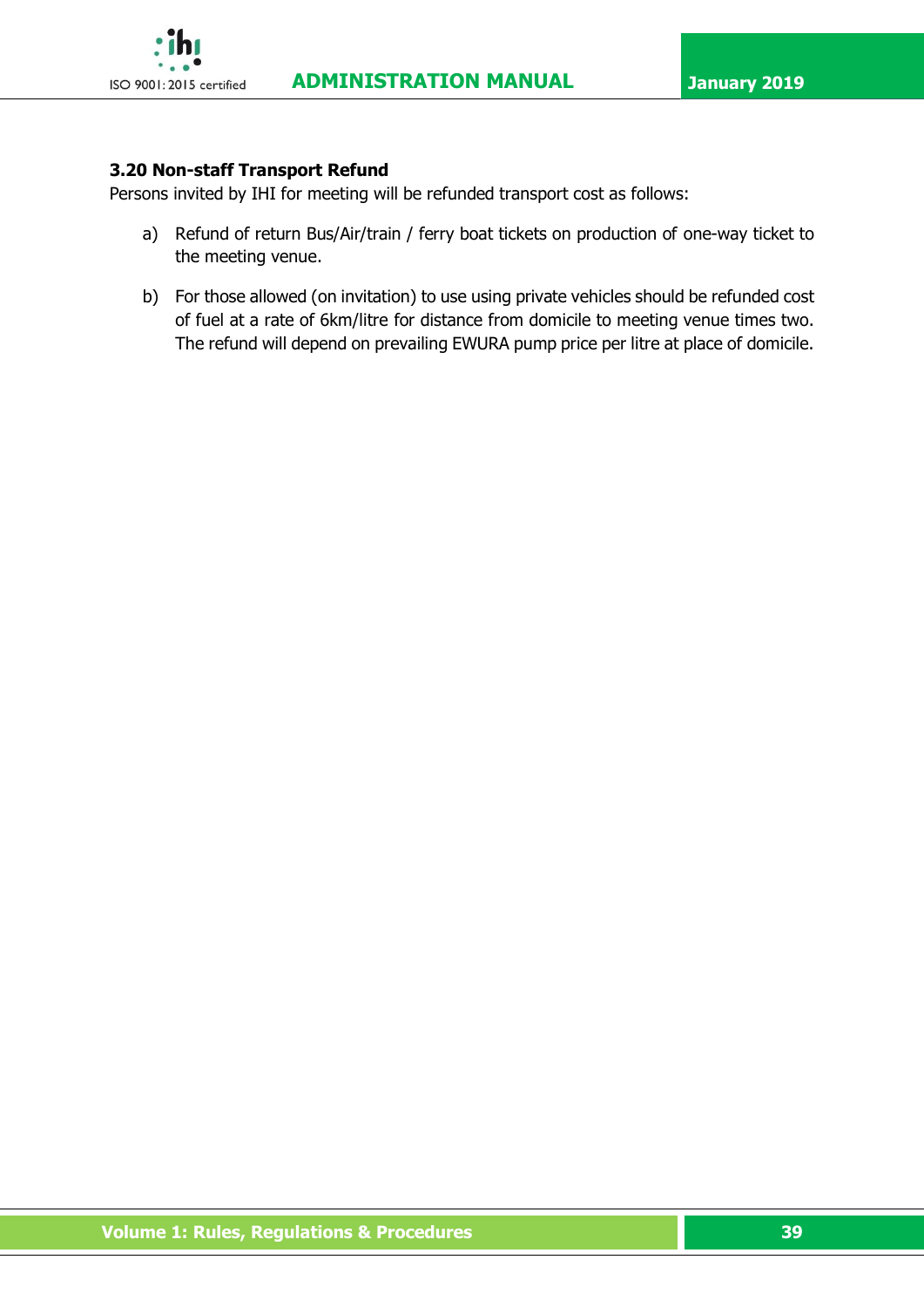

# **4. Finance & Accounts**

# **4.1 General Policies**

The purpose of the accounting system is to ensure that all significant actions and transactions are supported by proper documents, properly classified, correctly coded, authorized as per the relevant approved level of authorities and correctly posted into the subsidiary ledger, registers and general ledger.

### **4.2 Internal Control Policy**

Internal control policy involves all the systems and procedures established to assist the Management in achieving its objectives in an orderly and efficient manner so as to safeguard the assets of the organization and ensure the accuracy and completeness of the accounting records and timely preparation of reliable financial information.

The internal control system comprises of two components:

- a) Administration controls, and
- b) Accounting controls.

### **4.2.1 Administration Controls**

These are concerned with the achievement of objectives of the organization and the implementation of the policies as laid down by the management. They are primarily concerned with the promotion of operational efficiency and adherence to prescribed managerial policies.

They look into the provision of a suitable structure, delegation of authority and job description, channels of communication and responsibilities. Administration controls are related to operational audits and compliance audits.

#### **4.2.2 Accounting Controls**

These aim to achieve accountability in the financial matters and in doing so; they cover the recording of transactions, establishing responsibilities for maintaining financial records including those for assets. Accounting controls are principally concerned with safeguarding assets and providing assurance that the financial statements and the underlying records are reliable.

To ensure effective control, specific procedures are applied to cash and cheques, stocks including work in progress, purchases and creditors, investments, fixed assets, grants, capital expenditure, debt and equity capital. One of the major accounting controls is the segregation of duties where one cannot be allowed to complete the whole transaction on his/her own.

#### **4.3 Financial Management**

Financial management entails planning for the purpose of exercising financial discipline and controls. It is necessary to forecast the income and expenditure; thus, budget is required both quantitatively and financially for short and long term. Budget acts as a tool of control when compared with actual performance.

#### **4.4 Financial Records**

Financial records include all documents and books used in preparation of financial statements. These include various journals e.g. Cash receipt, ledgers (both General and Subsidiary) and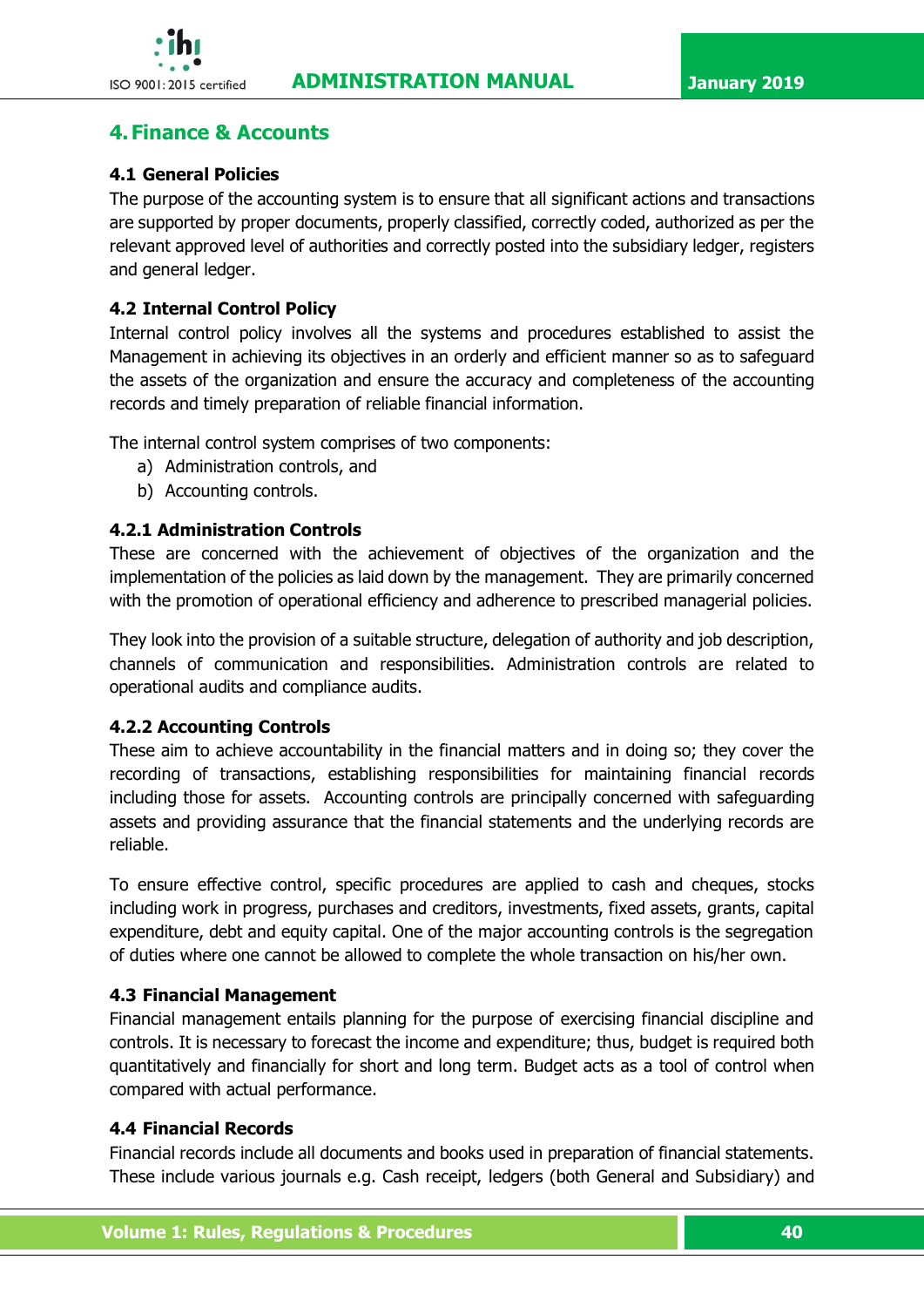

the sources of information for these journal records such as bills, invoices and written agreements. Financial records should be kept in safe custody for a reasonable number of years, as required by the applicable law, from the date of last entry before being disposed of or destroyed.

#### **4.5 Information Security**

Information security deals with the protection of the information and information systems against unauthorized access, use, disclosure, modification and destruction. Controls for providing information security can be physical, technical or administrative.

Physical controls monitor and control the environment of place of work and computing facilities. These controls also monitor and control access to and from such facilities.

Technical controls use software and data to monitor and control access to information and computing system, e.g. use of passwords.

Administrative controls consist of approved written policies, procedures, standards and guidelines. Information security system should ensure that confidentiality, accuracy and availability of the information when it is needed.

#### **4.6 Accounting Codes**

Codes are used in the accounting system for classifying and putting information of a similar nature into one account. The account codes form the basis of primary input in making postings in the ledgers.

The code consists of two main series as follows:

- a) Account Codes and
- b) Cost Centre Codes.

The codes have been arranged so that analysis provided within each part can be extended or reduced at any time as the system develops.

#### **4.6.1 Account Codes**

<see Volume 2, Schedule 9>

An accounts code under Volume 2, Schedule 9 denotes the logical accounts groups and subgroups.

#### **4.6.2 Cost Centre Codes**

Cost Centre Codes identify the unit or project for which expenditures were made or income received. The cost centre code represents the major units and projects run at Ifakara Health Institute. Each expenditure and each income must be allocated to a specific cost centre.

The use of cost centre codes allows for identification of expenditure with units/projects and the production of accounting and statistical reports per unit/project to assist management in controlling and planning/ budgeting of cost for existing and new units/projects.

Cost Centre Codes are as per Volume 2, Schedule 10.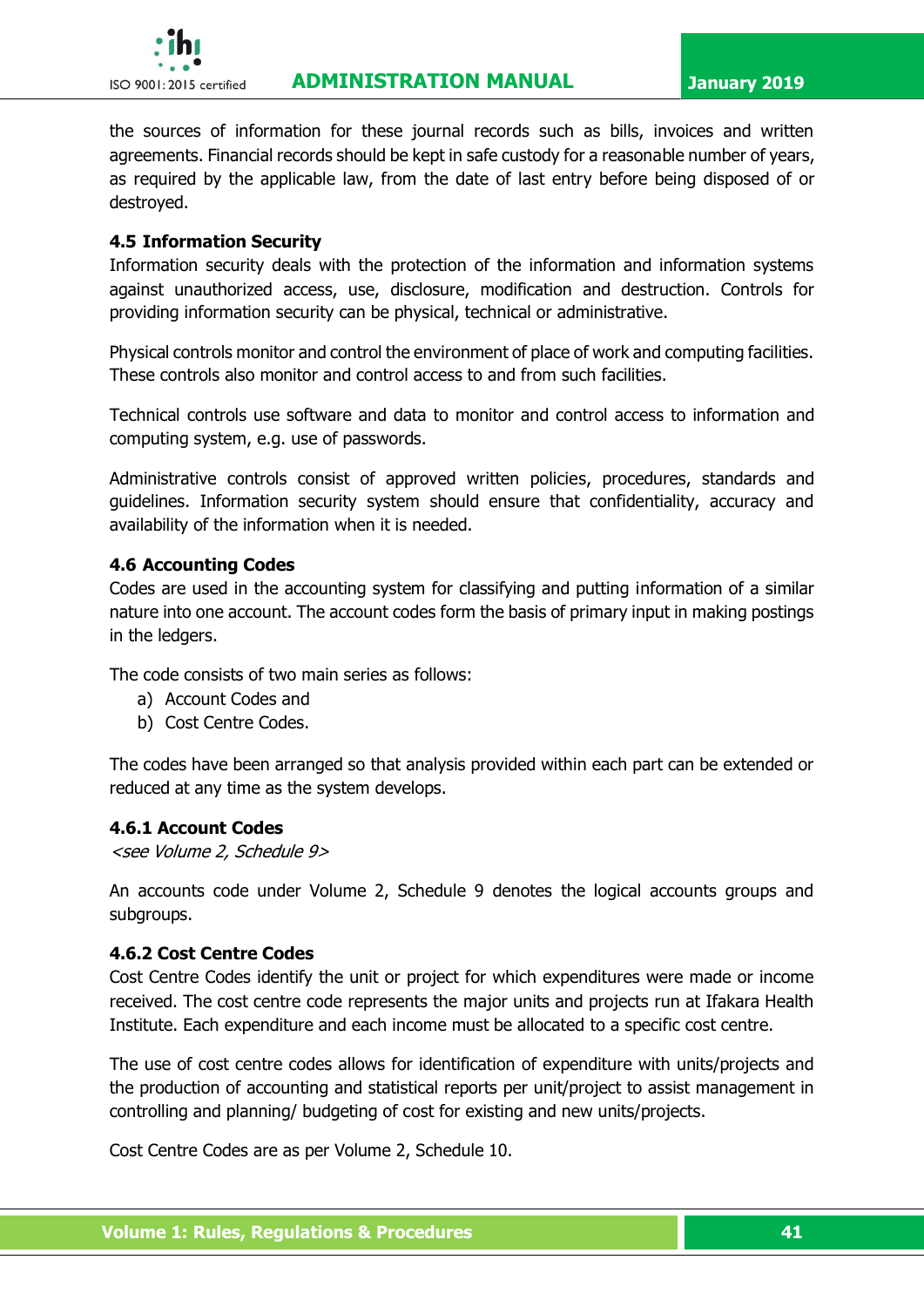

The accounts and cost centre codes are applied in conjunction with each other to all source documents and journal vouchers.

It is the responsibility of the Chief Operating Officer (COO) to ensure that only authorized codes are used and that any expansion or deletion of codes is authorized by him/her prior to implementation.

When a new project is introduced, the Project Leader is supposed to request the grants and contracts office, in writing, for a COST CENTRE CODE to be used by his/her project. For this purpose, the Project Leader should complete Demand for Cost Centre Form appearing under Volume 4, Schedule F10.

# **4.7 Bank Accounts**

For a Bank Account to be opened a specific resolution to that effect should be passed by the Ifakara Health Institute Management Committee (MC). In that resolution, the names of the signatories to operate the account will also be mentioned.

The resolution together with the relevant Bank's account opening forms, dully signed by the appointed signatories, will be submitted to the bank for account opening.

The bank accounts are used for:

- a) Receiving funds from Donors, or receiving funds transferred from other bank accounts under IHI.
- b) Receiving funds from Income Generating Units like Transport and Rest House;
- c) Making payments.
- d) Transferring funds to other bank accounts under IHI.

For a bank account to be closed, a specific resolution to that effect should be passed by the Ifakara Health Institute Management Committee (MC).

In most cases the accounts are closed if they were operated for a specific project that has now been completed/closed or if the MC considers that account is no longer required.

#### **4.8 Bank Payments**

All payments to third parties should be made by cheque, wire transfer or electronically, exception should have authorization from COO.

All payments, being cash or bank payment, shall be supported by a claim in form primary document due for payment such as request form, bills or invoices. Depending on what is being paid for, the bills/invoices can be supported with work order, Pro-Forma Invoice(s), Local/Foreign Purchase Order, Goods Received Notes and Delivery Note. Before payments are authorized the rates and terms shall be verified with LPO, Performa invoices, agreement etc and thereafter the verification of the arithmetical accuracy.

Payment requests are made by Project/ Unit Leaders or designates. These requests have to be checked by the Project /management Accountant or AO (at branch level) who will then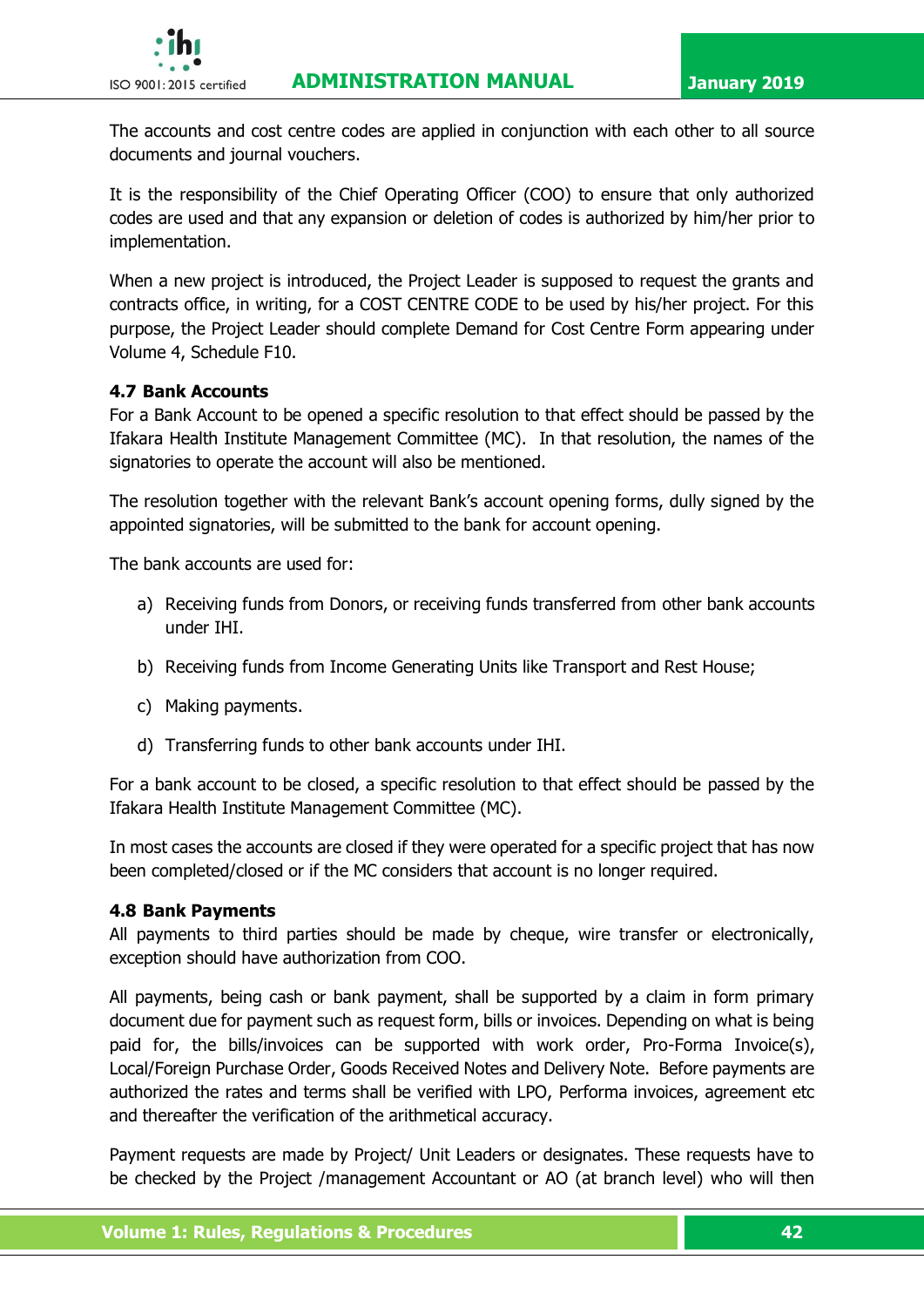

send the request to the COO)/Branch manager who on satisfaction will recommend the same and approve/submit it to the Director/Branch manager for payment approval, depending on the amount limit.

It is the responsibility of the Project/Management accountants to ensure that funds are available, both in budget and cash terms, and that all payment requests have been attached with the necessary supporting documents, properly coded (with the right account and cost centre codes) and accurately compiled.

The approved payment requests will be sent to the Treasury/Branch accountant for payment processing. The Treasury/Branch Accountant will check if the project/institution that has requested for payment has funds in their account.

The treasury section will prepare Cheque Payment Vouchers (with the correct account and cost centre codes) together with the cheque. When the cheque has been written, all the documents (including the payment voucher) will be stamped "PAID" and the necessary details on the stamp will be completed by another person who is independent from the one who has written the cheque and/or has prepared the payment voucher.

All cheques written together with supporting payment vouchers and other relevant documents are then presented to the cheque signatories through the Treasury/Branch accountant for checking in the order of COO/designate for recommendation/approval and then Director/ Branch manager for authority, if applicable.

The signed cheques are returned to the treasury section/Branch accountant for dispatch to the Payees. Cheques dispatched will be recorded in the Dispatch Register kept in the Treasury/Branch Accountant's Section. The person collecting the cheque will have to produce his/her identity card and therefore sign both the Payment Voucher and the Register.

The payment vouchers together with all the relevant documents will be filed in the payment voucher file in numerical order of the cheques issued. The files kept will be per each bank.

The details on the "PAID" Stamp are:

- a) Cheque No.
- b) Bank Account No.
- c) Name of the Officer
- d) Signature of the Officer.
- e) Date.

All cheques kept by the Treasury Section should be crossed - "Account Payee only and not Negotiable". However, where specifically authorized by the Chief Operating Officer, the crossed cheques can be opened.

All cheques written together with supporting payment vouchers and other relevant documents are then presented to the cheque signatories through the Treasury/Branch accountant for checking in the order of COO/designate for recommendation and then Director /Branch manager for authority, depending on amount limit.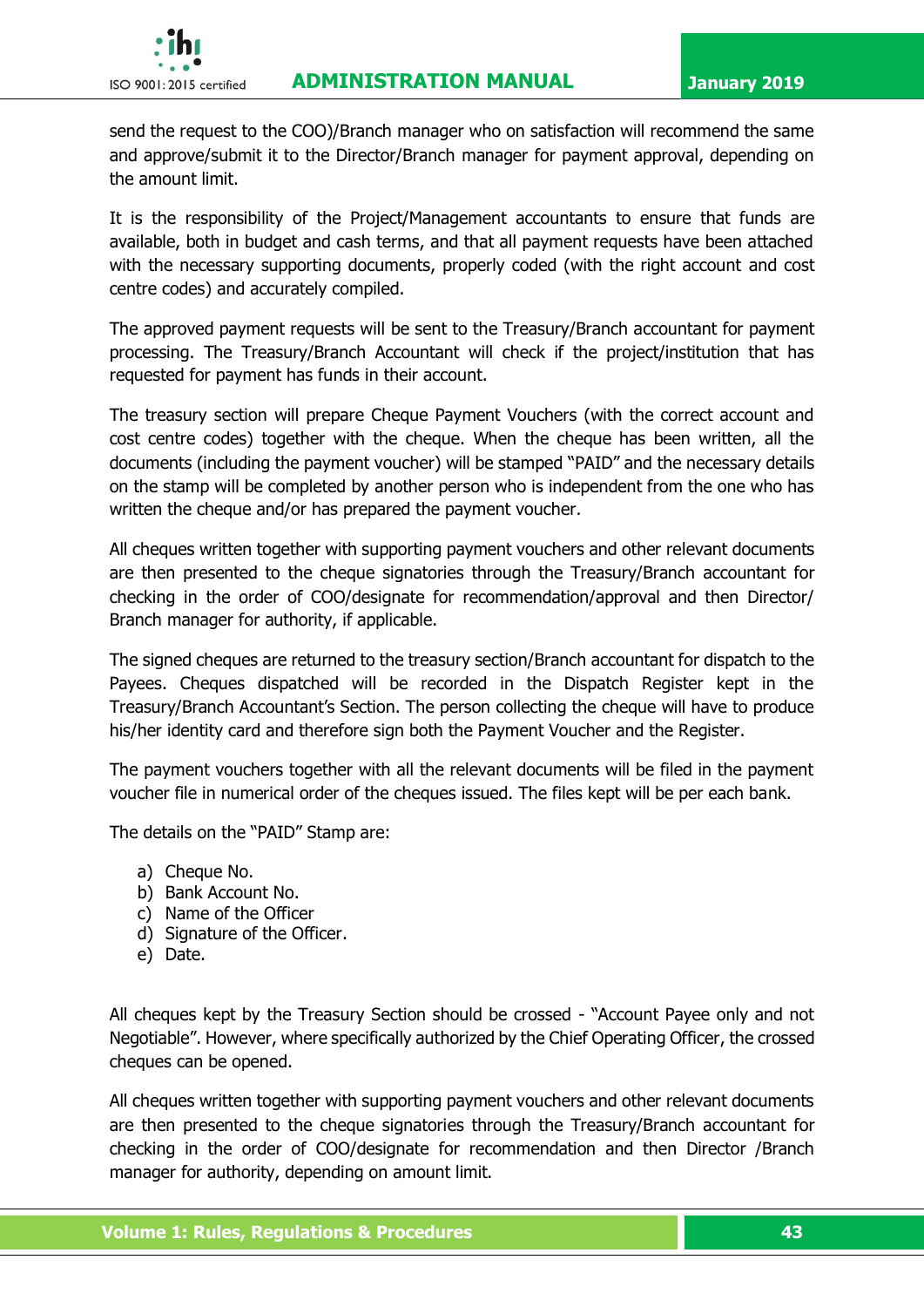

The signed cheques are returned to the treasury section/Branch accountant for dispatch to the Payees. Cheques dispatched will be recorded in the Dispatch Register kept in the Treasury/Branch accountant's Section. The person collecting the cheque will have to produce his/her identity card and therefore sign both the Payment Voucher and the Register.

The payment vouchers together with all the relevant documents will be filed in the payment voucher file in numerical order of the cheques issued. The files kept will be per each bank.

After making the postings into the system, the files will be kept under the custody of Treasury accounting unit where the movement of documents from these files will be recorded in the Documents Movement Register also kept by the Treasury Accounting Unit.

### **4.8.1 Stale Cheques**

All cheques that have not been presented to the bank six months after being issued will become stale and will not be honoured by the bank.

Therefore all cheques that have become stale should be removed from the Bank Reconciliations and credited to account where the Cheques issued. When the Claimants come back within the following six months, fresh cheques should be issued debiting the Stale Cheques Account. Otherwise all cheques that have been in the Stale Cheques Account for more than six months should be credited to the account where the original transaction was debited.

### **4.8.2 Dishonoured Cheques**

Dishonoured Cheques will be collected from the bank by staff from the Bank Issues and Reconciliation Section - in case of DSM Office based bank accounts or Cashier – in case of branch bank accounts. DSM Office dishonoured cheques will be handed over to the Treasury Accountant and the ones at branches will be handed over to the Branch Accountant.

Dishonoured cheques should be debited, along with the related bank charges, to the debtors' /drawers' account. The entry should be passed by the Treasury/Branch Accountant using the Journal Voucher.

Dishonoured cheques should be returned to the drawer accompanied with a covering letter and the drawer asked to replace the dishonoured cheque with a bankers' cheque.

Any dishonoured cheque should not be part of the reconciling items in the Bank Statement/Ledger Reconciliation.

#### **4.8.3 Cheque Signatories**

There will be two groups of signatories for both the DSM Office and at the Branch level. The groups are as follows:

|               | <b>Group A</b>             | <b>Group B</b>                    |
|---------------|----------------------------|-----------------------------------|
| Dar Office    | MC members                 | CO <sub>O</sub>                   |
|               | Senior Research Scientists | Finance Manager/Senior accountant |
| <b>Branch</b> | <b>Branch Manager</b>      | <b>Branch Accountant</b>          |
|               | Senior Research Scientist  |                                   |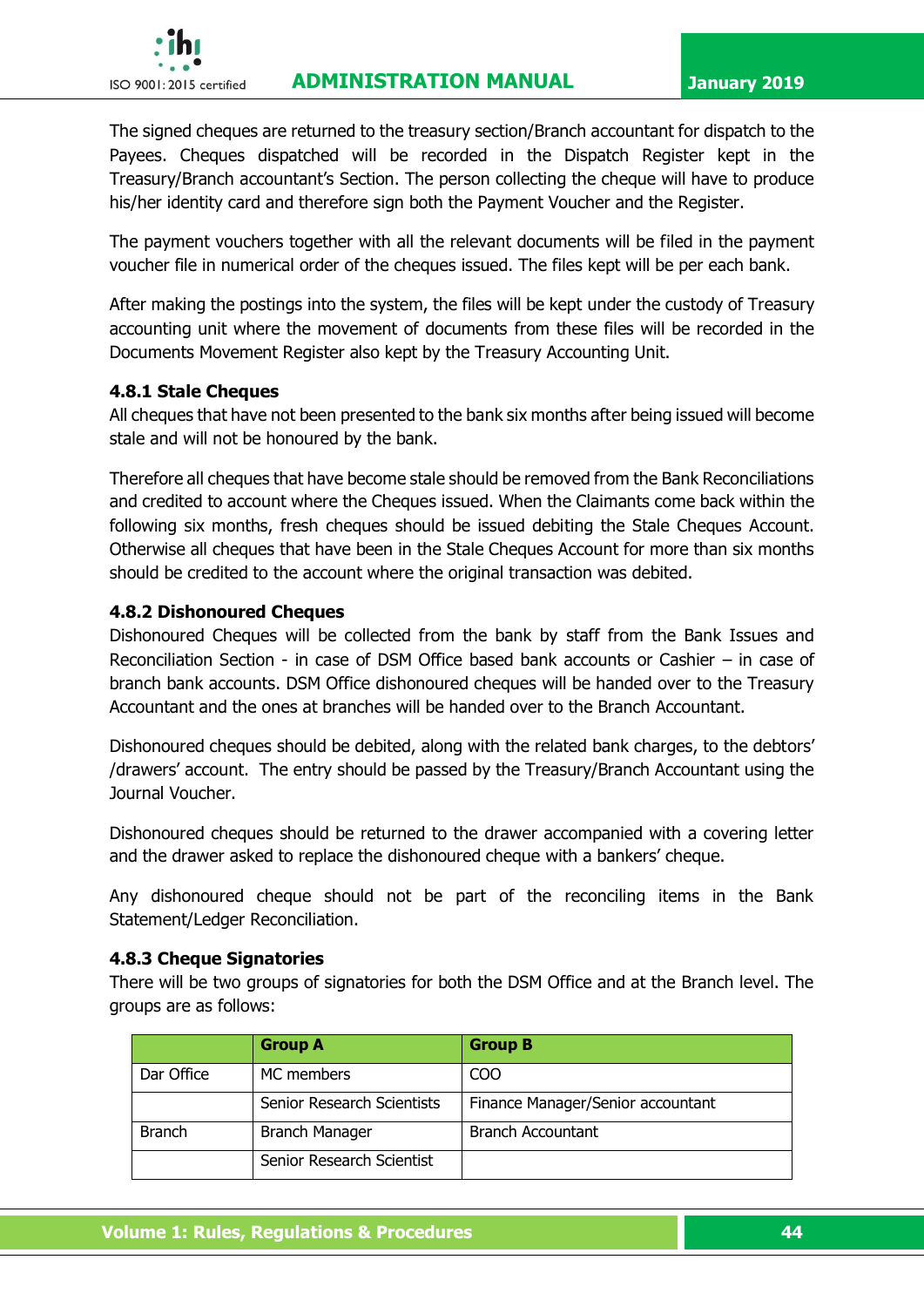

Normally, all cheques at DSM Office must be signed by the MC member and COO/senior accountant. Only in the absence of them, either both or one of them, a combination of other signatories can be used.

Cheque signatories should not sign a blank cheque under any circumstances.

Cheque books at DSM Office should be kept under the custody of the treasury senior accountant. At the branch, the cheque books should be kept under the custodian of the branch accountant.

#### **4.9 Bank Reconciliation**

For control purposes the bank transactions should be reconciled regularly with books of accounts.

Bank Statement versus Ledger report from the Sage ERP 300 system should be done monthly. At DSM Office these reconciliations will be done by the management accountant and at the branch level by the branch accountant.

The monthly reconciliations should be ready by  $10<sup>th</sup>$  day of each following month and should be sent to the Finance Manager for review and approval.

All reconciling items should be identified and actions taken to clear them in the same or following month, whenever possible.

#### **4.10 Petty Cash Fund**

Petty cash fund should be used for cash payment of small items where issuance of cheques is inappropriate

Cash payment per transaction will not exceed TZS 150,000 or USD 500 when claim is in US Dollars.

Petty Cash Float levels are indicated in Volume 2, Schedule 11.

Cheques are written in the name of the Cashier to replenish the cash float to the agreed authorized petty cash levels. The cashier then makes payments from the petty cash on the strength of properly authorized cash/petty cash payment vouchers. The payee will sign the cash/petty cash payment voucher to acknowledge receipt of the money. The cashier will then stamp all the documents with a "Paid" stamp and file the paid vouchers.

All payments shall be approved by Project Leader, Branch Leaders, Director or any person designated so by the Director. For further details refer to procurement approving authority level in Volume 2, Schedule 22.

#### **4.11 Cash Receipt**

The cashier is the only person who is mandated to receive cash on behalf of the Institute. The Cashier should issue receipts for all money received. Receipts are issued from the ERP system. Where manual issuance of receipt is necessary, the original receipt should be given to the depositor, first copy filed by the Cashier and the second copy left in the receipt book. Copies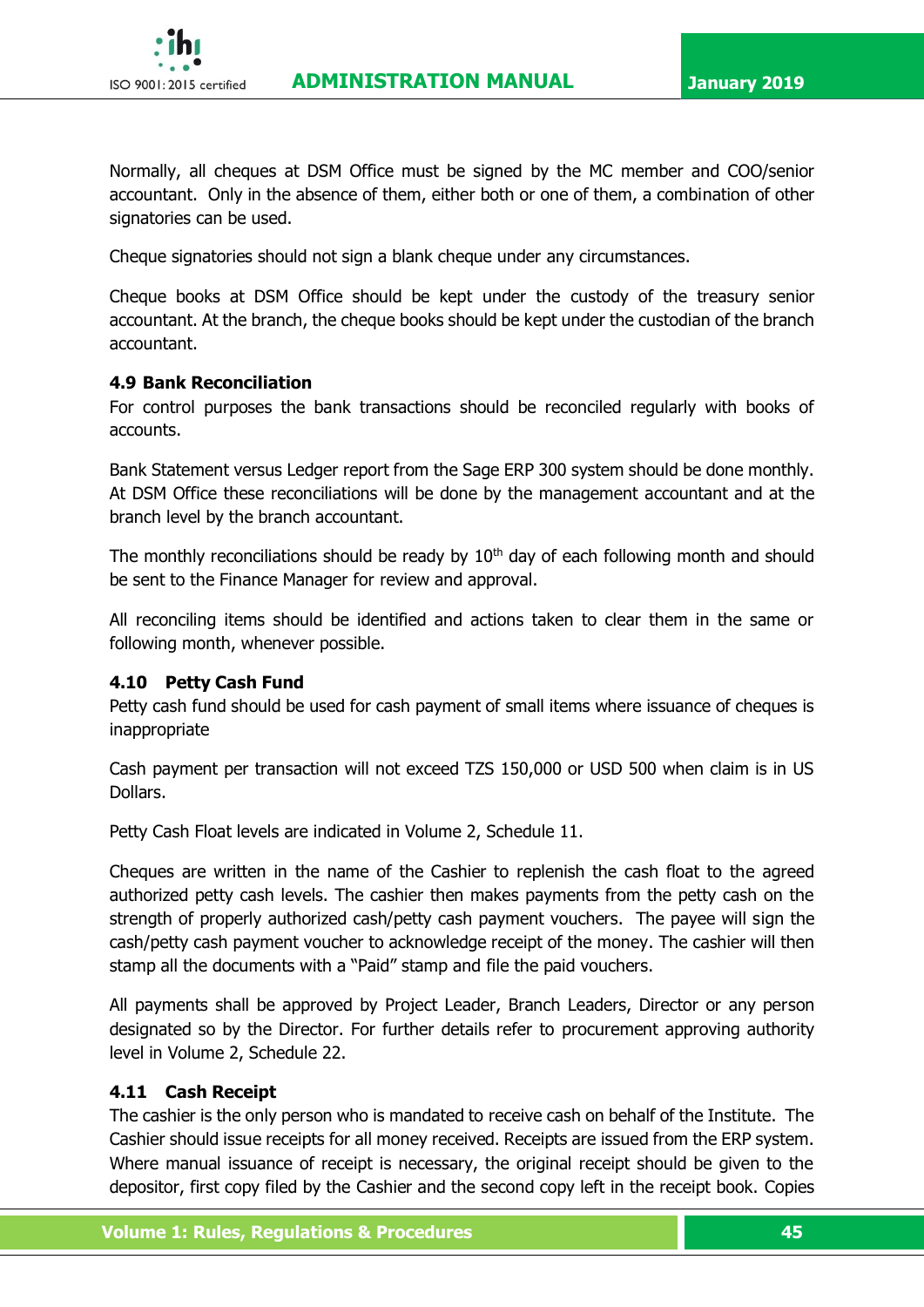

of receipts kept in the Cashier's file should be filed together with the relevant pay-in slips to evidence banking of the money received.

All money received shall be banked intact in the Institute's bank accounts. The banking should be done on the same day, whenever possible, or on the following working day. The Cashier should record the receipts issued into the Receipts Book in the order of the serial numbers.

In case of the cancelled or spoilt receipts, both the original and first copy of such receipts shall be kept in the Cashier's receipts file and second copy left in the receipt book.

For direct lodgements into the bank, being funds from the donors or from other sources/transfers, the cashier will raise receipts on the strength of the relevant bank Credit Advice and bank statements. A copy of the Credit Advice/bank statement should be attached to the relevant receipt issued.

The receipts issued will be filed in the file kept by the Cashier in a numerical order/serial number.

Electronic fiscal device receipts will be issued for all receipts resulting from service delivery to the public clients. Such services are offered by several units; that may include rest house, transport, laboratory, conference facilities, training and OPD services.

### **4.12 Imprest and Per Diem**

### **4.12.1 Imprests**

Imprest is granted to individual staff for specific purposes other than travelling on business. The Imprest paid will be debited to the staff receiving it that will be responsible to account for the same. The Cashier should not be debited for imprest given to other staff.

The Staff requesting for Imprest will have to complete an Application for Imprest Form as given under Volume4, Schedule F7. The Form should be properly completed and get the right approvals before the payment can be made.

The maximum amount for imprest per request is TZS one million or USD equivalent

Imprest amount taken should be accounted for within 30 calendar days after the purpose for which the Imprest was issued has been fulfilled. If the activity is postponed or rescheduled for more than five working days the staff should deposit back the money to IHI within 24 hours and re-apply when the activity is resumed. If postponement happens during the activity then staff should retire the imprest and reapply when the activity will resume.

No fresh Imprest should be given to Staff if the old one has not been accounted for. Project/unit leader who will approve imprest while there is outstanding imprest against the imprest applicant, the line manager of the approving officer will be informed for disciplinary consideration against the officer and applicant.

Such Imprests shall be accounted for by completing the Imprest Retirement Form dully supported by the relevant payment vouchers and/or receipts. Imprest Retirement Form is given under Volume 4, Schedule F8. Where the staff given the Imprest did not spend the whole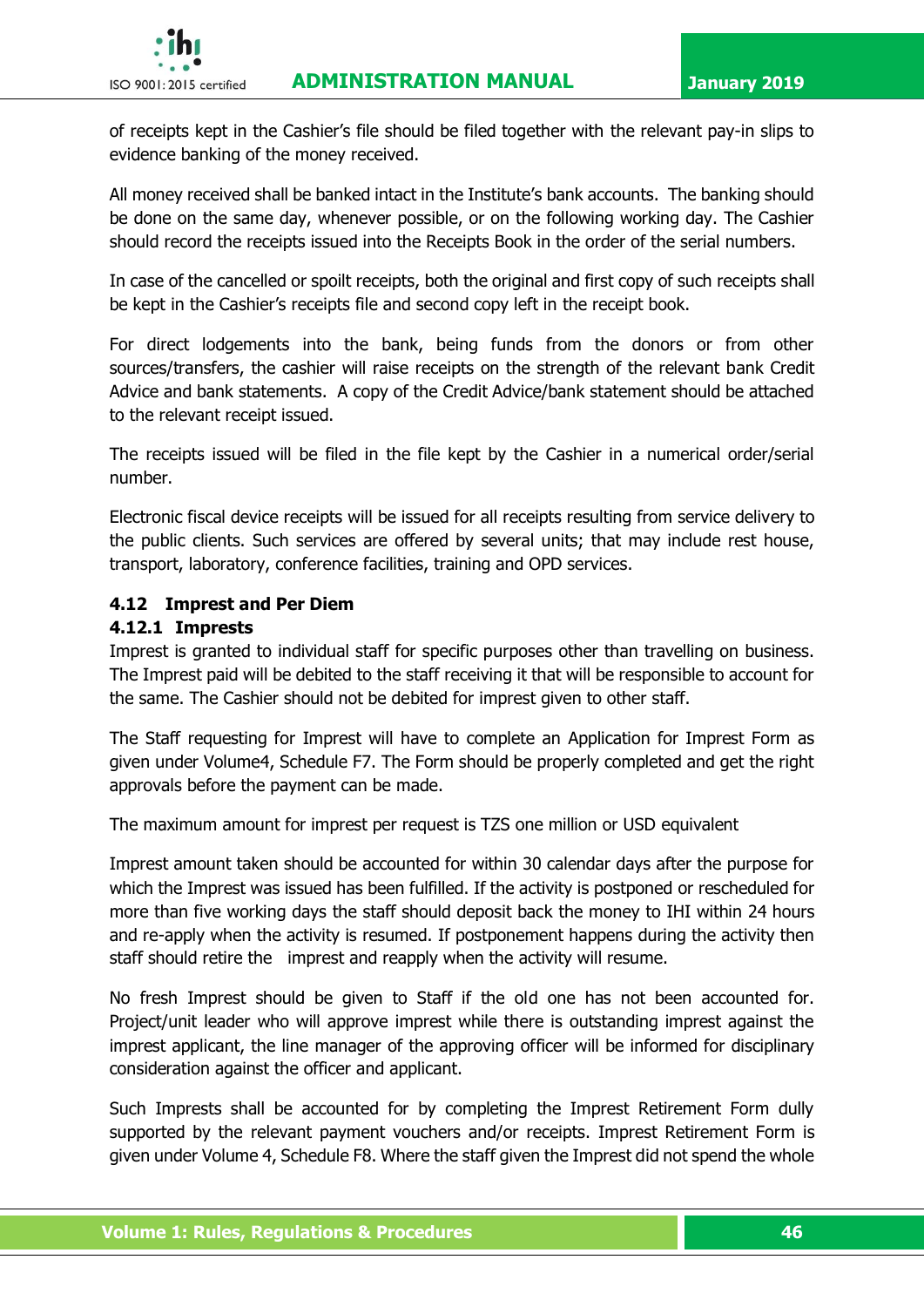# **ISO 9001:2015 certified ADMINISTRATION MANUAL January 2019**



amount, the Imprest Retirement Form, in this case, should also be supported by a receipt and copy of bank paying in slip from the Cashier for refund of the balance unspent.

The Imprest Retirement Form should be prepared by the Staff accounting for the Imprest, approved by the Project Leader/Head of Department, checked by the Imprest/Branch Accountant; and approved by senior accountant/Branch accountant.

Retirement documents include the following:

- a) Imprest taken against operational activities should have their retirements supported by activity reports.
- b) Imprest taken against meetings and or trainings should have their retirements supported by the DAILY attendance registers dully signed by the participants on daily basis during all the days of the meeting/training.
- c) Imprest taken for purchase of goods and services should be supported by receipts and stores GRN.

Non-compliance to the above requirements for imprest retirements will attract the following:

- a) Any imprest amount not accounted for after 30 (thirty) days after finishing the activity should be recovered in full from the imprest holder's following month salary.
- b) Any imprest retirement submitted 60 (sixty) days after the end of the activity should be considered as "time-barred claim" and no refund, either in cash or in form of reducing the outstanding imprest amount, should be made to the imprest holder.
- c) Imprest retirement for "time-barred claim" should be treated as follows:
	- i) Where the retirement is against a closed project and the expenses now retired were included in the financial report sent to the donor, the imprest retirement should be processed and the "refund" treated as institute's other revenues;
	- ii) Where the retirement is against a closed project and the expenses now retired were NOT included in the financial report sent to the donor, the imprest retirement should NOT be processed and instead should be stamped "CANCELLED" and filed;
	- iii) Where the retirement is against a running project, the imprest retirement should be processed and the "refund" treated as institute's other revenues and;
	- iv) Where the retirement is against a Core unit, the imprest retirement should NOT be processed and instead should be stamped "CANCELLED" and filed.

NB: In addition to deductions against "time barred" claims, relevant accountant and Project/unit leader will be held responsible and disciplinary action shall be taken for any loss caused to the institute.

Any balance of unspent Imprest outstanding for more than one month after completion of the imprest purpose will be deducted from the employee's salary. Imprest Accountant will at the end of each month inform, in writing, the Human Resources Manager, with a copy to COO, of the Staff who have outstanding imprest for more than one month.

The HRM will then arrange for deduction from the employees' salaries and any other dues to ensure that the outstanding is fully recovered within the following month salary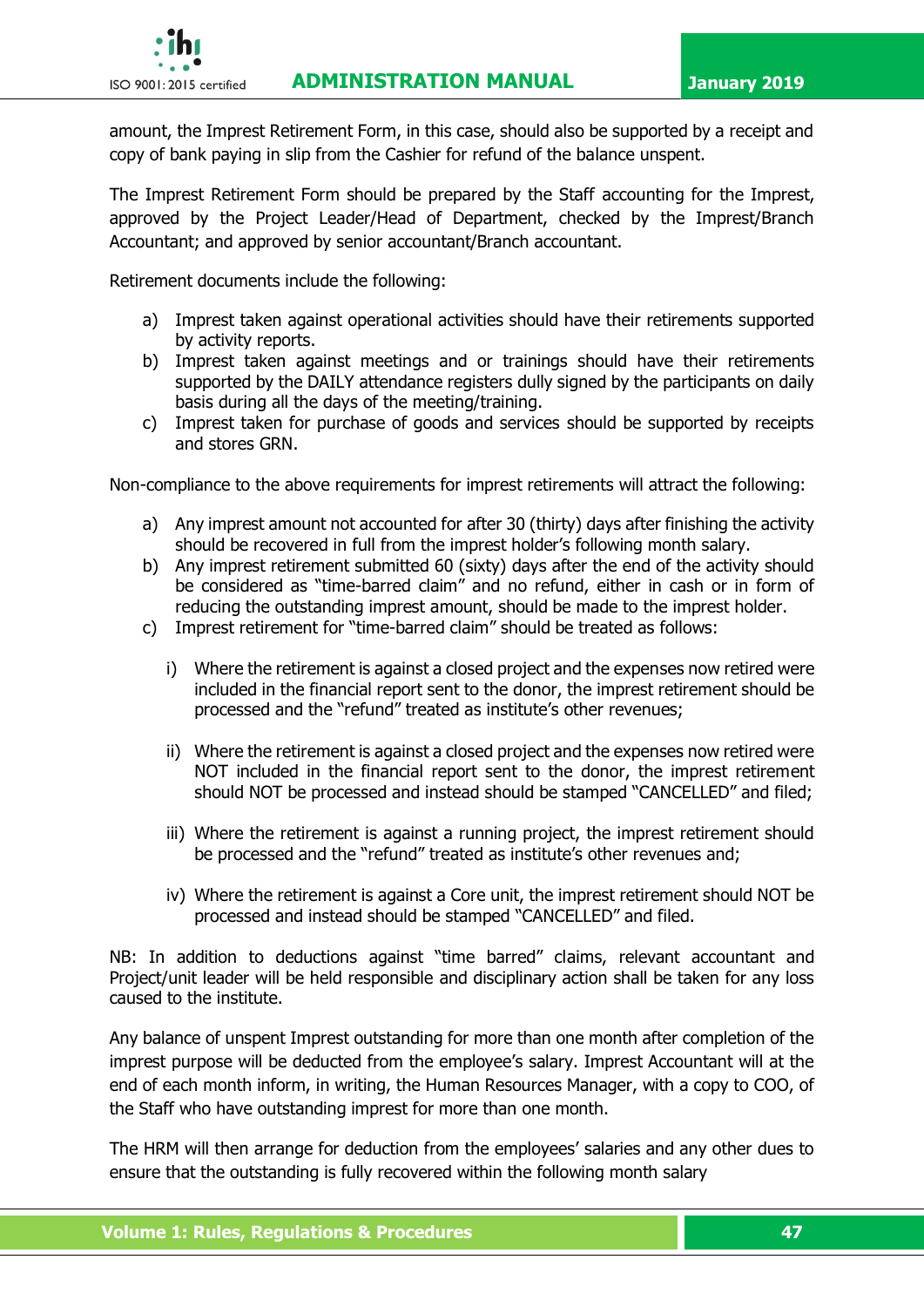

### **4.12.2 Per Diem**

Per diem is granted to an individual staff that is going on business trip outside the duty station, and is payable by taking subsistence allowance on duty travel per night multiplied by number of nights he/she will be on business trip. For the day you return to your duty station no subsistence allowance will be paid. There are specific per diem rates applied according to the position of the Staff and the place where the staff will be going.

The Staff requesting for Per diem will have to complete an Application for Imprest/Per diem Form as given under Volume 4, Schedule F9. The Form should be properly completed and get the right approvals before the payment can be made.

As per diem are treated as advances, staff who requested for per diem will be required to account for the same. The per diem cost will be debited to the individual staff account and will be directly charged to the expenses account upon retirement.

Evidence of occurrence of travel expenses will need to be provided. Travelling staffs will therefore be required to do the following:

- a) In addition to trip report, evidence of participating in the event for each day claimed will need to be produced. Examples of such evidences include: attendance registers for a staff and/or other participants, boarding passes for air travels, etc.
- b) **For international travels**, produce receipts for portion of per diem that is meant for accommodation. For current IHI per diem rates, 70% is allocated for accommodation as per the detailed computation in the table below.

| <b>IHI Per diem Rates (in USD) - Abroad</b> |                           |                                      |                                       |
|---------------------------------------------|---------------------------|--------------------------------------|---------------------------------------|
| <b>Staff Cadre</b>                          | Per diem<br><b>Amount</b> | <b>Maximum Lodging Rate</b><br>(70%) | <b>Maximum M&amp;IE</b><br>rate (30%) |
| Junior Staff                                | 250                       | 175                                  | 75                                    |
| Middle Staff                                | 300                       | 210                                  | 90                                    |
| Senior Staff                                | 400                       | 280                                  | 120                                   |

M&IE stands for meals and incidentals expenses.

Staff will be required to retire the lodging with the receipts, whereby any unspent amount will be returnable

Staff attending meeting or any official duties outside Tanzania, will have a per diem advance split between accommodation and meals and incidental allowance; which requires staff to produce receipts for the portion of per diem that is required for accommodation. Where feasible, accommodation booking will be done by IHI administrative staff and paid for directly by IHI, meaning that IHI booking bureau will also coordinate hotel booking for staff travelling outside Tanzania.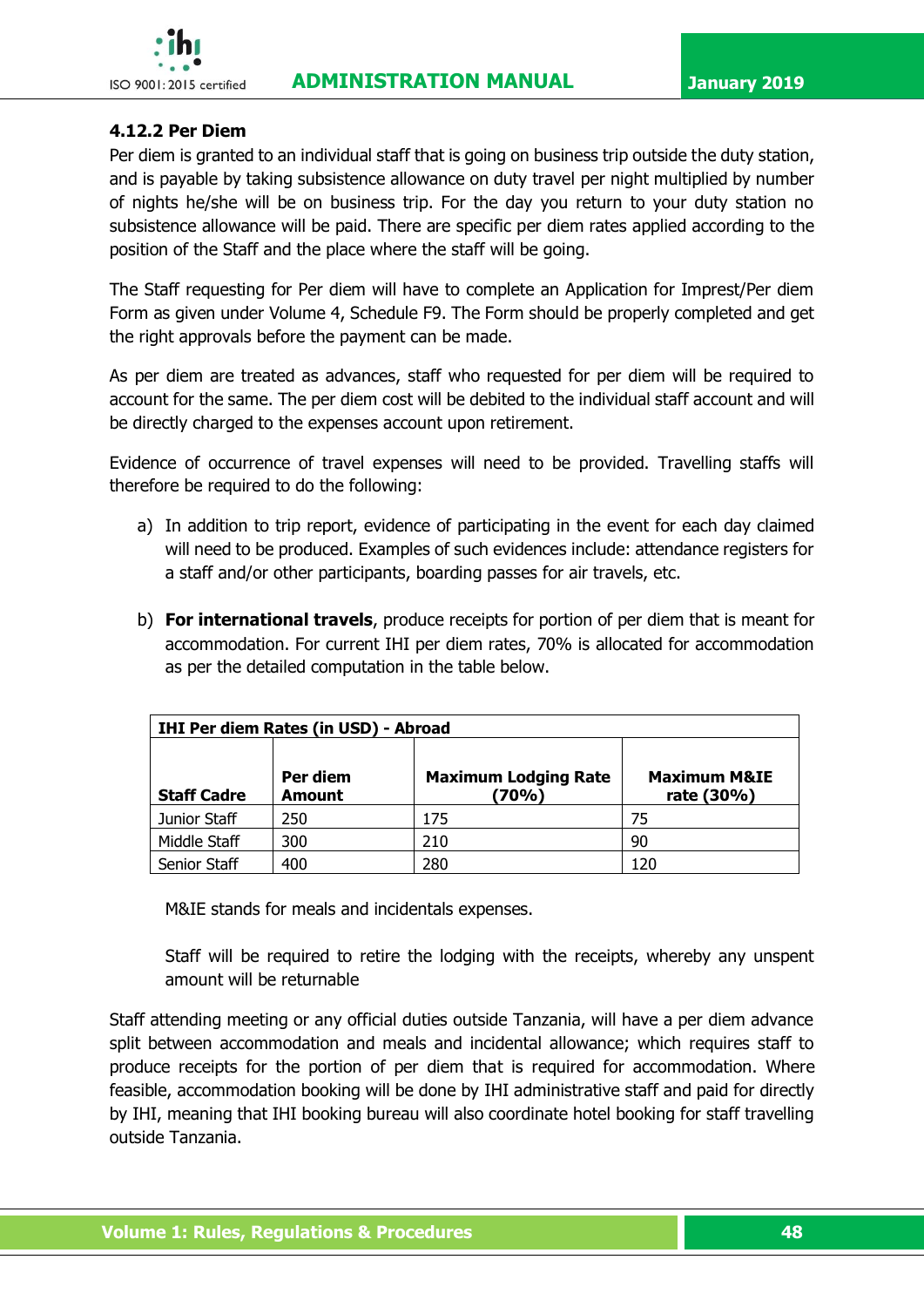

# **ISO 9001:2015 certified ADMINISTRATION MANUAL January 2019**

Therefore; all IHI staffs travelling outside Tanzania, will be expected to produce receipts of their accommodation expenses upon their return from their trips. First priority will be to have that accommodation booked and paid for directly by IHI. Essentially, in addition to ticket booking, staff will provide details of their travel so that hotel booking can be done for them. Travelling staff are allowed to choose their own hotel and pay for themselves, but ensure they produce receipts.

In rare circumstances, when attending partner specific event, it may be necessary that IHI staff must stay in a hotel that is charging higher than IHI per diem rates; in that situation preference will be on obtaining an approval before travel of that higher payment. Meanwhile, a staff will be paid the meals and incidental according to the IHI prescribed rate.

It is the responsibility of all IHI staff to ensure that no per diem is claimed for the same nights more than once. In case it is found out that staff has claimed per diem for the same nights/dates more than once the following actions may be taken:

- a) Warning letter may be given and the amount over-claimed will be recovered in full from his/her following salary.
- b) If this happens again, the staff may face stern disciplinary action according to IHI regulations.

# **4.13 Request of Funds from Head Office**

Funds can be requested from head office to branches for spending on either core or project activities.

Request for funds shall be made in writing by the branch accountant to the COO. The request should be supported with utilization report from the previous fund transferred and projected cash flow for the period under review.

# **4.14 Transfer of Funds from Dar es Salaam Office to Other Branches**

Transfer of Funds from DSM Office to other Branches shall be made by TISS or direct deposit and Treasury Accountant shall inform in writing the Branch Accountant the amount transferred, when transferred and for what purpose.

# **4.15 Payroll**

It is the responsibility of the payroll accountant to prepare monthly payroll. However, it is the responsibility of the Human Resources Manager (HRM) to keep proper records of employees and updating the payroll accountant for all changes relating to remuneration.

Changes in remuneration include salary increases; leave allowances, bonuses and details for new, terminated and retired employees. These changes should be communicated to payroll accountant in writing with a copy of that communication to the COO and grants and contracts office.

Gross amount is the sum of basic salary plus any allowance/payment made to employee and included in the payroll.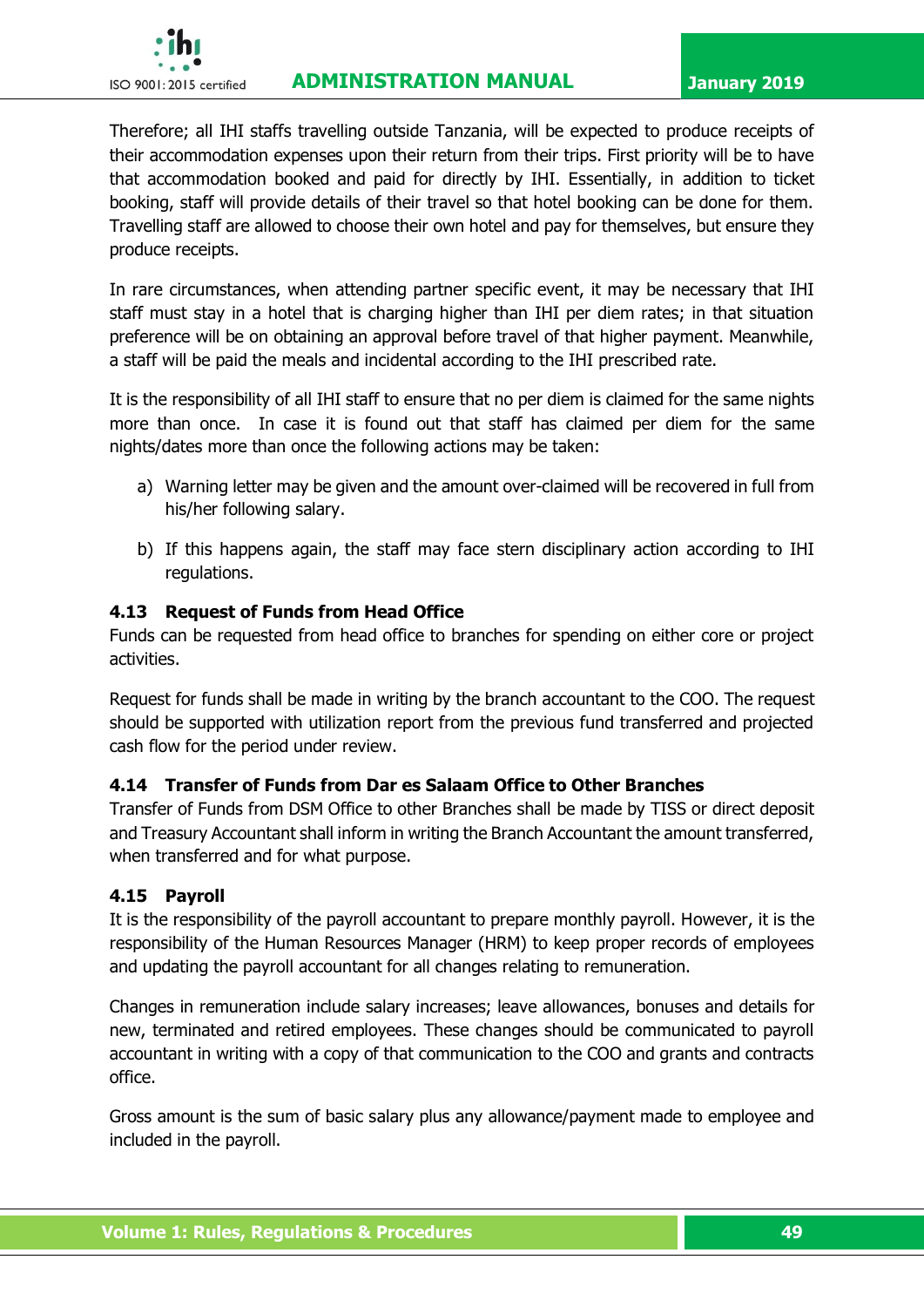# **ISO 9001:2015 certified ADMINISTRATION MANUAL January 2019**



Advances should be approved in line with IHI authority levels. Such advances shall be recovered in the same month in which the advance has been given.

Loans are not allowed. However, IHI will facilitate the loan arrangement with the relevant financial institution where possible.

Recoveries of both advances and loans should be communicated to payroll accountant by the HRM in writing with a copy of that communication to the COO.

The Payroll accountant will prepare payroll using the payroll accounting package. The payroll accountant should ensure that he/she has entered into the system all the inputs received for action for that particular month's payroll before printing the reports.

The payroll accountant will print all the relevant reports from the package and send them to the HRM for checking and then (after checking) to the COO/designate for approval.

### **4.15.1 Recovery of 15% Overhead on Payroll**

IHI will be paying the salaries for employees under projects. Therefore, IHI will charge each project with the payroll cost together with 15% charge on this cost to cover for human resources.

Staff/employees) management and administration costs incurred on:

- a) Payroll preparation, accounting (payroll system license and maintenance) and disbursement of monthly payrolls.
- b) Making payments to staff through cash and banks.
- c) Preparation and remittance of statutory returns for PAYE, Pensions, workers compensation fund (WCF), etc.
- d) Follow up and transaction charges-bank.
- e) Stationeries including Pay-in/Salary slips and other personnel documentations,
- f) Maintenance of staff records-personal files.
- g) General employees' management including recruitments, promotions, performance management and termination.

The Approved invoices will be sent to Treasury Accountant by the Revenue Accountant for cheque writing.

The payroll cost per project together with 15% charge will be covered under the monthly payroll journals and posted accordingly into the Sage ERP 300 Systems.

# **4.16 Income from Service Units**

The institute maintains numerous service units to cater for the diverse project needs. The institute will charge specific rates for various categories of services that it offers. The chargeable rates will cover the full cost incurred plus margins. This will ensure full recovery of project costs, plus a small net income for the sustainability of the institute. Essentially, the income from service units is net of costs incurred.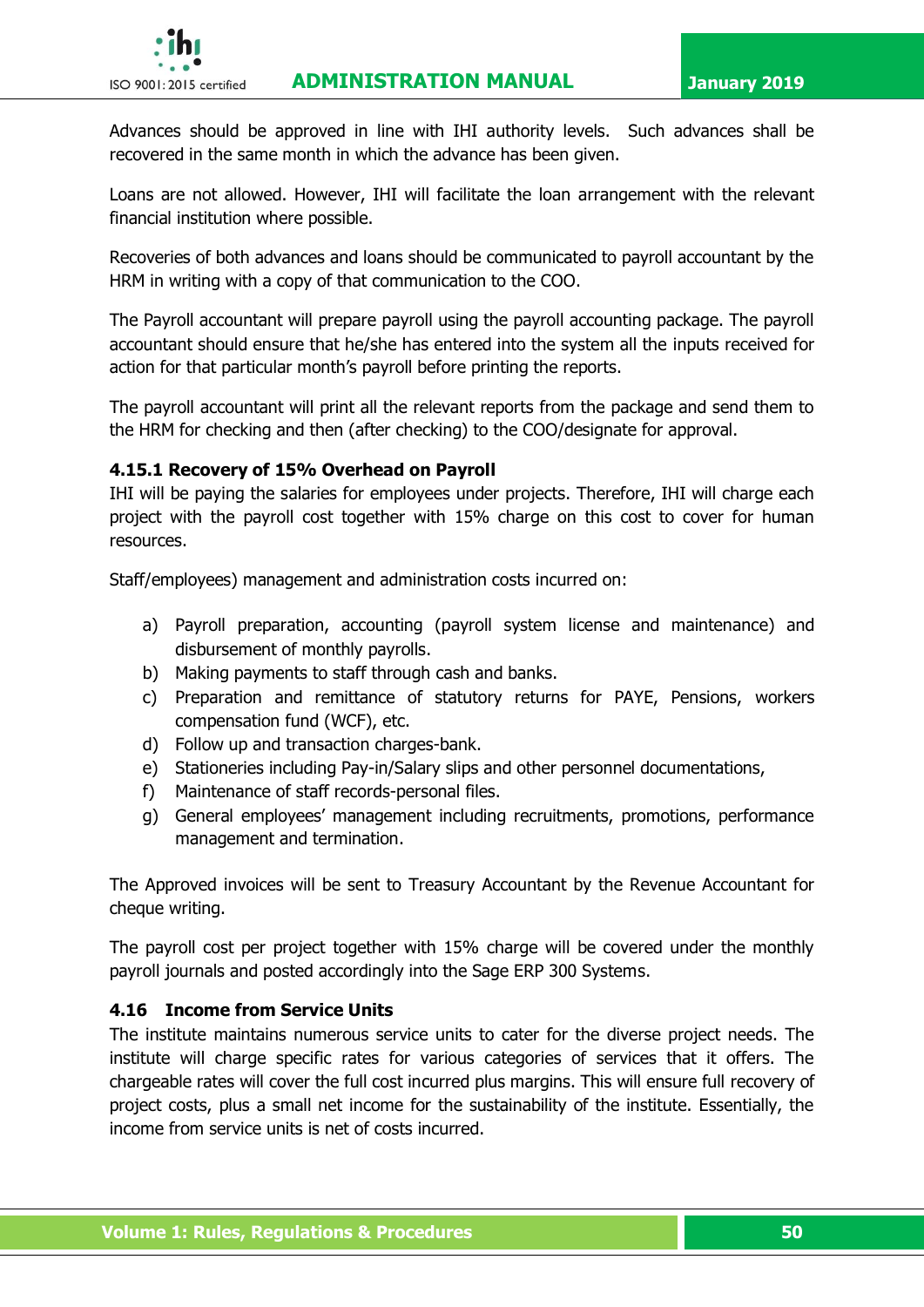

IHI will enter agreements with different sponsors and clients for the provision of products and services.

IHI revenue bureau would be billing for products and services to projects and clients according to the regularly updated official IHI price list or billable rates. The price list/billable rates will be approved by the management committee. The billing to projects will be in accordance with existing agreements with different projects and the services provided.

IHI management accounting office would be tracking the cost and efficiency of the production and provision of services as internal quality assurance activity.

The Institute has the following service units whose costs will be managed to ensure no loss is incurred. One of the priorities is to ensure full cost recovery by the projects:

# **4.16.1 Estate Unit (Rest House & Residential Houses)**

Rest House generates net income through the provision of accommodation and catering services. Residential houses generate income through the monthly house rents. These services are provided to both employees and our collaborators.

### **4.16.2 Transport Unit**

Transport unit generates net income through hire of vehicles to the projects and other related organizations. The garage also provides services to vehicles belonging to IHI, projects and may also provide services to outside organizations and charge them accordingly.

### **4.16.3 Data Management Unit**

Data management unit charges the projects for services rendered in compiling and processing data on behalf of the Project.

#### **4.16.4 Laboratory Unit**

The laboratory unit charges the projects for whatever services are commissioned by the projects or the public.

#### **4.16.5 ICT Services Unit**

The ICT unit provides and ensures that all necessary ICT services like internet and all networks are functioning.

#### **4.16.6 Maintenance Unit**

Generates net income through provision of garage services to vehicles belonging to IHI, projects and related organizations and charges them accordingly.

# **4.16.7 Printing and Stationery Unit**

For all the stationeries and printing jobs provided to the projects, the printing and stationery unit charges the projects for such services.

#### **4.16.8 Training Centre**

The goal is to conduct, at cost, various research-based courses that include post-doctoral positions, doctoral supervision, master's degree, and short-term, executive-based courses.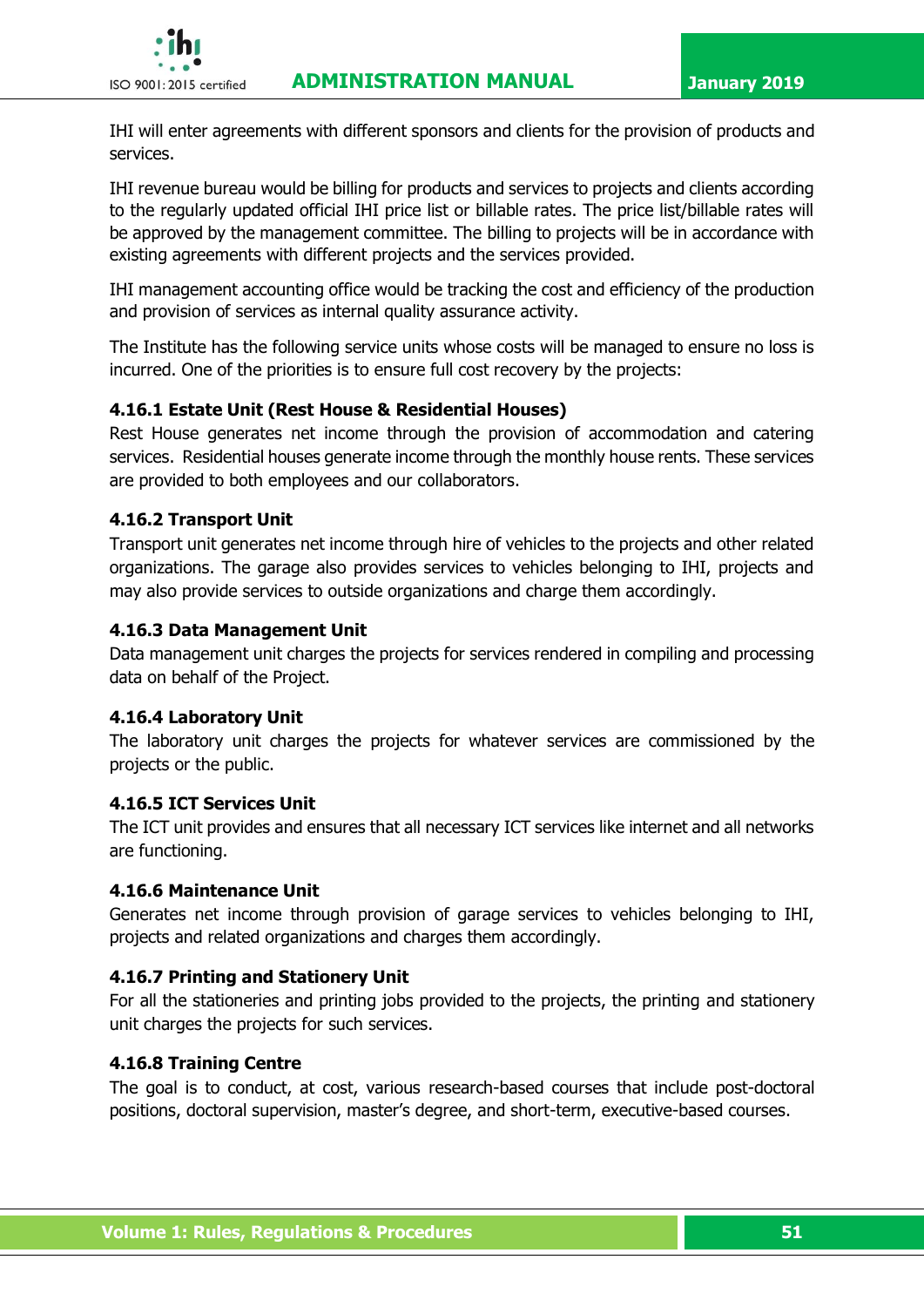

### **4.16.9 Kingani Medical Clinic**

Bagamoyo Diagnostics and Clinical Care (BDC) project is designed for diagnosis and clinical care primarily for IHI staff and their relatives, but also for the wider Bagamoyo community members seeking for medical care. The fees chargeable will help sustain the clinic by creating a reliable revenue base that shall create a revenue base for paying salaries, utilities and medical supplies.

# **4.17 Consultancy**

All scientific research consultancies are routed through the grants and contracts office in research division. Refer Volume 2 Schedule 3 in this Administration Manual for further details on application.

# **4.17.1 Consultancy Fees Management**

Where a staff of IHI provides a consultancy work on behalf of the Institute, the staff will be entitled to part of the fees received. The amount of the fees payable to the staff will be equal to the Gross Consultancy fees received less:

- a) Salary equivalent to number of days spent on the consultancy work.
- b) Other direct costs incurred in accomplishing the deliverables.
- c) 25% of the remaining fee after deducting salary equivalent and direct costs, which goes to the institute.

However, the balance payable to the staff (i.e. after deducting salary equivalent and 25% of the balance which goes to the Institute) will be subject to tax as per the applicable Income Tax regulations.

# **4.18 Protection of Electronic Accounting Records**

Computers are vulnerable to hard drive crashes, virus, cyber-attacks, theft and natural disasters, which can cause data loss or corruption. Thus, it is important to set up a disaster recovery plan.

The disaster recovery plan involves, among other things, proper arrangements for handling and recovering data in case of event of any disaster. If the system fails, it should be brought back into working condition as soon as possible and the lost data should be recovered.

All this requires good plans for both protecting the equipment and recovering the data in case of disaster. To avoid virus attacks, all computers should be installed with anti-virus software. The ICT department is responsible for ensuring that all computers and servers have anti-virus software that is up-to-date at all times.

Back-ups are the only way to restart a computer activity after an incident has damaged data.

# **4.18.1 Which Data to Back-up**

We need to protect the data and technical environments (from operating system, programs to parameter settings) of the: Institution resource planning, SAGE ERP 300 and other application software.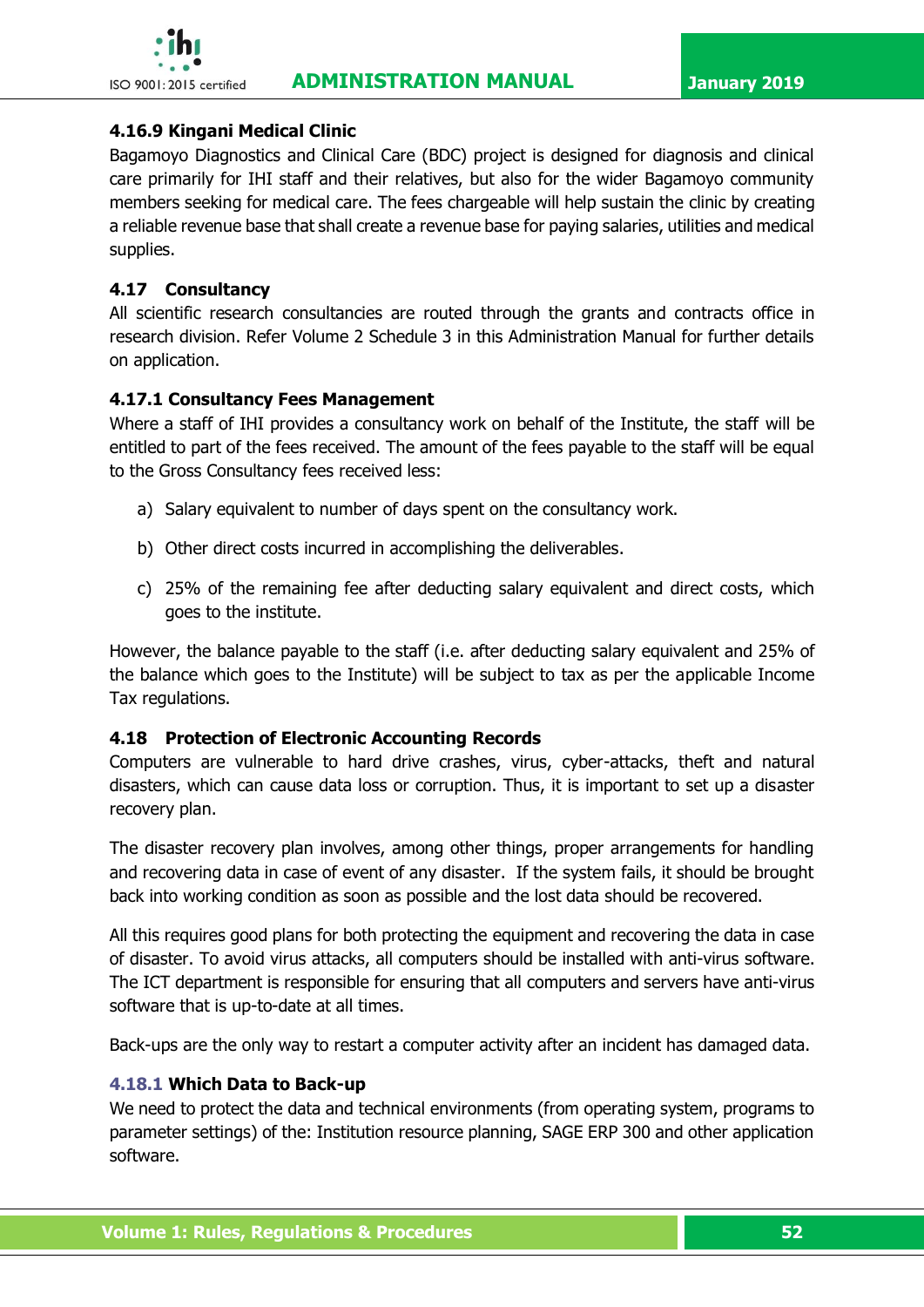

Utilities, namely:

- a) Data on personal workstations i.e. Laptops and Desktops;
- b) The shared data stocked by servers' office automation.

Frequency of back-up and who is responsible for data back-ups are shown in ICT Volume 2, Schedule 13.

# **4.18.2 Ensuring the Back-up is Performed Well**

It is completely useless if at the time of a disaster it is impossible to restore the damaged data simply because the backup media expected to have the lost data does not have that data.

It is therefore important to ensure that back-up has been performed well. The ICT Manager should ensure that the back-up system, on softwares, make a system-generated detailed report evidencing completeness of the back-up process.

Disaster simulation will be carried out twice per year.

# **4.18.3 Where to Keep Back-up Medias and Archives**

The ICT unit is responsible to backup and store data (see ICT guidelines). The Accounting Systems and Payroll software back-up HDD should be archived as follows:

- a) Daily ICT Department.
- b) Monthly Offsite.

All back-up disks should clearly specify the contents in there and the backup date. They should be properly labeled with those details and kept in safe.

# **4.19 Fixed Assets**

Fixed assets comprise of furniture, fixtures, equipment, software, and leasehold improvements. Acquisition of fixed assets will be as per Procurement Procedures. A Fixed Assets Register should be maintained for all assets acquired. The Register will be maintained by the designated accountant.

The Register will, among other things, give the following details:

- a) Asset Name.
- b) Asset Type.
- c) Asset Identification Number.
- d) Asset Group.
- e) Asset Owner Institution/Project.
- f) Asset location.
- g) Acquisition Date.
- h) Supplier.
- i) Value of the asset (Original cost plus all associated costs incurred in putting the asset into use).
- j) Depreciation rate.
- k) Month the depreciation started being charged and expected useful life.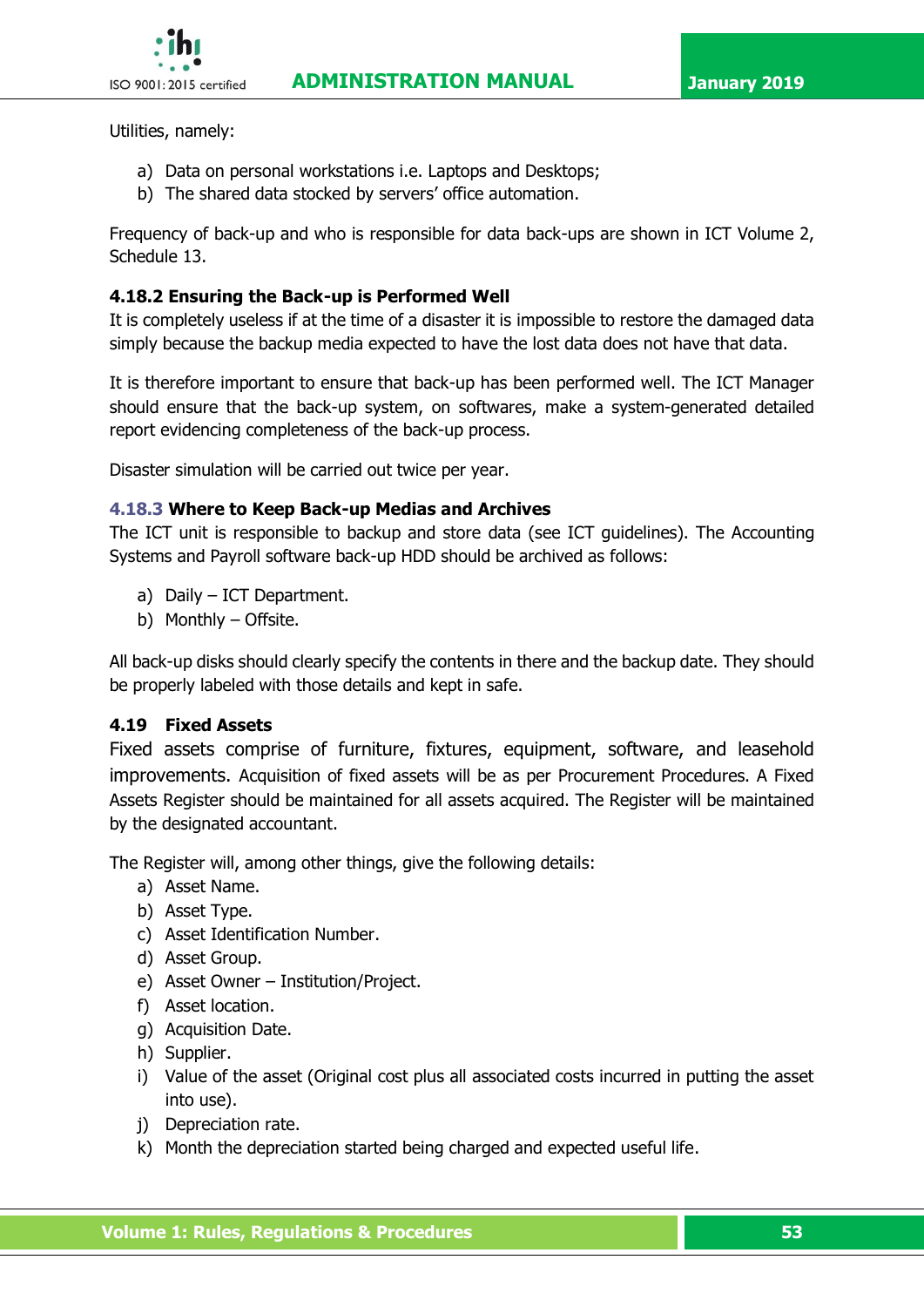

Depreciation on fixed assets is calculated on the straight-line basis at the annual rates estimated to write off the asset over their expected useful life. Only the fixed assets owned by the Institution will be depreciated.

However, for control purposes, the Fixed Assets Register should also have details for all assets in use and owned by the Projects. The following are the annual depreciation rates used for each group of assets:

|    | a) Buildings              | 5%     |
|----|---------------------------|--------|
|    | b) Equipment              | 20%    |
|    | c) Furniture and Fittings | 12.5%  |
|    | d) Vehicles               | 25%    |
| e) | Computers                 | 33.33% |
|    | f) Plant and Machinery    | 10%    |
|    |                           |        |

Like with acquisition of fixed assets, disposal of fixed assets (be in the way of writing off or selling) will be as per Procurement Procedures. However, once the fixed asset has been disposed off, the Fixed Assets Register should be updated accordingly.

#### **4.19.1 Acquisition and Capitalization**

Fixed assets purchased by the Institute shall be capitalized and posted into the fixed assets register at cost. The costs capitalized shall depend on the type of asset and method of acquisition i.e. procured and constructed or transferred from projects to the Institute:

- a) Institutional assets are bought and owned by the Institute. Project assets are bought and owned by projects. At the end of the project the ownership of project assets shall be transferred to the Institute subject to the provisions of the contract with the donor.
- b) Except for fixed assets acquired from projects, only new assets shall be acquired by IHI.
- c) All fixed assets shall be properly registered in IHI's fixed assets registers one for institutional fixed assets and another, on memorandum basis, for project fixed assets
- d) IHI will recognize an item as a fixed asset in the financial statements if it meets the following basic criteria:
	- i) The cost/value can be measured reliably.
	- ii) The inflow of economic benefits to IHI will last more than one year.
	- iii) The cost/value is equal or more than Tanzanian Shillings One Million (Tzs. 1,000,000/=) or USA Dollar Five Hundred (USD 500).
- e) IHI shall maintain a fixed assets accounting system to provide control and accountability over capital assets, and to gather and keep information needed for the preparation of Financial Reports in conformity with International Public Sector Accounting Standards (IPSASs).
- f) All movable fixed assets shall be physically verified at least once every year.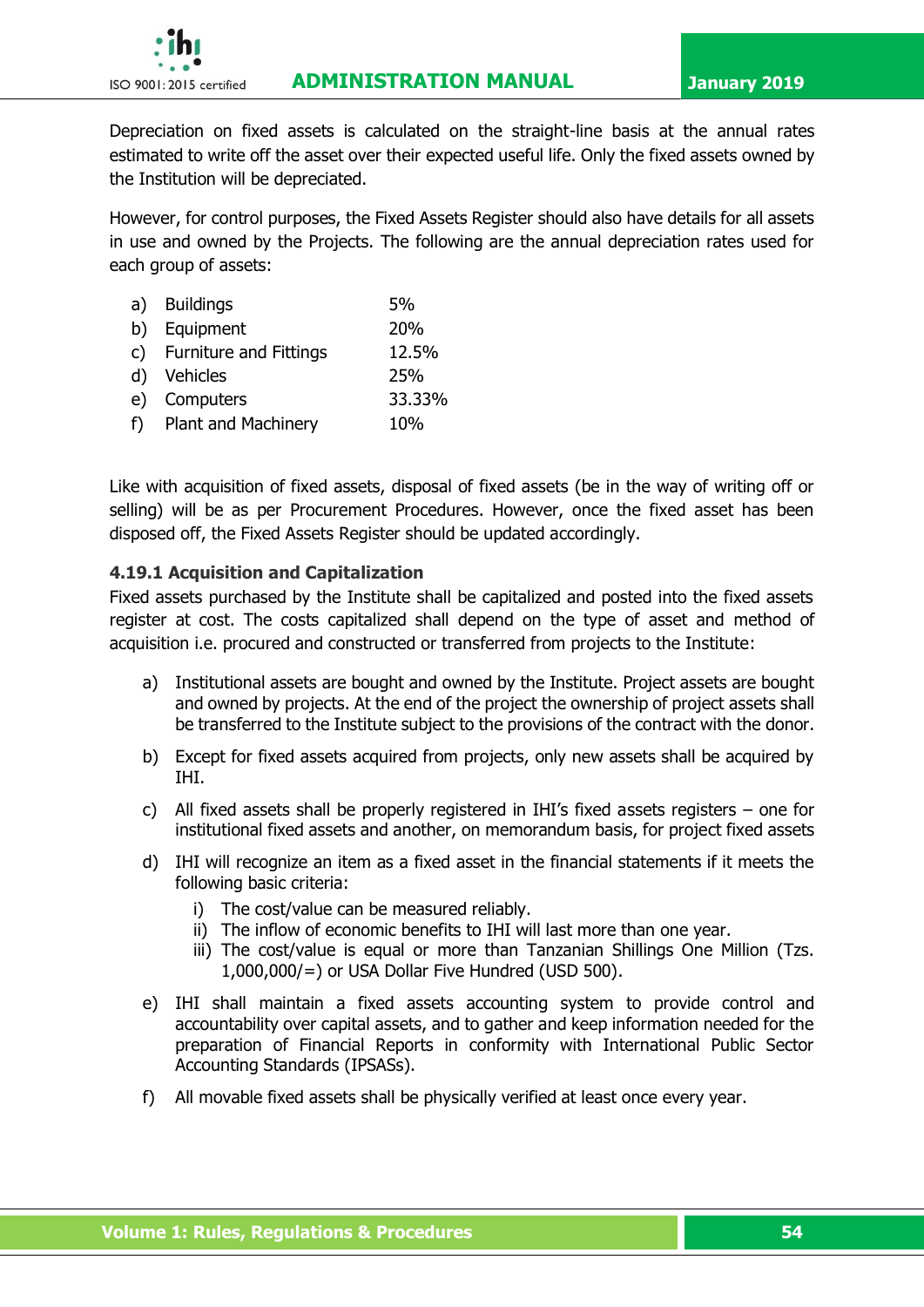

#### **4.19.2 Revaluation of Fixed Assets**

- a) Revaluation of fixed assets will be carried out by an expert whenever it is felt necessary to bring into the books the [fair market value](http://en.wikipedia.org/wiki/Fair_market_value) of fixed assets.
- b) In case of land and buildings, revaluation is desirable as their value generally increases over time, and may be carried out every 5 years.
- c) For other assets revaluation may not be desirable except for project assets at the date of transfer to the Institute. Revaluation may also be necessary when IHI wants to sell one of its assets, in order to get a fair market price in preparation for sales negotiations.

### **4.19.3 Impairment or Downward Revision**

Impairment (downward revision) will be necessary when the useful life of the asset for some reason becomes shorter or its future revenues become uncertain. Motor vehicles are prone to accidents and furniture and equipment may get damaged or become obsolete. It is therefore necessary for IHI to inspect its assets every year end to determine their condition and assess whether impairment is necessary.

### **4.19.4 Depreciation and Amortization**

- a) Depreciation will be charged annually on all institutional fixed assets at the applicable rates during the useful life of the assets.
- b) Depreciation will not be charged on capital work in progress.
- c) Full depreciation will be charged during the year of purchase but depreciation will not be charged during the year of disposal.
- d) Capital grants will be amortized over the useful life of the asset for which they relate. The amount of amortization will be equal to the depreciation charge on the asset.

# **4.19.5 Verification of Fixed Assets**

All movable fixed assets shall be verified at least once annually. The verification team shall include an external or internal auditor. The exercise will involve the following tasks:

- a) To verify existence of each asset in its location.
- b) To verify condition of each asset.
- c) To compare each asset physically located in each unit or project facility with the records contained in the fixed assets register and determine variance.
- d) Identify possible reasons for variance.
- e) Carry out reconciliation of the difference between physical count and fixed assets register.

The results of the verification exercise shall be the basis of decisions to:

- a) Revalue the assets.
- b) Write off lost assets.
- c) Dispose assets not required.
- d) Amend the FAR for location, condition, value of assets etc.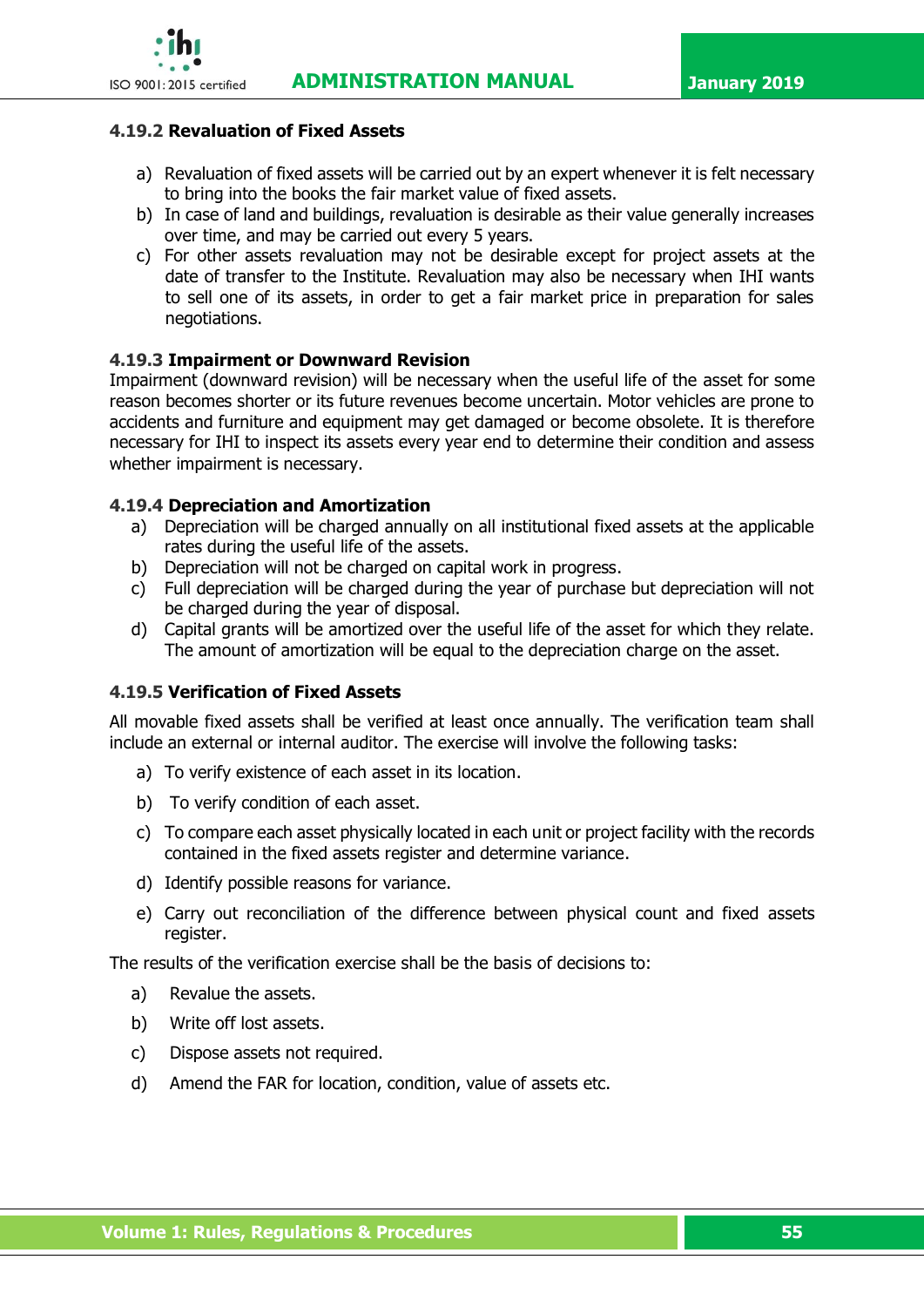

### **4.20 Expenditure**

Purchase Orders, contracts or agreements must be in writing, signed by authorized persons. Verbal orders or contracts are prohibited and any person who makes a verbal order on behalf of IHI will be personally responsible for all costs arising from the transaction.

### **4.20.1 Payment of Allowances and Certain Expenses**

The following documents shall be attached to support Payments of allowances and certain expenses:

| No. | <b>Type of payment</b>                              | <b>Supporting documents to be attached include:</b>                                                                                                                                                                                                                                                   |
|-----|-----------------------------------------------------|-------------------------------------------------------------------------------------------------------------------------------------------------------------------------------------------------------------------------------------------------------------------------------------------------------|
| 1.  | Subsistence allowance<br>on duty travel             | (i)<br>Copy of invitation letter or joining instructions - from the<br>organizing institution - for attending meetings, seminars,<br>workshops or training approved by unit/project leader<br>Copy of duly approved vehicle request form of the vehicle<br>(i)<br>user in case of drivers' claims     |
| 2.  | Subsistence allowance<br>on field work              | Summary of field activities to be carried out, approved by<br>unit/project leader                                                                                                                                                                                                                     |
| 3.  | <b>Transfer allowance</b>                           | Copy letter of transfer stating new duty station, names of persons<br>entitled and amount for each person authorized by HR<br>Management                                                                                                                                                              |
| 4.  | <b>Acting allowance</b>                             | Copy of letter to act in the specified duty post indicating the period<br>the officer has been acting in that post signed by the<br><b>CED/Designate</b>                                                                                                                                              |
| 5.  | Leave allowance                                     | Copy of letter or form of approval for leave indicating amount of<br>leave allowance granted, signed by HR Management                                                                                                                                                                                 |
| 6.  | <b>Outfit</b><br>allowance<br>for<br>foreign travel | Copy of invitation letter or joining instructions - from the<br>(i)<br>organizing institution - for attending meetings, seminars,<br>workshops or training approved by unit/project leader<br>(ii) Request for the allowance authorized by HR Management<br>(iii) CED/Designate's approval for travel |
| 7.  | Overtime/extra<br>duty<br>allowance                 | (i)<br>Request duly filled and signed by claimant<br>Timesheet duly filled and signed by unit/project leader<br>(ii)                                                                                                                                                                                  |
| 9   | On call allowance                                   | (i)<br>Request duly filled and signed by claimant<br>(ii)<br>Timesheet duly filled and signed by unit/project leader                                                                                                                                                                                  |
| 8.  | Communication<br>allowance on top of<br><b>CUG</b>  | Request form duly filled and signed by claimant<br>(i)<br>Copy of letter/memo to authorize payment of the allowance<br>(ii)<br>signed by CED/COO                                                                                                                                                      |
| 9.  | Transport to place of<br>recruitment                | (i)<br>Letter of termination of employment indicating entitlement<br>for repatriation allowance<br>Copy of the expired contract or letter of employment<br>(ii)<br>(indicating place of recruitment)                                                                                                  |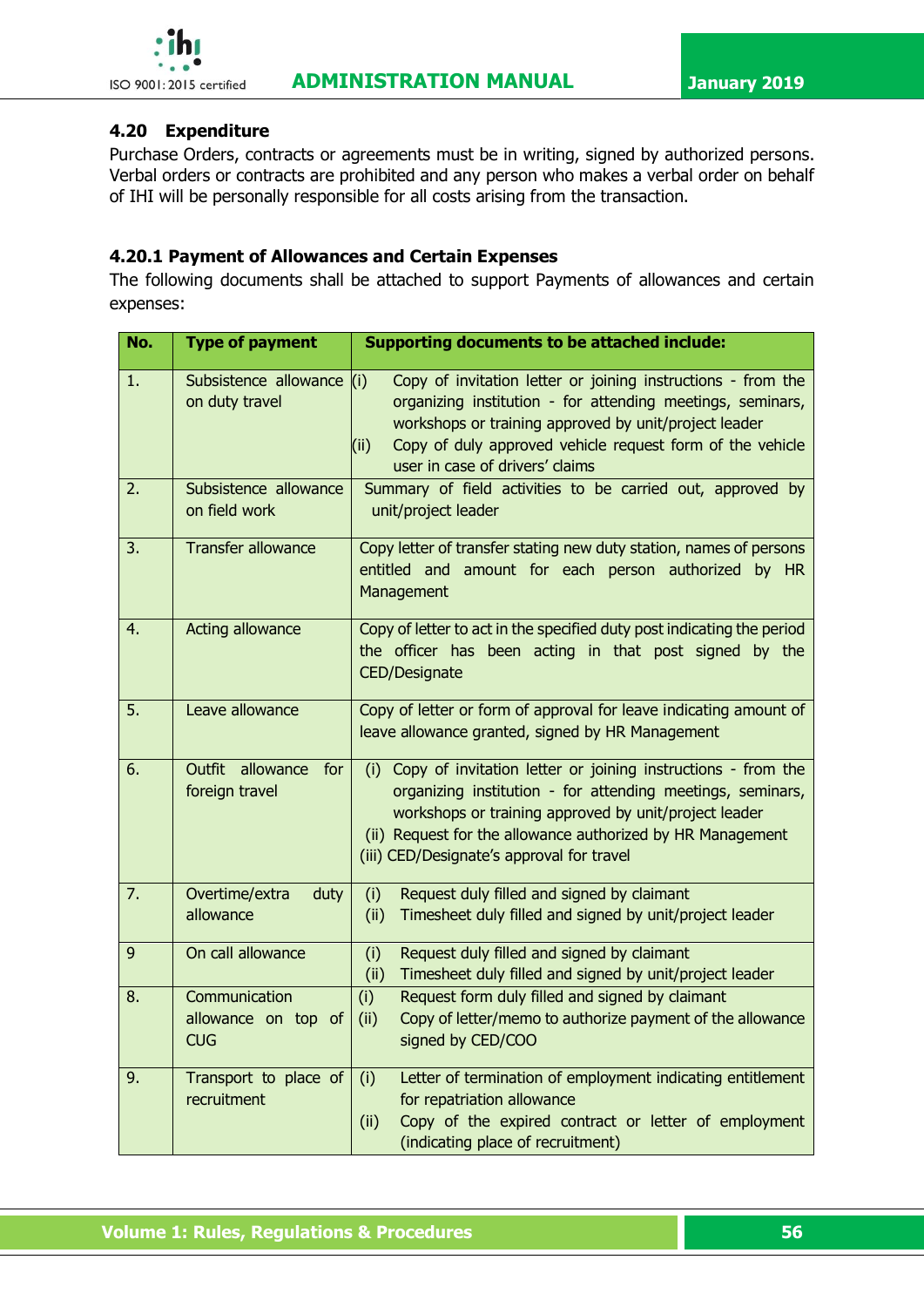

# **ISO 9001:2015 certified ADMINISTRATION MANUAL January 2019**

| No. |       | <b>Type of payment</b> |        | <b>Supporting documents to be attached include:</b>           |
|-----|-------|------------------------|--------|---------------------------------------------------------------|
| 10. | (iii) | Severance              | (iv)   | HRM's memo to request payment to the named person             |
|     |       | allowance              | (v)    | Copy of the contract of employment                            |
| 11. | (vi)  | <b>Special</b><br>duty | (vii)  | HRM's memo to request payment on the basis of approved        |
|     |       | allowance              |        | pre-determined rates with the list of eligible staff OR       |
|     |       |                        | (viii) | Request form duly filled and signed by claimant indicating    |
|     |       |                        |        | amount and month for which the allowance relates              |
|     |       |                        |        |                                                               |
| 12. | (ix)  | for<br><b>Fees</b>     | (x)    | Original receipt acknowledging payment                        |
|     |       | registration<br>and    | (xi)   | Certificate of attendance                                     |
|     |       | participation<br>in.   |        |                                                               |
|     |       | professional           |        |                                                               |
|     |       | seminars,              |        |                                                               |
|     |       | workshops,<br>and      |        |                                                               |
|     |       | conferences            |        |                                                               |
| 13. | (xii) | Cost of<br>travel      |        | (xiii) Original receipt or used ticket to acknowledge payment |
|     |       | tickets                |        | (xiv) In addition to (i), the boarding pass for air travel    |
| 14. | (xv)  | Collaborator           |        | (xvi) Collaborator agreement                                  |
|     |       |                        |        |                                                               |

# **4.21 Financial Statements and Year End Audit**

# **4.21.1 Appointment of Auditors**

External Auditors shall be appointed by the Board of Governors in a one to three-year engagement term. A one-year engagement is renewable in a maximum of two 3-year terms. The audit firm to be appointed should be among the best top four in the United Republic of Tanzania.

As usual, the auditors shall audit the Financial Statements and Accounts of the Institute as per terms of engagement letter. Tender procedures will be followed in getting bids from the Audit firms.

# **4.21.2 Preparation and Submission of Financial Statements for Year-end Audit**

Financial Statements shall be prepared in accordance to the requirements of the International Public Sector Accounting Standards (IPSAS).

The Financial Statements shall be compiled and sent to the Auditors for auditing within three (3) months after closure of the financial year.

The draft Financial Statements should be reviewed by the COO. Then the COO should submit the draft to the Management Committee for review and approval before sending the same to Auditors.

The Audited Financial Statements shall be submitted to the Board of Trustees for deliberation after being reviewed and recommended by finance, audit and risk committee (FARC).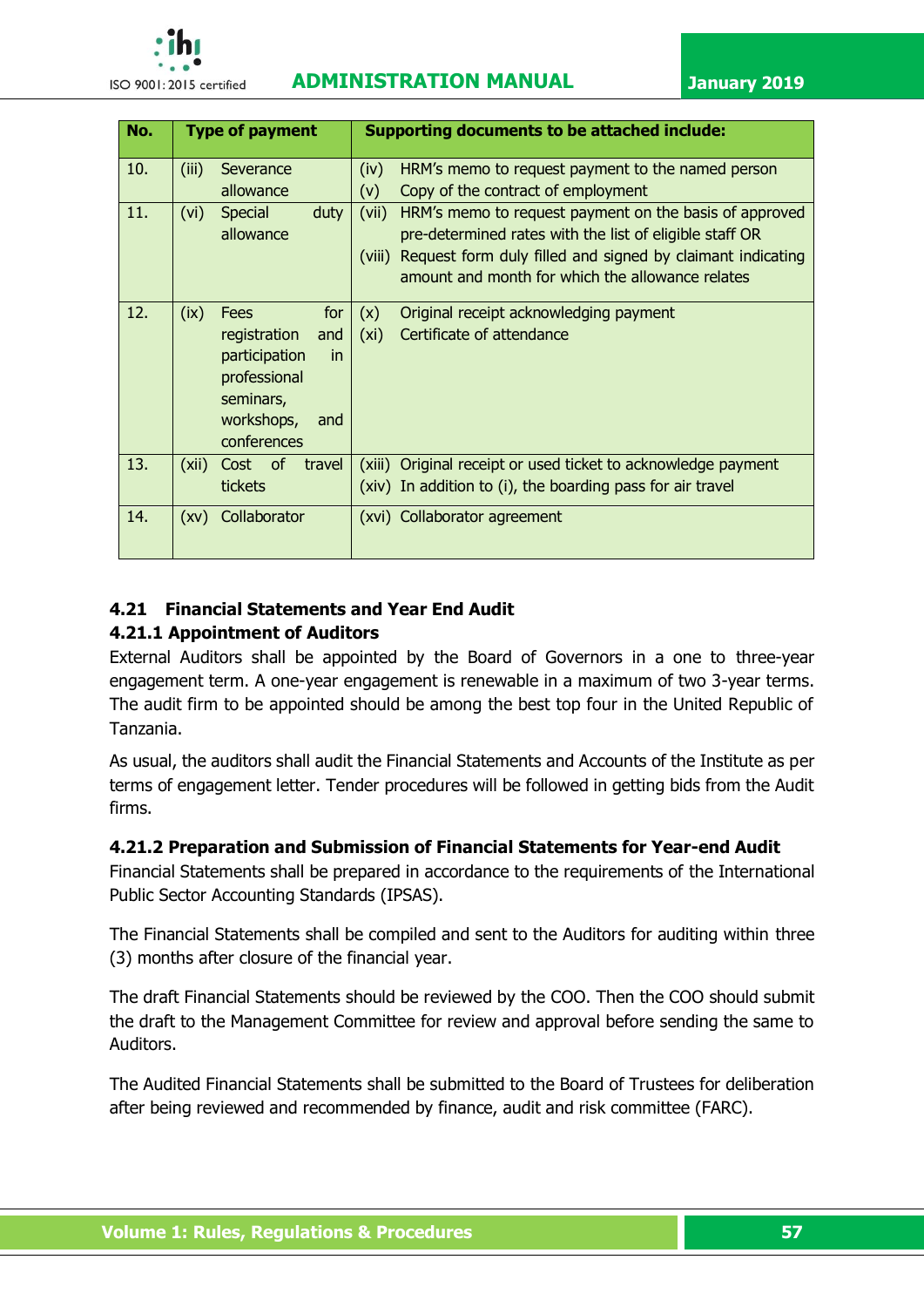

# **5.0 Procurement**

#### **5.1 Introduction**

IHI's Procurement Management Unit (PMU) main objective is the acquisition of Goods, Works and Services; of Right Quality, at Right Time, in Right Quantity, at Right Price and from Right Source.

The IHI's PMU has to ensure successful implementation of the aforementioned main objective through: effective cooperation between user units, adherence to Procurement Ethical Codes of Conducts, and intensively trained staff.

The IHI's Procurement Policy and Procedures are designed to ensure effective, efficient, and economic procurement processes, within the guidelines of good practices.

Procurement Standard Processing Time for non-tendering procurement methods has been established for continuous measurement of the PMU, Suppliers, Contractors and Service Providers.

Projects Donors' Procurement Conditions: Unless otherwise these procedures conflict with the donors' procurement procedures, the requirements of such individual project agreement will prevail, but in all other aspects, the procurement processes shall be governed by these procedures, and the local procurement laws.

Schedules for Procurement Procedural Forms (PPF), Procurement Standard Processing Time, Procurement Methods Selection Limits (PMSL), Approving Authority Levels (AAL) and Composition of Procurement Committee (PC) have been processed as daily working tools. The PPFs will be updated or developed by the head of PMU and approved by the MC.

#### **5.2 Inventory Control Systems (ICS)**

Items have been classified with their appropriate ICS into the following three Categories as an initial guideline for reducing inventory through cost effective procurement:

- a) Capital Items.
- b) Stock or Recurrent Items.
- c) Non-stock items or direct-issue items.

#### **5.2.1 Capital Items**

These include Plant and Equipment, Motor Vehicles, Bicycles, Office Furniture and Fittings, Office Equipment, Buildings and the like. Just-In-Time (JIT) is the appropriate ICS to be applied for procurement of this category of items.

#### **5.2.2 Stock or Recurrent Items**

These include Spare Parts for Office Equipment, Plant Equipment, Motor Vehicles, Motor Cycle, and Bicycles, Fuel and Lubricants, Oils, Stationary, Cleaning Materials and Detergents, and the like. JIT, Materials Requirements Planning (MRP) and Economic Order Quantity (EOQ) are appropriate ICSs for this category of items.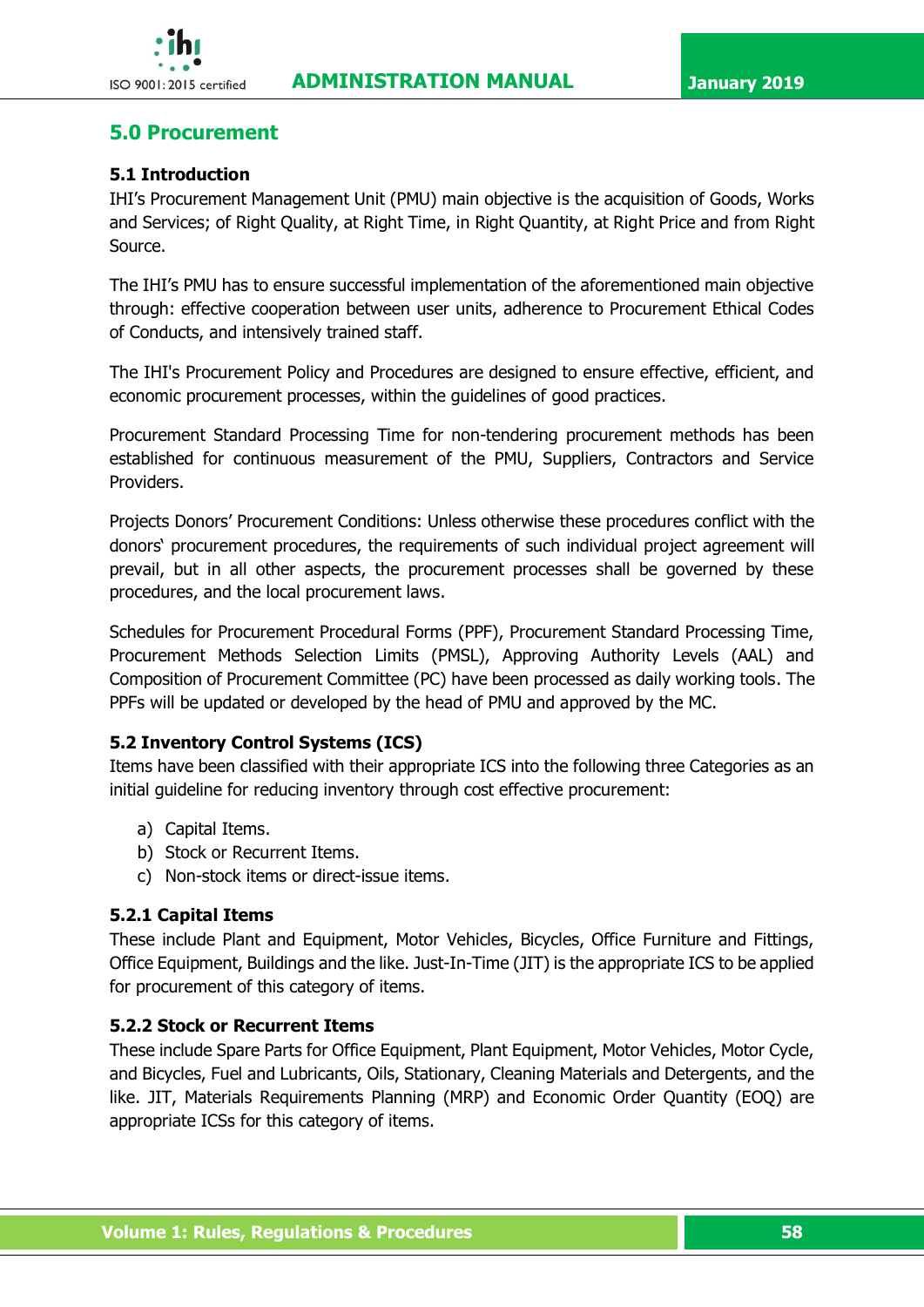### **5.2.3 Non–stock Items or Direct–issue Procured Items**

These include Household Consumables like sugar, tea, coffee, milk, small miscellaneous items and the like. The Time-based ICS is an appropriate ICS to be applied to this category of items.

### **5.2.4 Different Groups of Items**

Groups of items which shall be used as group item names, and group item codes, especially when user-units are processing for their demands, and during the codification of items for cataloguing and programming for automation are found in Volume 2, Schedule 23.

# **5.3 Procurement Budgeting & Planning**

### **5.3.1 Procurement Budgeting**

For procurement related budget, the PMU, Projects and Finance Unit will cooperate to compile an Annual Procurement Budget by using departmental estimates, past records, projections and market prices in liaison with other stakeholders.

The budgeting session and approval period shall be specified in advance by the Finance Unit.

### **5.3.2 Procurement Planning**

Procurement Planning shall be done for the aim of speeding acquisition of goods and services getting value for money and providing standard measures. Annual procurement plan is part of the budget.

The procurement plan will be reviewed and updated on a quarterly basis.

Responsibilities of the internal procurement stakeholders (the Director, Tender Committee (TC), Procurement Management Unit (PMU), and User Units) are defined in Volume2, Schedule 17 and Volume2, Schedule 18.

#### **5.4 Methods of Procurement**

Generally, during the procurement of goods, works or services, or disposal by tender, the institute shall apply the following procurement methods prescribed below, and the successful suppliers, contractors, service providers or asset buyers by tender shall be the substantially responsive and of the lowest evaluated cost, in any case of procurement or the highest evaluated value in case of disposal by tender:

# **5.4.1 Tendering**

International Competitive Tendering: In International Competitive Tendering or otherwise known as International Competitive Bidding (ICB), the institute shall invite suppliers, contractors, service providers or asset buyers regardless of their nationality, by means of tender notice that shall be advertised nationally and internationally to submit priced tenders for goods, works or service or purchase of institute unserviceable assets.

National Competitive Tendering (NCT): In NCT or otherwise known as National Competitive Bidding (NCB), the institute shall invite suppliers, contractors, service providers or asset buyers regardless of their nationality, by means of tender notice that shall be advertised only in the United Republic of Tanzania to submit priced tenders for goods, works or service or purchase of Institute assets; if the total value of demand is within the procurement methods selection limits Volume 2, Schedule 21 or for approved emergency requirements.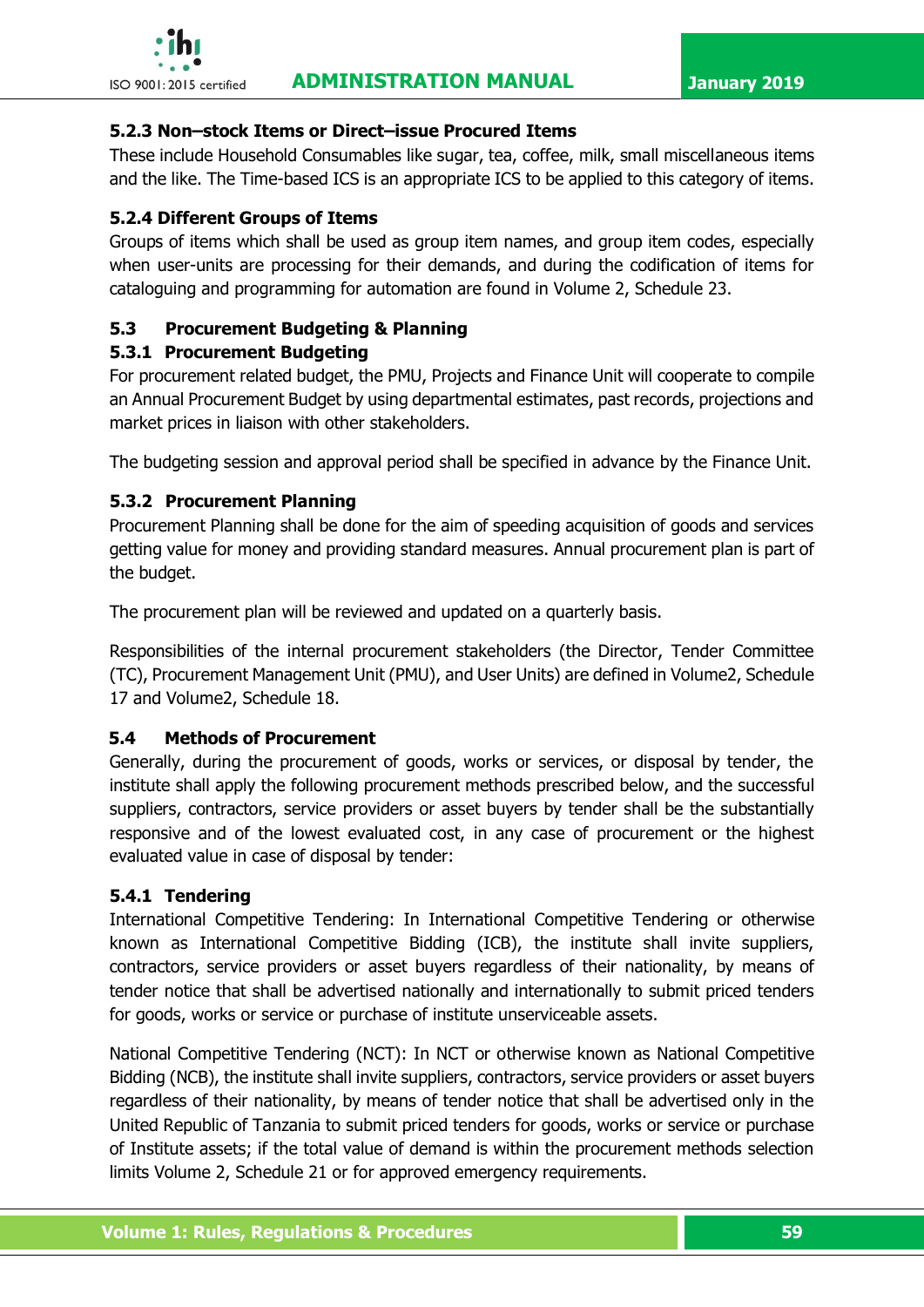Restricted Tendering (RT): The institute may restrict the issue of tender documents to a limited number of specified suppliers, contractors, or service providers; if the total value of demand is within the procurement methods selection limits Volume 2, Schedule 21 or for approved emergency requirements.

# **5.4.2 Competitive Quotation (CQ)**

CQ is one of procurement methods based on comparing price quotations obtained from several suppliers, works or service providers to ensure competitive prices, and is an appropriate method for procuring readily available off-the shelf goods, or services; and if the total value of demand is within the procurement methods selection limits Volume 2, Schedule 21 or for approved emergency requirements,

The CQ can be National or International as for tendering procurement method mentioned above.

However, the approved list of suppliers and service providers which will frequently be invited through quotations will be developed by pre-qualification (i.e., screen for short listing).

### **5.4.3 Single Source**

Single-source procurement for goods, works or services will be engaged when:

- a) The goods, works or services are available only from a particular supplier, contractor or service provider, a particular supplier, contractor or service provider has exclusive right.
- b) There is an urgent need for goods, works or services.
- c) Additional goods, goods or services of the same type as those procured under an existing contract are required.
- d) The estimated value of the goods, works or services do not exceed the limit prescribed in the Procurement Method Selection Limit Volume 2, Schedule 21.
- e) The item is procured from overseas by a travelling staff member or collaborator.

# **5.4.4 Minor Value**

The institute may procure goods, services or works directly from a supplier, service provider or contractor when:

- a) No advantage to the institute is likely to be obtained by seeking for the quotations or using other procurement methods.
- b) Contract for the provision of such goods, works or services may be Local Purchase Order.
- c) The value does not exceed the limit of minor value prescribed on the Procurement Method Selection Limit schedule Volume 2, Schedule 21.

# **5.4.5 Individual Consultant Selection**

This is a Procurement Method for individual consultant selection only, which will be used when the individual consultant is required to provide consultancy services and the value does not exceed the limit of Individual Consultant Selection prescribed on the Procurement Method Selection Limit Volume 2, Schedule 21.

#### **5.5 Procurement User Guidelines (PUG)**

Generally, users of these procedures will also be required to refer the schedules of Composition of Procurement Committee (PC), Procurement Procedural Forms (PPF), Procurement Standard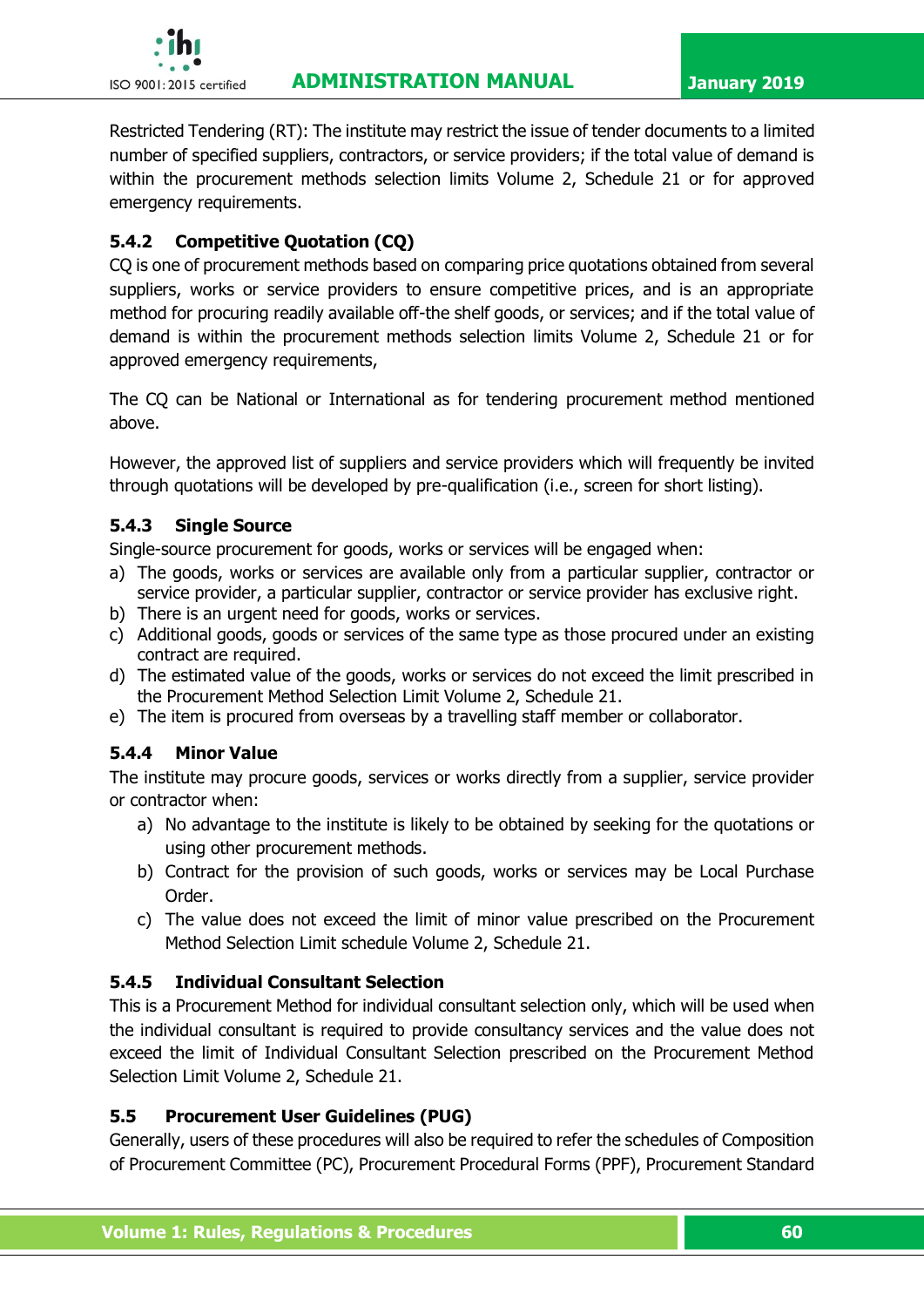

Processing Time (PSPT), Procurement Methods Selection Limits (PMSL) and Approving Levels (AAL).

When demands for goods, works or services arise, the user-units will process and get the demand request approved using the Purchase Requisition (PR) form. The approved PR which will be the initial procurement procedural form (except for large capital investments whereby the Capital Asset Acquisition Form will be the initial PPF) will be delivered electronically or by hardcopy to the Procurement Management Unit (PMU) for procurement processes as per procurement procedures.

The PMU on receipts of the approved PR from the user-units, the decision to issue from store (if available from store), make, buy or lease will be made. If decision is to buy, the procurement processes will be started as understated.

### **5.6 Procurement Processes**

The procurement processes will start from economic justification (for large capital investments only), demand requests, selecting procurement methods, selecting procurement techniques, evaluation of tenders or quotations, processing agreements, approving receipts and invoice certification for payments to suppliers, contractors and service providers. Generally, the procurement processes will be as per summarized table:

| Economic<br>Justificatio<br>n                    | Demand<br>Requests<br>from the<br>user-units | Procurement<br>Methods                | Procurement<br>Techniques         | Evaluation of<br>tenders or<br>Purchase<br>Orders | Agreement                      | Receipts<br>Approving                                        | Certification<br>for<br>Payments                                                                                                                                                                                                        |
|--------------------------------------------------|----------------------------------------------|---------------------------------------|-----------------------------------|---------------------------------------------------|--------------------------------|--------------------------------------------------------------|-----------------------------------------------------------------------------------------------------------------------------------------------------------------------------------------------------------------------------------------|
| Capital<br>Asset<br>Acquisition<br>(CAA)<br>Form | Purchase<br>Requisition<br>(PR) form         | Tendering                             | Open or<br>selective<br>Tendering | Evaluation<br>Report                              | Contract/<br>Purchase<br>Order | Related<br>Engineers/<br>Inspection<br>Team/Store<br>Officer | PR copy,<br>Original PO,<br>Contract<br>copy,<br>Certificate of<br>Completion<br>$(CC)$ , Job<br>Card(JC),<br>Internal<br>Delivery<br>Note(IDN),<br>Delivery<br>Note(DN),<br>AWB, BL,<br>Goods<br>Received<br>Note(GRN)<br>and Invoice. |
|                                                  |                                              | Competitive<br>Quotation<br>(CQ)      | 3 minimum<br>Quotations           | Competitive<br>Quotation<br>Comparison<br>(CQC)   | Purchase<br>Order              | Inspection<br>Team/Store<br>Officer                          |                                                                                                                                                                                                                                         |
|                                                  |                                              | Single Source                         | Negotiation                       | None                                              | Purchase<br>Order              | Inspection<br>Team/Store<br>Officer                          |                                                                                                                                                                                                                                         |
|                                                  |                                              | Minor Value                           | Negotiation                       | None                                              | Purchase<br>Order/PR           | Inspection<br>Team/Store<br>Officer/User<br>units            |                                                                                                                                                                                                                                         |
|                                                  |                                              | Individual<br>Consultant<br>Selection | Open or<br>selective<br>Tendering | Evaluation<br>Report                              | Contract/<br>Purchase<br>Order | Related<br>Engineers/<br>Inspection<br>Team.                 |                                                                                                                                                                                                                                         |

To measure the efficiency of procurement processes, procurement standard processing times were defined. For non-tendering procurement methods refer to Volume 2, Schedule 19. For procurement standard processing time for PMU refer to Volume 2, Schedule 20.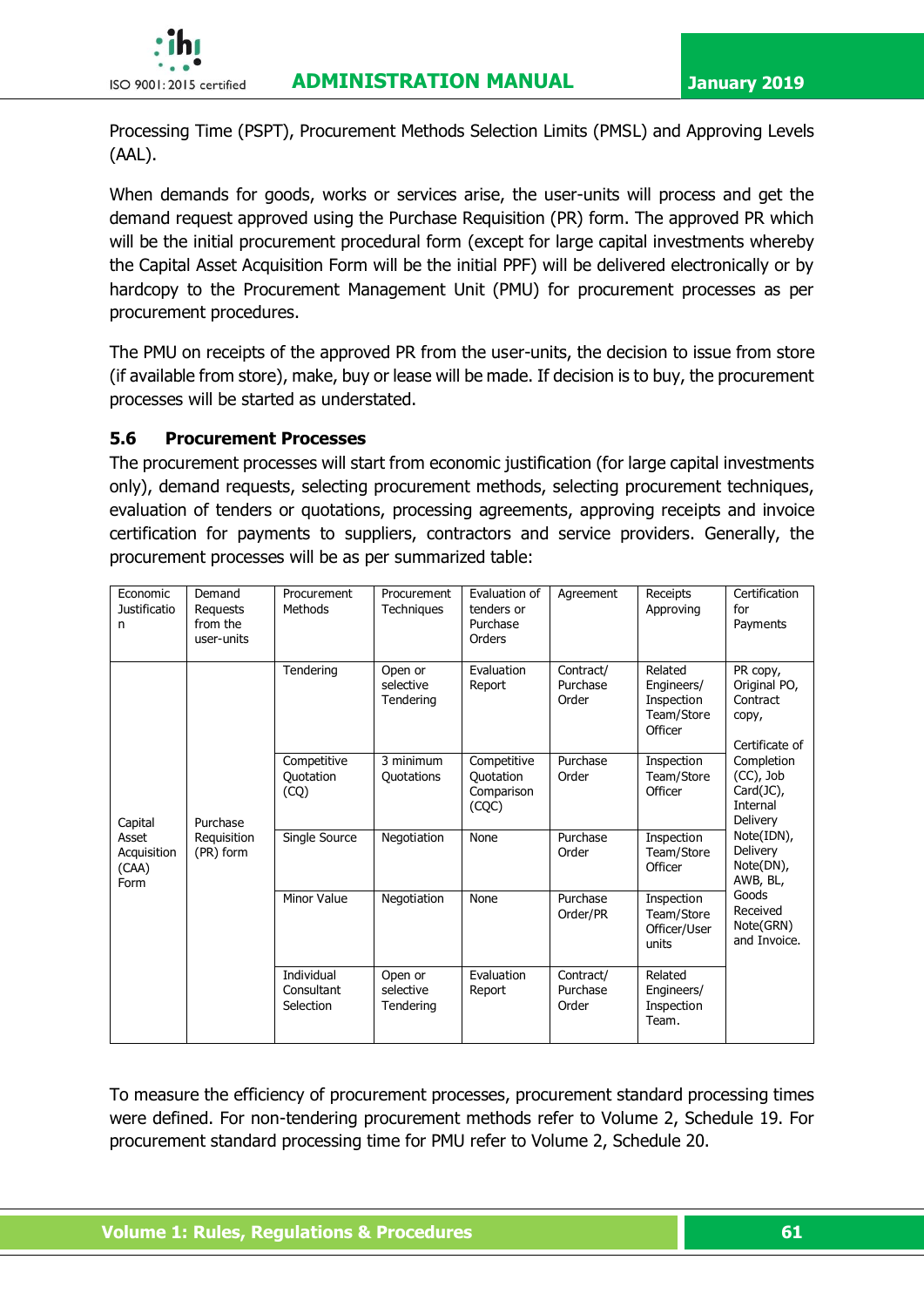

### **5.6.1 Economic Justification**

For a non-health related capital asset investment of more than or equal to TZS. 150,000,000/= (or equivalent), the economic justification shall be made using the Capital Asset Acquisition (CAA) form and will be approved as per Procurement Approving Authority Levels (PAAL) in Volume 2, Schedule 22 and thereafter will be delivered to the PMU for procurement processes.

### **5.6.2 Demand Requests from User Units**

All user-units' demands will be requested through the PR form approved accordingly as per PAAL and will be delivered to the PMU for the procurement processes. The PMU will provide guidelines for pricing the PR forms before approval.

# **5.6.3 Selection of Procurement Methods and their Procurement Techniques**

The PMU will acknowledge receipt of approved PRs and immediately decision on procurement methods and techniques will be made as follow:-

### **5.6.4 Tendering**

On this tendering Procurement Method, open or selective tendering will be used as a procurement technique.

# **5.6.5 Competitive Quotation (CQ)**

On this procurement method, a 3 minimum quotation procurement technique will be used. The maximum time for waiting for proforma invoices from when requested is 4 working days, after which the received quotes will be the ones considered. In case of international procurement (importation) one quote will suffice.

# **5.6.6 Both Single and Minor Value**

On these procurement methods, Negotiation will be used as procurement technique.

# **5.6.7 Individual Consultant Selection**

On this tendering Procurement Method, open or selective tendering will be used as a procurement technique.

# **5.7 Evaluation of Tenders and Quotations**

# **5.7.1 Evaluation Report**

Evaluation Report for substantially responsive, lowest-cost / best-value suppliers, contractors and service providers will be prepared by the evaluation committee which will be appointed as per these procedures, approved by the tender committee and authorized by the Director of the institute for contract or purchase order preparation by the Head of PMU.

# **5.7.2 Competitive Quotation Comparison (CQC)**

CQC for substantially responsive suppliers and service providers with lowest cost for Competitive Quotation Procurement Method will be prepared and approved by Project Leader/Director for Purchase Order preparation and thereafter approved as per approving authority levels under these procurement procedures prior to its award.

### **5.7.3 Non-Evaluation Required**

Single source and Minor Value procurement methods will not require any type of evaluation for suppliers, contractors or service providers for purchase orders preparation by the Head of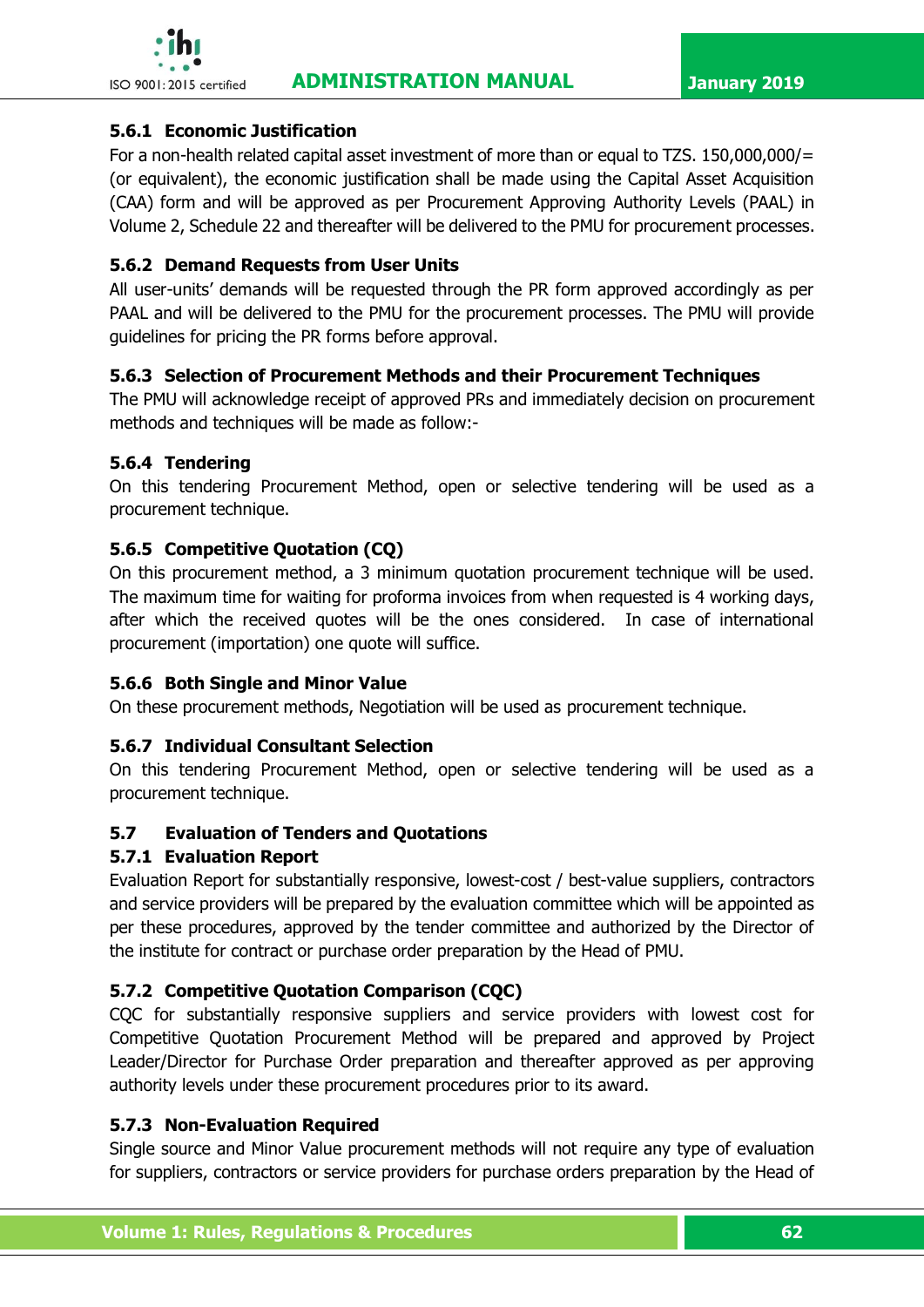

PMU thereafter approval by the approving authority levels under these procurement procedures prior to its award.

# **5.8 Local Purchase Orders (LPOs)**

Unless special circumstances prevail, which will be documented, the following are the Terms and conditions:

- a) This LPO is valid for 30 (thirty) days only from the date of issue and should be considered as CANCELLED after the expiry of that period. Goods supplied after such LPO expiry date will not be accepted;
- b) Goods supplied should be delivered to IHI Offices only during official working days between 0800 and 1600 hours;
- c) Goods supplied partially will strictly not be accepted by IHI; If you cannot supply our order in full, RETURN the ORIGINAL LPO to IHI and; provide a list of the items and quantities that you can supply;
- d) Payment will not be made for goods/services supplied against LPO that has not been signed by all signatories;
- e) Payment will be made only when goods/services supplied have been supported with, among other documents, original LPO, invoice and delivery note duly signed by IHI Staff who received the goods/services provided and;
- f) Invoices and Delivery Notes should be given to Stores Office of IHI Branch where this LPO has originated.

NB: IHI LPOs are valid for 30 (thirty) days from the date of issue. Therefore no LPO should be issued against a supplier whose PFIs or Quotes terms of supply indicate a delivery period of more than thirty days. For example, if the PFI indicates delivery period of between 4 (four) to 6 (six) weeks, then no LPO should be issued as the Supplier may deliver even on the fifth week which will mean more than thirty days

# **5.9 Receipts Approval**

Approval for receipts of goods, works or service will be done as follows:

### **5.9.1 Goods, Works or Services Procured under Tendering Procurement Methods**

Related Engineers, Inspection Team, will inspect and approve receipts of procured goods, works by using Certificate of Completion (CC) or Job Card for works or Services and Internal Delivery Note (IDN) for goods under contract or purchase order agreements.

# **5.9.2 Goods or Services Procured under Competitive Quotation or Single Source Procurement Method**

Inspection team will inspect and approve receipts of procured goods or services by using CC or Job Card for services and IDN for goods under Purchase Order agreement.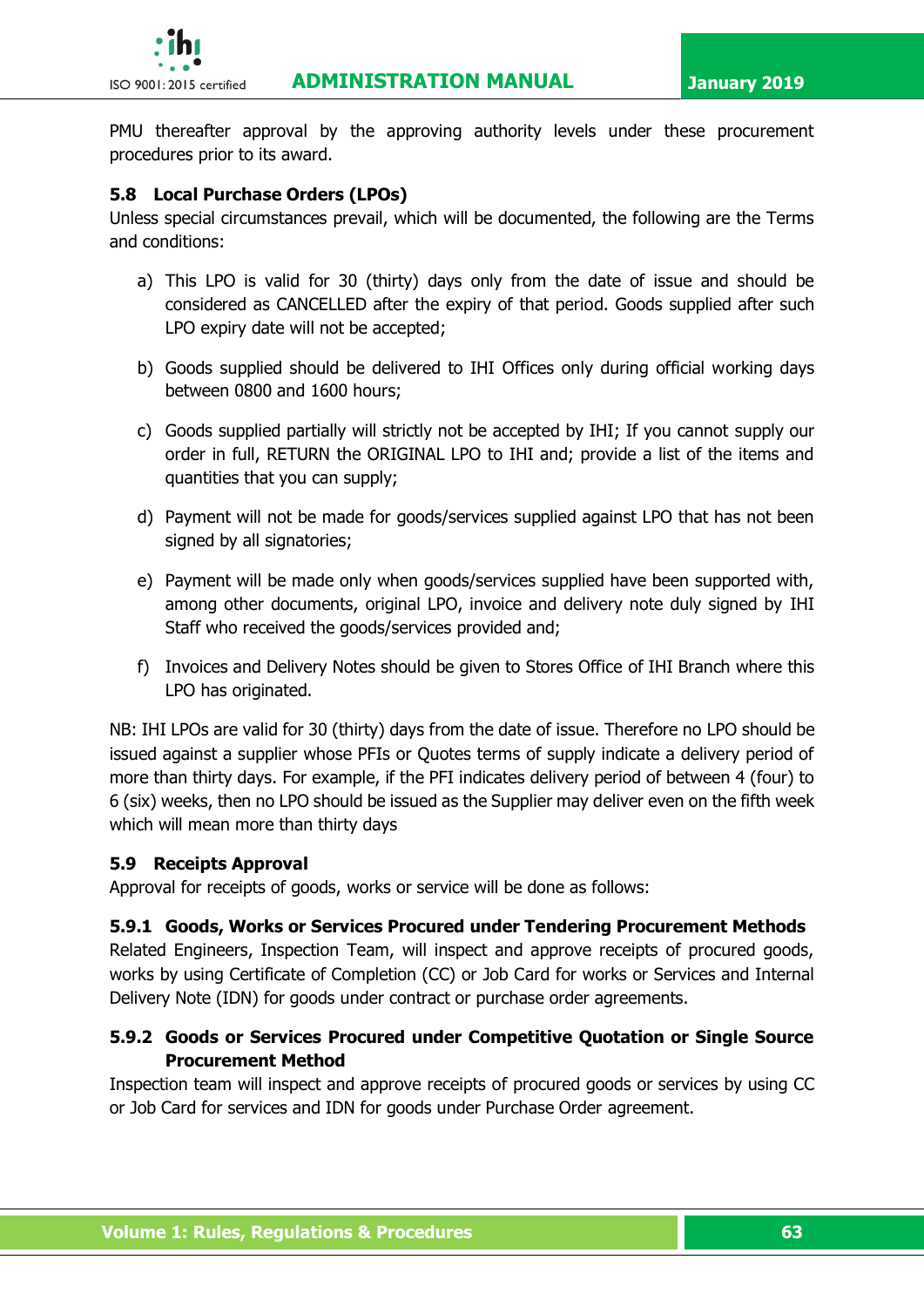

# **5.9.3 Goods, Works, or Services Procured under Minor Value Procurement Methods**

Inspection team will inspect and approve receipts of procured goods, minor works or services by using Certificate of Completion (CC) or Job Card for minor works or Services and Delivery Note (DN) for goods under contract, purchase order or PR agreements.

# **5.10 Certification for Payments**

Certification for payments shall be made by related Engineers, Inspection Team, or User-units by using Certificate of completion (CC), PR copy, Original PO, Contract copy, Airway Bill (AWB), Carriers Consignment Note (CCN) Bill of Lading (BL), Job Card (JC), Internal Delivery Note (IDN) or Delivery Note (DN), Goods Received Note (GRN) and Invoice.

# **5.11 Payments**

All payments will be made after receipt of goods and services dully supported with tax invoice, GRN, original LPOs/FPOs and delivery notes.

**No advance payment will be issued except with express permission from the COO.** 

# **5.12 Process Improvement Notes with New ERP System**

# **5.12.1 Introduction**

IHI started using a new ERP system effectively from 1st July 2016. With the new system, procurement and stores management processes became integrated to the conventional accounting modules of the system. In addition, the approval process, through the system electronic workflow, became automated as well.

In an attempt to enhance control environment, it was envisaged that centralization of procurement process could be a reality, given the availability of this electronic connectivity.

More than six months post ERP implementation, and after subsequent process review that was adopted; it has showed that the current established mechanism has become unnecessarily overwhelming to PMU unit in Dar, and hence a need for some changes.

# **5.12.2 Details of the changes**

a) Decentralization of procurement of branch items to be made at the respective branches. All items up to the maximum of shillings three million (3 million) per single item/transaction shall be initiated, reviewed and approved by branch management. The limit of 3 million does not refer to the aggregate value of several transactions. This implies: at Ifakara and Bagamoyo; the requisition from procurement officer, then go to core/project accountant and end up at unit/project leader. The order shall be prepared by branch procurement officer, reviewed and recommended for approval by the branch accountant and approved by the respective branch manager.

For Dar es Salaam based supplies, branch management shall work with facilitation of Dar procurement unit.

Petty cash is authorized to pay for procured items with an amount not exceeding Tzs 150,000, and these items do not need to go through the purchase workflow.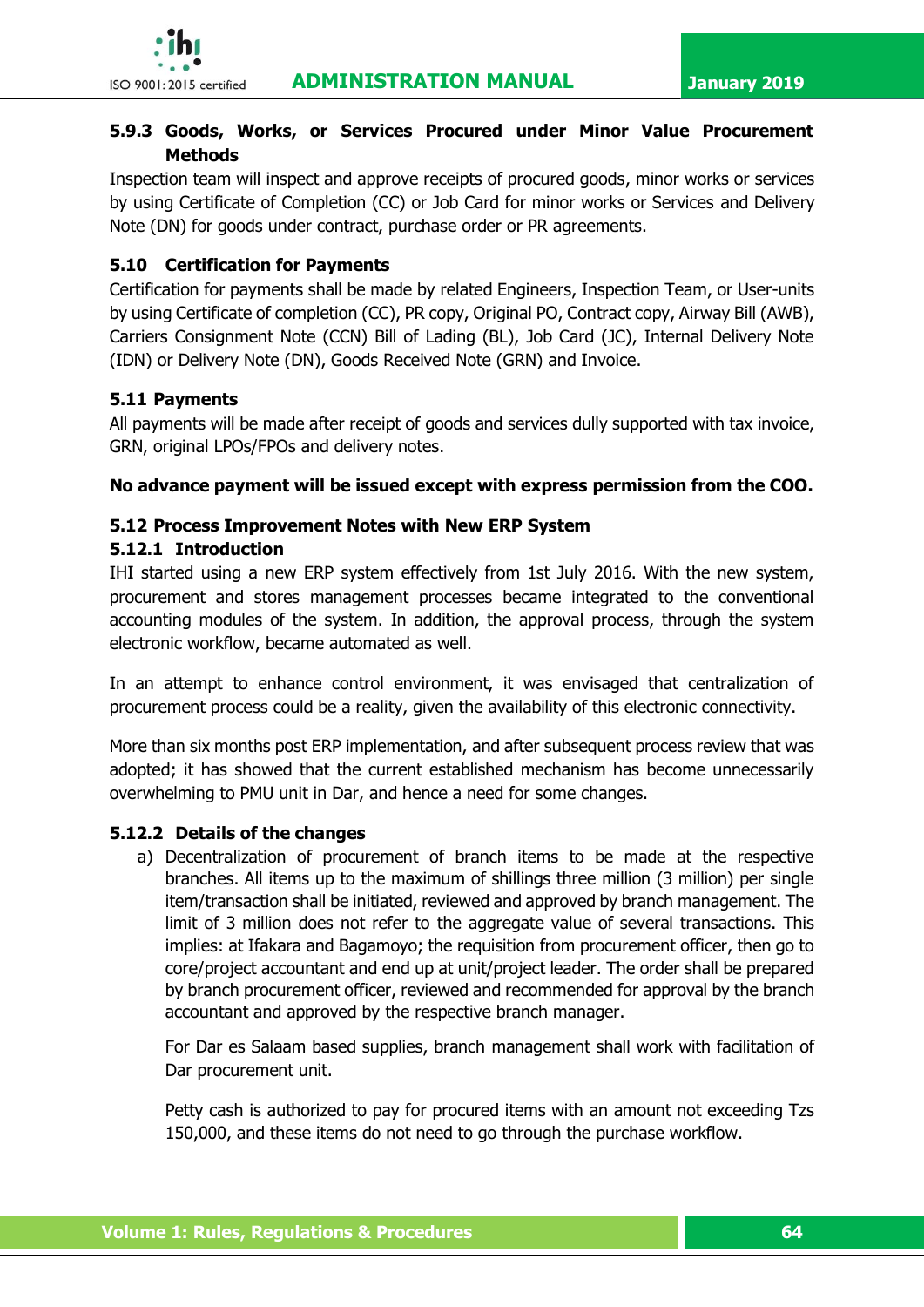**ISO 9001:2015 certified ADMINISTRATION MANUAL January 2019** 



- b) Delegation of PR and LPO approvals from COO (chief finance and systems officer) to senior and branch accountants, as well as from CED to COO as follows:
	- i) All LPO approvers, except branch accountants (senior accountants, branch managers, COO and CED shall cease to electronically approve the purchase requisitions (PR). Their PR review and approval shall be exercised when approving the LPO physically.
	- ii) In Dar office, all LPOs up to the maximum of Shillings Three Million (Tzs 3 million) will go from procurement manager, senior accountant and the COO.
	- iii) All LPOs above Shillings Three Million (Tzs 3 million) shall follow the current mechanism; from procurement manager, to COO and CED for approval
- c) Delegation of a number of items to administration. Such items shall include: airticketing processing, utility, rest house, catering, facility maintenance, etc.

All maintenance related requests shall be channeled through branch administration, through a maintenance requests form attached. The motor vehicle and cycle related requests will go via the fleet management unit, while ICT related via the ICT unit.

- d) Workflow review to allow for: 1. PRs from management/project accountants directly to Unit/Project leaders, to eliminate the need for LPO approvers to also do PR electronic approvals, 2. Electronic workflow delegation whenever an approver travels, or not in a position to make an immediate approval (system has been reconfigured to allow for this)
- e) Price controls
	- i) There shall be quarterly market surveys to establish standard price list for frequently procured items and if need be the maximum allowable variation;
	- ii) A new procurement email address [\(procurement@ihi.or.tz\)](mailto:procurement@ihi.or.tz) has been created to be used for all official communications from PMU to vendors, and vice versa), especially requests and submissions of quotations to/from vendors
- f) Purchase of laptops and other electronic equipment: on a case-by-case, it is allowed for overseas purchase of laptops and other electronic gadgets via online platforms, such as Amazon, etc., as well as IHI individuals travelling abroad
- g) Establish pay and pick, or on delivery mechanism for urgent items, and/or those with enormous price difference between cash and credit purchase.

This mechanism shall be exercised where there are material price differentials between credit and cash purchase.

h) Procurement from authorized super dealers: All electronic and electrical equipment and appliances shall be sourced directly from the super dealers. Examples of such items include, but not limited to, air conditions, TV sets, computers, etc. This will ensure better quality and price for items procured.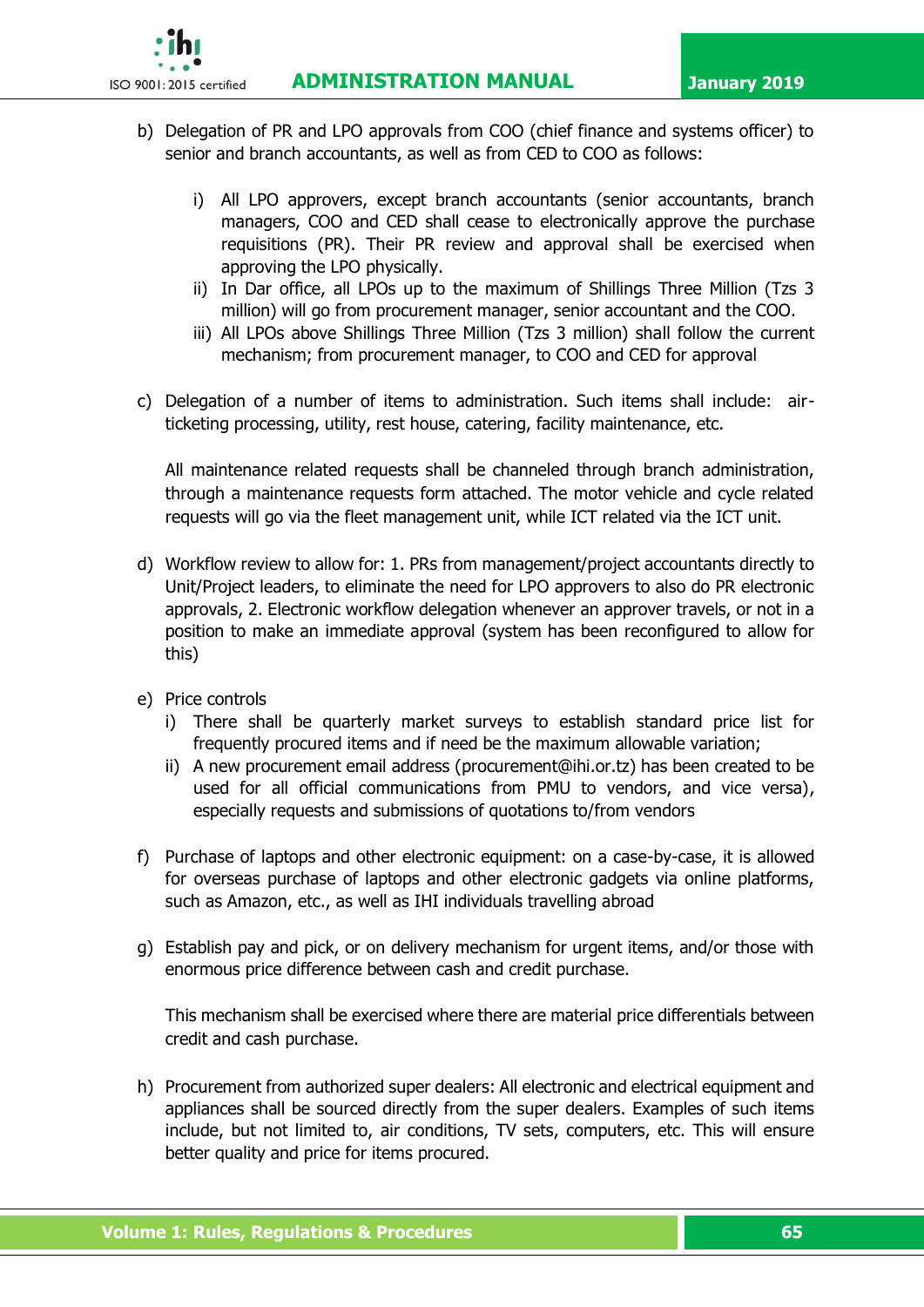**ISO 9001:2015 certified ADMINISTRATION MANUAL January 2019** 



- i) LPO validity time has been shortened to within 10 working days from the previous 30 calendar days.
- j) Accountability and timeline of delivery of requested goods or services. PMU staffs (Dar, Ifakara and Bagamoyo) are the focal points for follow up of all ordered goods and services via PMU. Branch administration colleagues remain focal points for items that have been delegated to them.

A period of 21 calendar days (three weeks), as a maximum, is provided for locally sourced items to be delivered. Whereas, foreign sourced goods are expected to be delivered within one month of being requested.

After goods have been received in the stores, dispatch, by store management unit, to the users is expected to take not more than 2 days.

- k) Quality of procured items: technical experts shall be involved during requisition, for correct specifications, and when goods/service is received. ICT shall be involved for ICT equipment, laboratory technologist for laboratory reagents, etc.
- l) Monthly supervision monitoring by procurement manager. As decentralization and delegation brings with it a new set of risks related to compliance, a professional eye would be required on retrospective basis. A procurement manager shall make random reviews on a regular basis.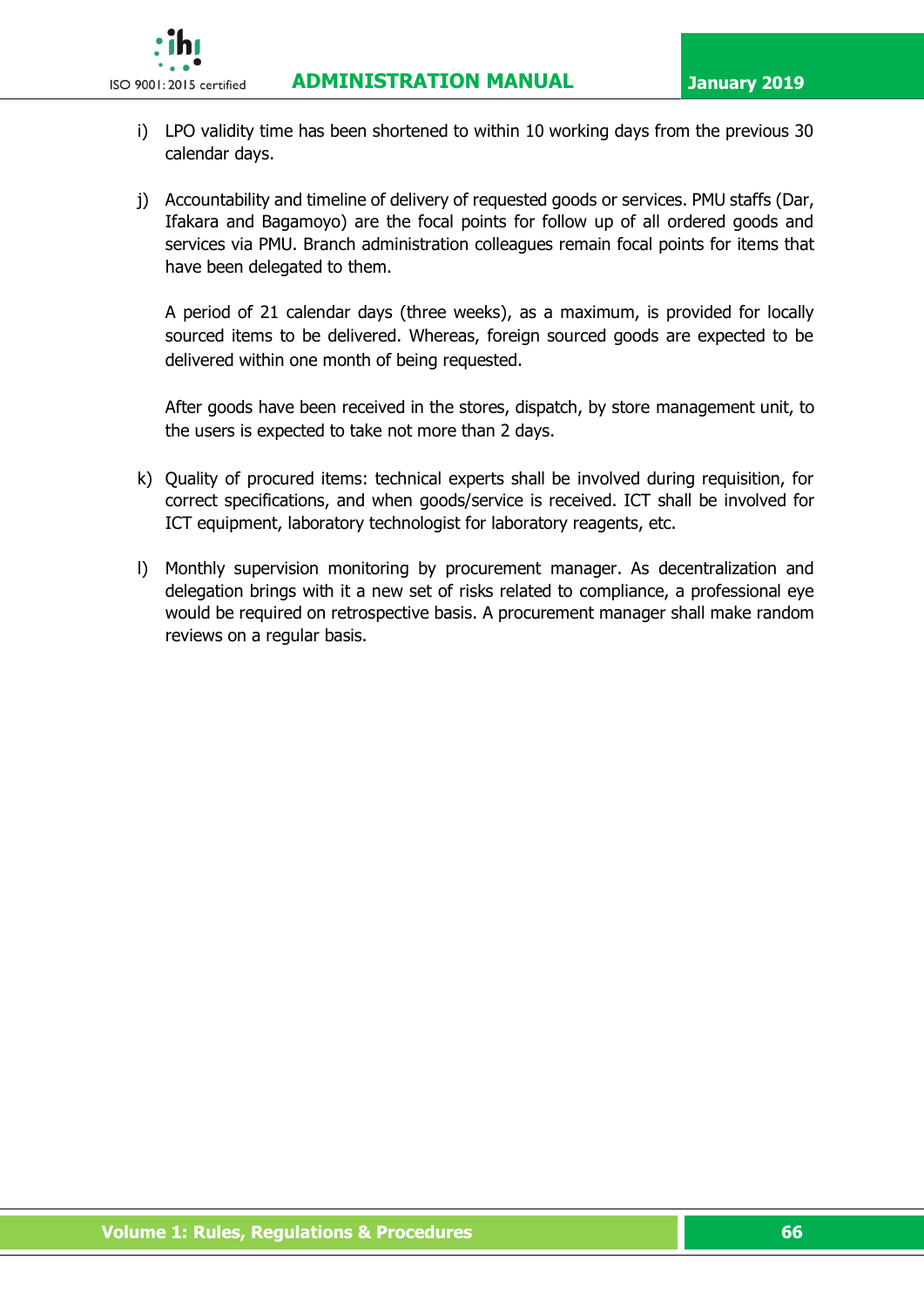

# **6. Information & Communication Technologies (ICT)**

# **6.1 General Responsibilities**

ICT is a corporate unit of IHI. Its responsibility is to ensure the use of appropriate and relevant ICT tools to promote efficiency and effectiveness in the operations of IHI group wide. The Unit services also include provision of technical advice on ICT related items (Hardware, Software, Services, and Training), replacement of equipment, electronic communication, website management, data security, disaster planning, maintenance, support and helpdesk.

# **6.2 Specific Responsibilities**

The ICT Unit has the following responsibilities:

- a) To plan and oversee the development of ICT infrastructure and ICT personnel in the Institute.
- b) To co-ordinate the acquisition, installation and use of computer hardware and software in the Institute.
- c) To ensure that all ICT resources and services are reliable and available in good quality to IHI staff.
- d) To follow up the maintenance of hardware and other support services in the Network.
- e) To gather new information and new ICT technology and select and advice the management on equipment and applications to enhance ICT services.
- f) To define ICT standards and establish long/medium term ICT strategic and operational plans to guide the management in investment in reliable ICT infrastructure and solutions.
- g) To assist the Printing and Stationary Unit on electronic monitoring of printing and photocopying for identification of charges and ultimately internal billing.
- h) To lease ICT equipment and charge services such as internet, repairs and maintenance of computers and other accessories to the project and other Units.
- i) To provide professional end-user support through its Helpdesk service.

The unit is headed by a Senior ICT expert and assisted by ICT Coordinators in all the main branches of IHI.

Further details and ICT regulations are summarized in Volume 2 Schedule 13.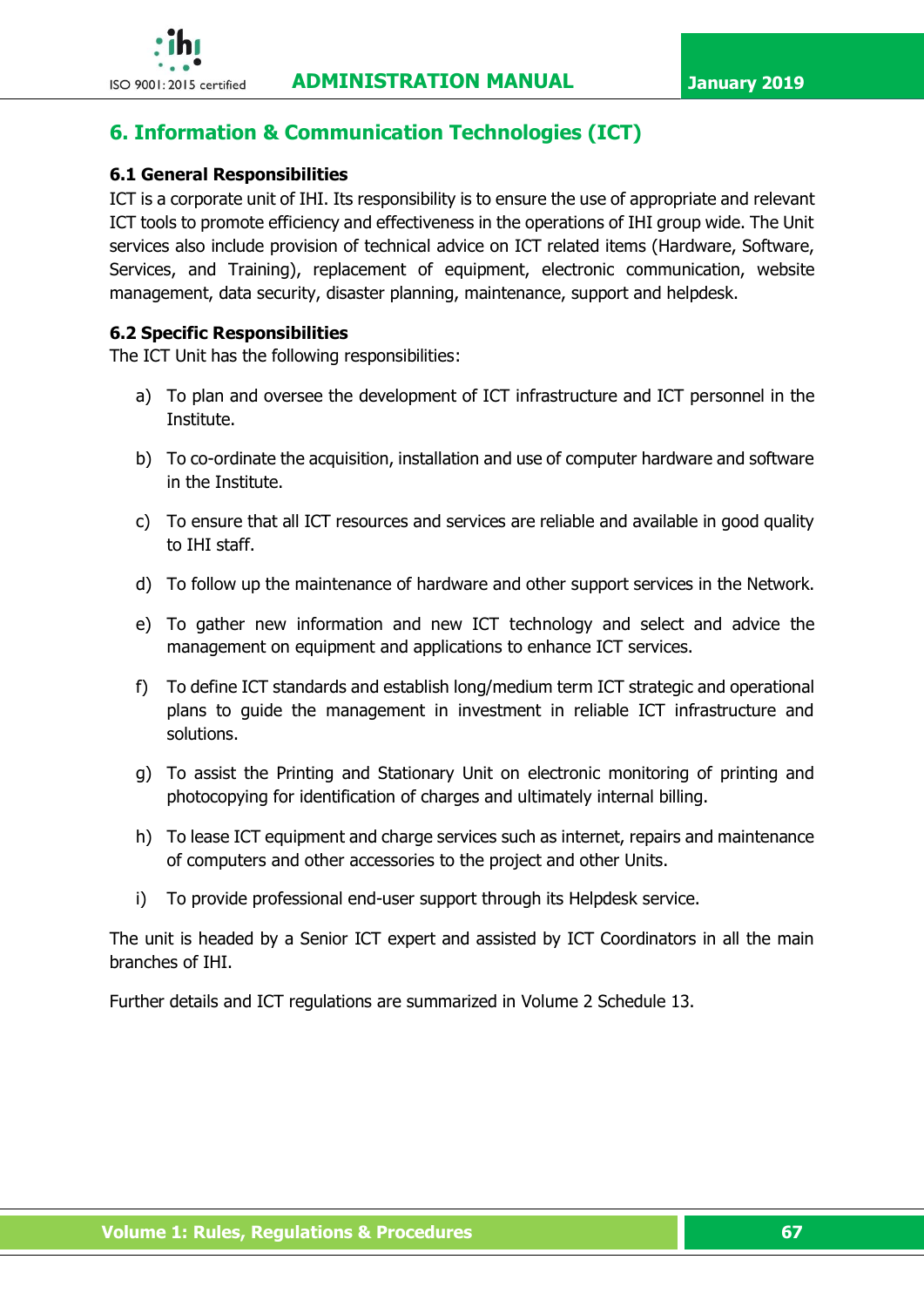

# **7. Services (Research Skill Centres)**

IHI has well developed research skills centers which can be used by projects for various services to accelerate their research activities.

### **7.1 Data Management**

The Institute has data management units established to cater for data management requirements across the projects. The units are equipped with basic and advanced hardware and software to ensure high quality processing of data.

The services provided include data entry, cleaning, software design and implementation, range consistence checks and validation, questionnaire design and end user training.

### **7.2 Data Analysis Centre**

The work on consolidating the IHI datasets that are being generated from different activities is done by the data analysis cluster. The plan is also to make these data sets publicly available. The introduction of tablet PC data collection tools and improvement of our data centralization and analysis capabilities will transform the output of the Institute.

HDSS legacy data will be made available in searchable format on the web. The amount of data that is made available to the public will be increased every year after performance checks on the database systems used and some training of the end users.

The most important aspect of the work is synthesis function which is performed by members of the Data Analysis Centre (DAC). The DAC will assist projects within IHI to synthesize information generated institution wide (beyond the primary objectives of specific projects) on a regular basis.

The DAC will also assist the MOHSW to synthesize and perform secondary analysis on national data sets. This will include service-based statistics (such as data from Reproductive and Child Health) as well as national survey data (such as the Tanzania HIV and Malaria Indicator Survey).

Analysis will also be carried out on "input" data using administrative data systems (budgets, personnel). In addition, IHI will offer a data analysis service to provide commissioned data tabulation, trend analysis and statistical analysis of such data.

The analysis group can also develop models for analysis of spatial data and the use of satellite imagery to identify disease foci and predict areas where epidemics can occur such as spatial assessment of mortality impact of insecticide treated nets and the use of satellite data to identify malaria breeding sites. The use of this technology can expanded to address issues of the impact of climate change on disease occurrence. Currently the data analysis center is centralized in Dar es Salaam site.

### **7.3 Health Demographic Surveillance System**

Demographic Surveillance Systems, now known as Health and Demographic Surveillance Systems (HDSS) have capacity of producing routinely, basic demographic indicators and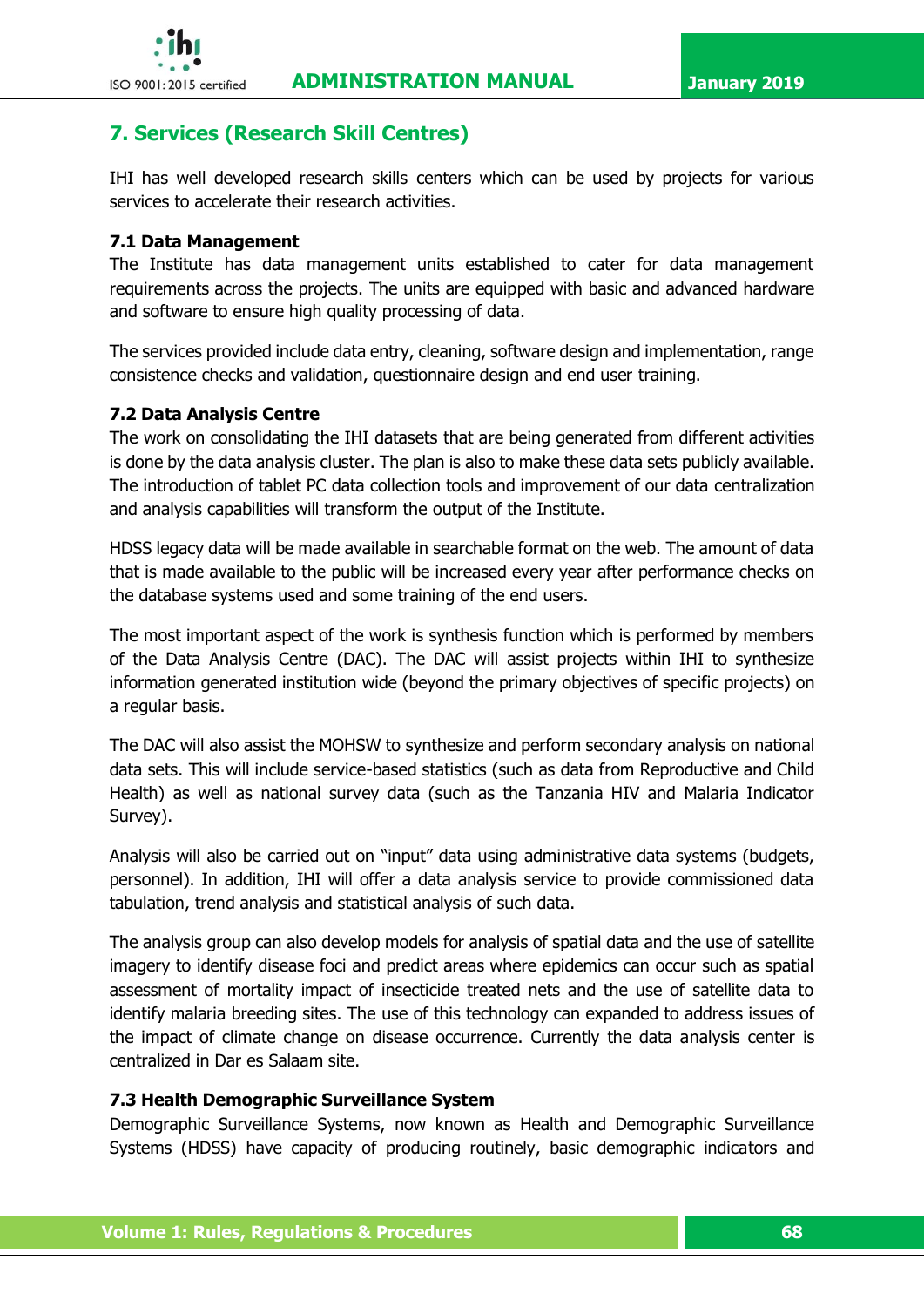# **ISO 9001:2015 certified ADMINISTRATION MANUAL January 2019**



selected health indicators including morbidity, coverage of interventions etc. However, its capacity is beyond monitoring basic demographic and health indicators.

Among many potential uses of the HDSS, are evaluation of health initiatives or interventions. Both Ifakara and Rufiji HDSSs have successfully been used as a platform to evaluate several health initiatives, including ITNs, ACTs, IMCI etc.

Project surveys are nested to the HDSS rounds and as much as possible conducted by the HDSS field team. The intention here is to minimize the number of household visitations and thus the number of contacts with the respondents.

Surveys conducted by the HDSS staff cuts down the project costs quite significantly because the team is based in the field and thus do not need to be paid per-diems or transported daily from Ifakara. HDSS field staff comprises a set of interviewers and supervisors who are welltrained and possess good interview and social skills.

Since 2015, IHI has put on sleep the Health Demographic Surveillance System sites, in Ifakara, and Rufiji. The platform will be reviewed to match with the latest technology and innovation.

### **7.4 Sentinel Panel of Districts**

The Sentinel Panel of Districts (SPD) is a research platform comprising of over twenty districts of Mainland Tanzania, selected to provide national estimates of various health and demographic indicators. The sampling frame consisted of all regions of Mainland Tanzania stratified into seven zones.

The SPD is comprised of two arms, i.e. the population (Sample Vital Registration with Verbal AutopsY) and the facility based arm (FBIS). The population-based arm provides population level estimates on all-cause mortality, cause-specific mortality and socio-demographic indicator such as household socio-economic status, education level and coverage of interventions. For the FBIS we implement the District Health Information System (DHIS) in all the selected districts.

The panel also is complimented by periodic community surveys to obtain population–based indicators, including demographic, poverty, and health seeking behavior, access and satisfaction. The panels are ideal for implementing health facility and community-based survey modules.

The Sentinel panel of districts therefore can be used by projects for rapid response enquires into implementation status and effectiveness of specific policy initiatives including health system reforms.

The sentinel panel districts research platform has been put on sleep until further developments.

# **7.5 Resource Centre**

The Resource Centre (RC) provides an independent, knowledgeable and respected commentary on public policy performance in the health sector to inform and stimulate national debate and increase accountability. It has made strong progress to a point where health sector information for use by health planners and managers, donors, media, researchers and consultants can be obtained.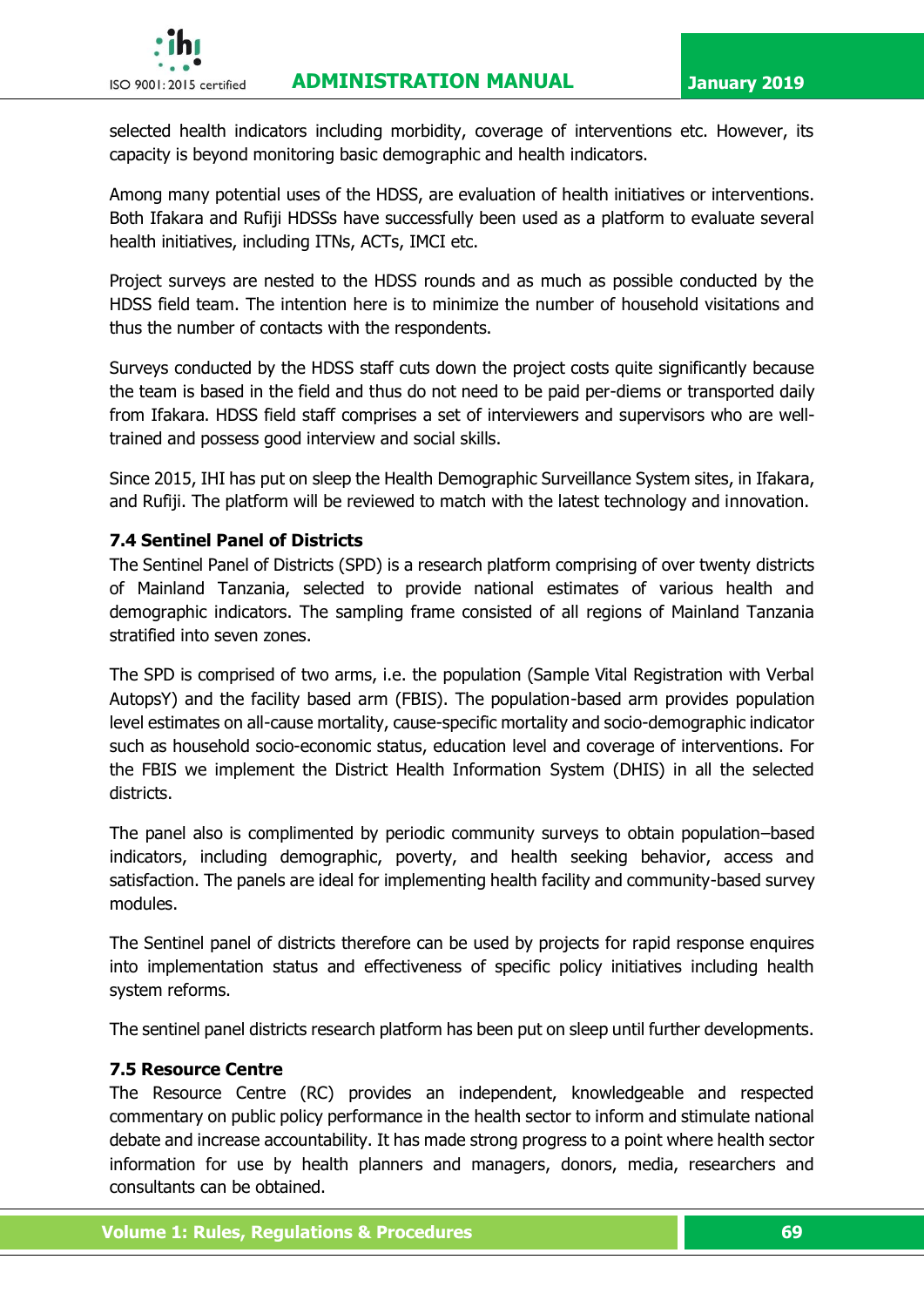

# **ISO 9001:2015 certified ADMINISTRATION MANUAL January 2019**

The RC maintains and administers a web-site, e-bulletin and has built collection of literature that can be accessed through a digital library. The work of the RC complements IHI's research outputs with equal emphasis on research dissemination and translation of research evidence for policy. It will continue to work with national and international media to project information about IHI, its work and achievements. This has been manifested in a growing number of "media mentions" in the national print, radio and television media in Tanzania as well as growing international coverage.

The RC provides services to researchers enabling them, if they choose, to channel any consultancy projects they propose to undertake by using the services the research scientists/consultants may benefit from IHI's professional indemnity and liability insurance policies.

The RC also provides standard agreements, assists with the costing and pricing of the consultancy contracts and manages the contractual negotiation process, invoicing, debt collection, and income distribution also form party of the service offered enabling the researchers to concentrate on carrying out the consultancy work.

Several consultancy projects are managed by the RC from the wide variety of subject areas which include, Health Economics, Biomedical, Social Science, Health Systems, HR Research, Monitoring and Evaluation, Implementation Science, Environmental Science, Clinical Trials, Advice on Study Design, Data Management, choice and application of Statistical Methods, Data Analysis and Interpretation of Results, and assistance with Statistical Software and Programming.

### **7.6 Laboratory**

The laboratory unit of Ifakara Health Institute (IHI) was established specifically to support laboratory-based research activities, training and diagnostic services according to the IHI strategic plan. This unit has two modern laboratories, one located in Ifakara and the other in Bagamoyo. The IHI laboratories are equipped with basic and advanced equipment that allow both conventional and state-of-the art analyses.

Our laboratories provide all laboratory-based technical support to the research projects. Likewise, the unit provides training and supervision to local and international students during their field practical on laboratory techniques. Similarly, the unit hosts training and supervision to laboratory technicians and to visiting scientists.

Furthermore, as a courtesy to the surrounding communities' long and strong trust to the institute, the unit provides quality and timely diagnostic services to both out-and-in patients at the modest price. Finally, this unit is involved in some consultancy services.

In both laboratories biosafety level 2 cabinets have been installed to allow safe conduct and handling of all biological materials that are considered to be potentially bio-hazardous. In addition, the construction of a level 3 laboratory is in progress at Bagamoyo Branch, which will enable handling of highly pathogenic organisms.

The unit offers a diverse range of techniques/assays as described under guideline for service costs. Therefore, in order to operationalize its functions the unit has been subdivided in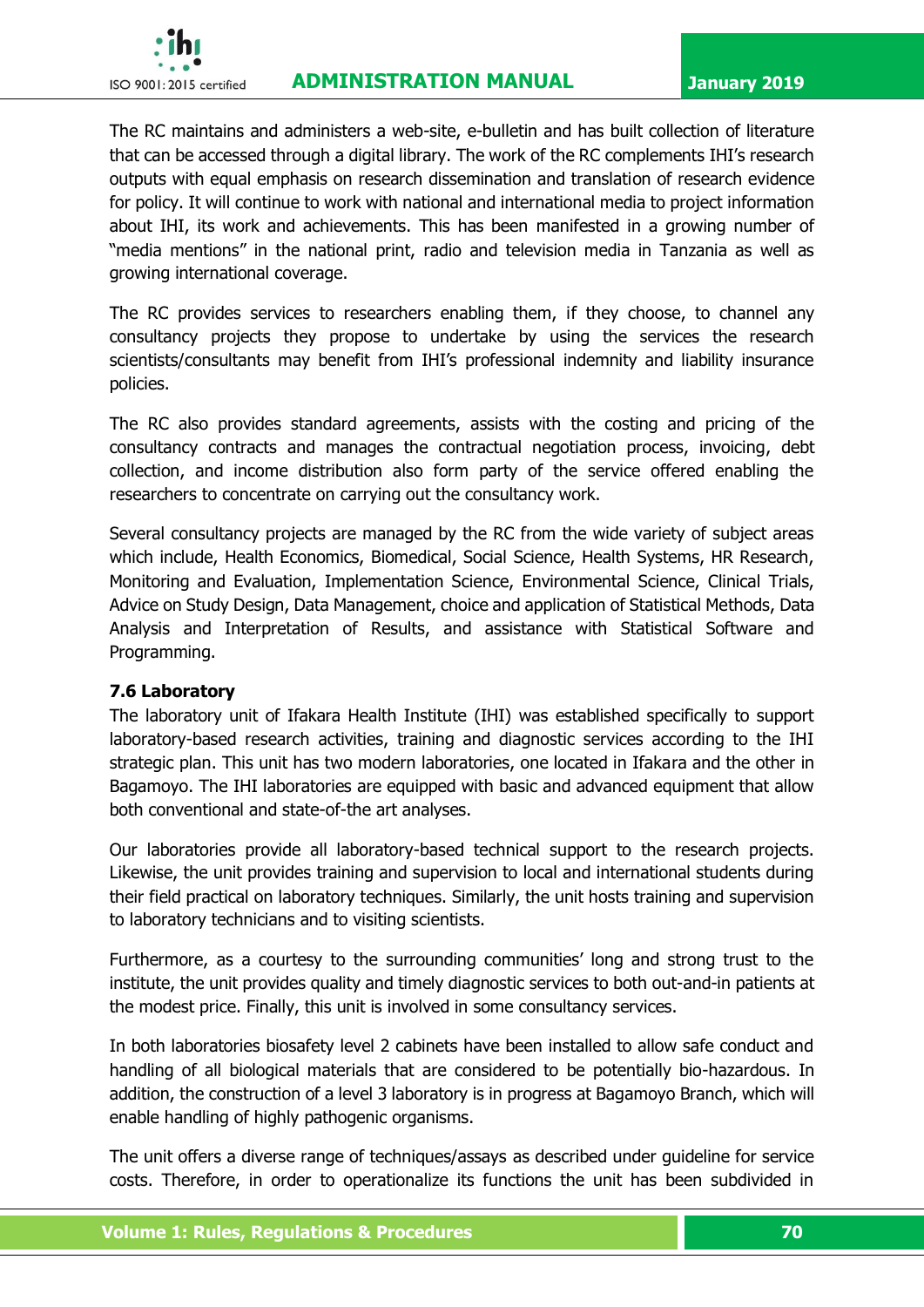

sections including molecular biology, immunology, parasitology, microbiology, diagnostic histology, haematology and chemistry.

The Institute's labs are ISO 15189 Accredited as meeting international standards and also GCP and GCLP compliant to ensure quality service to customers.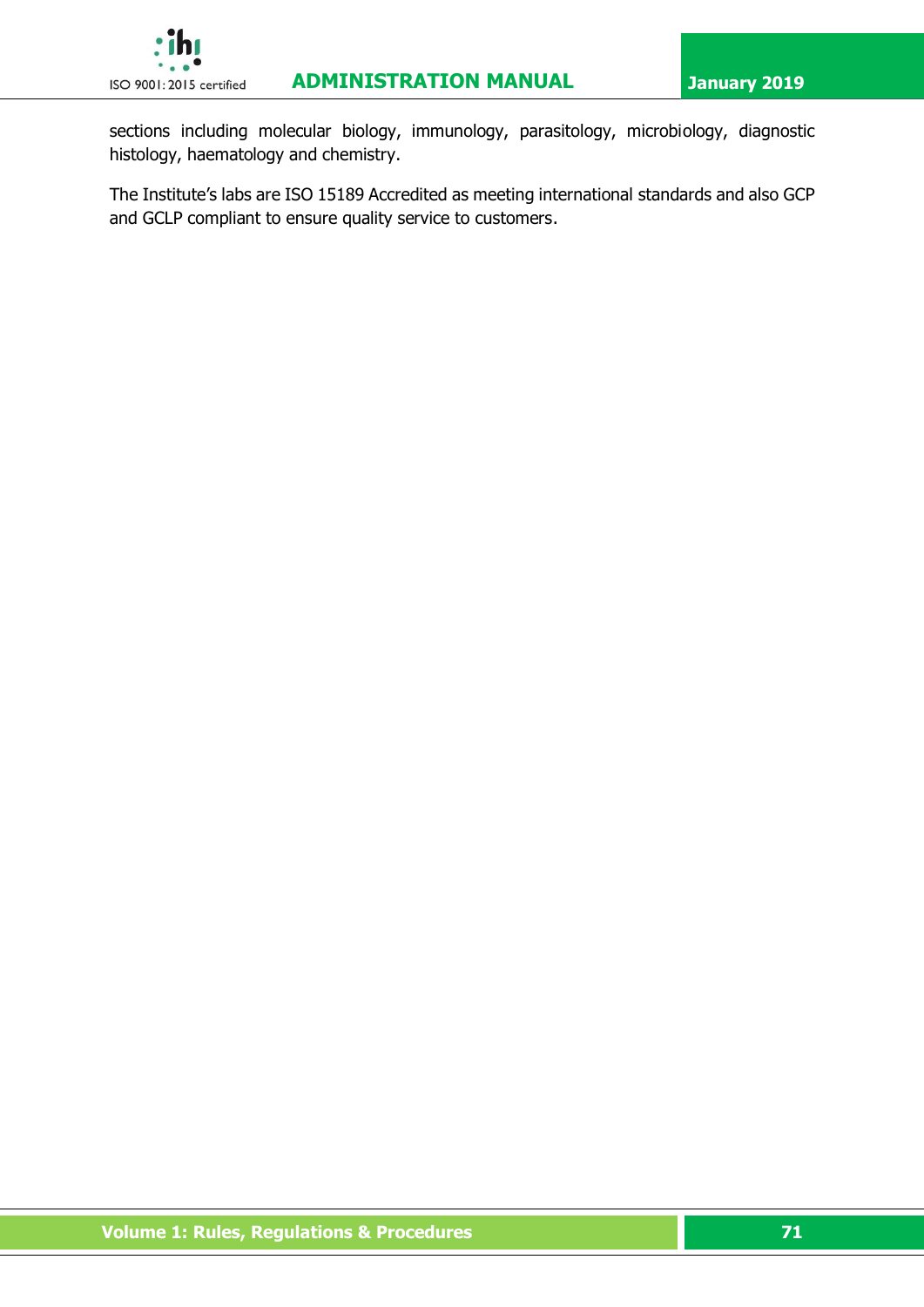# **8. Training and Capacity Building**

# **8.1 Introduction**

The institutional training activities have been developed further with the appointment of an institutional training coordinator. Full-time training will be carried out in partnership with the newly established Nelson-Mandela African Institute for Science and Technology. The affiliation of IHI to NM-AIST will expand the training component of the institute and increase the potential for obtaining resources from the Government of Tanzania in future.

The training courses will focus on Master's in Epidemiology and Infectious disease and Master's in Public Health. These courses are in collaboration with the SwissTPH/University of Basel, Mailman School of Public Health/Columbia University and University of California, San Francisco. Short courses on technical malaria control and management skills training for malaria control programme are carried out at central and district levels.

Improvement of the research and training platforms is ongoing in Bagamoyo. Further research platforms will be constructed in Ifakara and Rufiji. More information on training is available in the training policy of the Institute.

# **8.2 Training Strategy**

In order for the Institute to effectively discharge its functions, it will be necessary to have a cadre of highly skilled and appropriately trained workforce and to up-date their training in the various categories of skills involving the Institute's duties and obligations as enshrined in the IHI Strategic plan.

In training and retraining of staff, the Institute shall be guided by the philosophy of "training by objective". Training shall be planned to meet the strategic goals of the Institute. To qualify for training an employee shall be required to have worked for at least two years in a full time position with the Institute.

Employees on temporary terms of service shall not be provided with training at the expense of the Institute or be sent on fellowships offered to the Institute.

### **8.3 Objectives of Training**

Internal and external training shall form an integral part of staff development within the Institute. The training objectives shall be as follows:

- a) To improve the efficiency and effectiveness of employees with a view to enhancing job performance.
- b) To provide the necessary knowledge and skills to new employees who might be recruited by the Institute without the required skills or professional training or employees appointed or promoted to higher positions so as to enable them attain the required level of competency in their jobs.
- c) To prepare the professional cadres to adapt to the rapid changes in technology and management practices.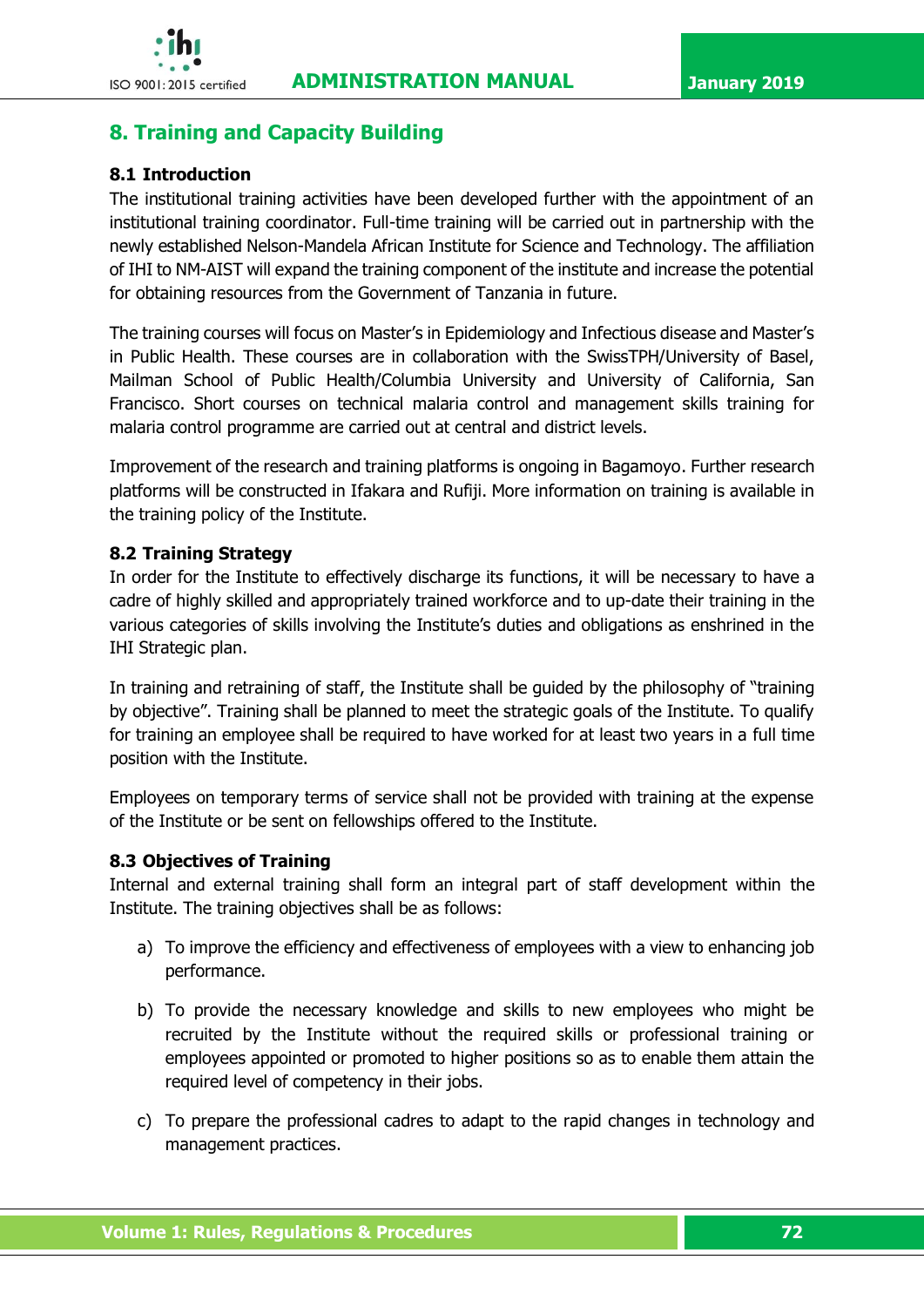

d) To provide scope for personal advancement to employees who demonstrate potential qualities for career development.

# **8.4 Responsibility for Training**

It is the responsibility of every head of Unit, section and project leader to continuously offer on the-job training to their subordinates and identify suitable training for them.

Individual requests for training shall be considered if processed and duly recommended by their controlling officers and Heads of the Units/Project Leaders. The Management shall identify suitable training institutions and training programmes tenable within or outside the country.

### **8.5 Part-time Training**

- a) The Institute may assist in special cases when an employee is pursuing part-time or correspondence courses, which are relevant to their duties.
- b) The procedure to be followed shall be for the employee to submit his/her application for relevant part-time or correspondence studies to the recognized Institute through the Heads of units/sections or project leaders.

### **8.6 Payment of Salaries and Fringe Benefits**

Employees sponsored by the Institute or any other organization with the approval of the Institute shall receive in addition to stipend or other allowances applicable, a proportion of their salaries depending on the status of their training, the amount of stipend being paid, and the duration of exemplary service the employee has served the Institute.

### **8.7 Terms and conditions applicable to attendance to courses**

### **8.7.1 Costs to be incurred**

Where an employee is admitted to a course of postgraduate education and his application was supported or recommended by the Institute, he/she may be sponsored by the Institute to attend the course The Institute may incur all or part of the following:

- a) Course fees.
- b) Registration and Admission.
- c) Examination fees.
- d) Residential, including all board and lodging fees excluding laundry charges.
- e) Transportation to and from the place of the course.

### **8.7.2 Leave without pay to Pursue Postgraduate Studies**

An employee attending a course of higher education for a Master's degree or higher course, relevant to his/her duties, who is not sponsored by the Institute may be granted leave without pay for the entire duration of the course.

An employee sponsored by the Institute may be granted leave with pay following condition stipulated by the Institute.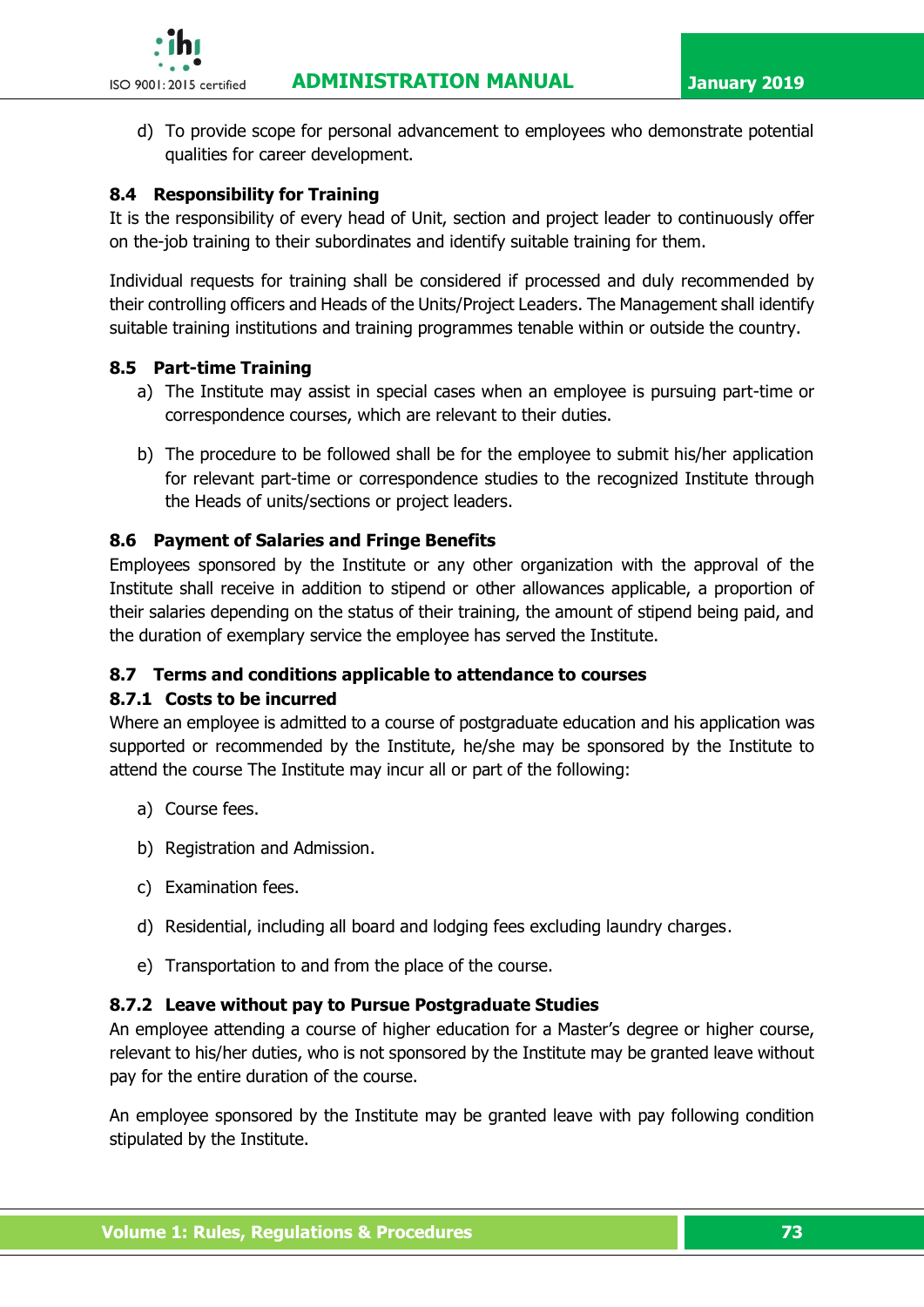

### **8.8 Registration with Professional Boards or Institutions**

The Institute shall pay for its professional staff registration and annual fees for three Professional Boards recognized by the Institute.

### **8.9 Staff development committee and its functions**

There shall be Staff development committee within the Institute to administer the day-to-day training functions.

The Staff Development committee shall consists of the following members:

- a) Training Manager **-** Chairperson
- b) The Training Coordinator Secretary
- c) HR Manager **-** Member
- d) Two (2) Senior Scientists Member
- e) Services Unit Manager Member

### **8.9.1 Functions of the SDC**

The Staff Development Committee shall have the following functions:

- a) Prepare and monitoring the implementation of Institute's Human Resources Development Scheme
- b) Nominate candidates from amongst employees identified or recommended for training by head of Units, Sections, Sites and Project Leaders
- c) Conduct jobs Evaluation and grading
- d) Provide recommendation to MC on Institutional investment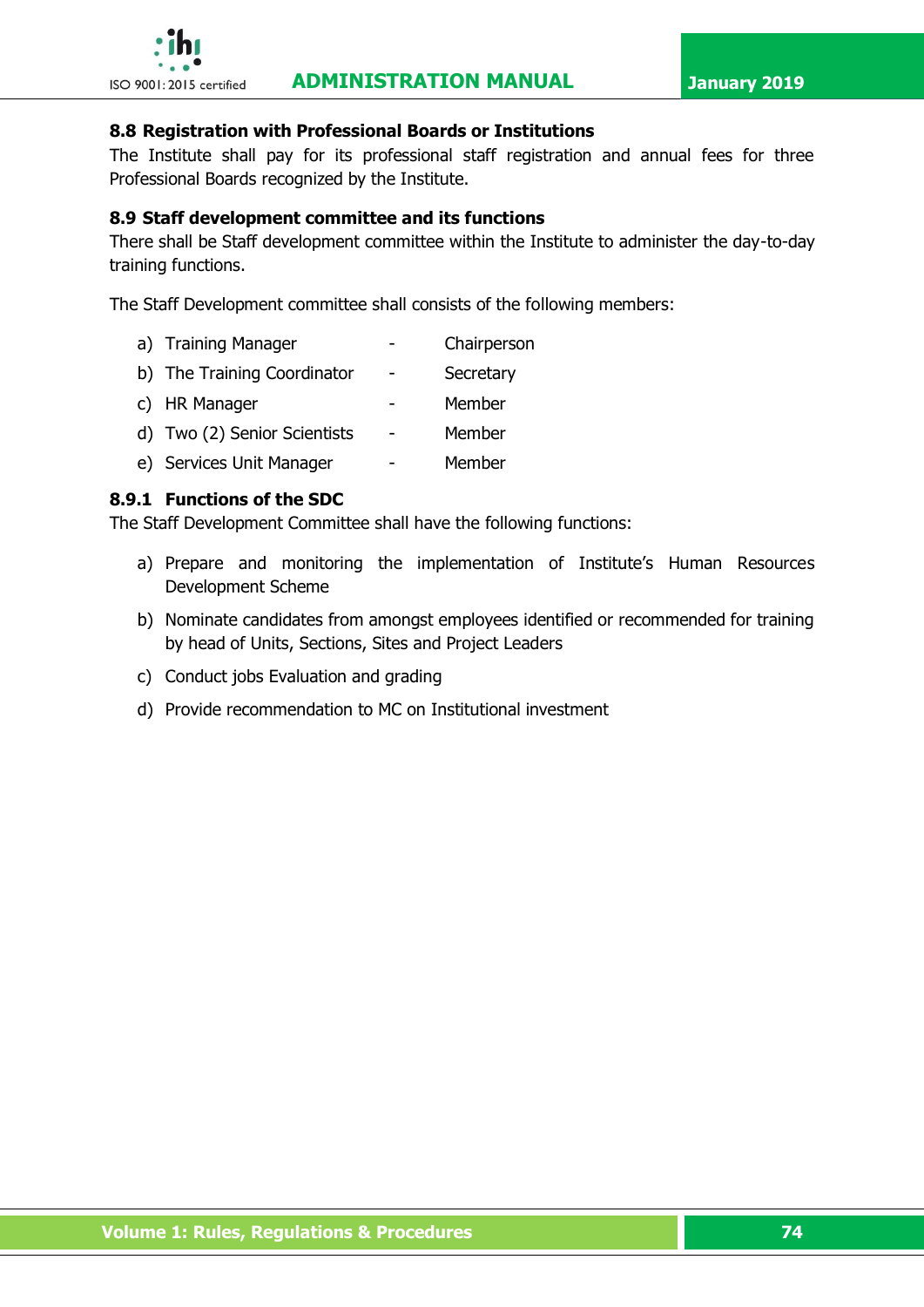

# **9. Operations Support Services**

# **9.1 Introduction**

The institute provides various services to projects, collaborators and other related organizations to best serve research projects. The aim is to provide services with good quality and in time. Every service unit has a clearly defined service portfolio. The cost of each service is defined in the list of services costs in Volume 2 schedule 1. The following units are providing services to projects and other institutional units:

### **9.2 Transport**

The Institute has a considerable fleet of vehicles able to provide transport services for people and goods to projects and institutional units. The whole fleet is maintained and in good condition to ensure safety and comfort to all users. Transport services are available in all our branches stations and Head Office

### **9.2.1 Fleet Management**

The Transport Manager shall be the overall in-charge of vehicle management within the Institute and shall perform the following specific responsibilities:

- a) Ensuring that control is exercised over the use of all vehicles.
- b) Controlling the proper implementation of fleet management of projects and institutional vehicles.

### **9.2.2 Procedure to Get Transport Services**

- a) Applicant has to fill and sign a vehicle request form which can be obtained from the reception (Volume 4 Schedule A1).
- b) The form has to be approved by the Unit/Project leader/Administrator.
- c) Administrator shall authorize the use of the Institute's motor vehicles or motor cycles by signing the request form.
- d) Vehicles travelling outside the work station must have prior approval from the Administration Manager/ Branch or Station Leader.
- e) The security guards shall verify the departure of the vehicles by signing on the request form.

### **9.2.3 Rules of Vehicle Usage**

- a) All responsible persons shall make sure that these rules are adhered to and that non– adherence is reported to the relevant authority.
- b) Work trips have to be planned during working hours Monday through Friday, 08.00 to 17.00.
- c) On Saturdays, Sundays and public holidays, it is not allowed to use the Institute vehicles without prior approval of the Branch/Station Leader/TM.
- d) Time for departure on long trips for institutional car is from 06am up to 10am, and the limit for institutional car to be on the road is 7pm (see car guidelines).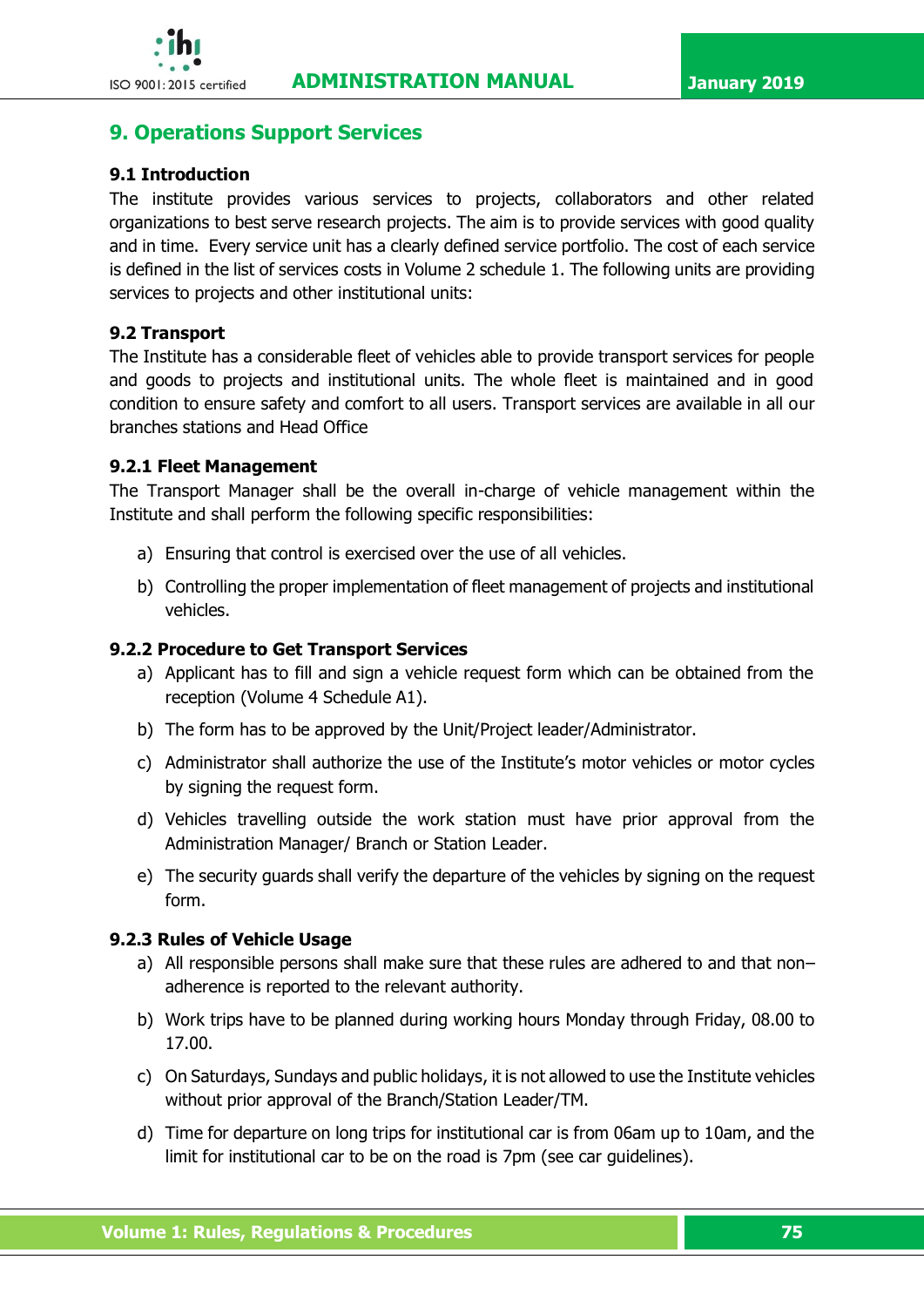**ISO 9001:2015 certified ADMINISTRATION MANUAL January 2019** 



- e) The Institute's vehicles shall be hired at a rate as shown in the list of services costs of the Institute.
- f) Private use of the Institute's motor vehicles is strictly prohibited.
- g) Drivers and passengers boarding Institute's vehicles shall have their seat belts fastened before start of the journey. It is the responsibility of the driver to remind all passengers to buckle their seat belt before setting off. Failure to observe this rule shall mean breach of the Institute's highway-code and disciplinary actions may be taken against noncompliant.
- h) Institute's vehicle shall not be parked in unofficial areas such as bars, night clubs.
- i) Only assigned drivers are allowed to drive Institute's vehicles, except in emergency situations.
- j) Self-drive for both project and institution vehicle shall be approved by the CED/Designate.
- k) Drivers are advised to follow traffic highway code and traffic laws, any fine which the drive will be charged which is not related to the mechanical problems and or tax related shall be paid by the driver him/herself.
- l) Smoking in Institute's vehicles is strictly forbidden.
- m) All trips shall be registered in the vehicle log book indicating, Date of the trip, time of the trip (Departure and Return), journey (From/To), Km reading (Start/End) and signature of the user of the car and Unit / Project.
- n) All trips shall be registered by the driver whereas information has to be entered in the log book such as, Date, Litres of fuel /oil, Km reading at filling, Filling station receipt number / cash sale number.
- o) At the end of the month the following shall be consolidated into the report:
	- i) Km reading at the beginning of the month.
	- ii) Km reading at the end of the month.
	- iii) Fuel filled in Litres according to the log book.
	- iv) Fuel filled according to accounts records.
- p) In case of an accident, TM has to be informed immediately.

### **9.2.4 Vehicle Maintenance Service**

IHI has two well-equipped workshops located in Ifakara and Bagamoyo which offer maintenance services for motor vehicles and motorcycles. For safety purposes, and to guarantee service quality, all Institutional and project vehicles and motorcycles shall be repaired at the IHI Workshops. Exceptions need prior approval by CO.

### **9.2.5 Vehicle Repair Process**

a) Drivers are required to fill repair request form before sending the vehicles to the workshop.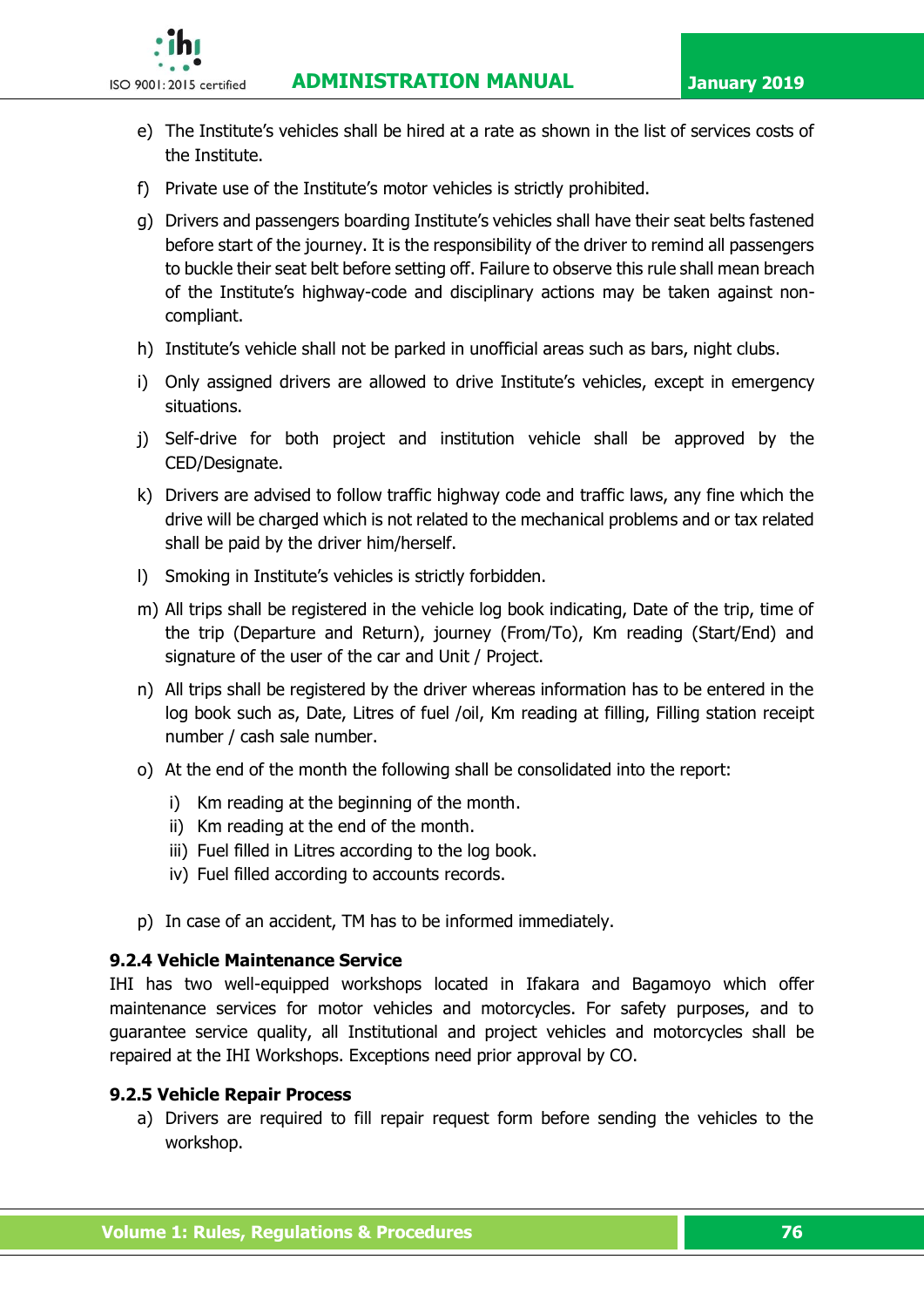**ISO 9001:2015 certified ADMINISTRATION MANUAL January 2019** 



- b) The vehicle request form approved by either of the following people; Transport Officer / Transport Manager / Project leader and Project accountant before submitting this form to Transport Unit to raise the PR in the ERP system initiating approval of the service and spare parts from the store.
- c) The job card is prepared at the Garage by Head Mechanic after work, this from indicates all services done to the vehicle and spare parts used in that service. The driver has the right to sign or not to sign the form when collecting the car witnessing or dis agreeing of what is written in the job.
- d) The Maintenance Unit will raise the invoice as per signed job card accompanied by Vehicle repair and Maintenance form approved by relevant authorities.

# **9.2.6 Vehicle Routine Service**

All institute vehicles are required to wear a service card which indicates date of last service and the next service date. The drivers are required to adhere to the subsequent service dates after covering the required kilometers which normally range from 3000kms to 5000kms depending on recommendations from the manufacturer and type of filter and lubricants used for the preceding service.

# **9.2.7 Fuel Management**

The institute purchases fuel for its fleet from specific suppliers identified after following Procurement Procedures as per Admin Manual. Sourcing of Fuel from Suppliers is either through pre-paid or cash payment. Pre-paid arrangements is for fuel service companies where payment is settled by the Institute before receiving the service while cash arrangement is the normal fuel purchase during field work where identified fuel supplier does not exist.

# **9.2.8 Fuel Card Management**

Fuel card system is a system where in controlling fuel usage in Institute where fuel purchase is done using fuel cards. This is the pre-paid arrangement where suppliers recharge the fuel cards depending after the payment being settled by the Institute, a specific amount paid to the supplier is being reloaded to fuel cards where drivers use the card on refueling cars upon demand. For more information on Fuel card management, Performance, security and controls please refer fuel card Guideline.

# **9.3 Printing & Stationeries (P&S)**

The P&S unit provides printing services and stationeries supplies for projects and institutional units. The aim is to provide services in good quality and timely and to ensure that stationery goods including computer accessories are available in stock.

Other services provided by the printing and stationery unit include binding and arrangements for conference rooms. The P&S units are available in all branches.

All staff members are required to exercise strict discipline in the use of stationery. In this regard, waste prints shall where possible be reserved for use as draft papers if they contain no classified information.

A staff member who negligently misuses papers and thus causing unnecessary loss to the Institute may be required to pay the cost of replacement.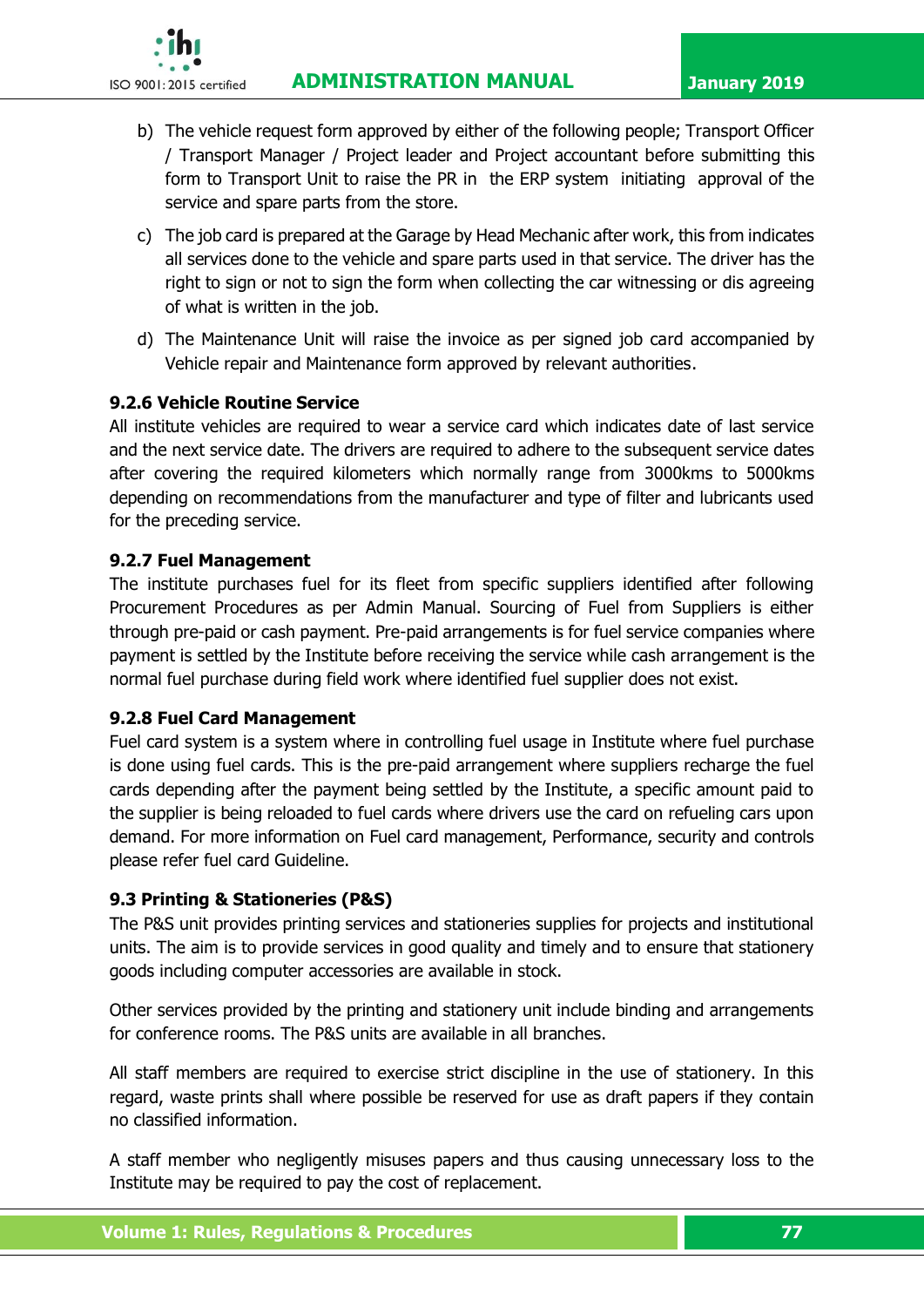

Bulk computer printing is discouraged and shall be reduced to minimum. The use of other cheap means for the production of IHI forms such as photocopy and duplicating shall be encouraged.

The utmost economy shall be exercised in the ordering and use of official stationery. All orders shall be authorized by a responsible supervisor/Project leader. Use of Office stationery for private correspondences is not allowed.

#### **9.4 Telephone**

The Institute provides corporate group-wide mobile services for all staff.

Landline telephone services are intended to facilitate communication between the Institute branches and sites and its clients. All staff members are therefore required to ensure that only necessary official telephone calls are made on the Institute's account. Secretaries and telephone operators are required to maintain proper record of outgoing telephone calls and produce list of private calls at the end of every month for settlement by officers concerned.

#### **9.5 Stores Management**

An effective and efficient stores records and storage system should be capable of providing the correct information on the institute's management and other stakeholders on the:

- a) Type of stores held.
- b) Quantity and Values of stores held.
- c) Economic Quantities or scientific value of each item to be held in store or Archive.

#### **9.5.1 Objective of Store Function**

- a) The objective of this SOP is to ensure scientific and efficient management of receipts, storage and issues of materials keeping in view the economics, security of stock as well as safety requirements.
- b) To define the Organization's policy and scope for managing a Storehouse.
- c) To establish a procedure to facilitate speedy handling and accounting of receipts, storage and issue of materials.

### **9.5.2 Store-keeper Responsibilities**

The major responsibilities of storekeepers are listed below**:**

- a) Identification of all materials stored (codification).
- b) Receipt of incoming materials.
- c) Inspection of all receipts from suppliers.
- d) Storage and Preservation.
- e) Materials Handling.
- f) Issue of materials to users within the organization.
- g) Maintenance of Stock Records.
- h) Stores Accounting.
- i) Inventory control.
- j) Stock-Taking.
- k) Submission of stores reports.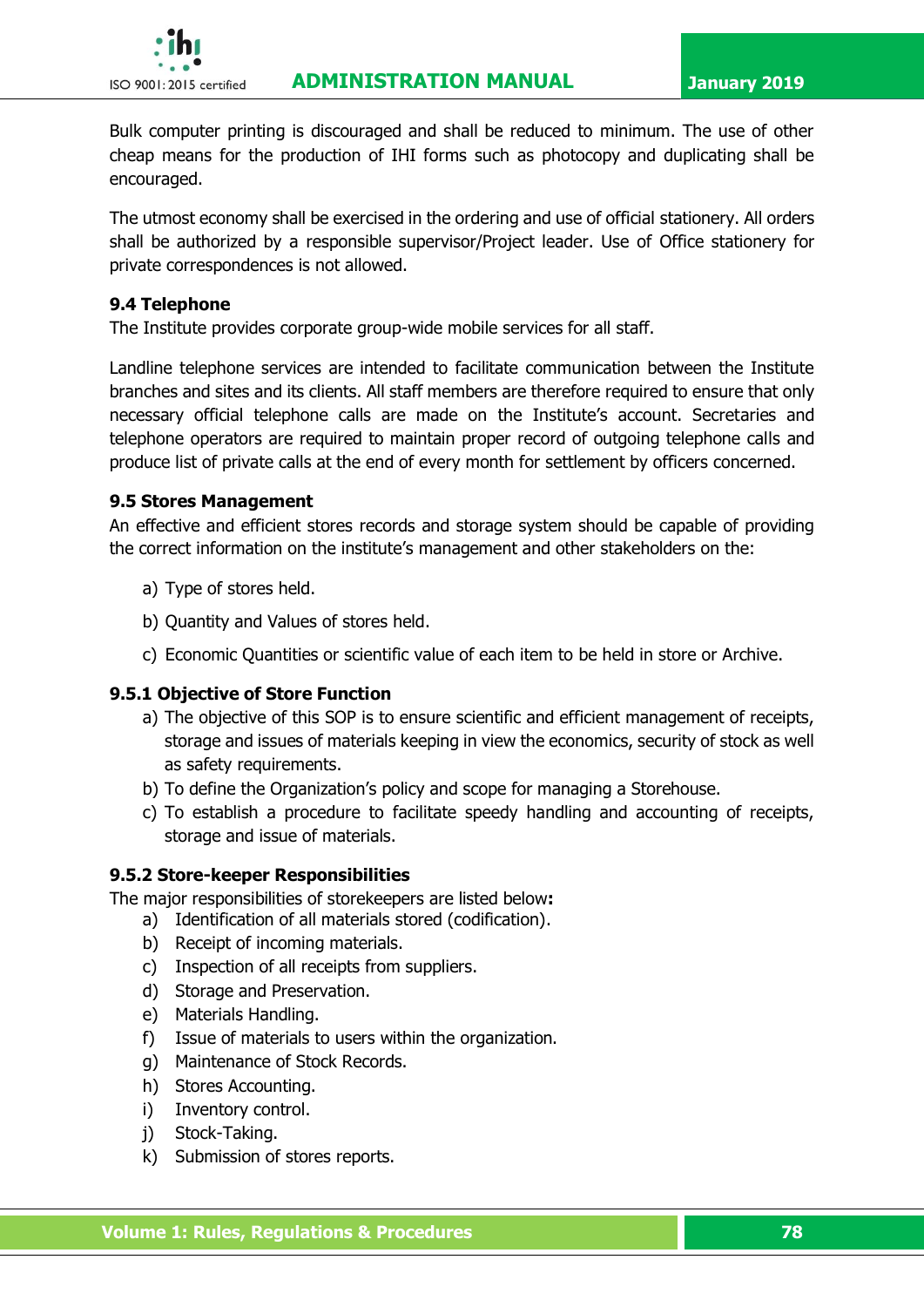

# **9.5.3 Stock Records**

All the store records have been automated, all entries are passing through the system sage ERP 300, and reports such as delivery (GRN), return or rejection, consumption will be retrieved from the mentioned system.

### **9.5.4 Stock Arrangements**

The stock level shall be kept to the minimum; most of the items in the store shall be the most transit items direct procured for use, waiting to be issued to the end user or on transit to branches in case of Dar es Salaam store. Very few items will be kept in the form of stock; therefore, codification of Stock Location Address (SLAI) shall be performed in the Store where systematic arrangements of Storage documents and locations are done. The head of Store which is located in all branches, with the relevant head of Unit shall perform codification for SLAI of stores.

### **9.5.5 Receipts of Goods and Reporting**

In order to achieve the aforementioned Stores Records and Storage system, during receipts of goods, the Store Section shall follow the following Regulations:

- a) Receive goods accompanied with Delivery Notes (DN) copy of local purchase order (LPO) , EFD receipts and Tax Invoice (TI).
- b) Compare quantities and specifications of goods on DN with that of respective Purchase Orders (PO) copies in hand and sample (if any).
- c) Inform the Technical Personnel for inspection of technical related goods which subjects to inspection by Technical Personnel or User unit. The technical inspection shall be done immediately after receipts of goods. Sign the DN and checklist for performance monitoring of supplies (INSPECTION FORM) as an acknowledgement for receipts of Goods from the suppliers.
- d) Create GRN after inspection of respective goods, and notify the respective person/department upon the receipt of their goods.
- e) Rejections should be handled promptly and with good judgment. The responsibility for return of rejected materials lies with the Store Keeper and the Inspecting persons. When material rejection occurs, immediate action must be taken to return, replace the rejected goods. Return note and credit note will be raised in the system sage ERP 300 to return the goods to the vendors/suppliers in which the reason for rejection will be clearly stipulated.

# **9.5.6 Storage of Goods**

All institute goods shall be stored in a Store, or archive managed by the institute itself. The Store Section shall then undertake the following:

- a) Stock all stores to their appropriate store or Archive or stock yard.
- b) Keep all valuable, sensitive and attractive stock items in safety, secure and strong locations.
- c) The storekeeper should make sure that the oldest stock has to be issued first.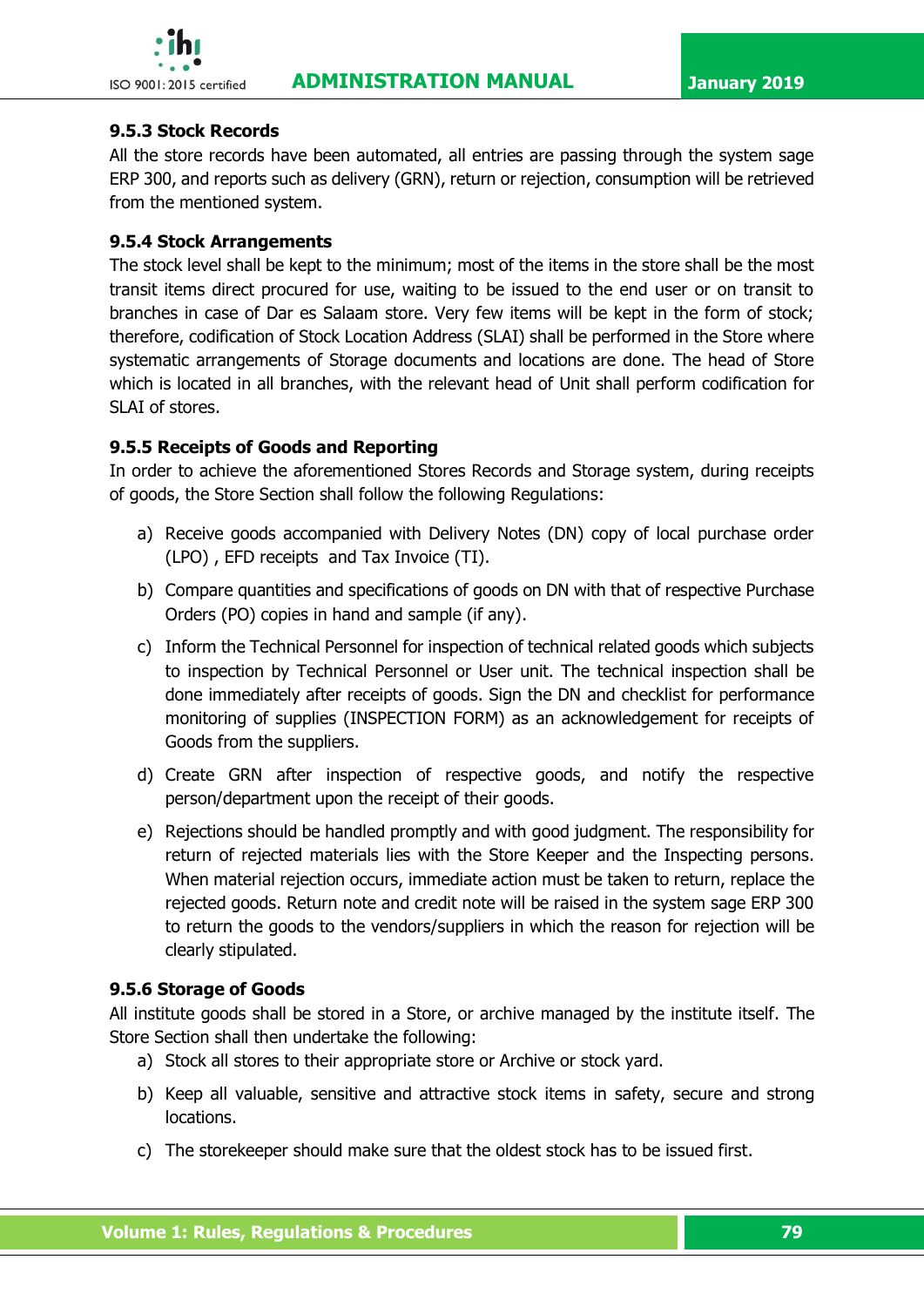### **9.5.7 Stores Issuing and Reporting**

Item usage requisition will be raised through SAGE ERP (norming) by the respective administrator, personnel and approved by the unit/project leader. After the completion of the all approval goods will be issued as per their needs.

### **9.5.8 Pack and Dispatch**

After issuing and/or order receiving, items shall be packed appropriately and dispatched through transportation companies, Institute motor vehicle, or couriers (for small parcels) using material transfer note to the end-users by who will sign and return a copy.

### **9.5.9 Store Write-off and Disposal**

No any Unserviceable Assets shall be written and disposed-off without Procurement Committee (PC) and MC approval. The administration manager shall be responsible for arranging the disposal as per following regulations:

- a) Receive Unserviceable Items by using MRN.
- b) List unserviceable assets in the list of stores awaiting Board of Survey (BOS) Inspection Sheet.
- c) Invite PC for deliberating the unserviceable assets.
- d) PC will seek authorization from the Director.
- e) Advertise for disposal (internally or externally, by auction or tender).
- f) Dispose and prepare disposal reports to the Finance Department.
- g) Adjust stock record cards and fixed assets register.

### **9.5.10 Stock Taking**

Stock taking exercise will be conducted on monthly basis so as to enable better control of inventories.

- a) Physical stock verification is carried out by way of counting, any discrepancies found are record immediately reconciled.
- b) Any loss of stores shall immediately be reported to the chief operating officer (COO) and store personnel will explain clearly the root cause of the loss, loss statement will be prepared and submitted to COO, after the approval of the loss report, write off should be done and store records adjusted accordingly.
- c) If COO and the loss investigation team is satisfied beyond reasonable doubt that the loss has been primarily caused by negligence of stores personnel (such as over issue, or issuance without proper documentation), arrangement for deduction of stores personnel alary will be done to compensate the loss. In addition to compensation for the loss other disciplinary actions will be taken against the personnel as per institution's regulations.

### **9.5.11 Safety of Stores**

The term "Safety" encompasses the safety of the materials, facilities used, and the safety of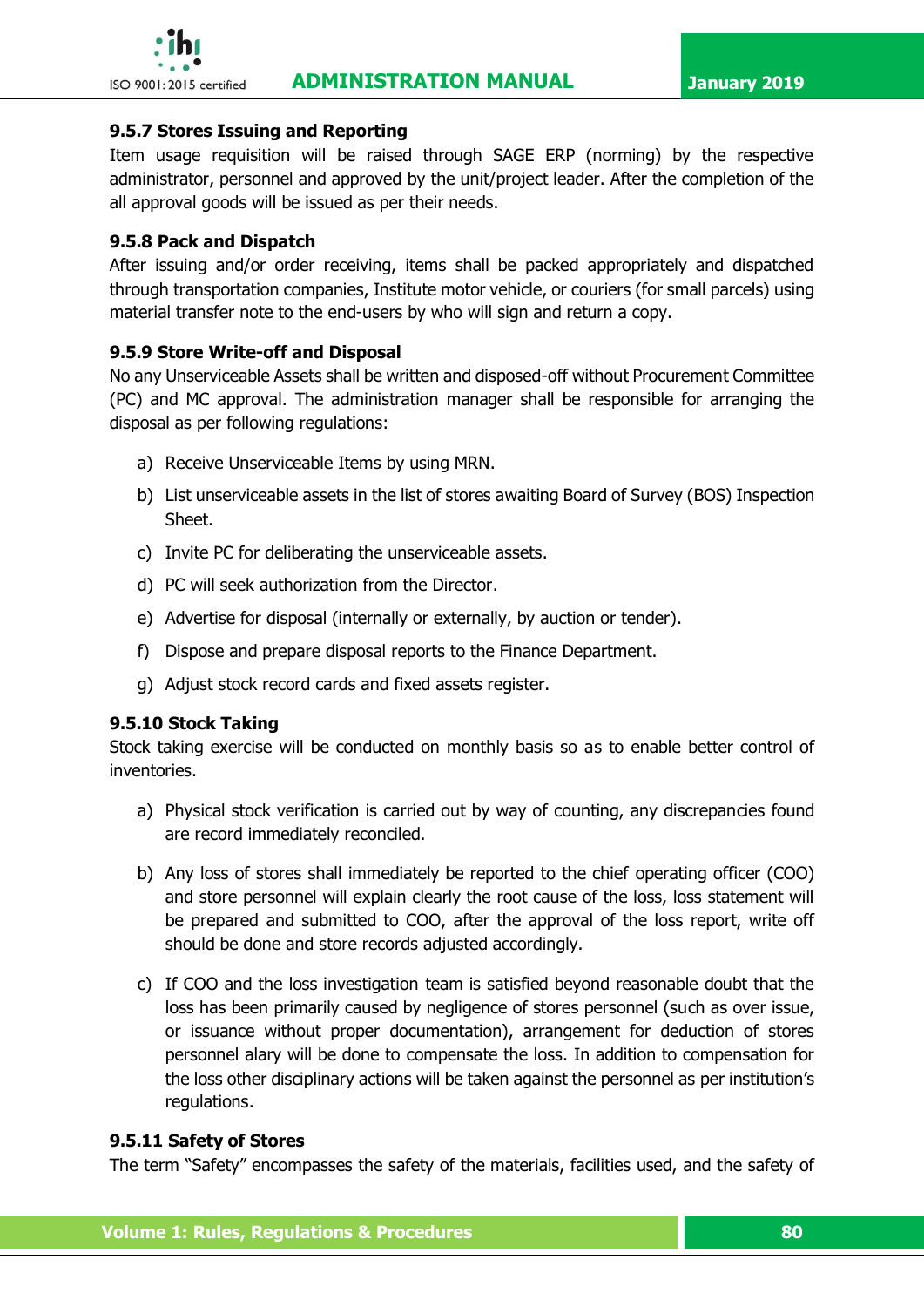the personnel working in a Storehouse.

### **9.5.12 Accidents**

One of the important responsibilities of the stores personnel is to prevent accidents It is important therefore, that all precautions are taken to avoid accidents. by ensuring that all Wires, unwanted ropes, steel rods or empty cartons are not kept carelessly on walkways.

### **9.5.13 Fire Prevention**

It is necessary to take every precaution against fire and ensure that all fire regulations are strictly observed by all the staff. Fire extinguishers should be installed to all IHI stores and should be checked regularly. Stores personnel should be trained in firefighting and specific responsibilities given to specific people so that there is no confusion when a fire occurs**.**

### **9.5.14 Security of Stores**

- a) Security in all Stores should be properly planned and organized. Doors should be strong and provided with good Multi-Lock padlocks and windows should be provided with iron grill.
- b) Custody of keys: All keys of storehouse and stockyards should be numbered and store personnel will be held responsible for them. During off-duty hours these keys are to be kept by stores personnel. Duplicate keys will be handled and kept by COO. In case when a key is lost, full enquiry should be done and padlocks should be changed.
- c) Entry into Store Premises: No one except the authorized staff should be allowed access into the stores. Staff coming to receive materials issued from the Stores should not have access to the storage area.
- d) Housekeeping: Head of stores should make sure that stores are kept neat all the time.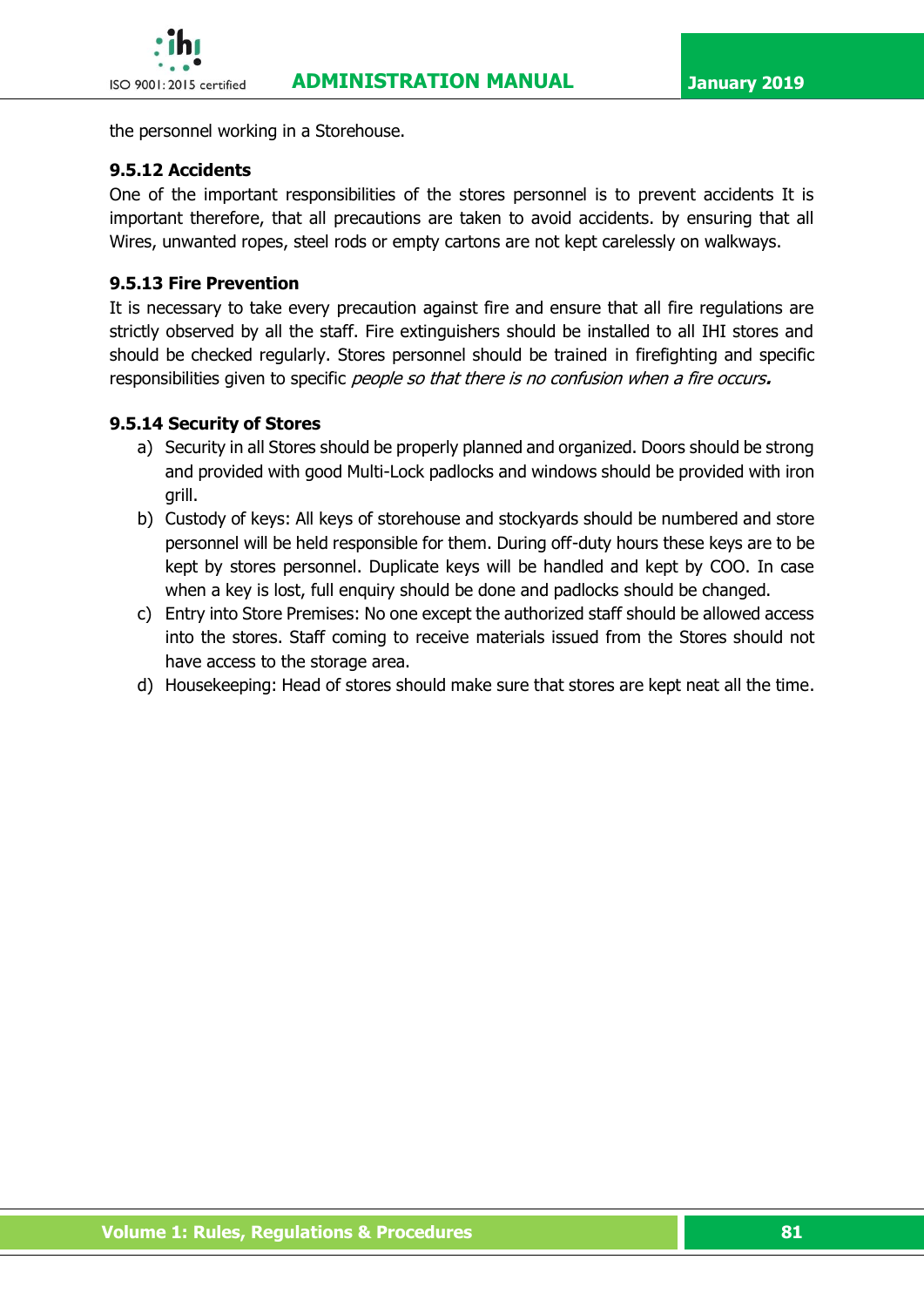

# **10. Estates Management**

The Estate Unit is responsible in maintaining all IHI buildings, experimental huts and gadgets and to ensure that they are in good condition. In addition, the Estate unit offers hospitality services, residential house services and provides construction services and office space.

### **10.1 Residential Houses**

IHI currently has 17 residential houses in Ifakara which can be hired by staff and project employees. In addition, the Estate unit may rent private houses to accommodate staff when necessary. Further details can be found in the list of service costs Volume 2 schedule 1.

### **10.2 Rest Houses**

The rest house is located in Ifakara and has more than 7 rooms and a swimming pool to accommodate consultants, staff, official and non-official guests of the Institute.

The Rest House has a restaurant to serve staff, guests and students from international courses carried out at TTCIH. For services and prices refer to Volume 2, Schedule 1.

### **10.3 Office Accommodation 10.3.1 Ifakara Branch**

Ifakara branch is the registered IHI head office located between Tanzania Training Centre for International Health (TTCIH) and St Francis District Designated Hospital (SFDDH). It includes offices, laboratory and clinical facilities, Data Management Unit, workshop for vehicles and hospitality services.

# **10.3.2 Dar es Salaam Office**

The Dar es Salaam Office is located Off Old Bagamoyo Road, Plot 463, Kiko Avenue, Mikocheni area in Kinondoni Municipality. The Office harbours administrative and project offices.

### **10.3.3 Bagamoyo Branch**

The Branch is located within the Bagamoyo District Hospital premises. It includes offices, laboratory and clinical facilities. Further construction works are going on to enlarge the research infrastructure and to establish central archive, Data Management, and Workshop in Kingani area.

### **10.3.4 Rufiji Station**

The Station is located in the Folk Development College (FDC) buildings. Twenty-four acres of land near Lake Umwe has been acquired for further development of the Rufiji Station.

### **10.4 Other Facilities**

### **10.4.1 Namwawala House**

The house is located 35 Km west of Ifakara in Namwawala village. The house was constructed to cater for field experiments and to accommodate field staff.

### **10.4.2 Screen House**

The screen houses are experimental buildings located in different sites in Ifakara.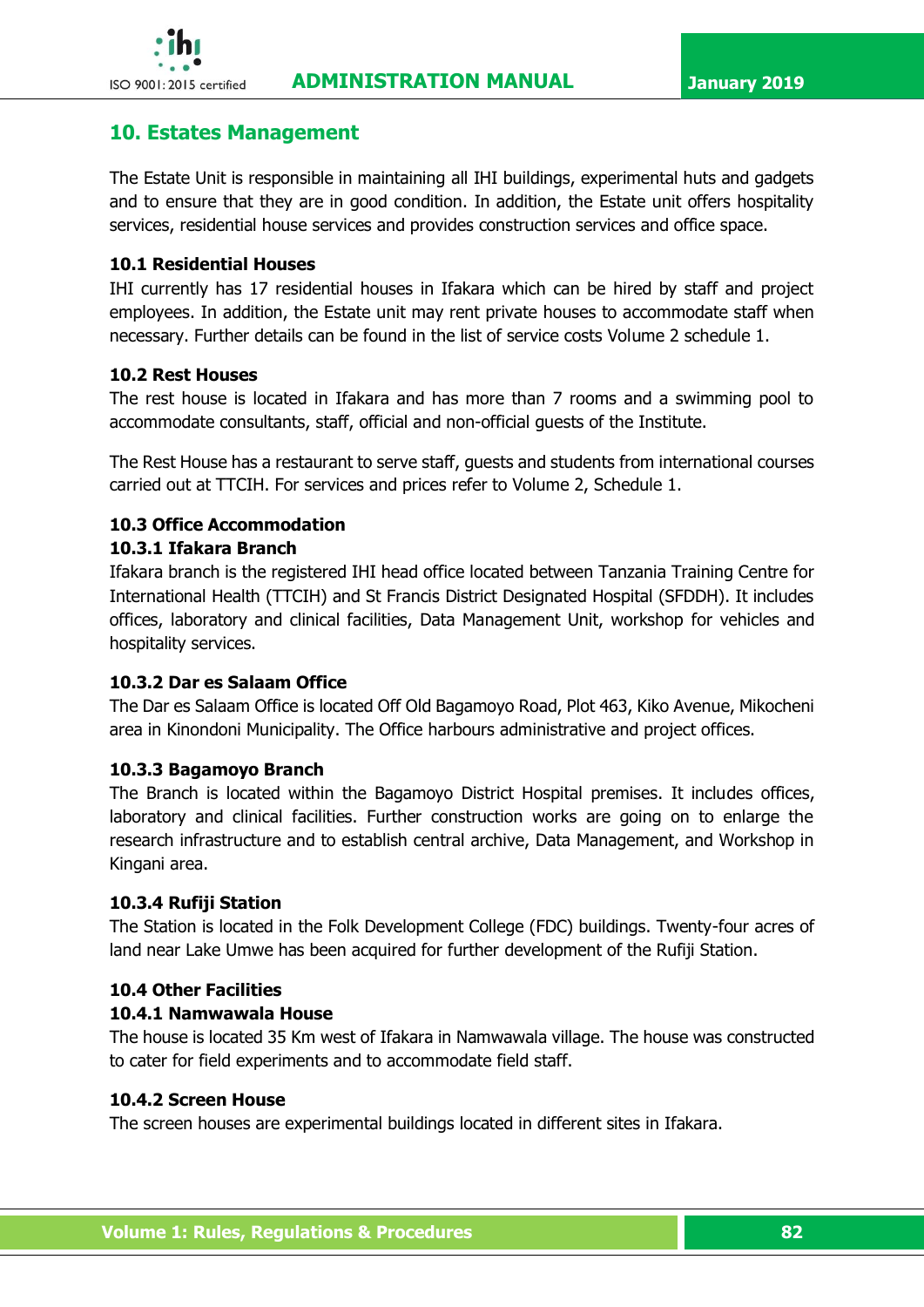

# **11. Asset Management**

### **11.1 Fixed Assets**

Asset Management is used in this manual as a synonym for fixed assets management. Institutional assets are bought and owned by IHI. Project Assets are bought and owned by the Projects. At the end of the Project, the ownership of the fixed assets is transferred from Projects to IHI. All fixed assets shall be properly registered in IHI's fixed asset register. An institution-wide physical verification of all fixed assets will be done after every one year, supervised by finance/ administration or by a registered and licensed Fixed Assets Consultant.

IHI Fixed Assets have been specifically grouped into ten (10) Asset Categories as listed hereunder:

- a) Office furniture & fittings.
- b) Office equipment.
- c) Computers, printers &UPS.
- d) Laboratory equipment.
- e) Motor vehicles and cycles.
- f) IT infrastructure.
- g) Office premises.
- h) Residential houses/rest houses.
- i) Generators.
- j) Scientific equipment.

### **11.2 Intellectual Property (IP)**

In the pursuit to its mission over the years, IHI has seen new creations, innovations and discoveries that require legal protection. In order for Research and Development institutions like IHI to encourage and protect innovations, formalized agreements are needed on the ownership and allocation of benefits accruing from commercialization.

In the development of the IP, IHI recognizes that collaboration initiatives may bring IHI's research scientists to work together with researchers, industry or indigenous communities. In this open and collaborative spirit, IHI developed and approve Intellectual Property Policy for the Institute which will cover all issues relating to Intellectual property includes the following provisions:

- a) Commercialization of any Innovations.
- b) Ownership of any Innovation from Research.
- c) Administration of the Innovations.
- d) Recording and maintenance of the Institute's Intellectual Property portfolio.
- e) Disclosure and Material Transfer agreement.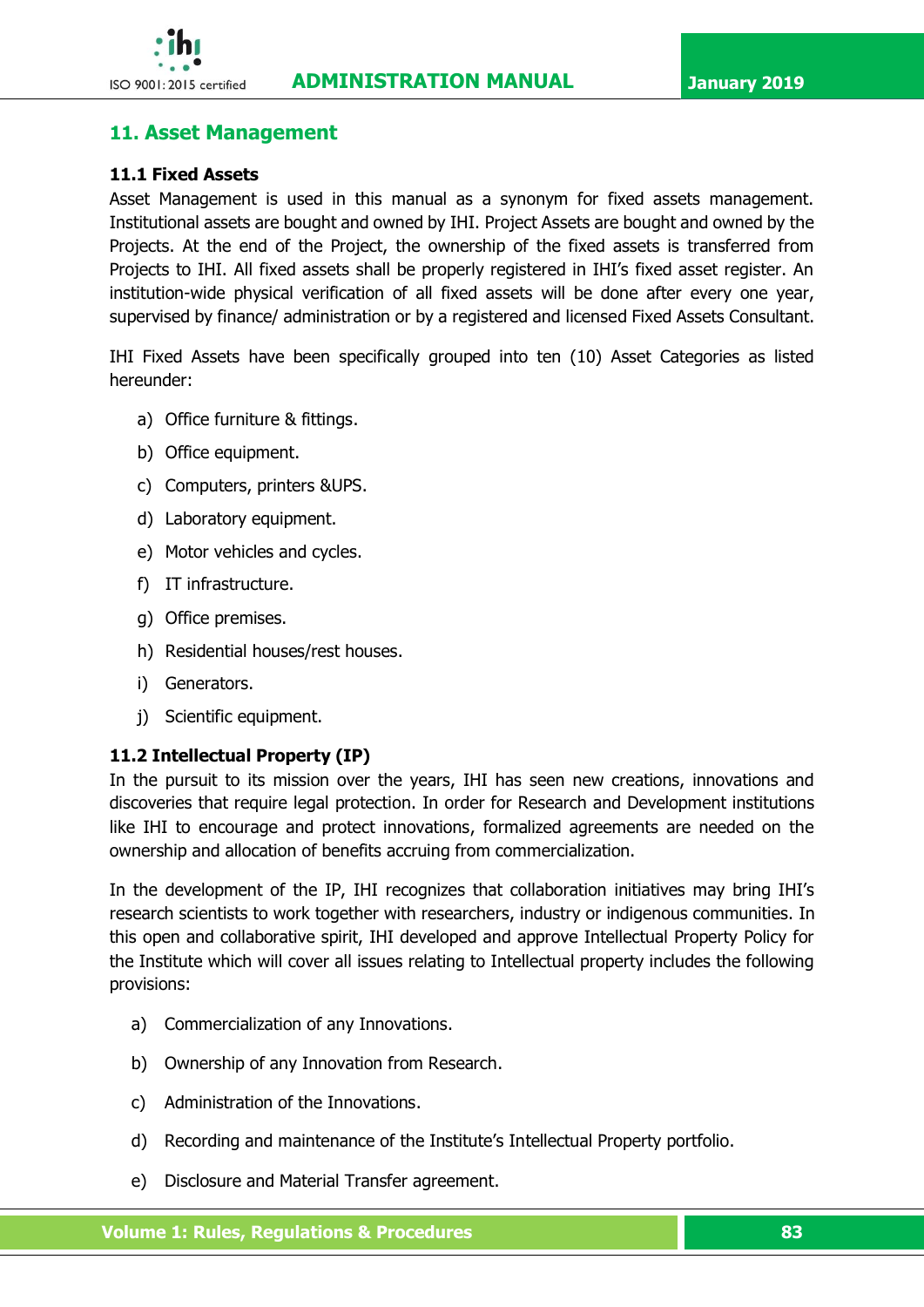

- f) Profit sharing and distribution of the Revenue.
- g) License.

The IHI Intellectual Property Policy as per Volume 3 attached in this Admin Manual shall govern all Intellectual Property related issues with any other Governmental Legislation.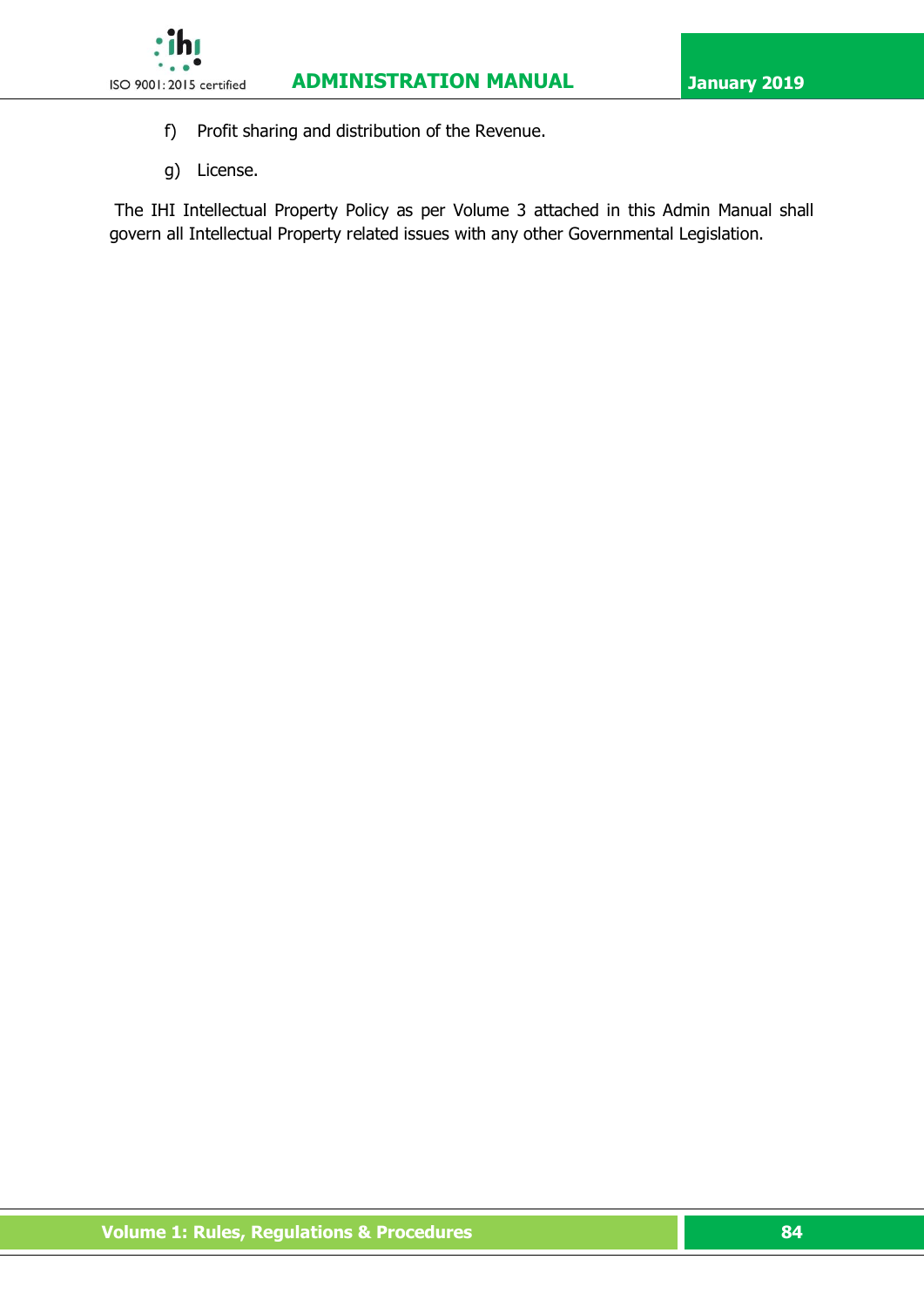# **12. Project Administration, Management and Compliance**

Project management is the discipline of planning, organizing, and managing resources so as to effectively complete specific project goals and objectives. Projects fail because of poor planning and unclear requirements that cause a chain reaction of poor productivity. Regardless of size, good projects benefit from careful planning and active management.

The following are types of projects that IHI maintains:

- a) Research Projects.
- b) Institutional Projects.
- c) Service Projects.
- d) Consultancy Projects.
- e) Student Projects.

### **12.1 Project Pre-award Processes**

Project pre-award processes are organized in order to obtain external financial resources for the work the institute is doing. It includes development of an idea, finding appropriate funding sources to support the idea, developing a proposal (making the case to the potential funding agency to fund your idea), and ensuring approval and support of the proposal.

Grants and contracts management unit is tasked with supporting and facilitating the institute in developing and managing all the projects that are identified and signed with partners.

In order to ensure that the institute engages in quality projects, grants and contracts management unit shall be involved in all projects that are signed and committed by the institute.

Grants and contracts management guideline that is currently being developed shall detail all processes and requirements for ensuring quality grants are signed and managed by the institute.

In some projects, IHI will sub-grant some of its projects to third parties, who are normally project implementers. One important area of the recruitment of partners involves the due diligence partner assessment, whose detailed guidelines are summarized in schedule 24 of volume II.

### **12.2 Project Kick Off Meeting**

Before commencement of the project there should be a kickoff meeting that will briefly inform members and all internal stakeholders on the project objectives and discuss critical implementation issues articulated in the signed contract. The meeting will be attended by the following members:

- a) PI/PL.
- b) TGL.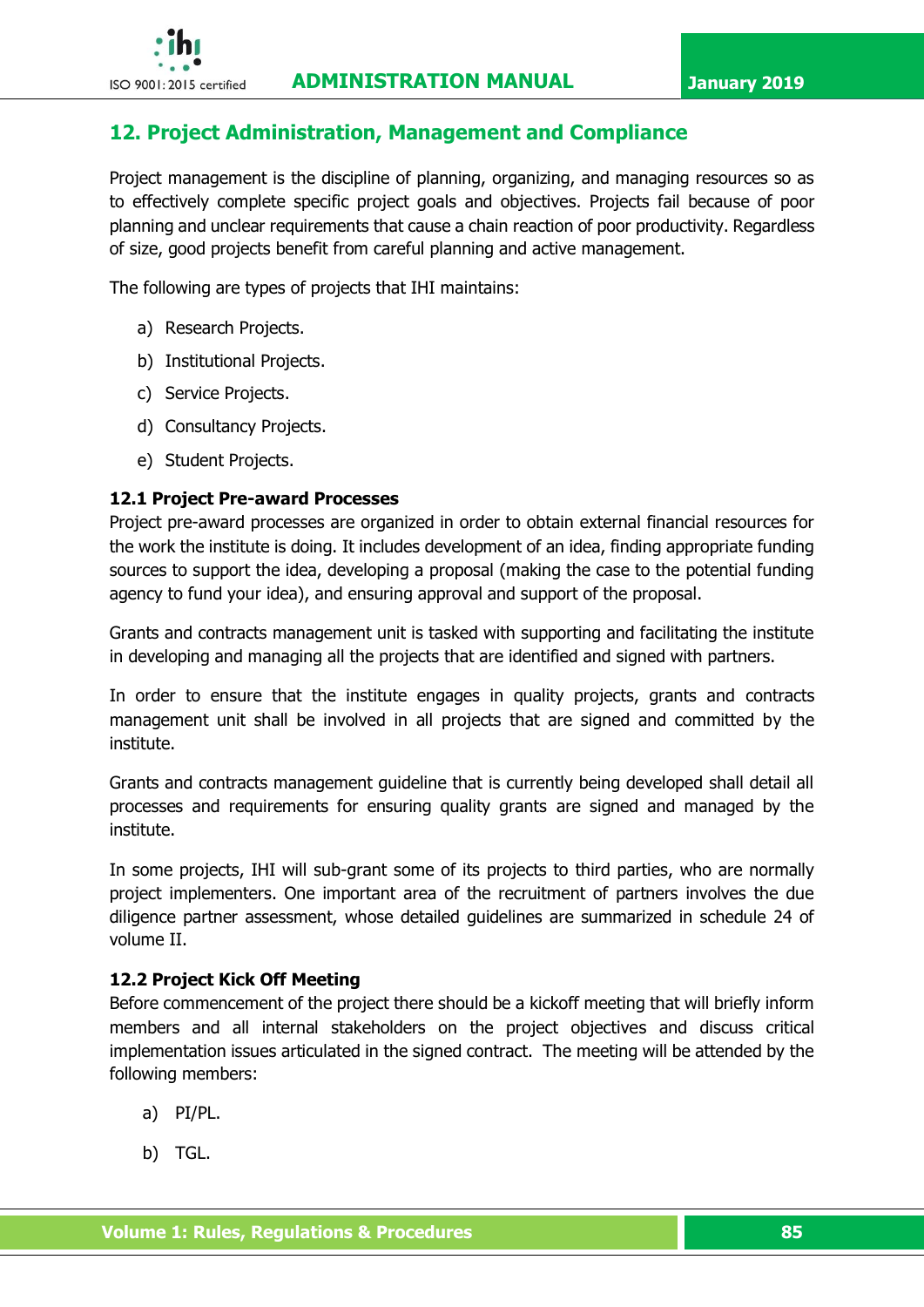- - c) Grants officer.
	- d) Project admin/accountant, and other support team.
	- e) MC members.
	- f) Other stakeholders.

# **12.3 Principal Investigator (PI)/Project Leaders (PL)**

Project Investigator/leader is the one who leads the research project from initiation to implementation to closure and takes final responsibility of the integrity of the project, including creating clear and attainable project objectives, fulfilling project requirements, and managing cost, time, scope and deliverables.

If the PI is not a resident, he/she or IHI will appoint a resident Project Leader, who is usually a senior scientist. In the event that resident PI/PL has limited time to oversee the project, including managing other projects, will appoint co-PL and this has to be communicated to the grants and contracts management office for documentation.

If the PI is not a resident and a resident co-PI is listed on the protocol, automatically becomes the PI.

# **12.4 Responsibilities of the PI/PL and Project Accountant**

Primary responsibility of implementation of the project rests with the PI/PL. Other responsibilities include:

- a) Oversight of implementation of project activities in accordance with signed agreements, ethical requirements and other relevant legislations.
- b) Oversight of the project including internal procedure.
- c) Review financial statements, timely reporting to sponsor, IRB, Management and scientific committee.
- d) Providing metadata and facilitate centralization of data.
- e) Share with grants and contracts office, activity plans, updates on accomplishment of activities and milestones and any other relevant information.

Primary responsibilities of the project accountant include:

- a) Gain an understanding of relevant approach for contracts arrangement (reimbursed per delivery) vs grants arrangement (reimbursement on cost).
- b) Identify key implementation risks of each project and related mitigation measures.
- c) Keep track of all project expenditures and ensure they are in line with approved budget and forecast.
- d) Ensure alignment between spending, time, activities and milestones.
- e) Confirm timely submission of financial and technical reports.
- f) Enforce adherence to finance and other guidelines and regulations of IHI and funding partners.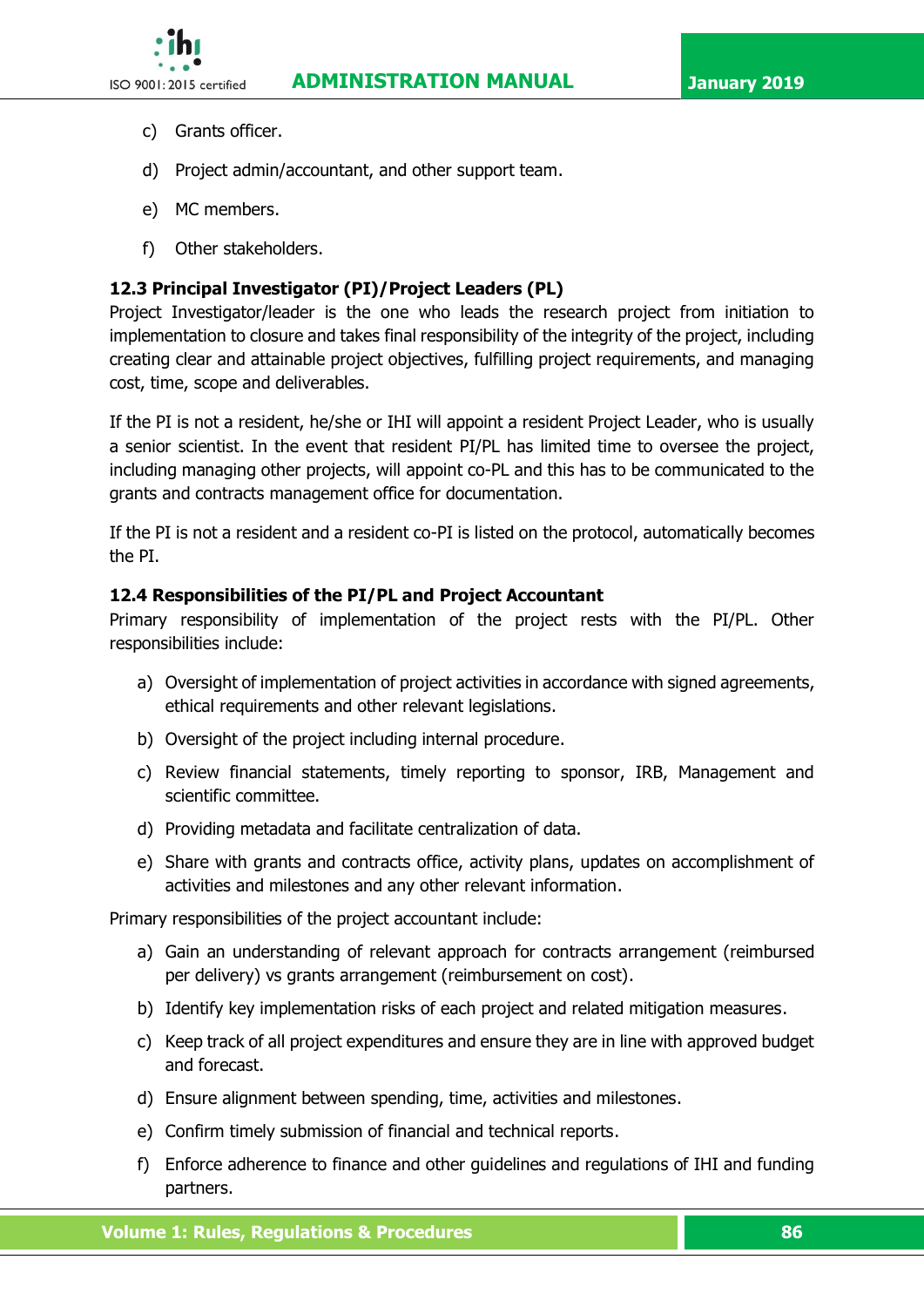

# **NB: Loss resulting from negligence from both PI/PL/P Accountants shall result into disciplinary measures to both parties.**

# **12.5 Project Monitoring and Evaluation (M&E)**

M&E involves systematic data collection of the program's inputs, outputs, outcomes and impact.

The M&E is crucial if project goals and objectives are to be achieved and expenditure of resources is to be justified. At IHI this is done through submission of technical and financial reports to Scientific Committee meetings. If required some selected members from the project will be invited.

# **12.6 Project Financial Plans**

Early in the project development and planning phase, the PL will need to define the overall budget for the project implementation ranging from project life plan, down to an annual/quarterly operation plan.

The annual operating plan is of the greatest significance to the Institute, as it will determine exact requirements for cash flow, resources, etc. It is the responsibility of the PI/PL to monitor budgetary out-turns and manage project resources according to budget.

Project financial plan will include financial expenses, developed during project budget development and expenditure will follow accounts codes as stipulated in Volume 2 Schedule 9.

The project accountant will support the PL in planning and administering the budget, to ensure budget, activities and accomplishment of milestones remain in harmony. The project accountant will support, coordinate and confirm timely reporting of expenditures, activities and milestones.

# **12.7 Authorization Procedures**

The allocation of a project in the Institutes financial plan will follow authorization procedure within the Institutes management structure. All expenditures must be authorized by the Project Leader.

All project leaders must control approved project budgets to ensure they are administered by them in accordance with simple policies and conditions of the donor funding approval. All procurement approval by the project leaders must be in line with budget and related budget components.

### **12.8 Procurement and Budgeting**

Effective control over and accountability for all funds, equipment and other project assets shall adequately safeguard all such assets and assure they are used solely for authorized project purposes. These standards of respecting the project budgets are furnished to ensure that such materials and services are obtained in an efficient and effective manner, and in compliance with the provisions of applicable donor and IHI orders.

Where appropriate, an analysis should be made of lease and purchase alternatives to determine which would be the most economical and practical procurement for the successful

 **Volume 1: Rules, Regulations & Procedures 87 87**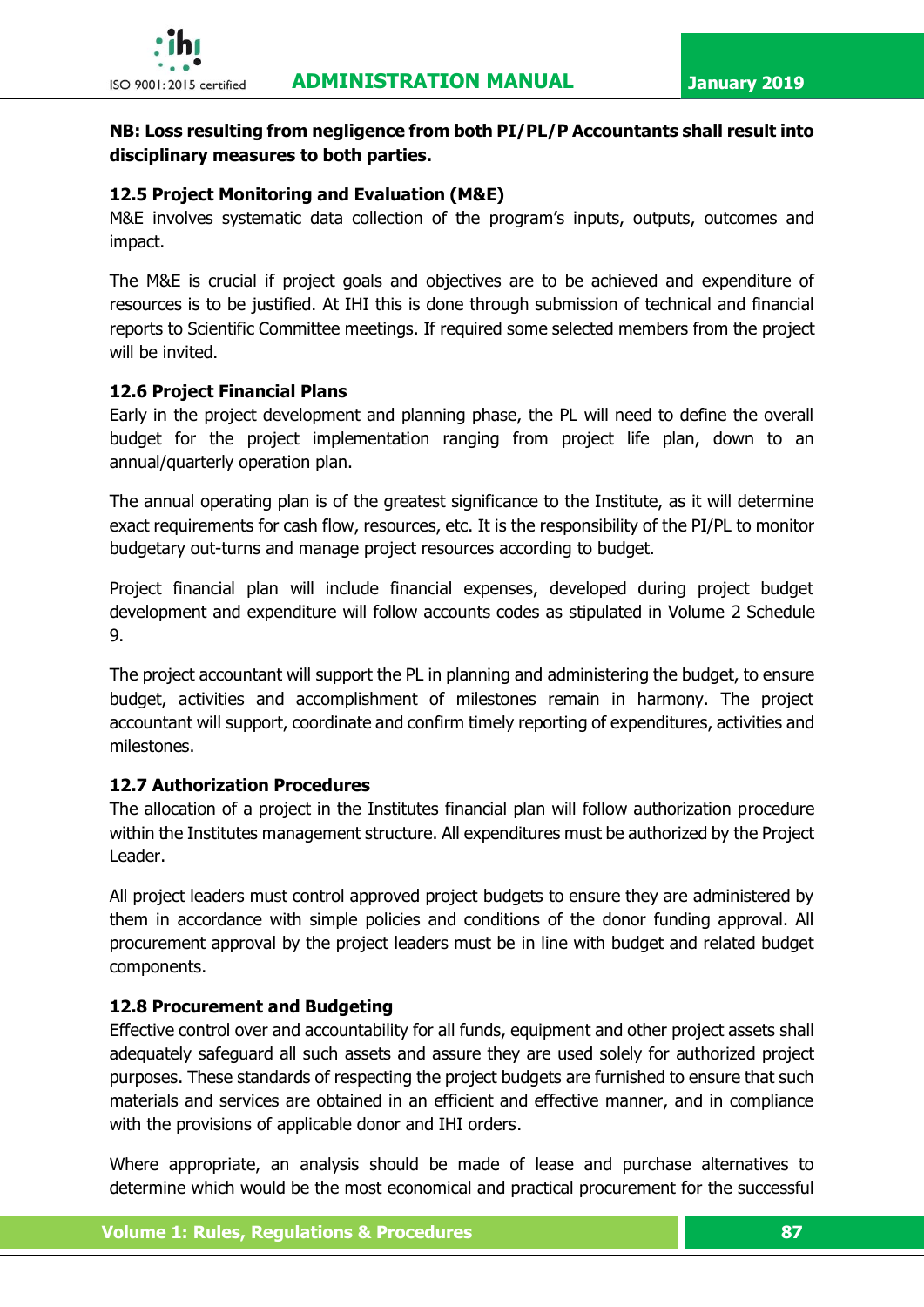

completion of the project activities. Procurement of second-hand equipment is not allowed except in exceptional circumstances.

# **12.9 Project Audits**

A project audit offers an opportunity to uncover issues, concerns and challenges encountered during the project lifecycle. When a project audit is conducted it informs the PI, sponsor and the project team an interim view of what has gone well, as well as what needs to be improved to successfully complete the project. It is generally recommended that an outside facilitator is to conduct the project audit. Institution Review Board (IRB) audits projects in relation to ethical issues.

# **12.10 Project Close-Out Procedures**

The last major phase of a project's life cycle is the close-out. Closing a project should be a fairly routine process.

The key elements to project close-out are:

- a) Compiling and validating final project financial and technical reports.
- b) Submission of the final project financial and technical reports.
- c) Accepting the project's products indicated by PI sign-off.
- d) Disbursing the resources—staff, facilities, and automated systems.
- e) Conducting a lesson learned session.
- f) Completing and archiving project records.
- g) Recognizing outstanding achievement.
- h) Giving feedback to scientific and/or local community.
- i) Celebrating the achievements.

The first step of the close-out process is the user's acceptance of the system. This acceptance should be formal, meaning that user sign-offs should be obtained.

Before project closure the PL must make sure that all the financial transactions are complete and up to date. Detailed project closeout processes are found in the grant management policy and guidelines.

# **12.11 Documenting Lessons Learned**

This means that challenges encountered by the project team are openly presented. Problem identification on completed projects provides a method to discuss the issue in hopes of eliminating its occurrence in future research endeavors. It is important, however, that the problem discussions do not merely point a finger away from the project team. Responsibility and ownership for problem areas are critical to developing useful recommendations for future processes.

Since problems or sensitive issues may be discussed in the final evaluation report and lessons learned, it is helpful to have all contributing parties review the materials prior to formally submitting the document. It is useful to have the reviews in an interactive forum where all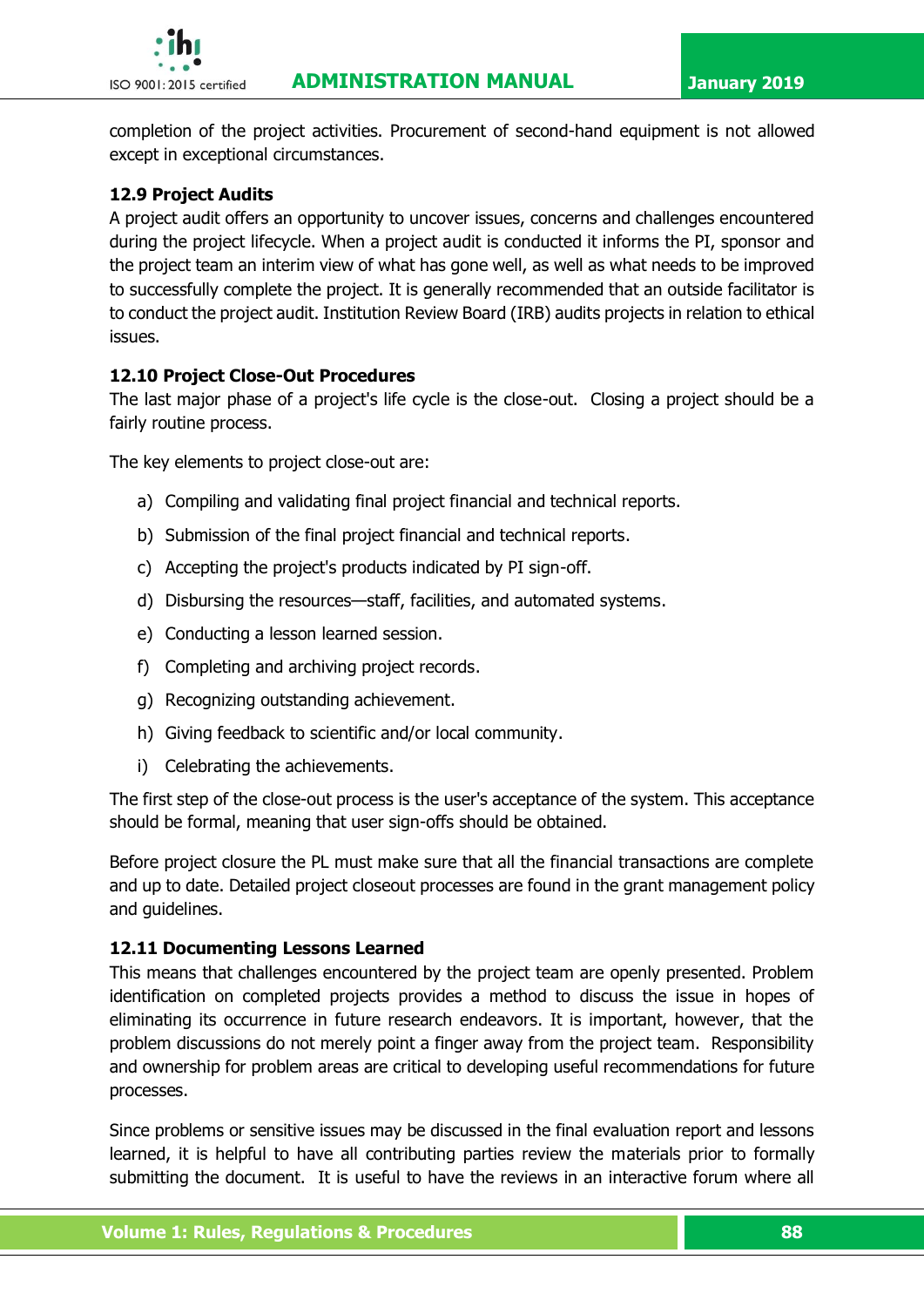

parties can discuss their recommendations for improvement. The PI can then present a complete view of the project.

### **12.12 Record Retention and Disposal**

Research records must be kept to:

- a) Demonstrate good research practice and strengthen the reliability of research evidence.
- b) Safeguard researchers and IHI from allegations of research misconduct.
- c) Protect intellectual property rights.
- d) Demonstrate compliance with the IHI IRB Ethics Clearance, National Ethics Clearance, TFDA guidelines, or other relevant legislation and good clinical practice.
- e) Demonstrate effective practices and procedures (including financial management) to internal and external auditors and external sponsors.

The following records should be kept:

- a) Records of participant consent (where required).
- b) Records of procedures followed and results obtained, including interim results (e.g. permits, clearances, protocol documents, risk assessments) and detailed analysis.
- c) Data generated in the course of research (e.g. transcripts, diaries, audio tapes, photographs, emails etc.).
- d) Records relating to the administration and financial management of the project (e.g. grant applications, purchase and sales invoices, orders, delivery notes, petty cash vouchers and supporting accounting records).

In summary, any information which is held in a Project Master File and which would be required in order to reconstruct the project.

Responsibility for the accuracy, completeness and security of research evidence during the project should lie with the PI. Extra care should be taken to ensure the security of research material containing personal data.

### **12.13 Physical Security of Records**

Paper records and data should be stored in a locked facility when not under the direct supervision of a member of the research team including, but not limited to:

- a) Questionnaires.
- b) Notes and other paper files.
- c) Audio and videotapes.
- d) Photographs and negatives.
- e) Removable media such as CDs, zip and flash drives.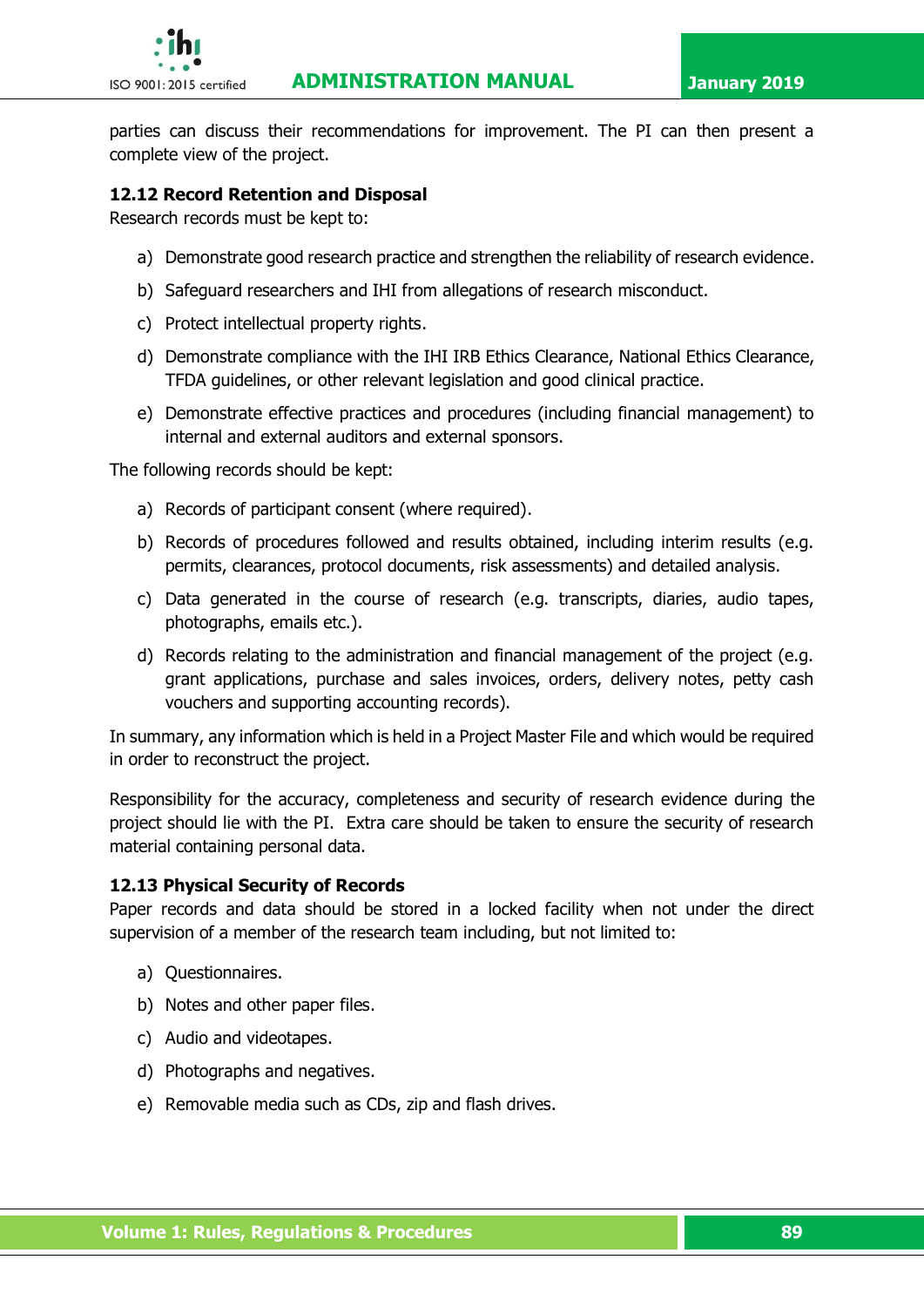

### **12.14 Electronic Records**

Access to data stored on a computer should be controlled by passwords and, where appropriate, access to individual files/databases should also be password protected. Passwords should be known only to authorize individuals and changed at regular intervals. PCs should not be left unattended with an active, password-protected program still running.

Research data should be backed up regularly. A project shared drive should be set up where access is limited to authorized individuals and the ICT helpdesk should be contacted to ensure that this is backed up. A backed-up copy of the similar data must be kept away from the original source.

### **12.15 Retention and Disposal**

A standard form should be used to indicate:

- a) Types of research data being stored e.g. completed questionnaires, paper copies of databases, audio/video, computer images, databases.
- b) The location of all research data (including multiple copies of the same file, e.g. on home computers, back-up devices, CDs and flash disks).
- c) The date each file was initiated.
- d) The date each file was destroyed.

The PI is responsible for the maintenance of the retention and disposal record. Information stored should be subject to regular review to verify there is a continuing need for it.

Personal data must be disposed of securely. Printed material should be shredded either within IHI premises or by using air burners at a specified location for the purpose. This must be supervised by the PI.

Tapes and discs should be destroyed using the air burners system as above. Computers must be completely cleared of data before use for other purposes. Any breaches of security must be reported to the Compliance Manager.

### **12.16 Storage at Project Completion**

The PI must make plans for the appropriate storage when the research project is finished. The research project's records should be stored in a secure environment that enables continued appropriate access to the required records regardless of their format or medium.

Archive boxes should be used for the long-term storage of all essential documentation. Each box should have a label on the outside which contains the following information:

- a) Agreement/Contract Number (if known).
- b) Study/Project Title.
- c) Name of PI.
- d) Date of archiving and length of time the documentation should be kept.
- e) The total number of boxes for the study (e.g. Box 1 of 7).